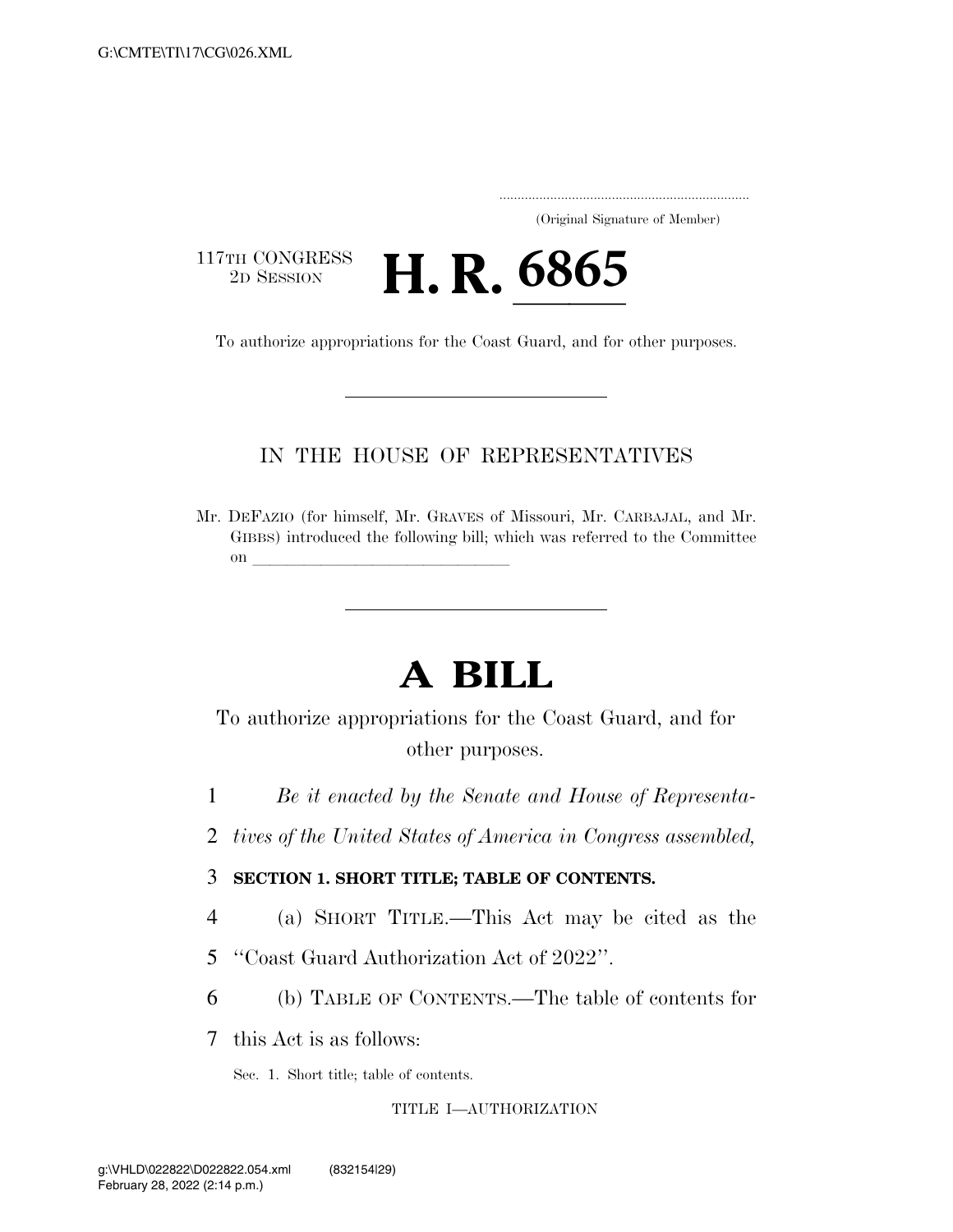- Sec. 101. Authorization of appropriations.
- Sec. 102. Authorized levels of military strength and training.
- Sec. 103. Shoreside infrastructure and facilities.
- Sec. 104. Availability of amounts for acquisition of additional cutters.

#### TITLE II—COAST GUARD

### Subtitle A—Military Personnel Matters

- Sec. 201. Authorized strength.
- Sec. 202. Continuation of officers with certain critical skills on active duty.
- Sec. 203. Number and distribution of officers on active duty promotion list.
- Sec. 204. Coast Guard behavioral health policy.
- Sec. 205. Improving representation of women and of racial and ethnic minorities among Coast Guard active-duty members.

### Subtitle B—Operational Matters

- Sec. 206. Pilot project for enhancing Coast Guard cutter readiness through condition-based maintenance.
- Sec. 207. Unmanned systems strategy.
- Sec. 208. Budgeting of Coast Guard relating to certain operations.
- Sec. 209. Report on San Diego maritime domain awareness.
- Sec. 210. Great Lakes winter shipping.
- Sec. 211. Center of expertise for Great Lakes oil spill search and response.

#### Subtitle C—Other Matters

- Sec. 212. Responses of Commandant of the Coast Guard to safety recommendations.
- Sec. 213. Conveyance of Coast Guard vessels for public purposes.
- Sec. 214. Acquisition life-cycle cost estimates.
- Sec. 215. National Coast Guard Museum funding plan.
- Sec. 216. Report on Coast Guard explosive ordnance disposal.
- Sec. 217. Pribilof Island transition completion actions.
- Sec. 218. Notification of communication outages.

### TITLE III—MARITIME

#### Subtitle A—Shipping

- Sec. 301. Nonoperating individual.
- Sec. 302. Oceanographic research vessels.
- Sec. 303. Atlantic Coast port access routes briefing.

#### Subtitle B—Vessel Safety

- Sec. 304. Fishing vessel safety.
- Sec. 305. Requirements for DUKW-type amphibious passenger vessels.
- Sec. 306. Exoneration and limitation of liability for small passengers vessels.

### Subtitle C—Shipbuilding Program

- Sec. 307. Loans for retrofitting to qualify as a vessel of the United States.
- Sec. 308. Qualified vessel.
- Sec. 309. Establishing a capital construction fund.

### TITLE IV—MISCELLANEOUS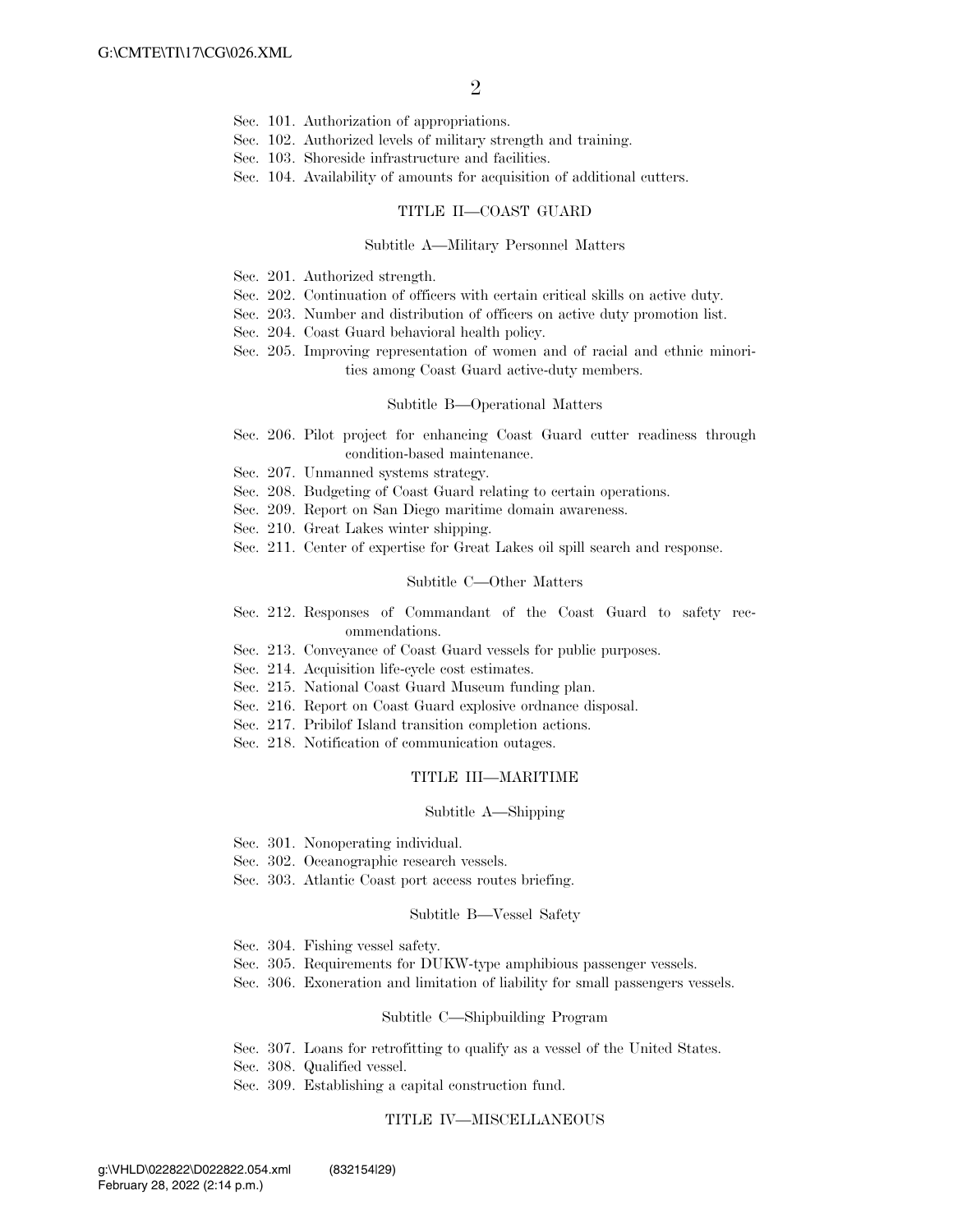#### Subtitle A—Navigation

- Sec. 401. Restriction on changing salvors.
- Sec. 402. Towing vessel inspection fees.
- Sec. 403. Providing requirements for vessels anchored in established anchorage grounds.
- Sec. 404. Aquatic Nuisance Species Task Force.
- Sec. 405. Limitation on recovery for certain injuries incurred in aquaculture activities.

### Subtitle B—Other Matters

- Sec. 406. Information on type approval certificates.
- Sec. 407. Passenger vessel security and safety requirements.
- Sec. 408. Cargo waiting time reduction.
- Sec. 409. Limited indemnity provisions in standby oil spill response contracts.
- Sec. 410. Port Coordination Council For Point Spencer.
- Sec. 411. Alaska oil spill planning criteria.
- Sec. 412. Nonapplicability.

### TITLE V—SEXUAL ASSAULT AND SEXUAL HARASSMENT PREVENTION AND RESPONSE

- Sec. 501. Definitions.
- Sec. 502. Convicted sex offender as grounds for denial.
- Sec. 503. Sexual harassment or sexual assault as grounds for suspension or revocation.
- Sec. 504. Accommodation; notices.
- Sec. 505. Protection against discrimination.
- Sec. 506. Alcohol prohibition.
- Sec. 507. Surveillance requirements.
- Sec. 508. Master key control.
- Sec. 509. Safety management systems.
- Sec. 510. Requirement to report sexual assault and harassment.
- Sec. 511. Civil actions for personal injury or death of seamen.
- Sec. 512. Administration of sexual assault forensic examination kits.

### TITLE VI—TECHNICAL, CONFORMING, AND CLARIFYING AMENDMENTS

- Sec. 601. Technical corrections.
- Sec. 602. Transportation worker identification credential technical amendments.

Sec. 603. Reinstatement.

### 1 **TITLE I—AUTHORIZATION**

### 2 **SEC. 101. AUTHORIZATION OF APPROPRIATIONS.**

- 3 Section 4902 of title 14, United States Code, is
- 4 amended—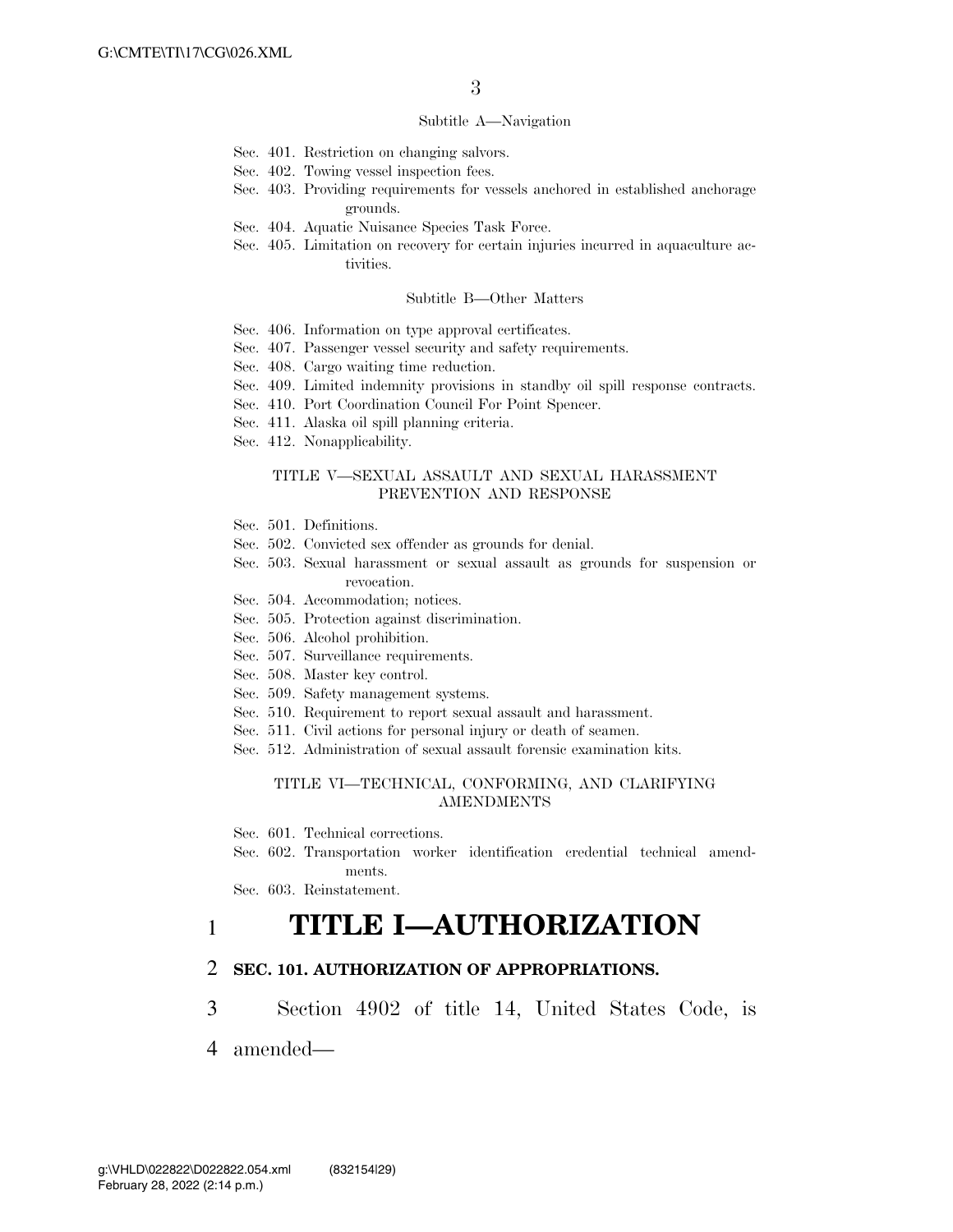| $\mathbf{1}$   | $(1)$ in the matter preceding paragraph $(1)$ by |
|----------------|--------------------------------------------------|
| $\overline{2}$ | striking "years 2020 and 2021" and inserting     |
| 3              | "years $2022$ and $2023"$ ;                      |
| $\overline{4}$ | $(2)$ in paragraph $(1)$ —                       |
| 5              | $(A)$ in subparagraph $(A)$ —                    |
| 6              | (i) by striking " $$8,151,620,850$ for           |
| $\overline{7}$ | fiscal year 2020" and inserting                  |
| 8              | " $$9,282,360,000$ for fiscal year $2022$ ";     |
| 9              | and                                              |
| 10             | (ii) by striking " $$8,396,169,475$ for          |
| 11             | fiscal year $2021$ " and inserting               |
| 12             | " $$10,210,596,000$ for fiscal year $2023$ ";    |
| 13             | (B) in subparagraph (B) by striking              |
| 14             | "\$17,035,000" and inserting "\$17,723,520";     |
| 15             | and                                              |
| 16             | (C) in subparagraph (C) by striking              |
| 17             | "\$17,376,000" and inserting "\$18,077,990";     |
| 18             | $(3)$ in paragraph $(2)$ —                       |
| 19             | $(A)$ in subparagraph $(A)$ —                    |
| 20             | (i) by striking " $$2,794,745,000$ for           |
| 21             | fiscal year 2020" and inserting                  |
| 22             | "\$3,312,114,000 for fiscal year 2022";          |
| 23             | and                                              |
| 24             | (ii) by striking " $$3,312,114,000$ for          |
| 25             | fiscal year 2021" and inserting                  |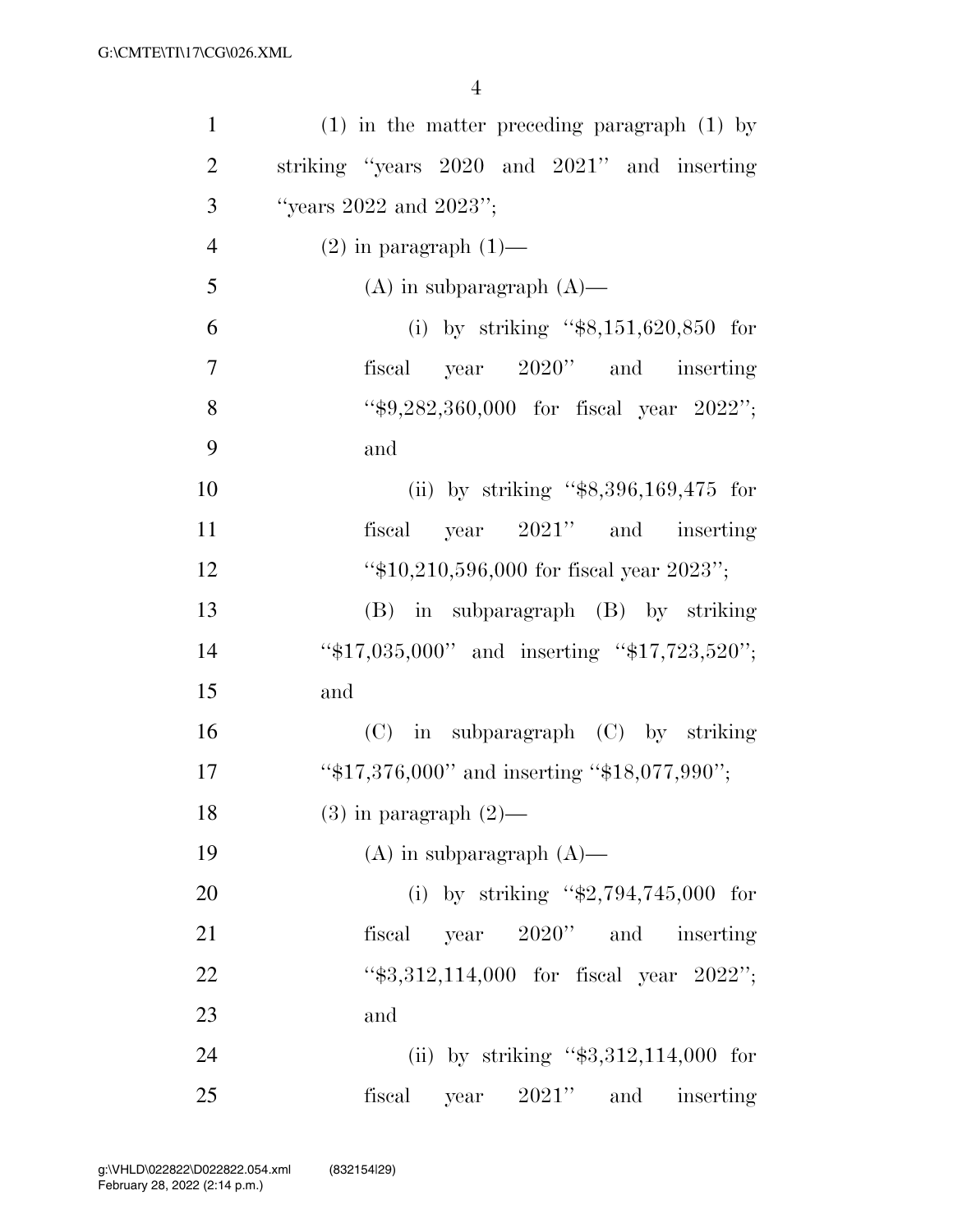| $\mathbf{1}$   | " $$3,477,600,000$ for fiscal year $2023$ ";       |
|----------------|----------------------------------------------------|
| $\overline{2}$ | and                                                |
| 3              | $(B)$ in subparagraph $(B)$ —                      |
| $\overline{4}$ | (i) by striking " $$10,000,000$ for fiscal         |
| 5              | year $2020$ " and inserting "\$20,400,000 for      |
| 6              | fiscal year $2022$ "; and                          |
| 7              | (ii) by striking " $$20,000,000$ for fis-          |
| 8              | cal year $2021$ " and inserting " $$20,808,000$    |
| 9              | for fiscal year $2023$ ";                          |
| 10             | $(4)$ in paragraph $(3)$ —                         |
| 11             | (A) by striking " $$13,834,000$ for fiscal         |
| 12             | year $2020$ " and inserting "\$14,393,220 for fis- |
| 13             | cal year $2022$ "; and                             |
| 14             | $(B)$ by striking "\$14,111,000 for fiscal         |
| 15             | year $2021$ " and inserting "\$14,681,084 for fis- |
| 16             | cal year $2023$ "; and                             |
| 17             | $(5)$ in paragraph $(4)$ —                         |
| 18             | (A) by striking " $$205,107,000$ for fiscal        |
| 19             | year $2020"$ and inserting "\$213,393,180 for      |
| 20             | fiscal year $2022$ "; and                          |
| 21             | (B) by striking " $$209,209,000$ for fiscal        |
| 22             | year $2021$ " and inserting "\$217,661,044 for     |
| 23             | fiscal year 2023".                                 |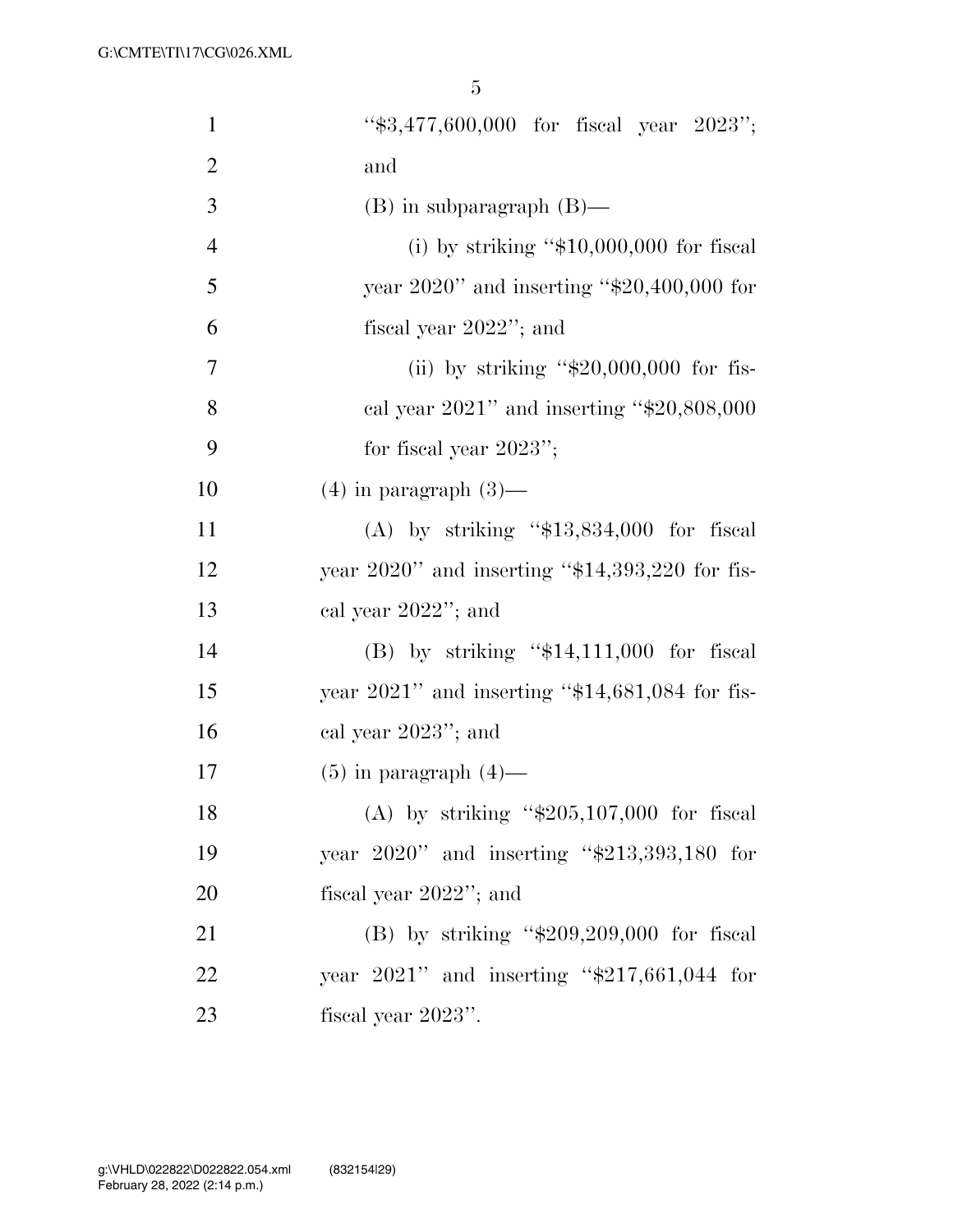# **SEC. 102. AUTHORIZED LEVELS OF MILITARY STRENGTH AND TRAINING.**

 Section 4904 of title 14, United States Code, is amended—

 (1) in subsection (a) by striking ''fiscal years 2020 and 2021'' and inserting ''fiscal years 2022 and 2023''; and

 (2) in subsection (b) by striking ''fiscal years 2020 and 2021'' and inserting ''fiscal years 2022 and 2023''.

### **SEC. 103. SHORESIDE INFRASTRUCTURE AND FACILITIES.**

 (a) IN GENERAL.—Of the amounts authorized to be appropriated under section 4902(2)(A) of title 14, United States Code, for each of fiscal years 2022 and 2023, up to \$585,000,000 shall be authorized for the Secretary of the department in which the Coast Guard is operating to fund the acquisition, construction, rebuilding, or improve- ment of Coast Guard shoreside infrastructure and facili- ties necessary to support Coast Guard operations and readiness.

 (b) BALTIMORE COAST GUARD YARD.—Of the amounts set aside under subsection (a), up to \$175,000,000 shall be authorized to improve facilities at the Coast Guard Yard in Baltimore, Maryland, including improvements to piers and wharves, dry dock, capital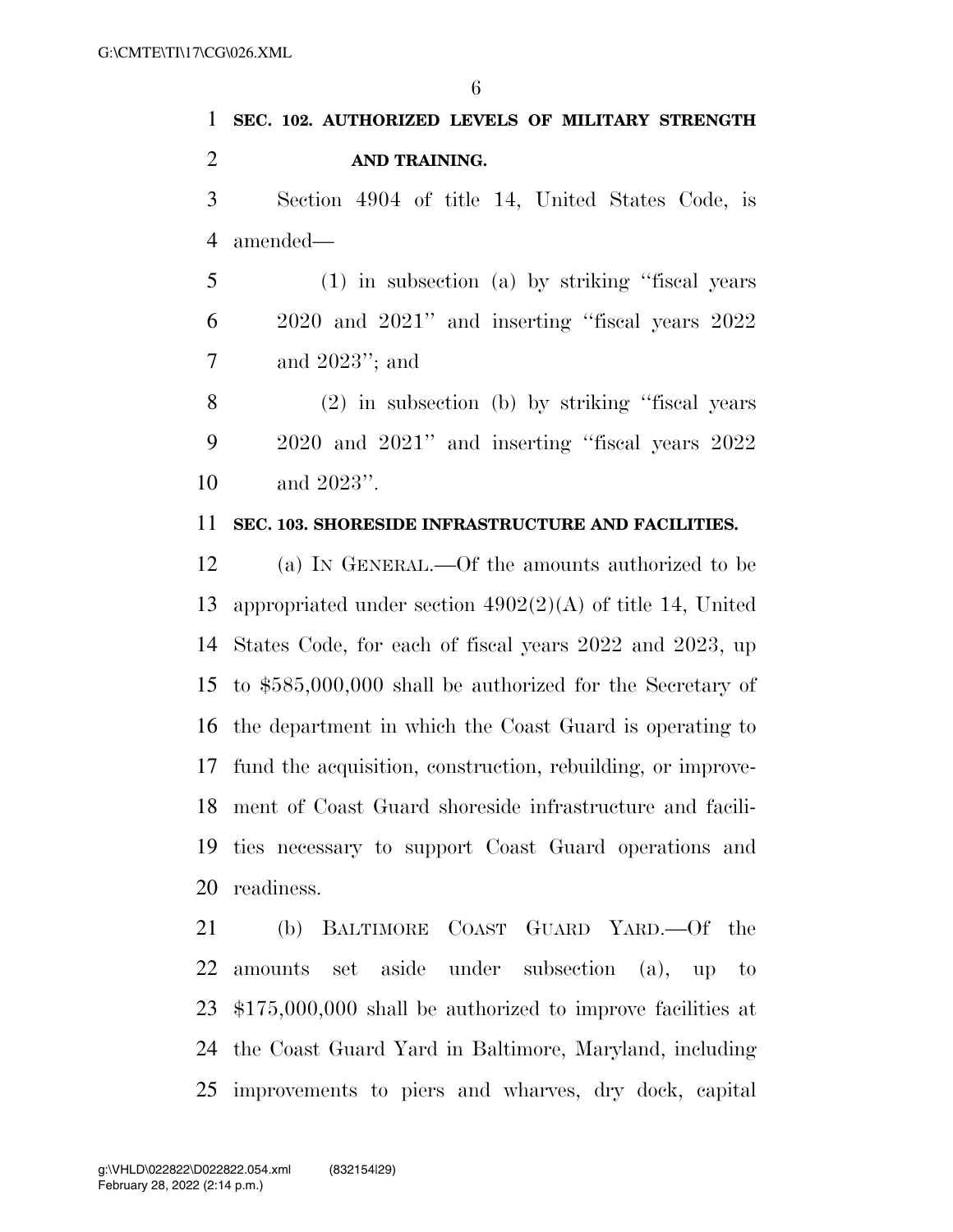equipment utilities, or dredging necessary to facilitate ac-cess to such Yard.

 (c) TRAINING CENTER CAPE MAY.—Of the amounts set aside under subsection (a), up to \$60,000,000 shall be authorized to fund Phase I, in fiscal year 2022, and Phase II, in fiscal year 2023, for the recapitalization of the barracks at the United States Coast Guard Training Center Cape May in Cape May, New Jersey.

 (d) MITIGATION OF HAZARD RISKS.—In carrying out projects with funds authorized under this section, the Coast Guard shall mitigate, to the greatest extent prac- ticable, natural hazard risks identified in any Shore Infra- structure Vulnerability Assessment for Phase I related to such projects.

### **SEC. 104. AVAILABILITY OF AMOUNTS FOR ACQUISITION OF ADDITIONAL CUTTERS.**

 (a) IN GENERAL.—Of the amounts authorized to be appropriated under—

19 (1) section  $4902(2)(A)(i)$  of title 14, United States Code, as amended by section 101 of this title, 21 for fiscal year 2022;

 (A) \$300,000,000 shall be authorized for the acquisition of a twelfth National Security Cutter; and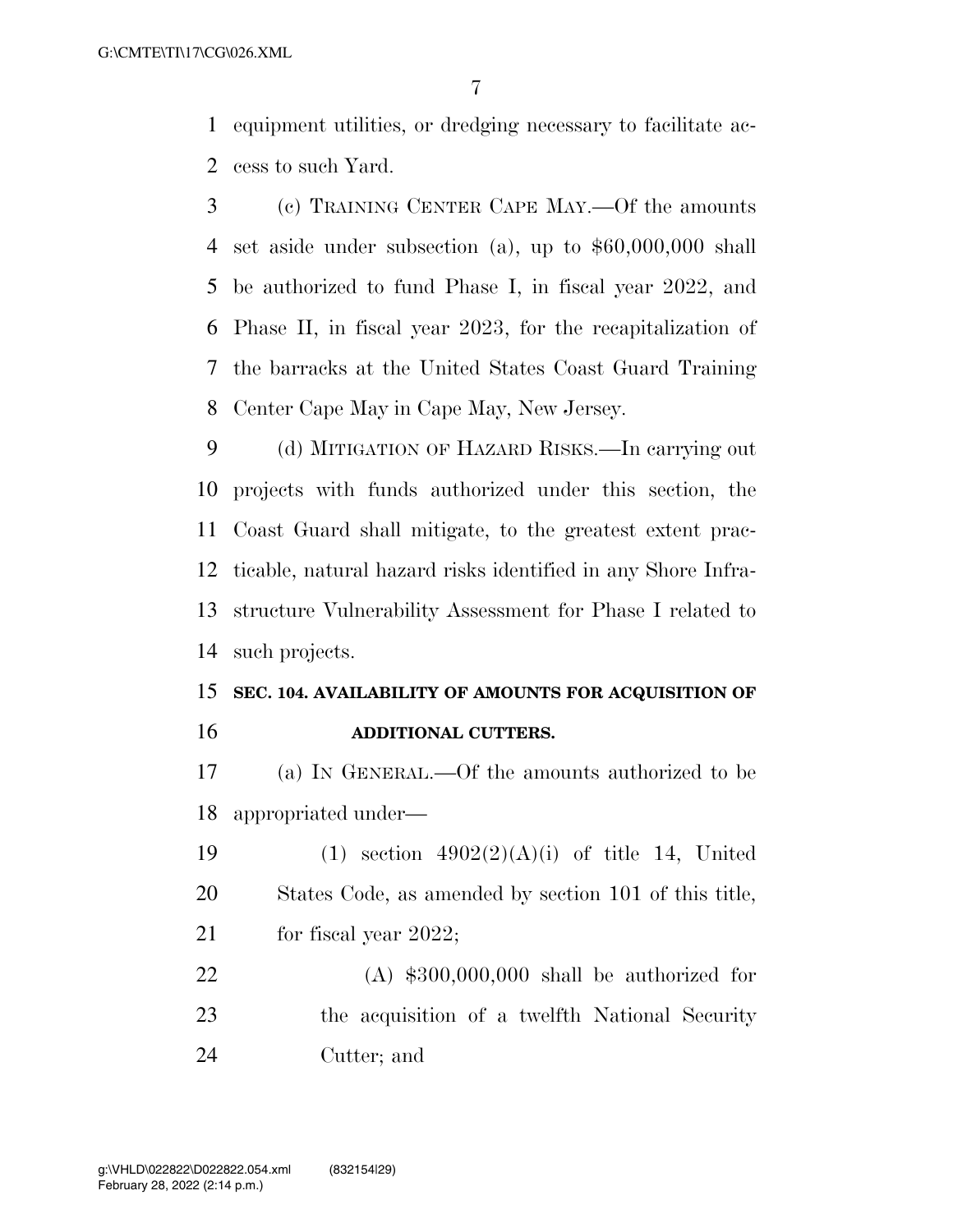| $\mathbf{1}$   | $(B)$ \$210,000,000 shall be authorized for                  |
|----------------|--------------------------------------------------------------|
| $\overline{2}$ | the acquisition of 3 Fast Response Cutters; and              |
| 3              | $(2)$ section $4902(2)(A)(ii)$ of title 14, United           |
| $\overline{4}$ | States Code, as amended by section 101 of this title,        |
| 5              | for fiscal year $2023$ ;                                     |
| 6              | $(A)$ \$300,000,000 shall be authorized for                  |
| 7              | the acquisition of a twelfth National Security               |
| 8              | Cutter; and                                                  |
| 9              | $(B)$ \$210,000,000 shall be authorized for                  |
| 10             | the acquisition of 3 Fast Response Cutters.                  |
| 11             | (b) TREATMENT OF ACQUIRED CUTTER.—Any cutter                 |
| 12             | acquired using amounts authorized under subsection (a)       |
| 13             | shall be in addition to the National Security Cutters and    |
| 14             | Fast Response Cutters approved under the existing acqui-     |
| 15             | sition baseline in the program of record for the National    |
| 16             | Security Cutter and Fast Response Cutter.                    |
| 17             | (c) GREAT LAKES ICEBREAKER ACQUISITION. Of                   |
| 18             | the amounts authorized to be appropriated under section      |
| 19             | $4902(2)(A)(ii)$ of title 14, United States Code—            |
| 20             | (1) for fiscal year 2022, $$350,000,000$ shall be            |
| 21             | authorized for the acquisition of a Great Lakes ice-         |
| 22             | breaker at least as capable as Coast Guard Cutter            |
| 23             | <i>Mackinaw</i> (WLBB-30); and                               |
| 24             | $(2)$ for fiscal year 2023, \$20,000,000 shall be            |
| 25             | design<br>authorized<br>for<br>the<br>selection<br>and<br>οf |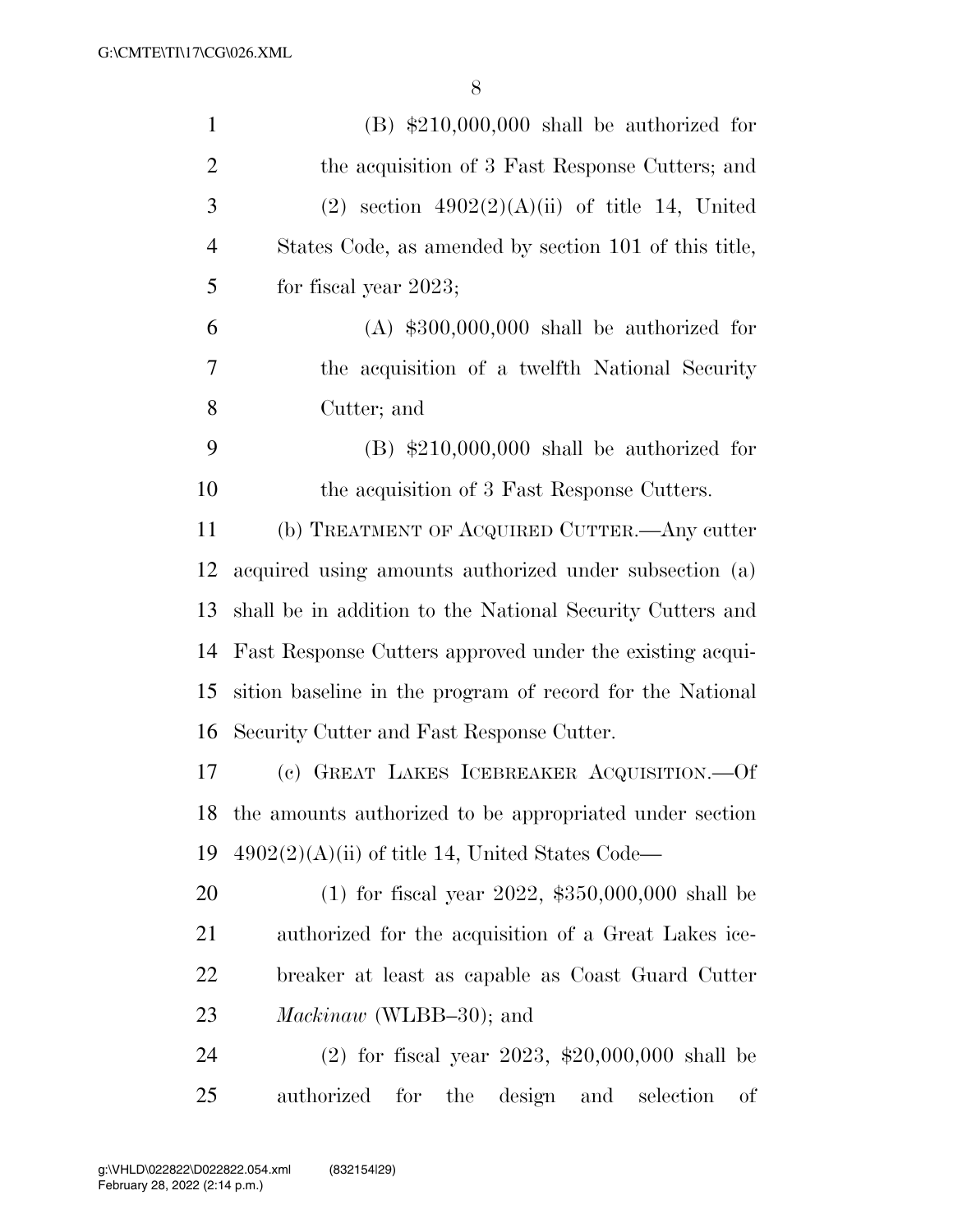icebreaking cutters for operation in the Great Lakes, the Northeastern United States, and the Arctic, as appropriate, that are at least as capable as the Coast Guard 140-foot icebreaking tugs.

# **TITLE II—COAST GUARD Subtitle A—Military Personnel Matters**

### **SEC. 201. AUTHORIZED STRENGTH.**

 Section 3702 of title 14, United States Code, is amended by adding at the end the following:

 ''(c) The Secretary may vary the authorized end strength of the Coast Guard Selected Reserves for a fiscal year by a number equal to not more than 3 percent of such end strength upon a determination by the Secretary that varying such authorized end strength is in the na-tional interest.

 ''(d) The Commandant may increase the authorized end strength of the Coast Guard Selected Reserves by a number equal to not more than 2 percent of such author- ized end strength upon a determination by the Com- mandant that such increase would enhance manning and readiness in essential units or in critical specialties or rat-ings.''.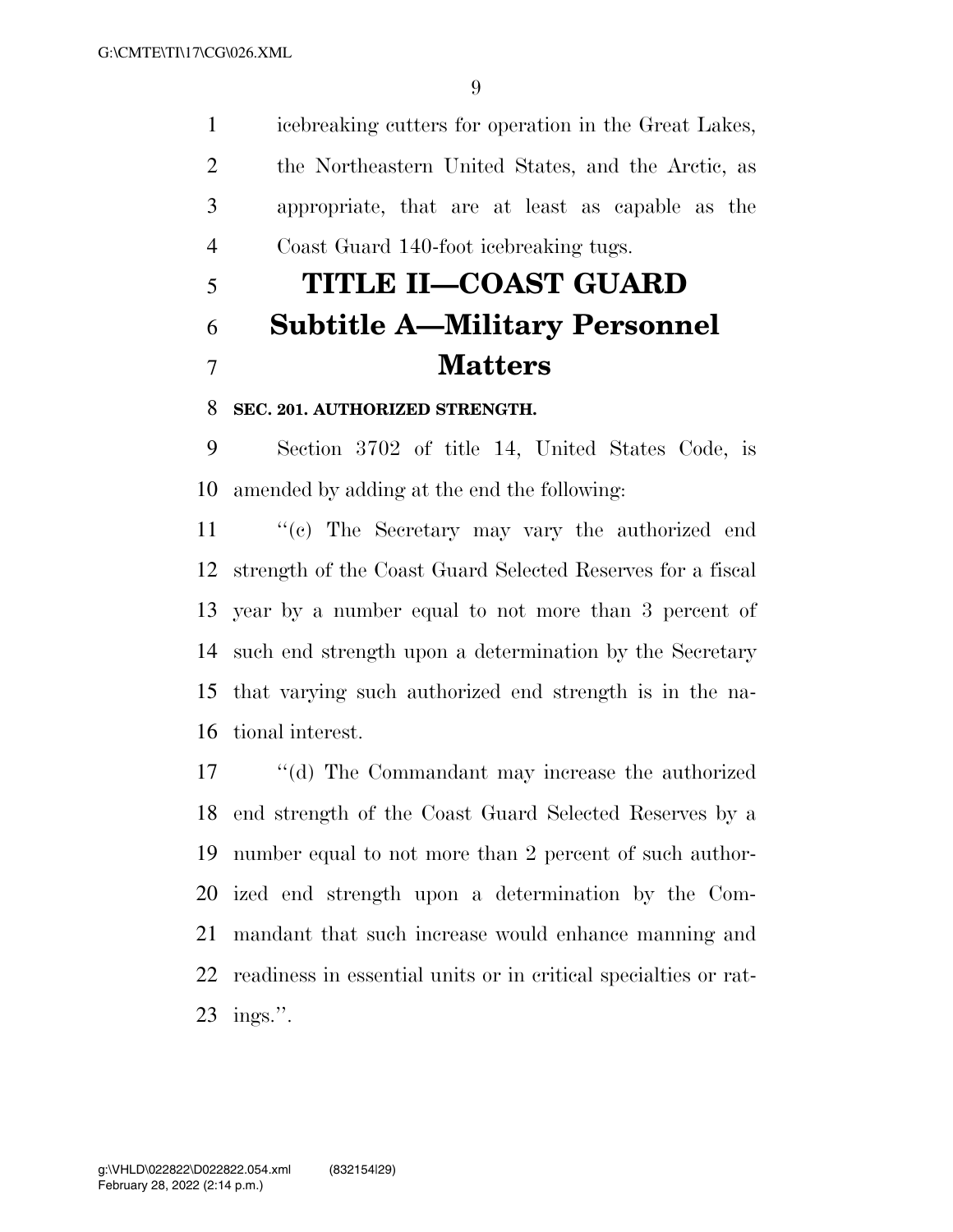**SEC. 202. CONTINUATION OF OFFICERS WITH CERTAIN CRITICAL SKILLS ON ACTIVE DUTY.** 

 (a) IN GENERAL.—Chapter 21 of title 14, United States Code, is amended by inserting after section 2165 the following:

### **''§ 2166. Continuation on active duty; Coast Guard of-ficers with certain critical skills**

8 "(a) IN GENERAL.—The Commandant may authorize an officer in a grade above grade O–2 to remain on active duty after the date otherwise provided for the retirement of such officer in section 2154 of this title, if the officer possesses a critical skill, or specialty, or is in a career field designated pursuant to subsection (b).

 ''(b) CRITICAL SKILLS, SPECIALTY, OR CAREER FIELD.—The Commandant shall designate any critical skill, specialty, or career field eligible for continuation on active duty as provided in subsection (a).

18 "(c) DURATION OF CONTINUATION.—An officer con- tinued on active duty pursuant to this section shall, if not earlier retired, be retired on the first day of the month after the month in which the officer completes 40 years of active service.

23 "(d) POLICY.—The Commandant shall carry out this section by prescribing policy which shall specify the cri- teria to be used in designating any critical skill, specialty, or career field for purposes of subsection (b).''.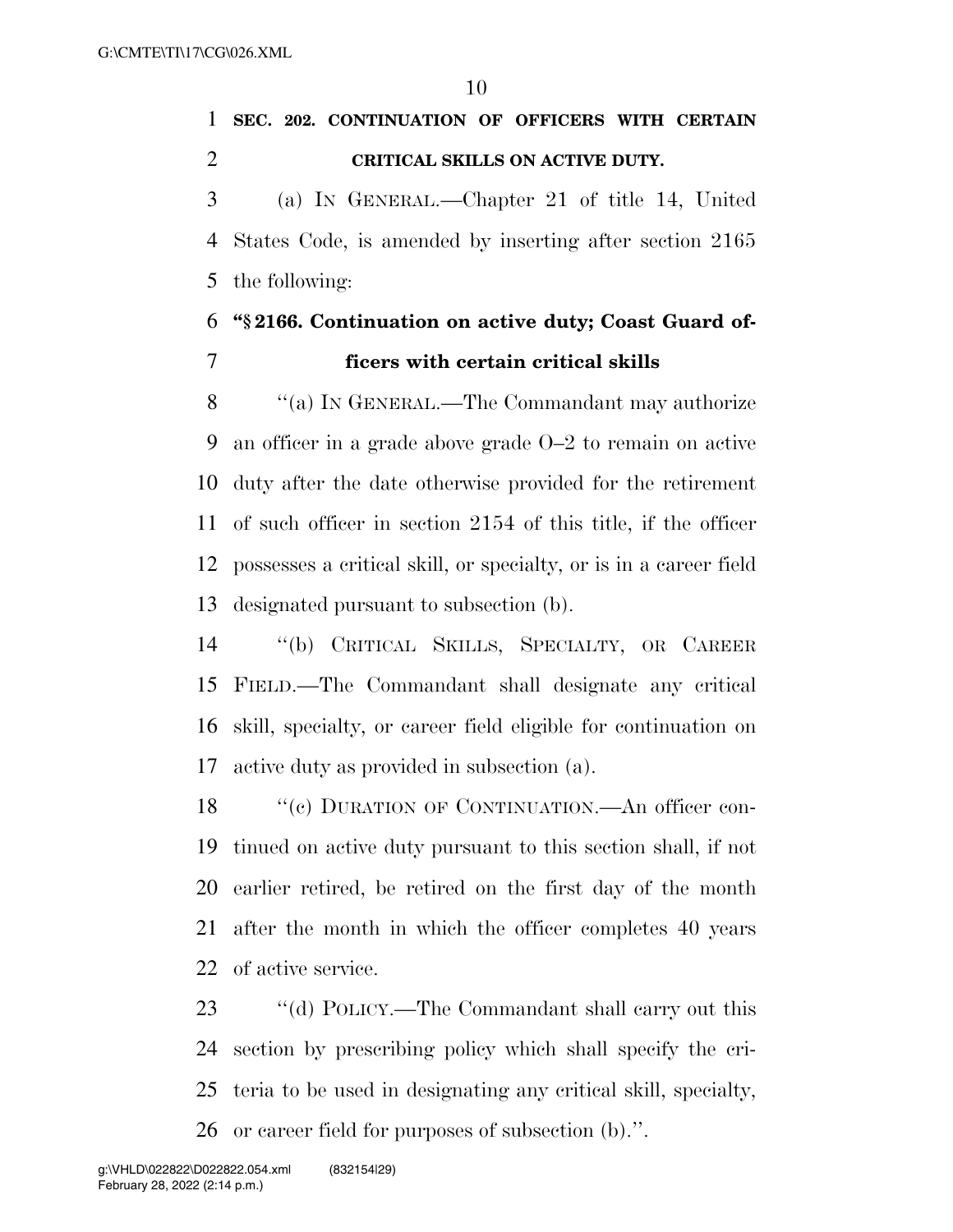(b) CLERICAL AMENDMENT.—The analysis for chap- ter 21 of title 14, United States Code, is amended by in- serting after the item relating to section 2165 the fol- lowing: ''2166. Continuation on active duty; Coast Guard officers with certain critical skills.''. **SEC. 203. NUMBER AND DISTRIBUTION OF OFFICERS ON ACTIVE DUTY PROMOTION LIST.**  (a) MAXIMUM NUMBER OF OFFICERS.—Section 2103(a) of title 14, United States Code, is amended to read as follows: 10 <sup>"</sup>(a) MAXIMUM TOTAL NUMBER.— 11 ''(1) IN GENERAL.—The total number of Coast Guard commissioned officers on the active duty pro- motion list, excluding warrant officers, shall not ex- ceed—  $\frac{1}{2}$  (A) 7,100 in fiscal year 2022; ''(B) 7,200 in fiscal year 2023;  $\frac{17}{(C)}$  7,300 in fiscal year 2024; and 18 "(D) 7,400 in fiscal year 2025 and each subsequent fiscal year. 20 "(2) TEMPORARY INCREASE.—Notwithstanding paragraph (1), the Commandant may temporarily increase the total number of commissioned officers permitted under such paragraph by up to 2 percent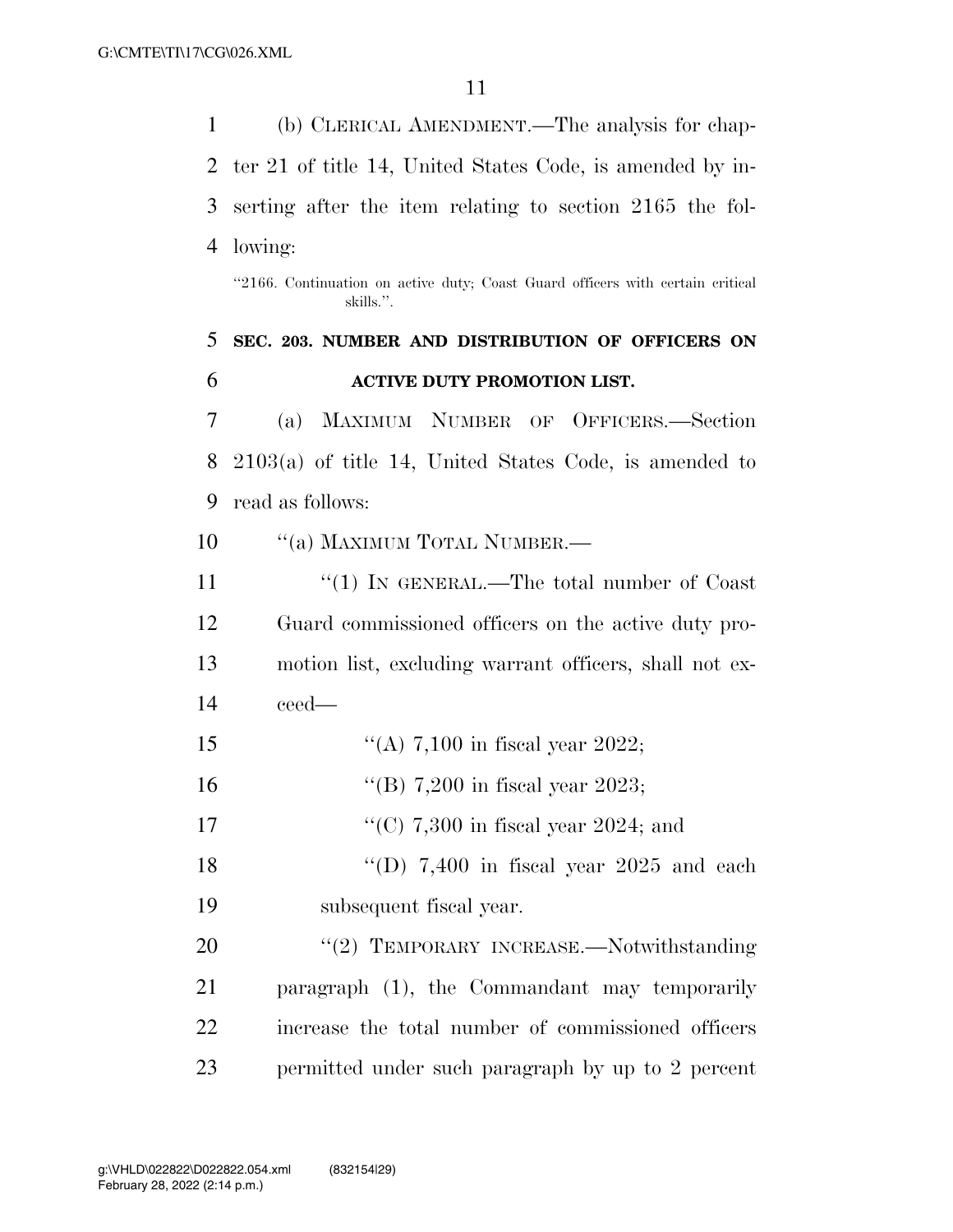for no more than 60 days following the date of the commissioning of a Coast Guard Academy class.

3 "(3) NOTIFICATION.—Not later than 30 days after exceeding the total number of commissioned of- ficers permitted under paragraph (1), and each 30 days thereafter until the total number of commis- sioned officers no longer exceeds the number of such officers permitted under paragraph (1), the Com- mandant shall notify the Committee on Transpor- tation and Infrastructure of the House of Represent- atives and the Committee on Commerce, Science, and Transportation of the Senate of the number of officers on the active duty promotion list on the last day of the preceding 30-day period.''.

 (b) OFFICERS NOT ON ACTIVE DUTY PROMOTION LIST.—

 (1) IN GENERAL.—Chapter 51 of title 14, United States Code, is amended by adding at the end the following:

### **''§ 5113. Officers not on active duty promotion list**

 ''Not later than 60 days after the date on which the President submits to Congress a budget pursuant to sec- tion 1105 of title 31, the Commandant shall submit to the Committee on Transportation and Infrastructure of the House of Representatives and the Committee on Com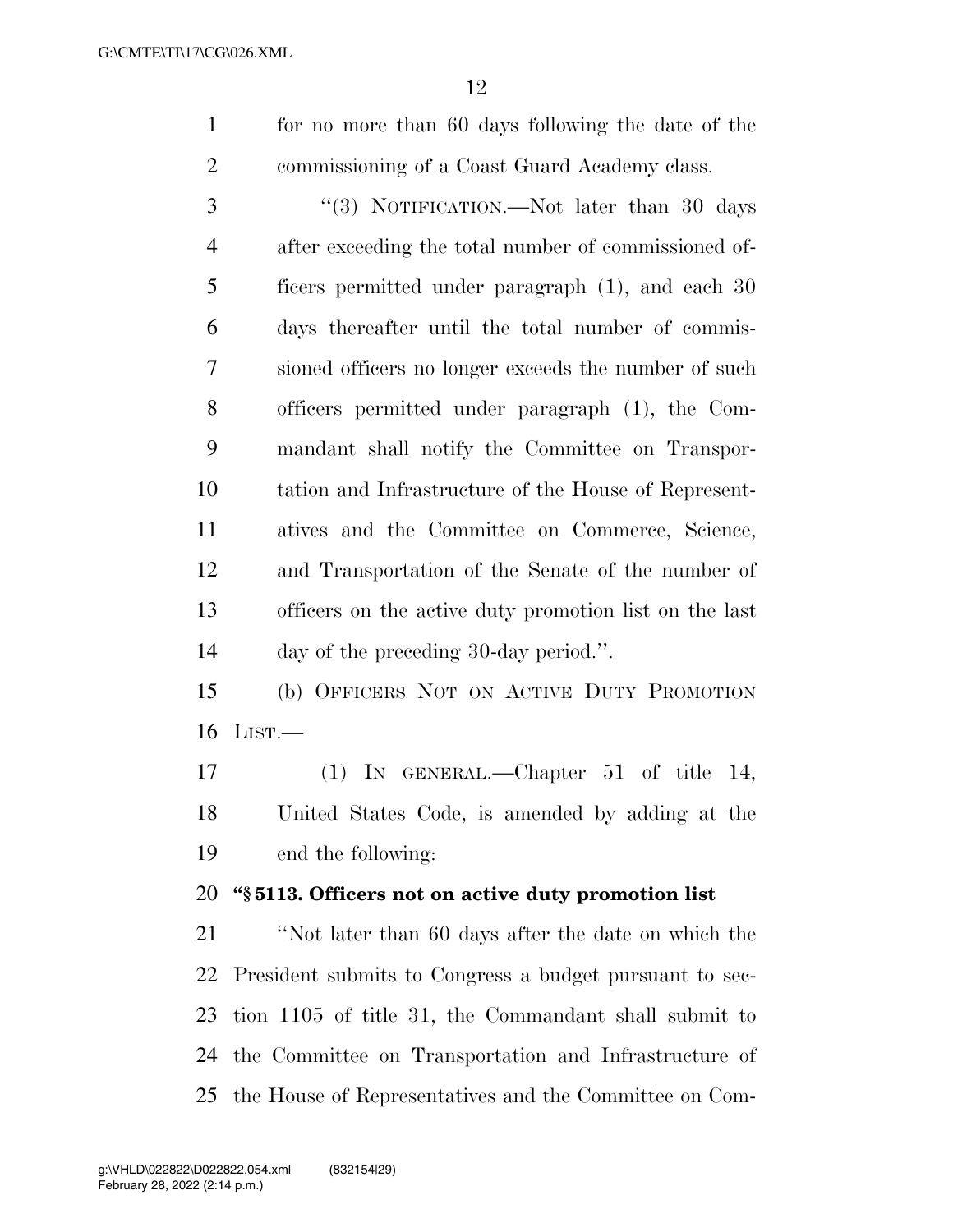merce, Science, and Transportation of the Senate the number of Coast Guard officers serving at other Federal entities on a reimbursable basis but not on the active duty promotion list.''.

 (2) CLERICAL AMENDMENT.—The analysis for chapter 51 of title 14, United States Code, is amended by adding at the end the following:

''5113. Officers not on active duty promotion list.''.

### **SEC. 204. COAST GUARD BEHAVIORAL HEALTH POLICY.**

 (a) INTERIM BEHAVIORAL HEALTH POLICY.—Not later than 60 days after the date of enactment of this Act, the Commandant of the Coast Guard shall establish an interim behavioral health policy for members of the Coast Guard equivalent to the policy described in section 5.28 (relating to behavioral health) of Department of Defense Instruction 6130.03, volume 2, ''Medical Standards for Military Service: Retention''.

 (b) TERMINATION.—The interim policy established under subsection (a) shall remain in effect until the date on which the Commandant issues a permanent behavior health policy for members of the Coast Guard which is, to the extent practicable, equivalent to such section 5.28.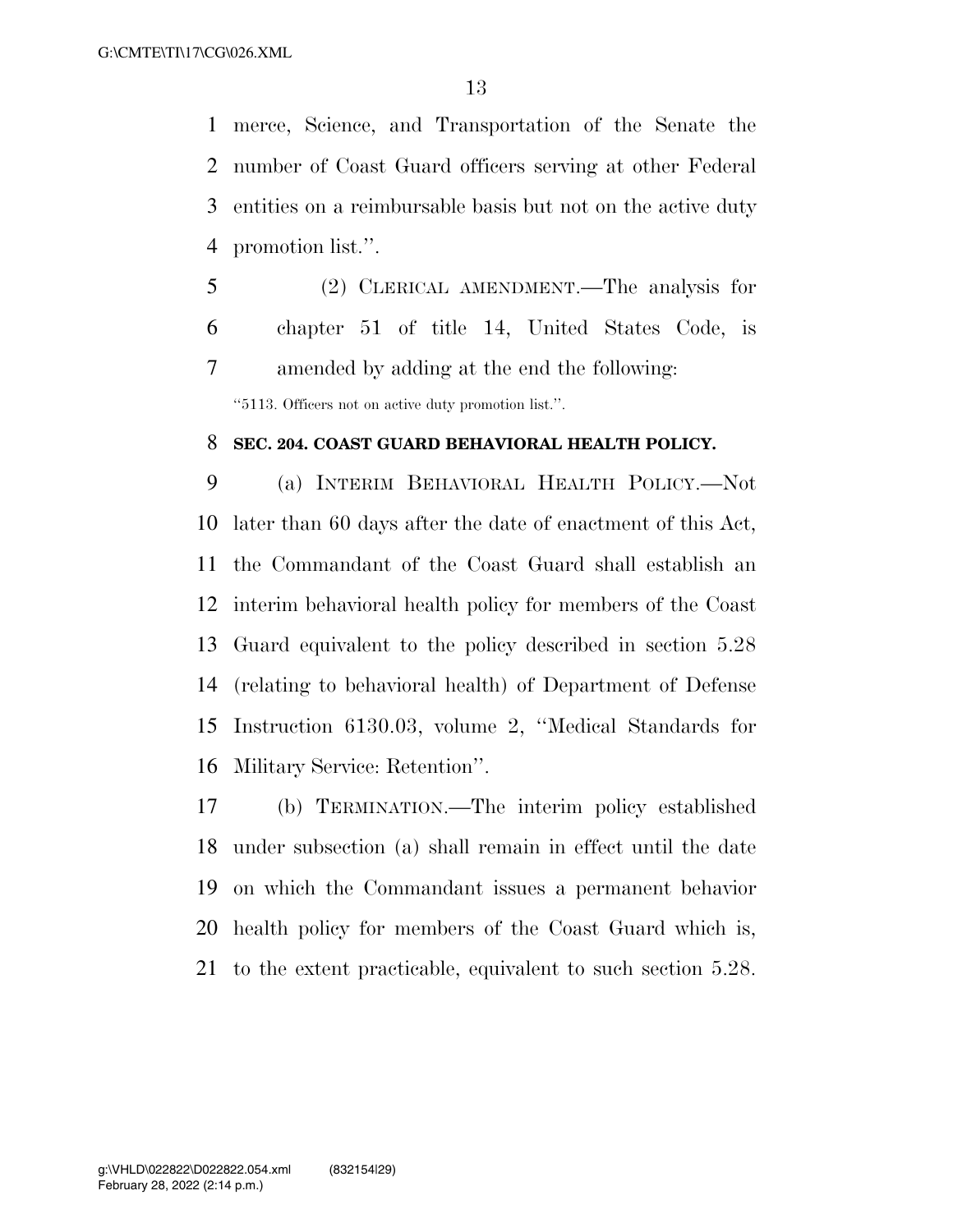| $\mathbf{1}$   | SEC. 205. IMPROVING REPRESENTATION OF WOMEN AND             |
|----------------|-------------------------------------------------------------|
| $\overline{2}$ | OF RACIAL AND ETHNIC MINORITIES AMONG                       |
| 3              | COAST GUARD ACTIVE-DUTY MEMBERS.                            |
| $\overline{4}$ | (a) IN GENERAL.—Not later than 180 days after the           |
| 5              | date of enactment of this Act, the Commandant of the        |
| 6              | Coast Guard shall—                                          |
| 7              | (1) determine which recommendations in the                  |
| 8              | RAND representation report can practicably be im-           |
| 9              | plemented to promote improved representation in the         |
| 10             | Coast Guard of-                                             |
| 11             | $(A)$ women; and                                            |
| 12             | (B) racial and ethnic minorities; and                       |
| 13             | (2) submit to the Committee on Transportation               |
| 14             | and Infrastructure of the House of Representatives          |
| 15             | and the Committee on Commerce, Science, and                 |
| 16             | Transportation of the Senate a report on the actions        |
| 17             | the Commandant has taken, or plans to take, to im-          |
| 18             | plement such recommendations.                               |
| 19             | (b)<br>CURRICULUM AND TRAINING.—The Com-                    |
| 20             | mandant shall update, to reflect actions described under    |
| 21             | subsection $(a)(2)$ , the curriculum and training materials |
| 22             | used at-                                                    |
| 23             | (1) officer accession points, including the Coast           |
| 24             | Guard Academy and the Leadership Development                |
| 25             | Center;                                                     |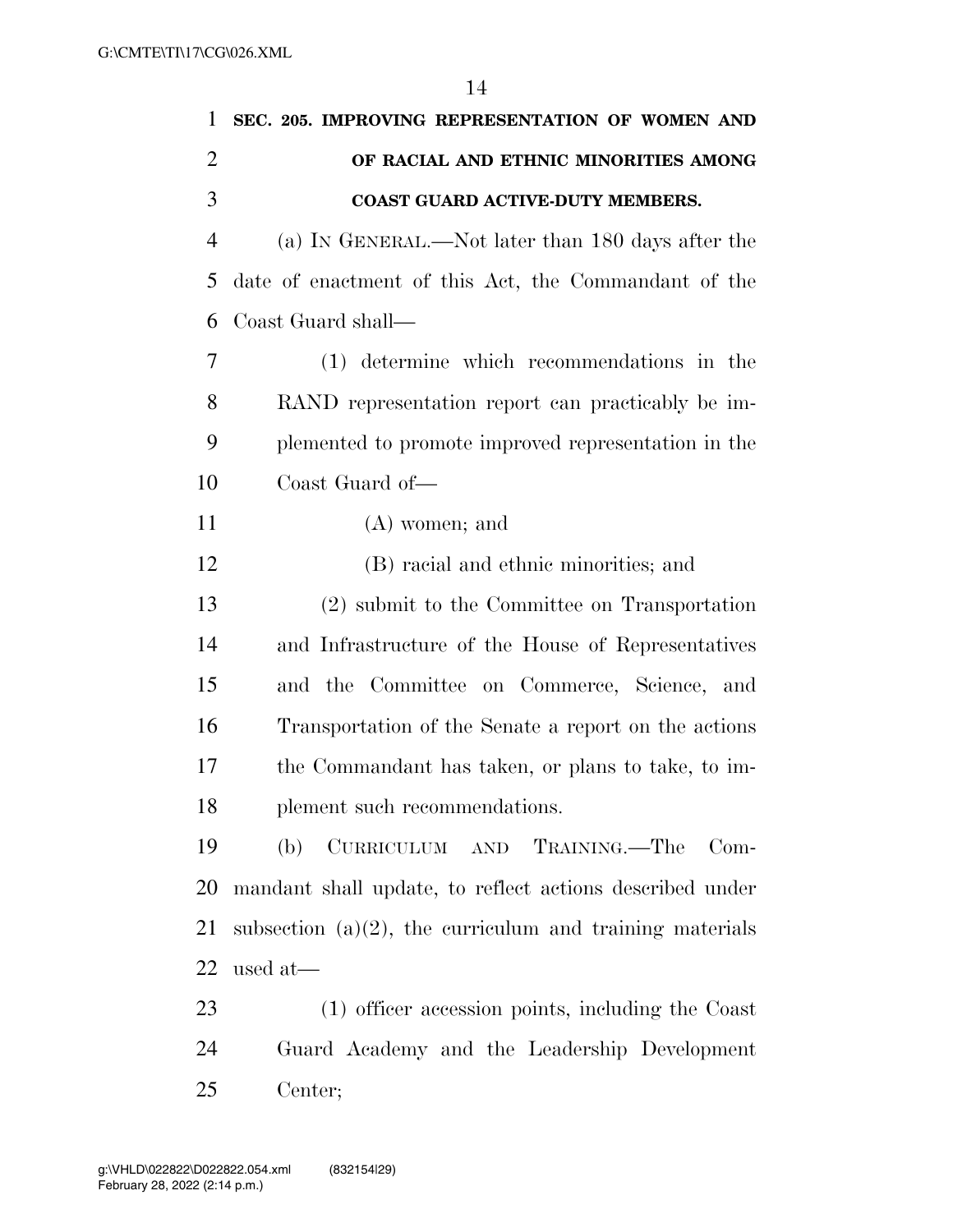(2) enlisted member accession at the United States Coast Guard Training Center Cape May in Cape May, New Jersey; and

 (3) the officer, enlisted member, and civilian leadership courses managed by the Leadership De-velopment Center.

 (c) DEFINITION.—In this section, the term ''RAND representation report'' means the report titled ''Improving the Representation of Women and Racial/Ethnic Minori- ties Among U.S. Coast Guard Active-Duty Members'' issued by the Homeland Security Operational Analysis Center of the RAND Corporation on August 11, 2021.

**Subtitle B—Operational Matters** 

**SEC. 206. PILOT PROJECT FOR ENHANCING COAST GUARD** 

## **CUTTER READINESS THROUGH CONDITION-BASED MAINTENANCE.**

 (a) IN GENERAL.—Not later than 2 years after the date of enactment of this Act, the Commandant of the Coast Guard shall conduct a pilot project to enhance cut- ter readiness and reduce lost patrol days through the de- ployment of commercially developed condition-based pro- gram standards for cutter maintenance, in accordance with the criteria set forth in subsection (b).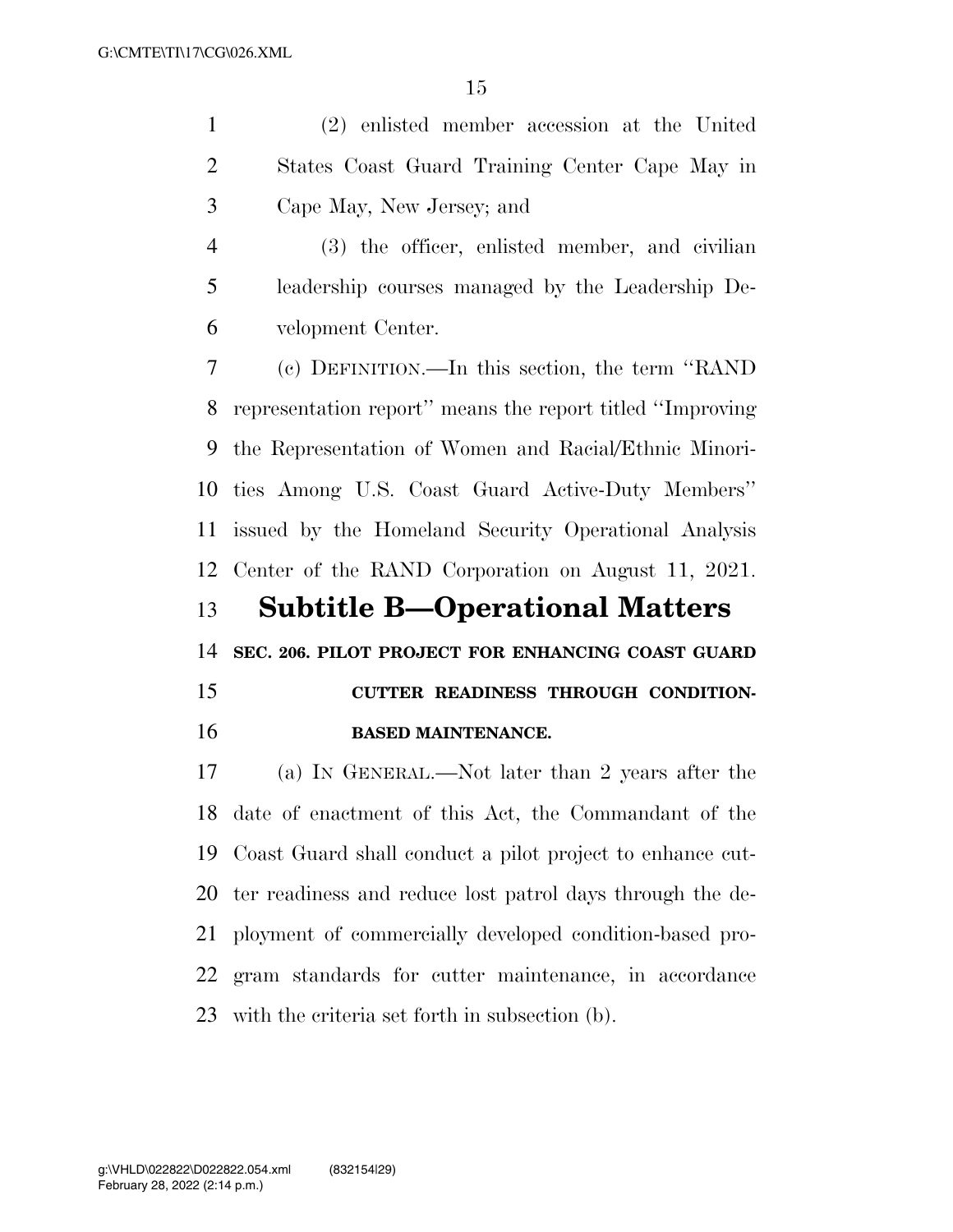(b) CRITERIA FOR CONDITION-BASED MAINTENANCE EVALUATION.—In conducting the pilot project under sub-section (a), the Commandant shall—

 (1) select at least 1 legacy cutter asset and 1 class of cutters under construction with respect to which the application of the pilot project would en-hance readiness;

 (2) use commercially developed condition-based program standards similar to those applicable to pri- vately owned and operated vessels or vessels owned or operated by other Federal agencies (such as those currently operating under the direction of Military Sealift Command);

 (3) create and model a full ship digital twin for the cutters selected under paragraph (1);

 (4) install or modify instrumentation capable of producing full hull, mechanical, and electrical data necessary to analyze cutter operational conditions with active maintenance alerts; and

 (5) deploy artificial intelligence, prognostic- based integrated maintenance planning modeled after standards described in paragraph (2).

 (c) REPORT TO CONGRESS.—The Commandant shall submit to the Committee on Commerce, Science, and Transportation of the Senate and the Committee on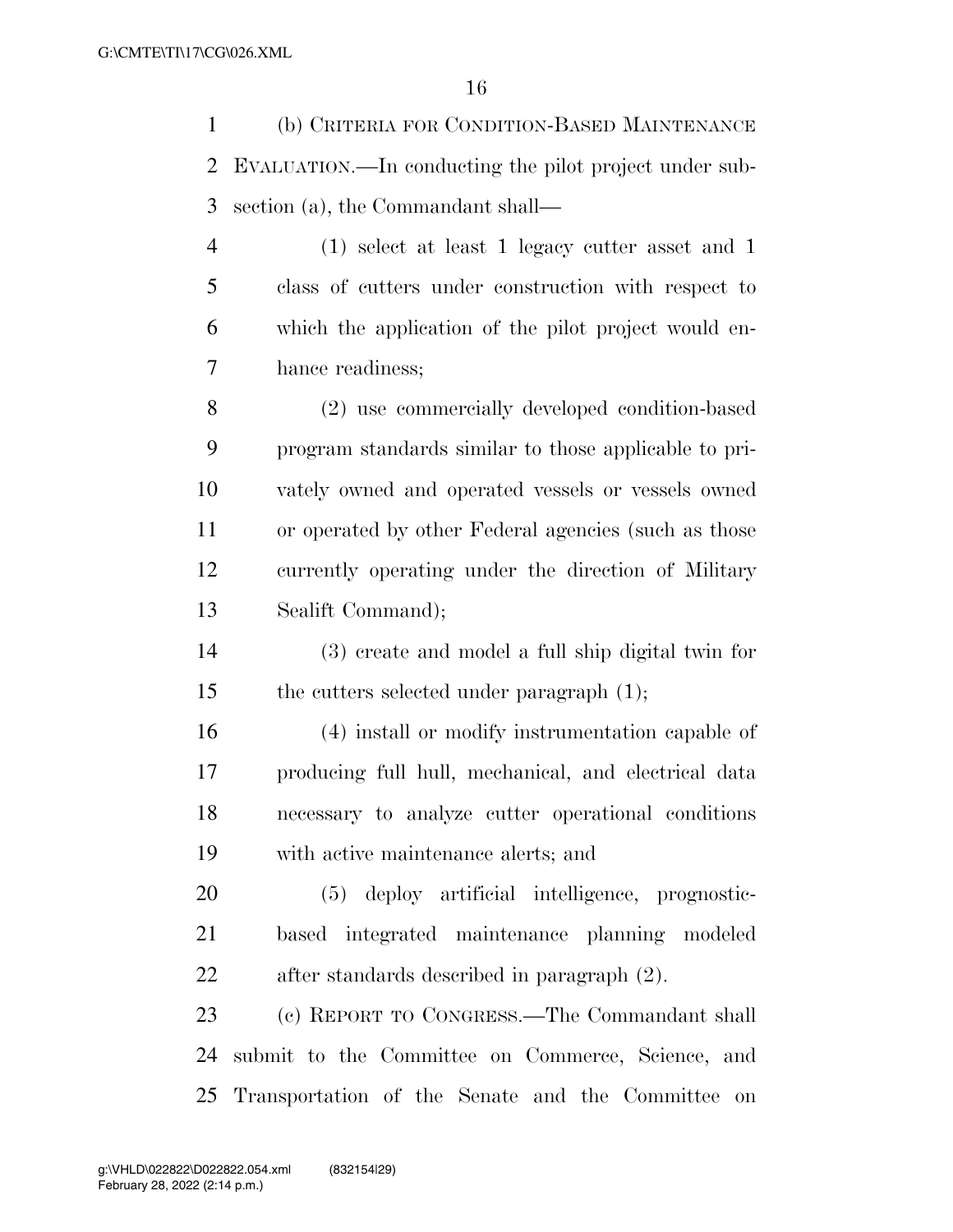Transportation and Infrastructure of the House of Rep-resentatives—

| 3              | $(1)$ an interim report not later than 6 months        |
|----------------|--------------------------------------------------------|
| $\overline{4}$ | after the date of enactment of this Act on the         |
| 5              | progress in carrying out the pilot project described   |
| 6              | in subsection (a); and                                 |
| 7              | $(2)$ a final report not later than 2 years after      |
| 8              | the date of enactment of this Act on the results of    |
| 9              | the pilot project described in subsection (a) that in- |
| 10             | cludes-                                                |
| 11             | (A) options to integrate commercially de-              |
| 12             | veloped condition-based program standards for          |
| 13             | cutter maintenance to Coast Guard cutters; and         |
| 14             | (B) plans to deploy commercially developed             |
| 15             | condition-based program standards for cutter           |
| 16             | maintenance to Coast Guard cutters.                    |
| 17             | SEC. 207. UNMANNED SYSTEMS STRATEGY.                   |
| 18             | (a) SUBMISSION TO CONGRESS.—Not later than 180         |
| 19             | days after the date of enactment of this Act, the Com- |

 Science, and Transportation of the Senate a detailed de-scription of the strategy of the Coast Guard to implement

mandant of the Coast Guard shall submit to the Com-

mittee on Transportation and Infrastructure of the House

of Representatives and the Committee on Commerce,

unmanned systems across mission areas, including—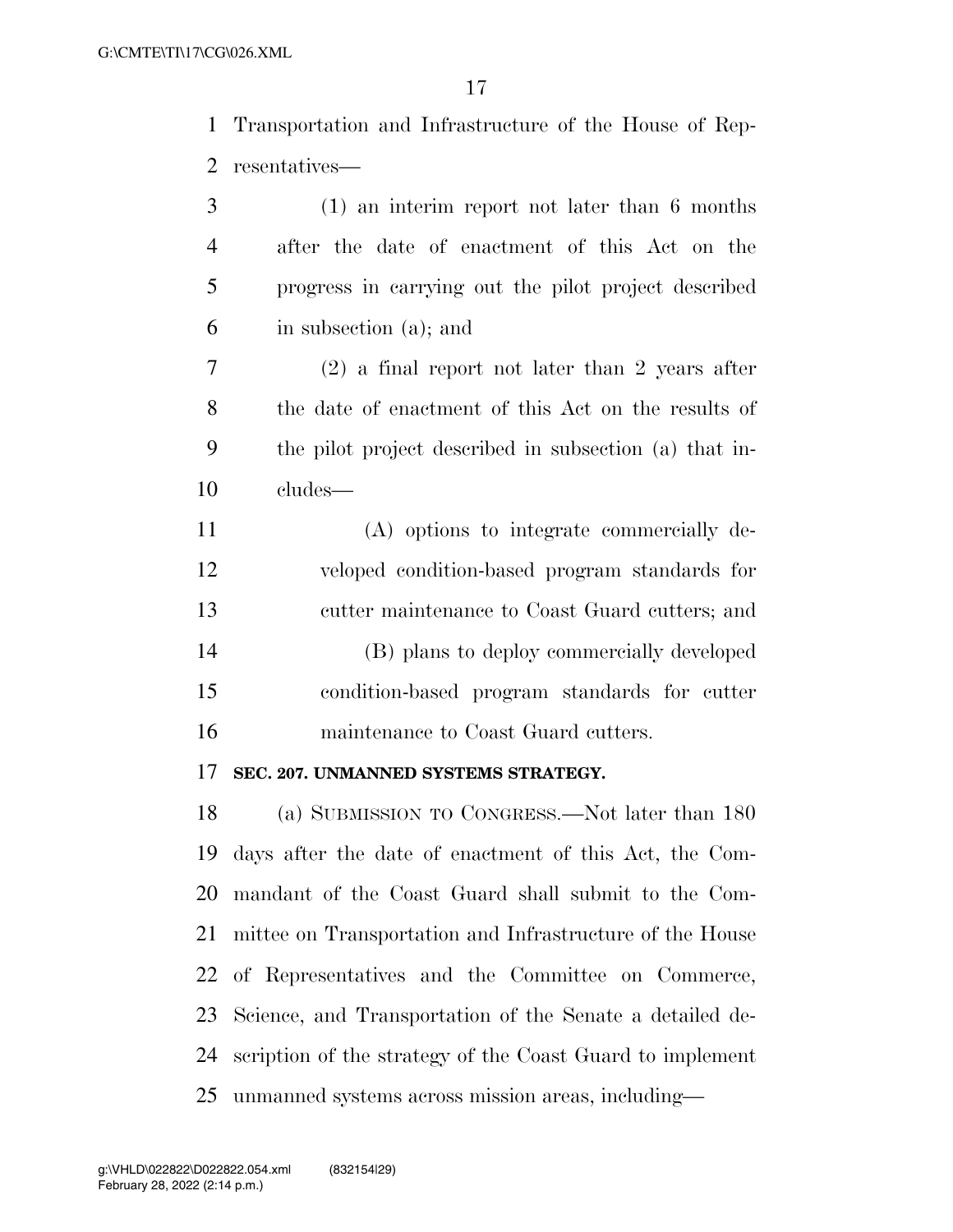| $\mathbf{1}$   | $(1)$ the steps taken to implement actions rec-         |
|----------------|---------------------------------------------------------|
| $\overline{2}$ | ommended in the consensus study report of the Na-       |
| 3              | tional Academies of Sciences, Engineering, and Med-     |
| $\overline{4}$ | published on November 12, 2020, titled<br>icine         |
| 5              | "Leveraging Unmanned Systems for Coast Guard            |
| 6              | Missions: A Strategic Imperative";                      |
| 7              | (2) the strategic goals and acquisition strategies      |
| 8              | for proposed uses and procurements of unmanned          |
| 9              | systems;                                                |
| 10             | (3) a strategy to sustain competition and inno-         |
| 11             | vation for procurement of unmanned systems and          |
| 12             | services for the Coast Guard, including defining op-    |
| 13             | portunities for new and existing technologies; and      |
| 14             | $(4)$ an estimate of the timeline, costs, staff re-     |
| 15             | sources, technology, or other resources necessary to    |
| 16             | accomplish the strategy.                                |
| 17             | (b) PILOT PROJECT.—                                     |
| 18             | (1) AUTONOMOUS CONTROL AND COMPUTER VI-                 |
| 19             | SION TECHNOLOGY.—The Commandant of the Coast            |
| 20             | Guard, acting through the Blue Technology Center        |
| 21             | of Expertise, shall conduct a pilot project to retrofit |
| 22             | an existing Coast Guard small boat with—                |
| 23             | commercially available autonomous<br>(A)                |
| 24             | control and computer vision technology; and             |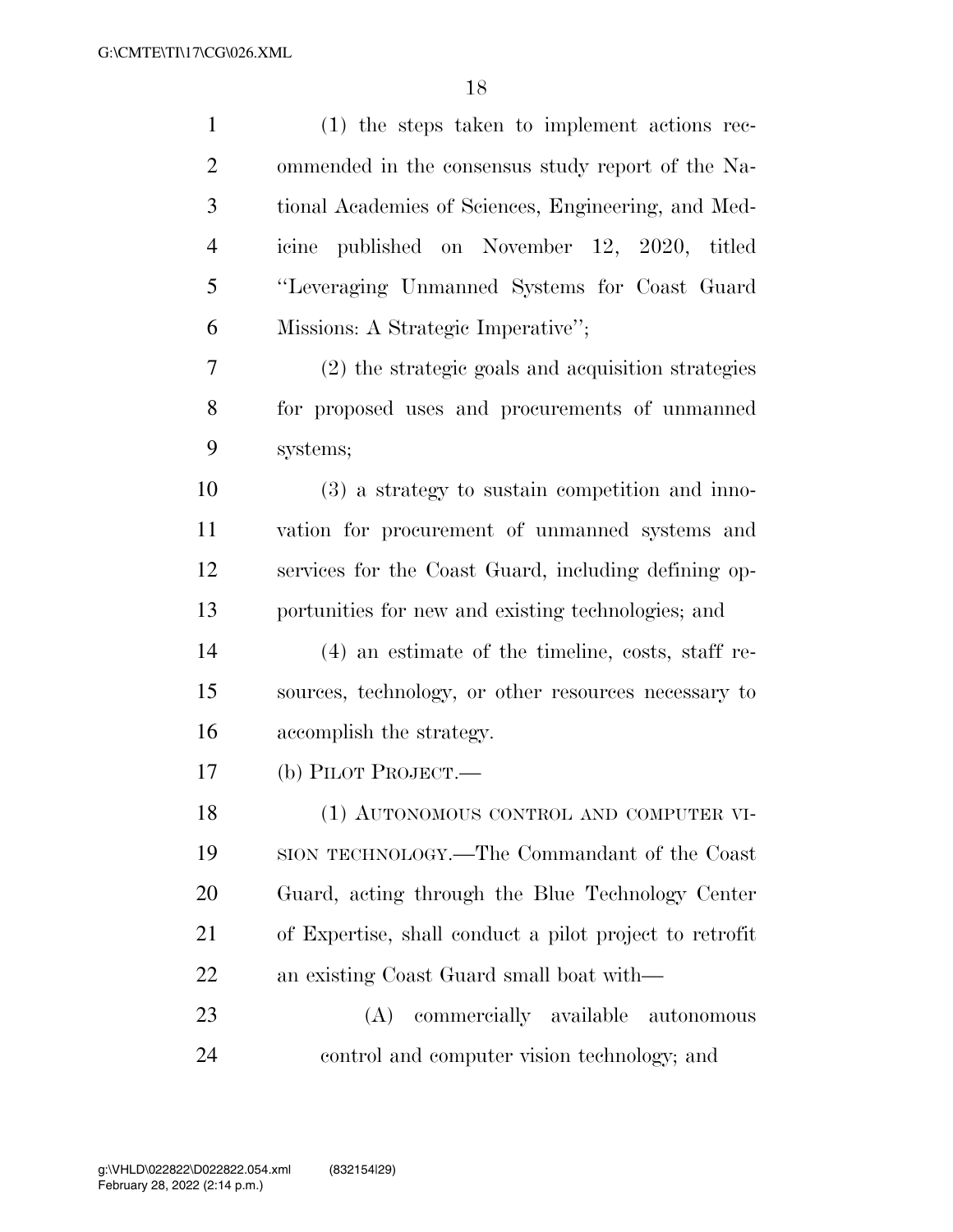| $\mathbf{1}$   | (B) such sensors and methods of commu-                   |
|----------------|----------------------------------------------------------|
| $\overline{2}$ | nication as are necessary to demonstrate the             |
| 3              | ability of such control and technology to assist         |
| $\overline{4}$ | in conducting search and rescue, surveillance,           |
| 5              | and interdiction missions.                               |
| 6              | (2) COLLECTION OF DATA.—The pilot project                |
| 7              | under paragraph (1) shall evaluate commercially          |
| 8              | available products in the field and collect operational  |
| 9              | data to inform future requirements.                      |
| 10             | $(3)$ BRIEFING.—Not later than 6 months after            |
| 11             | completing the pilot project required under para-        |
| 12             | graph (1), the Commandant shall brief the Com-           |
| 13             | mittee on Transportation and Infrastructure of the       |
| 14             | House of Representatives and the Committee on            |
| 15             | commerce, Science, and Transportation of the Sen-        |
| 16             | ate on the evaluation of the data derived from the       |
| 17             | project.                                                 |
| 18             | SEC. 208. BUDGETING OF COAST GUARD RELATING TO CER-      |
| 19             | TAIN OPERATIONS.                                         |
| 20             | (a) IN GENERAL.—Chapter 51 of title 14, United           |
| 21             | States Code, is further amended by adding at the end the |
| 22             | following:                                               |
|                |                                                          |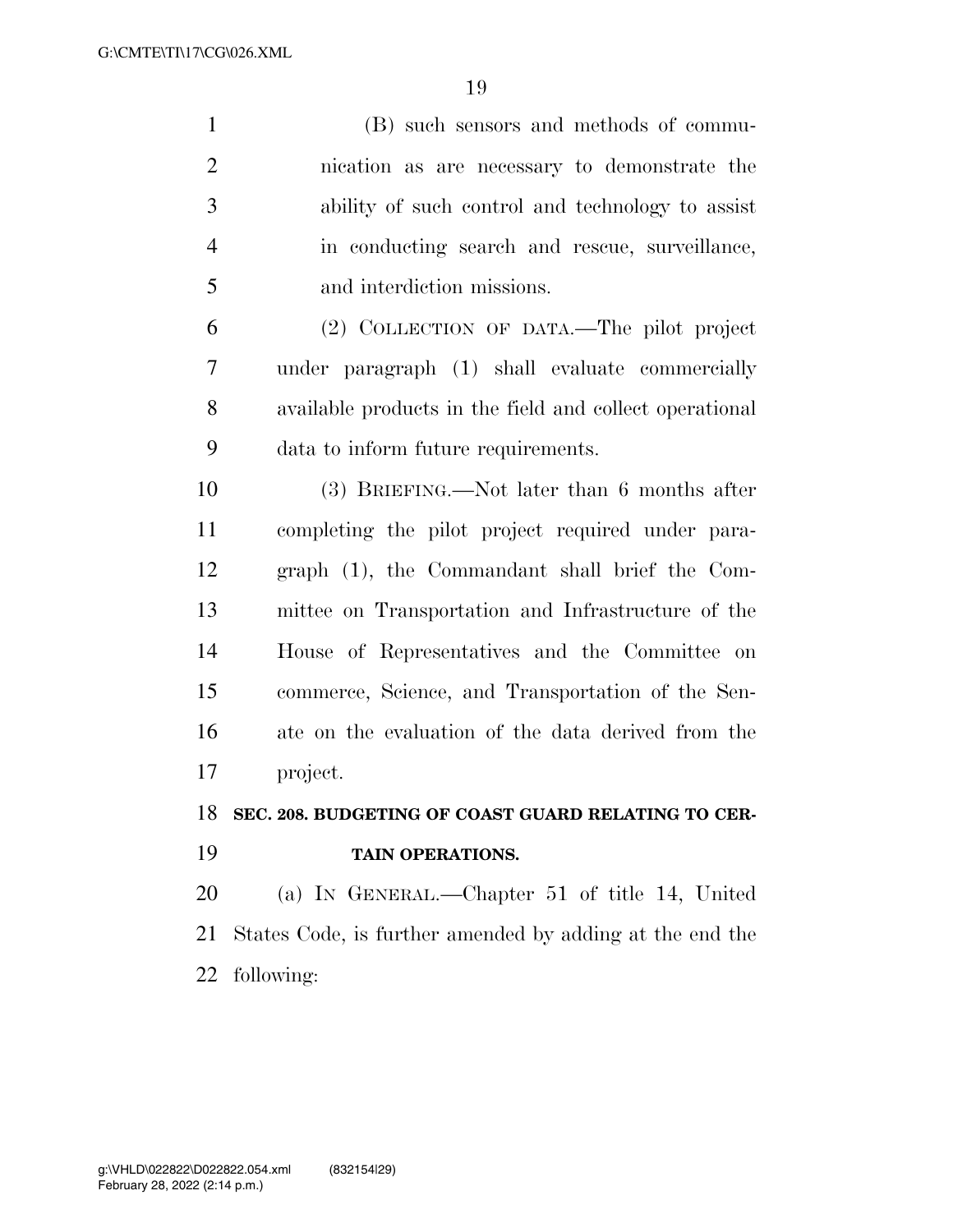### **''§ 5114. Expenses of performing and executing de-fense readiness mission activities**

 ''The Commandant of the Coast Guard shall include in the annual budget submission of the President under section 1105(a) of title 31, a dedicated budget line item that adequately represents a calculation of the annual costs and expenditures of performing and executing all de-fense readiness mission activities, including—

 ''(1) all expenses related to the Coast Guard's coordination, training, and execution of defense readiness mission activities in the Coast Guard's ca- pacity as an Armed Force (as such term is defined in section 101 of title 10) in support of Department of Defense national security operations and activities or for any other military department or defense agency (as such terms are defined in such section); 17 ''(2) costs associated with Coast Guard detach- ments assigned in support of the Coast Guard's de-fense readiness mission; and

20  $\frac{u(3)}{2}$  any other expenses, costs, or matters the Commandant determines appropriate or otherwise of interest to Congress.''.

 (b) CLERICAL AMENDMENT.—The analysis for chap- ter 51 of title 14, United States Code, is further amended by adding at the end the following: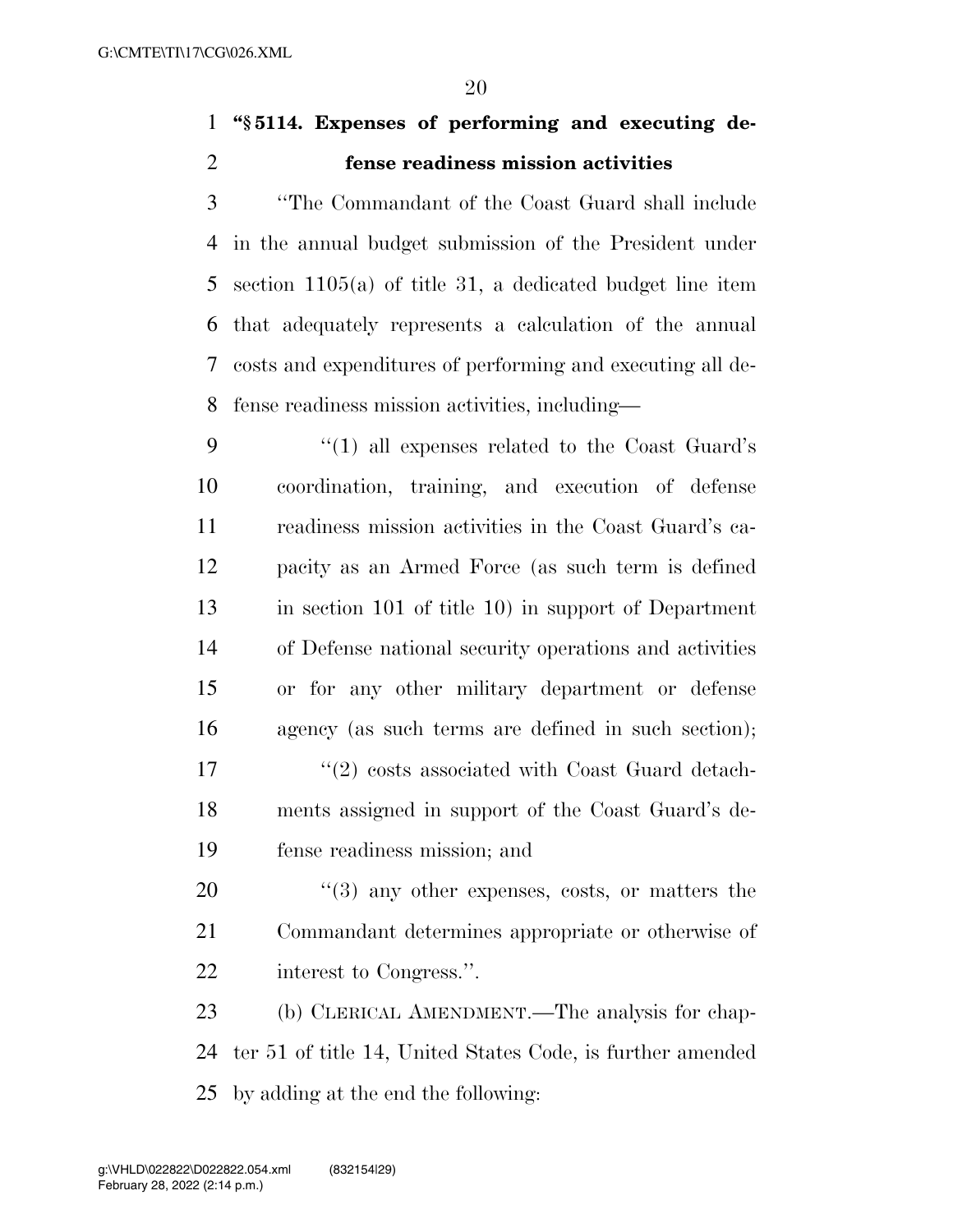''5114. Expenses of performing and executing defense readiness mission activities.''.

### **SEC. 209. REPORT ON SAN DIEGO MARITIME DOMAIN AWARENESS.**

 Not later than 180 days after the date of enactment of this Act, the Commandant of the Coast Guard shall submit to the Committee on Transportation and Infra- structure of the House of Representatives and the Com- mittee on Commerce, Science, and Transportation of the Senate a report containing—

 (1) an overview of the maritime domain aware- ness in the area of responsibility of the Coast Guard sector responsible for San Diego, California, includ-ing—

 (A) the average volume of known maritime traffic that transited the area during fiscal years 2020 through 2022;

 (B) current sensor platforms deployed by such sector to monitor illicit activity occurring at sea in such area;

 (C) the number of illicit activity incidents at sea in such area that the sector responded to 21 during fiscal years 2020 through 2022;

 (D) an estimate of the volume of traffic engaged in illicit activity at sea in such area and the type and description of any vessels used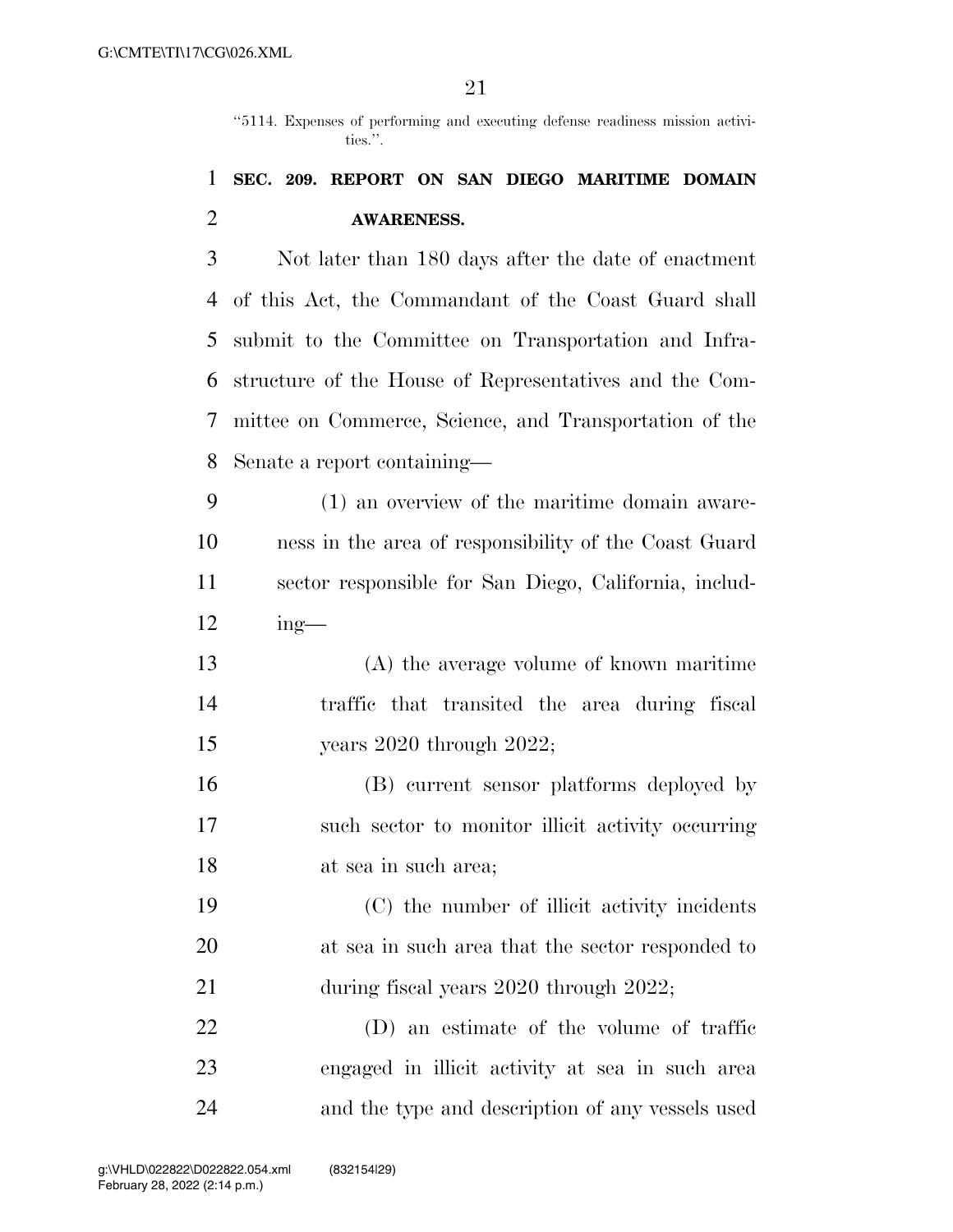| $\mathbf{1}$   | to carry out illicit activities that such sector re- |
|----------------|------------------------------------------------------|
| $\overline{2}$ | sponded to during fiscal years 2020 through          |
| 3              | $2022$ ; and                                         |
| $\overline{4}$ | (E) the maritime domain awareness re-                |
| 5              | quirements to effectively meet the mission of        |
| 6              | such sector;                                         |
| 7              | $(2)$ a description of current actions taken by the  |
| 8              | Coast Guard to partner with Federal, regional,       |
| 9              | State, and local entities to meet the maritime do-   |
| 10             | main awareness needs of such area;                   |
| 11             | $(3)$ a description of any gaps in maritime do-      |
| 12             | main awareness within the area of responsibility of  |
| 13             | such sector resulting from an inability to meet the  |
| 14             | enduring maritime domain awareness requirements      |
| 15             | of the sector or adequately respond to maritime dis- |
| 16             | order;                                               |
| 17             | (4) an identification of current technology and      |
| 18             | assets the Coast Guard has to mitigate the gaps      |
| 19             | identified in paragraph (3);                         |
|                |                                                      |

 (5) an identification of capabilities needed to mitigate such gaps, including any capabilities the Coast Guard currently possesses that can be de-ployed to the sector;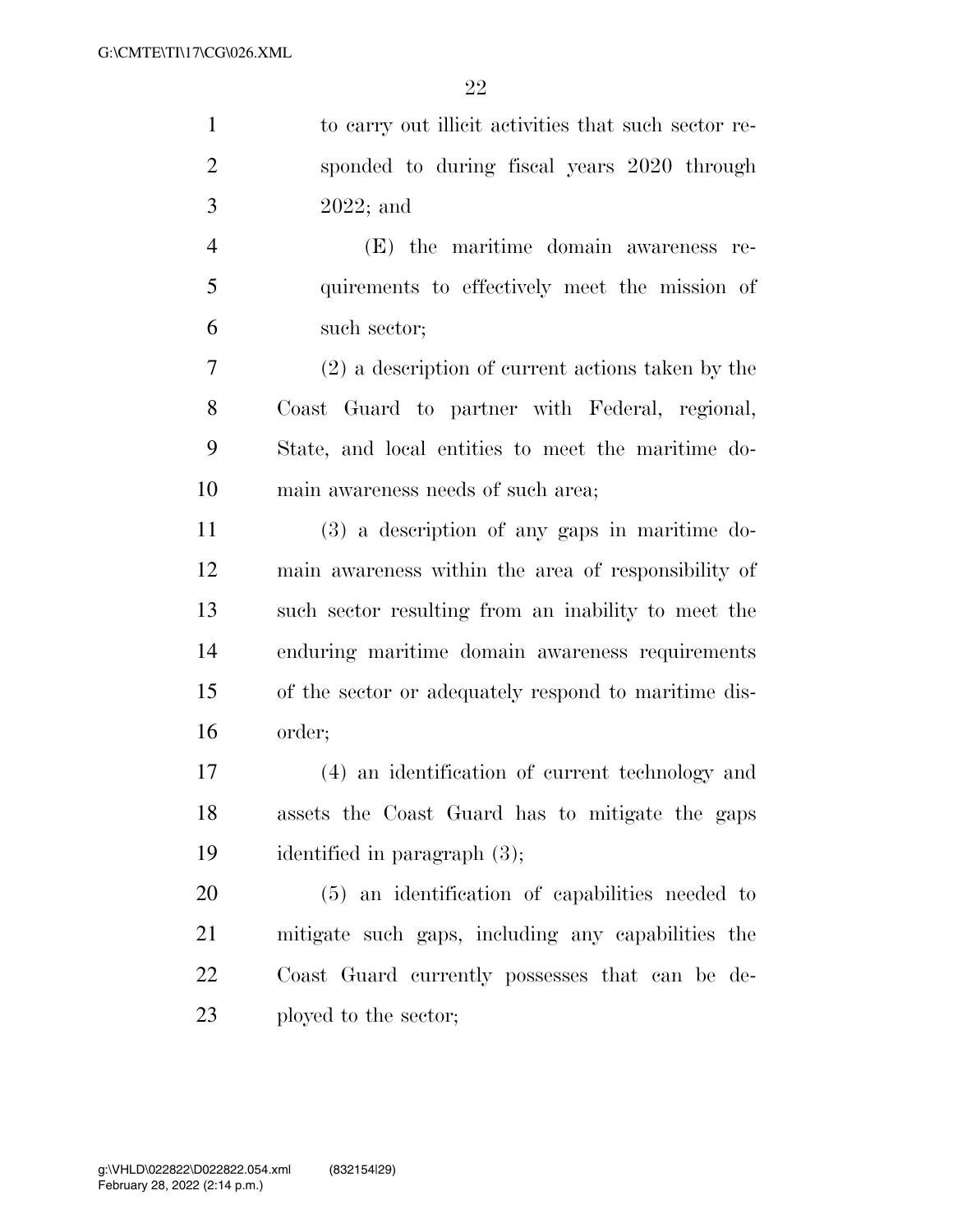| $\mathbf{1}$   | $(6)$ an identification of technology and assets     |
|----------------|------------------------------------------------------|
| $\overline{c}$ | the Coast Guard does not currently possess and are   |
| 3              | needed to acquire in order to address such gaps; and |
| $\overline{4}$ | (7) an identification of any financial obstacles     |
| 5              | that prevent the Coast Guard from deploying exist-   |
| 6              | ing commercially available sensor technology to ad-  |
| 7              | dress such gaps.                                     |
| 8              | SEC. 210. GREAT LAKES WINTER SHIPPING.               |
| 9              | (a) GREAT LAKES ICEBREAKING OPERATIONS.—             |
| 10             | (1) GOVERNMENT ACCOUNTABILITY OFFICE RE-             |
| 11             | PORT.                                                |
| 12             | (A) IN GENERAL.—Not later than 1 year                |
| 13             | after the date of enactment of this Act, the         |
| 14             | Comptroller General of the United States shall       |
| 15             | to the Committee on Commerce,<br>submit              |
| 16             | Science, and Transportation of the Senate and        |
| 17             | the Committee on Transportation and Infra-           |
| 18             | structure of the House of Representatives a re-      |
| 19             | port on Coast Guard icebreaking in the Great         |
| 20             | Lakes.                                               |
| 21             | ELEMENTS.—The report required<br>(B)                 |
| 22             | under subparagraph $(A)$ shall—                      |
| 23             | (i) evaluate—                                        |
| 24             | (I) the economic impact related                      |
| 25             | to vessel delays or cancellations asso-              |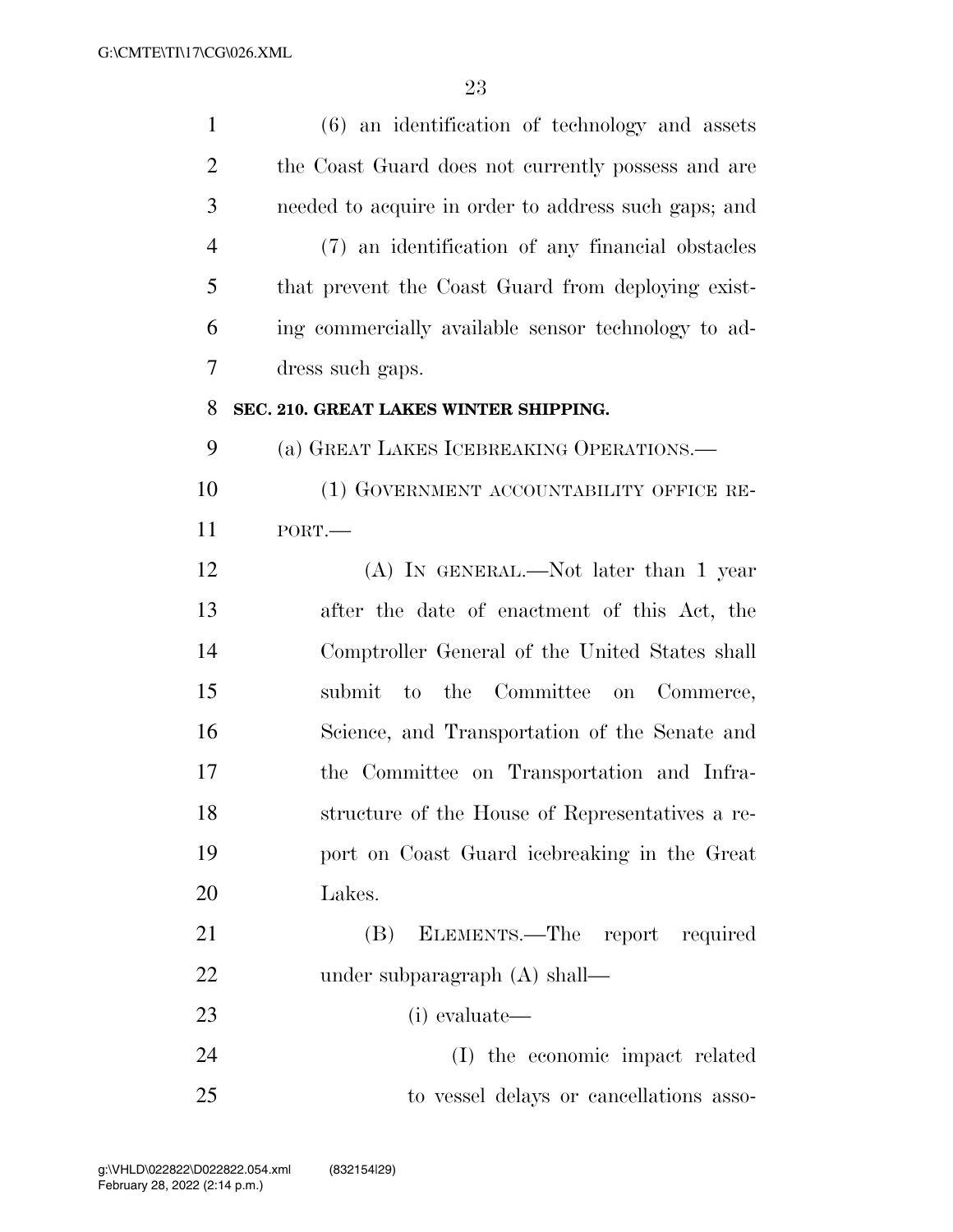| $\mathbf{1}$   | ciated with ice coverage on the Great               |
|----------------|-----------------------------------------------------|
| $\overline{2}$ | Lakes;                                              |
| 3              | (II) the impact the standards                       |
| $\overline{4}$ | proposed in paragraph (2) would have                |
| 5              | on Coast Guard operations in the                    |
| 6              | Great Lakes if such standards were                  |
| $\overline{7}$ | adopted;                                            |
| 8              | (III) the fleet mix of medium ice-                  |
| 9              | breakers and icebreaking tugs nec-                  |
| 10             | essary to meet the standards proposed               |
| 11             | in paragraph $(2)$ ; and                            |
| 12             | (IV) the resources necessary to                     |
| 13             | support the fleet described in sub-                 |
| 14             | clause (III), including billets for crew            |
| 15             | and operating costs; and                            |
| 16             | (ii) make recommendations to<br>the                 |
| 17             | Commandant for improvements to the                  |
| 18             | Great Lakes icebreaking program, includ-            |
| 19             | ing with respect to facilitating shipping           |
| 20             | and meeting all Coast Guard mission                 |
| 21             | needs.                                              |
| 22             | (2) PROPOSED STANDARDS FOR ICEBREAKING              |
| 23             | OPERATIONS.—The proposed standards, the impact      |
| 24             | of the adoption of which is evaluated in subclauses |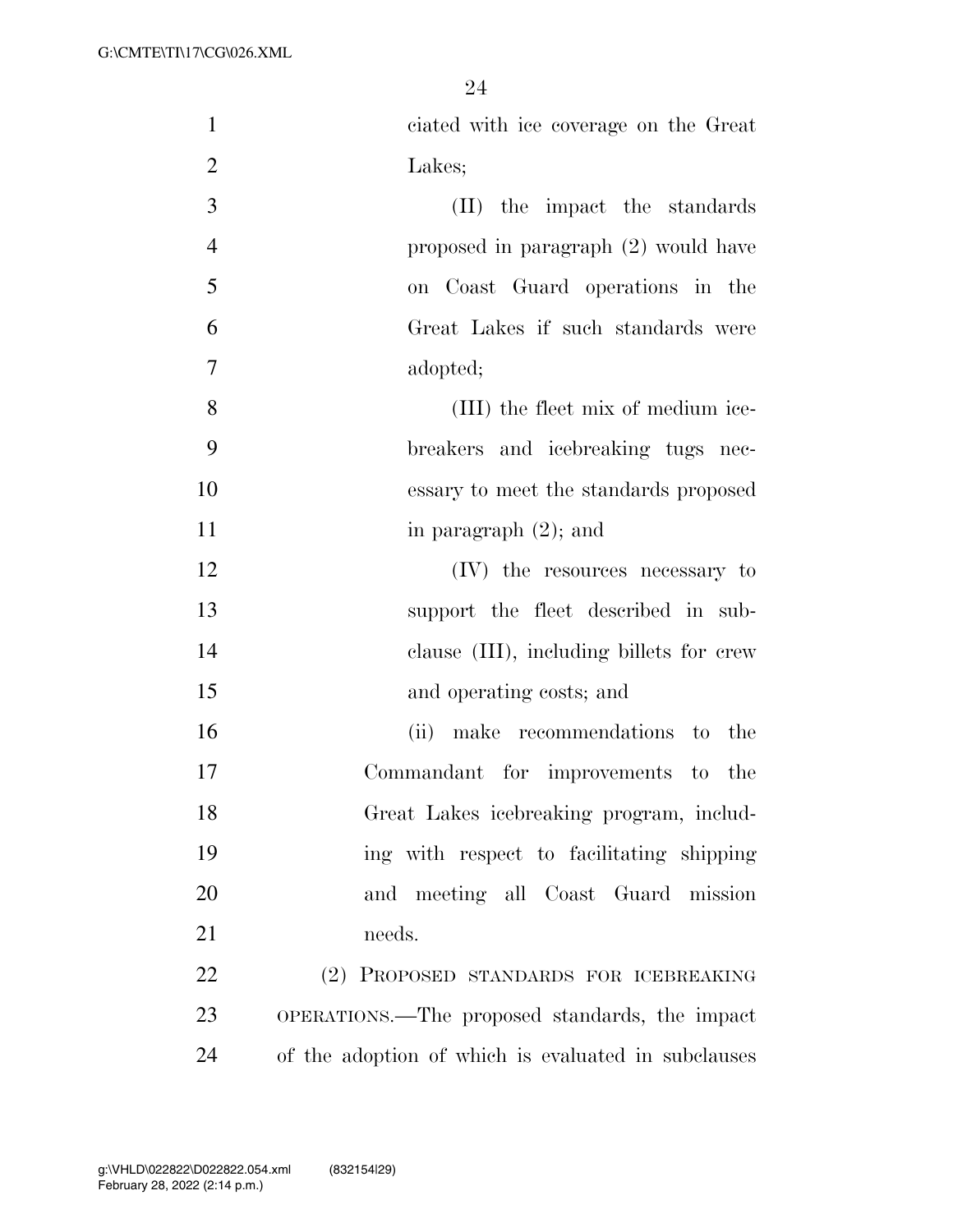1 (II) and (III) of paragraph  $(1)(B)(i)$ , are the fol-lowing:

 (A) Except as provided in subparagraph (B), the ice-covered waterways in the Great Lakes shall be open to navigation not less than 90 percent of the hours that vessels engaged in commercial service and ferries attempt to tran-sit such ice-covered waterways.

 (B) In a year in which the Great Lakes are not open to navigation, as described in sub- paragraph (A), because of ice of a thickness that occurs on average only once every 10 years, ice-covered waterways in the Great Lakes shall be open to navigation at least 70 percent of the hours that vessels engaged in commercial service and ferries attempt to transit such ice-covered waterways.

18 (3) REPORT BY COMMANDANT.—Not later than 90 days after the date on which the Comptroller General submits the report under paragraph (1), the Commandant shall submit to the Committee on Commerce, Science, and Transportation of the Sen- ate and the Committee on Transportation and Infra- structure of the House of Representatives a report that includes the following: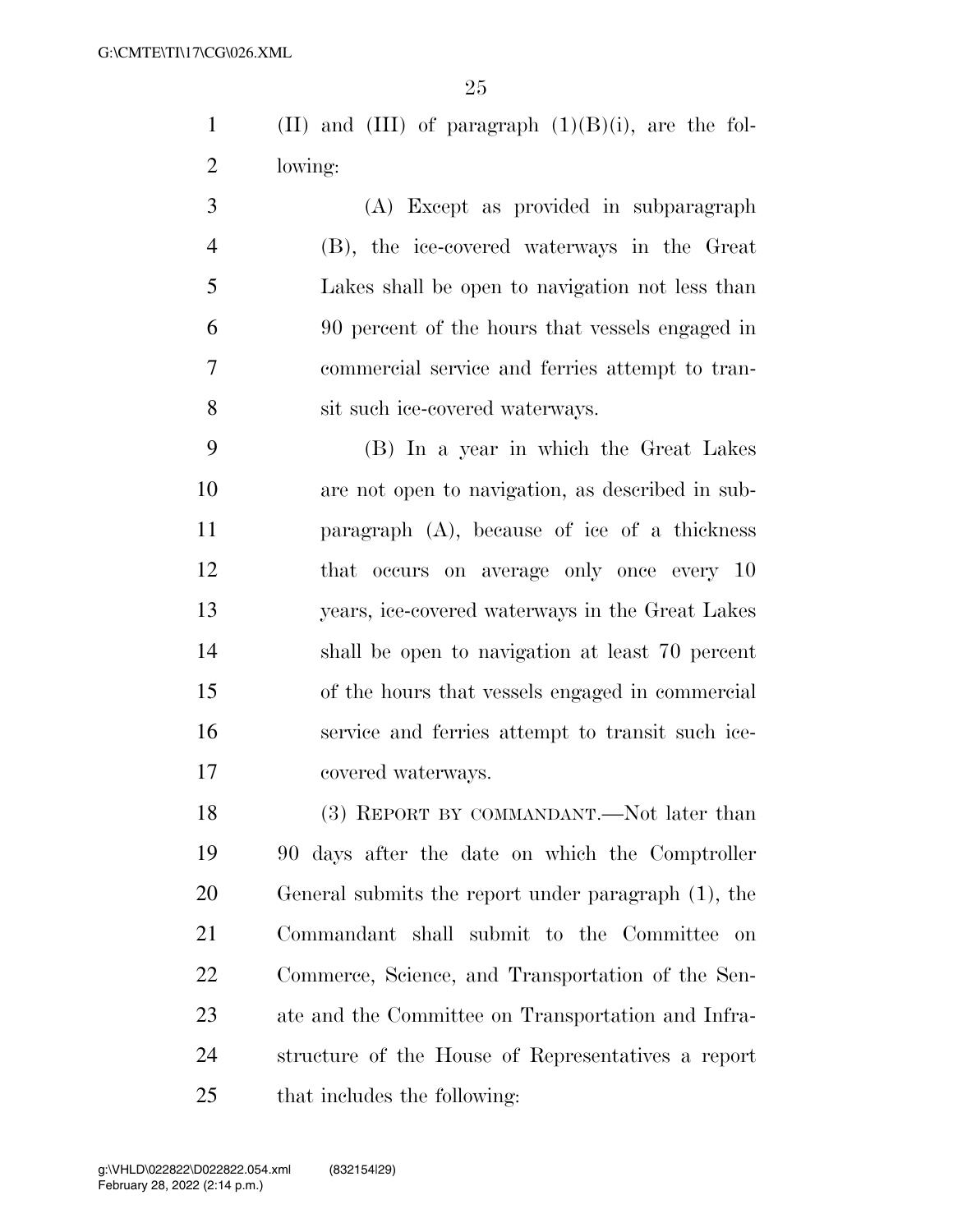| $\mathbf{1}$   | (A) A plan for Coast Guard implementa-                 |
|----------------|--------------------------------------------------------|
| $\overline{2}$ | tion of any recommendation made by the Comp-           |
| 3              | troller General under paragraph $(1)(B)(ii)$ with      |
| $\overline{4}$ | which the Commandant concurs.                          |
| 5              | (B) With respect to any recommendation                 |
| 6              | made under paragraph $(1)(B)(ii)$ with which           |
| 7              | the Commandant does not concur, an expla-              |
| 8              | nation of the reasons why the Commandant               |
| 9              | does not concur.                                       |
| 10             | (C) A review of, and a proposed implemen-              |
| 11             | tation plan for, the results of the fleet mix anal-    |
| 12             | ysis under paragraph $(1)(B)(i)(III)$ .                |
| 13             | (D) Any proposed modifications to current              |
| 14             | Coast Guard standards for icebreaking oper-            |
| 15             | ations in the Great Lakes.                             |
| 16             | (4) PILOT PROGRAM.—During the 5 ice seasons            |
| 17             | following the date of enactment of this Act, the       |
| 18             | Coast Guard shall conduct a pilot program to deter-    |
| 19             | mine the extent to which the current Coast Guard       |
| 20             | Great Lakes icebreaking cutter fleet can meet the      |
| 21             | proposed standards described in paragraph (2).         |
| 22             | (b) DATA ON ICEBREAKING OPERATIONS IN THE              |
| 23             | <b>GREAT LAKES.—</b>                                   |
| 24             | (1) IN GENERAL.—The Commandant shall col-              |
| 25             | lect, during ice season, archive, and disseminate data |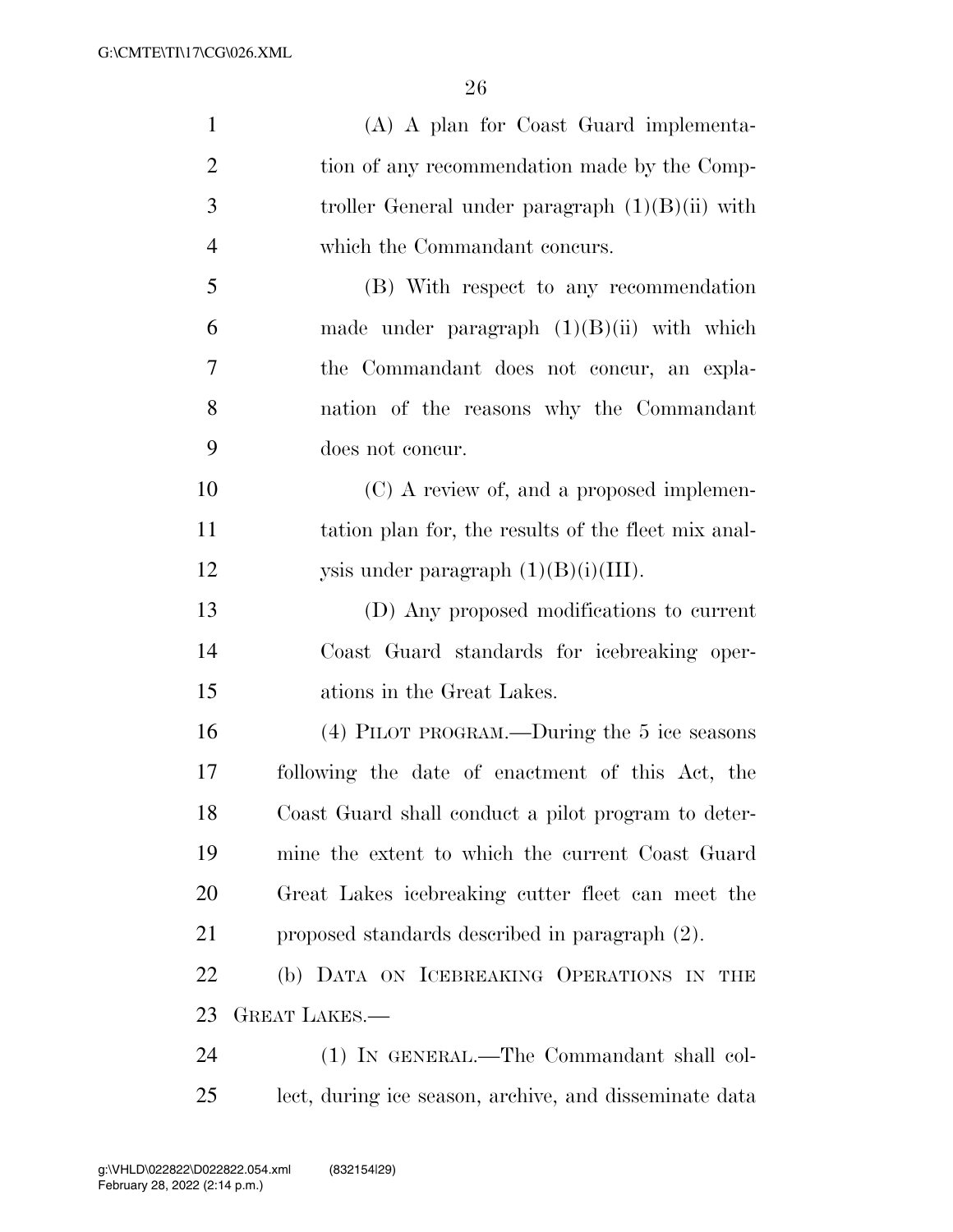| $\mathbf{1}$   | on icebreaking operations and transits on ice-covered |
|----------------|-------------------------------------------------------|
| $\overline{2}$ | waterways in the Great Lakes of vessels engaged in    |
| 3              | commercial service and ferries.                       |
| $\overline{4}$ | (2) ELEMENTS.—Data collected, archived, and           |
| 5              | disseminated under paragraph (1) shall include the    |
| 6              | following:                                            |
| 7              | (A) Voyages by vessels engaged in com-                |
| 8              | mercial service and ferries to transit ice-covered    |
| 9              | waterways in the Great Lakes that are delayed         |
| 10             | or canceled because of the nonavailability of a       |
| 11             | suitable icebreaking vessel.                          |
| 12             | (B) Voyages attempted by vessels engaged              |
| 13             | in commercial service and ferries to transit ice-     |
| 14             | covered waterways in the Great Lakes that do          |
| 15             | not reach their intended destination because of       |
| 16             | the nonavailability of a suitable icebreaking ves-    |
| 17             | sel.                                                  |
| 18             | (C) The period of time that each vessel en-           |
| 19             | gaged in commercial service or ferry was de-          |
| 20             | layed in getting underway or during a transit of      |
| 21             | ice-covered waterways in the Great Lakes due          |
| 22             | to the nonavailability of a suitable icebreaking      |
| 23             | vessel.                                               |
| 24             | (D) The period of time elapsed between                |
| 25             | each request for icebreaking assistance by a          |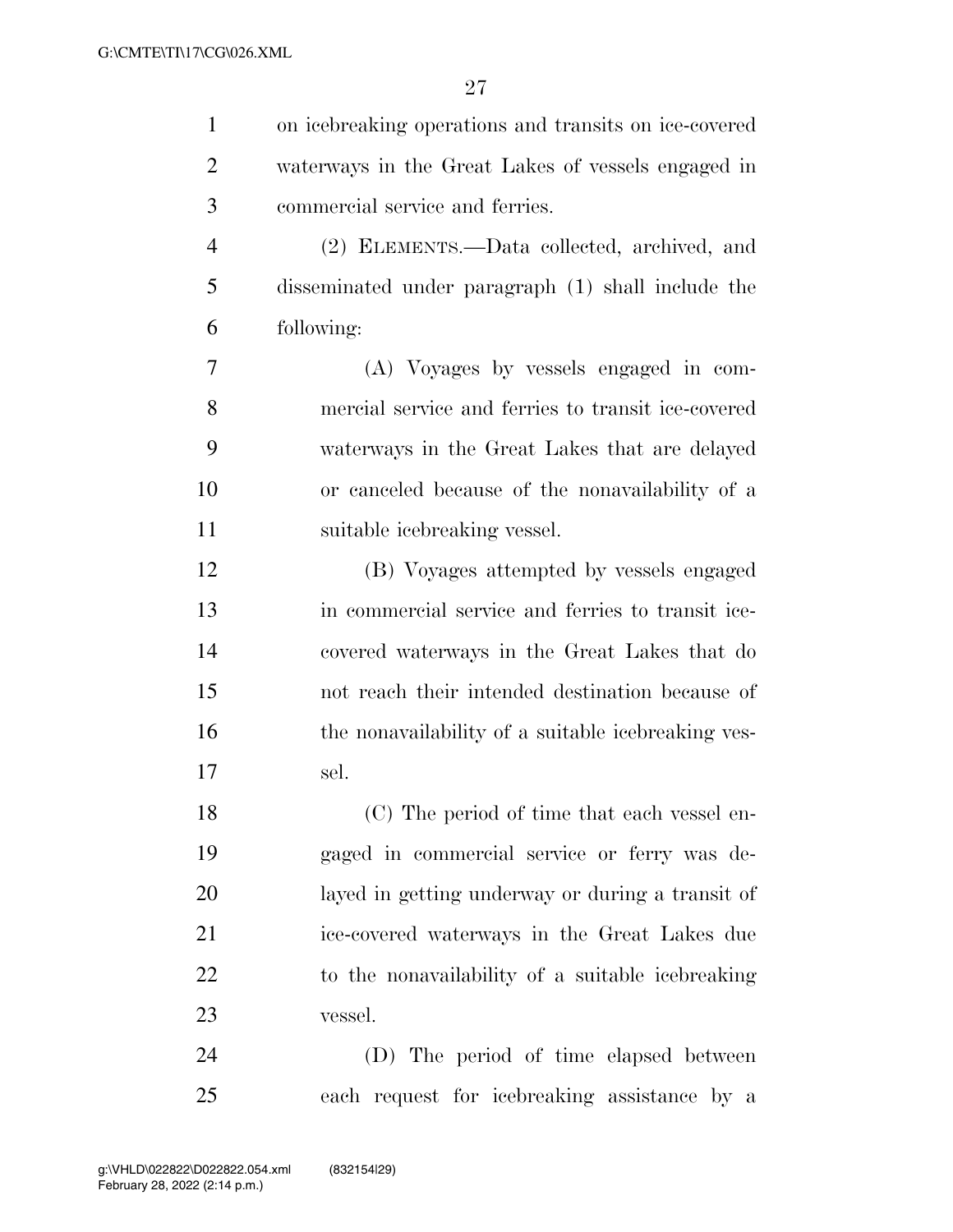vessel engaged in commercial service or ferry and the arrival of a suitable icebreaking vessel and whether such icebreaking vessel was a Coast Guard or commercial asset. (E) The percentage of hours that Great Lakes ice-covered waterways were open to navi- gation while vessels engaged in commercial service and ferries attempted to transit such

 waterways for each ice season after the date of enactment of this Act.

 (F) Relevant communications of each ves- sel engaged in commercial service or ferry with the Coast Guard or commercial icebreaking service providers with respect to subparagraphs  $(A)$  through  $(D)$ .

 (G) A description of any mitigating cir- cumstance, such as Coast Guard Great Lakes icebreaker diversions to higher priority mis- sions, that may have contributed to the amount of time described in subparagraphs (C) and (D) or the percentage of time described in subpara- $22 \quad$  graph  $(E)$ .

23 (3) VOLUNTARY REPORTING.—Any reporting by operators of commercial vessels engaged in commer-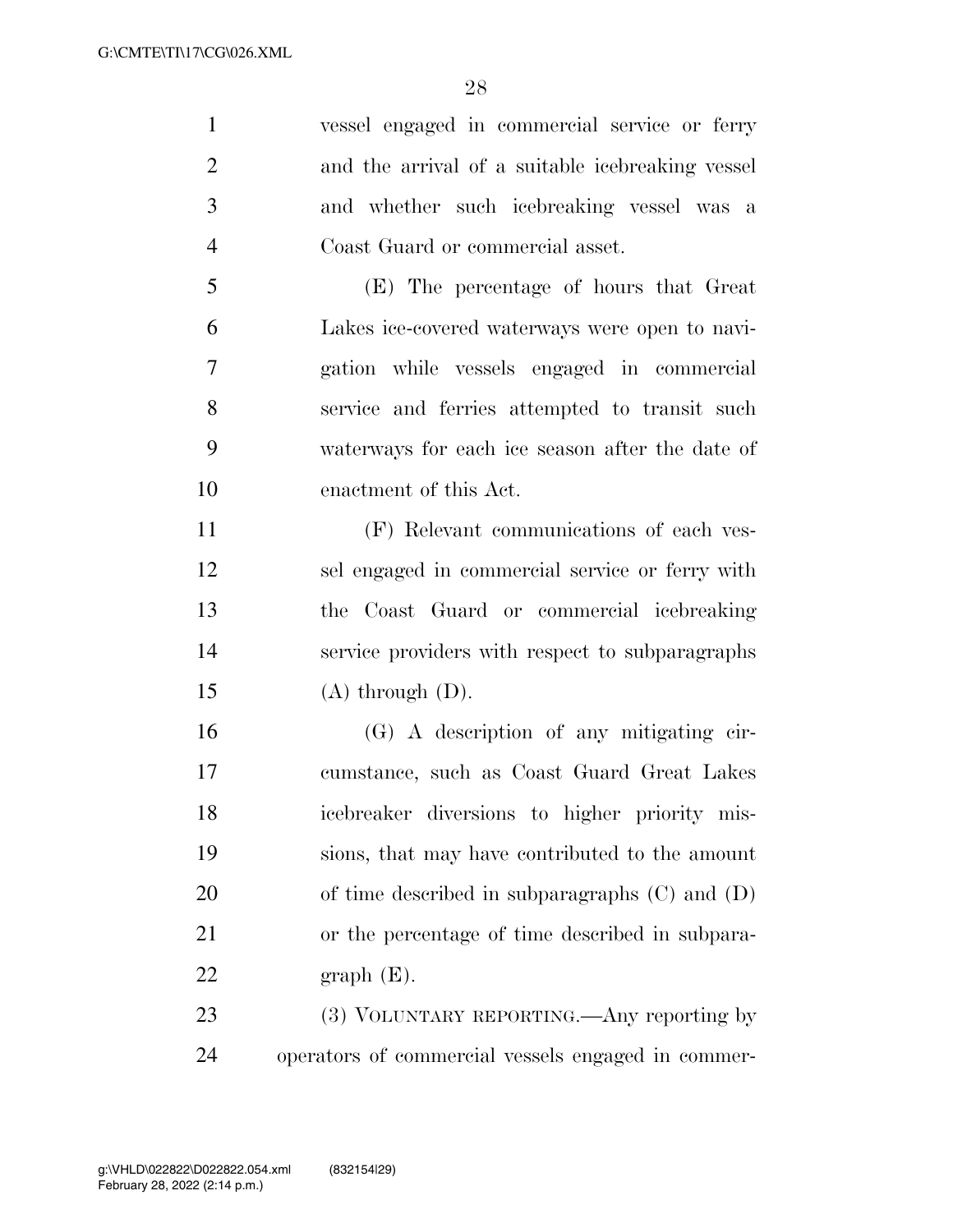| $\mathbf{1}$   |                                                           |
|----------------|-----------------------------------------------------------|
|                | cial service or ferries under this section shall be vol-  |
| $\overline{2}$ | untary.                                                   |
| 3              | (4) PUBLIC AVAILABILITY.—The Commandant                   |
| $\overline{4}$ | shall make the data collected, archived, and dissemi-     |
| 5              | nated under this subsection available to the public       |
| 6              | on a publicly accessible internet website of the Coast    |
| 7              | Guard.                                                    |
| 8              | (5) CONSULTATION WITH INDUSTRY.—With re-                  |
| 9              | spect to the Great Lakes icebreaking operations of        |
| 10             | the Coast Guard and the development of the data           |
| 11             | collected, archived, and disseminated under this sub-     |
| 12             | section, the Commandant shall consult operators           |
| 13             | $of-$                                                     |
| 14             | (A) vessels engaged in commercial service;                |
| 15             | and                                                       |
| 16             | (B) ferries.                                              |
| 17             | (c) REPORT ON COMMON HULL DESIGN.—Section                 |
| 18             | 8105 of the William M. (Mac) Thornberry National De-      |
| 19             | fense Authorization Act for Fiscal Year 2021 (Public Law  |
| 20             | $116-283$ ) is amended by striking subsection (b) and in- |
| 21             | serting the following:                                    |
| 22             | "(b) REPORT.—Not later than 90 days after the date        |
| 23             | of enactment of this subsection, the Commandant shall     |
| 24             | submit to the Committee on Commerce, Science, and         |

Transportation of the Senate and the Committee on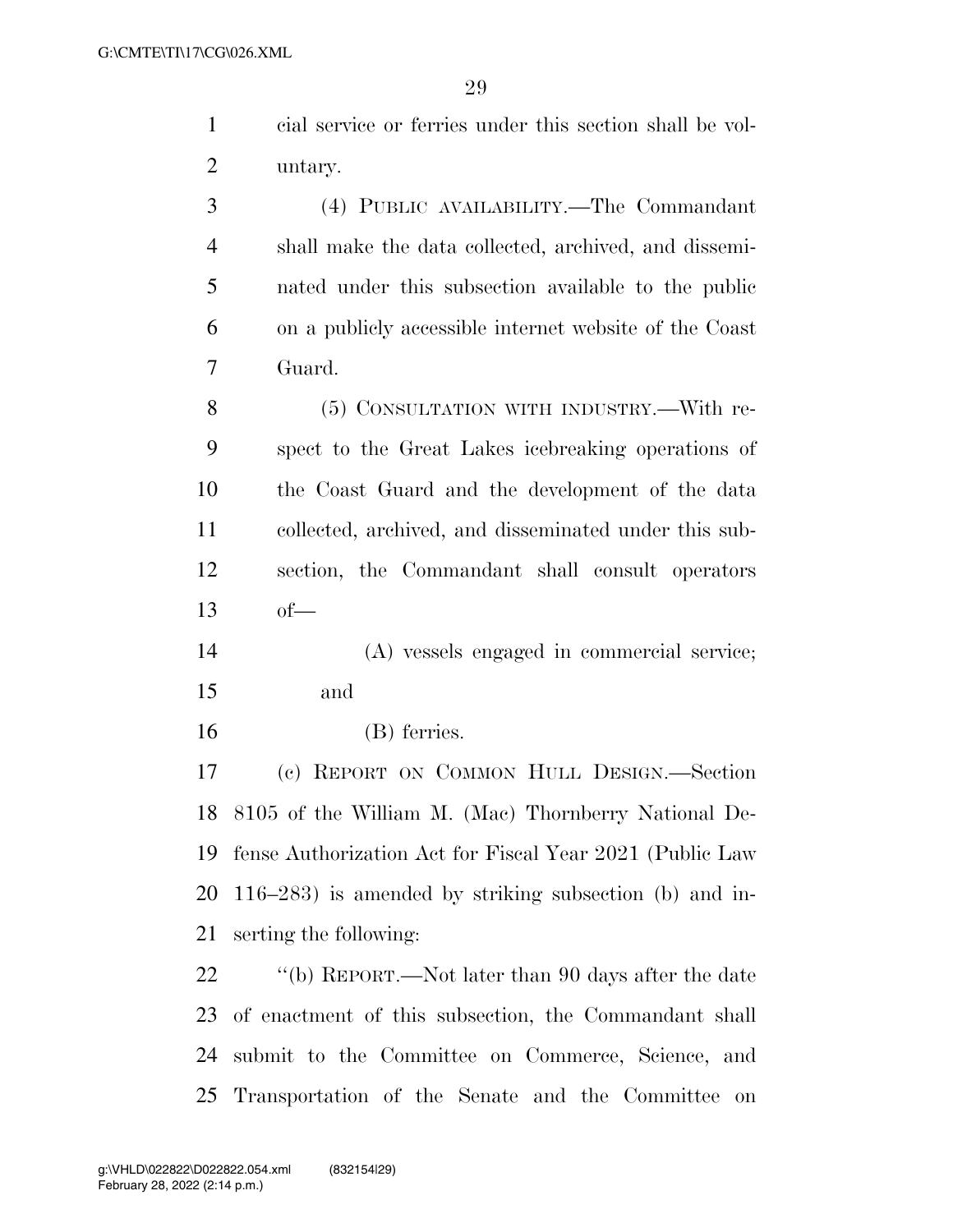G:\CMTE\TI\17\CG\026.XML

 Transportation and Infrastructure of the House of Rep- resentatives a report on the operational benefits and limi- tations of a common hull design for icebreaking cutters for operation in the Great Lakes, the Northeastern United States, and the Arctic, as appropriate, that are at least as capable as the Coast Guard 140-foot icebreaking tugs.''. (d) DEFINITIONS.—In this section: (1) COMMERCIAL SERVICE.—The term ''com- mercial service'' has the meaning given such term in section 2101 of title 46, United States Code. (2) GREAT LAKES.—The term ''Great Lakes''— (A) has the meaning given such term in section 118 of the Federal Water Pollution Control Act (33 U.S.C. 1268); and (B) includes harbors adjacent to such waters. (3) ICE-COVERED WATERWAY.—The term ''ice- covered waterway'' means any portion of the Great Lakes in which vessels engaged in commercial serv- ice or ferries operate that is 70 percent or greater covered by ice, but does not include any waters adja-cent to piers or docks for which commercial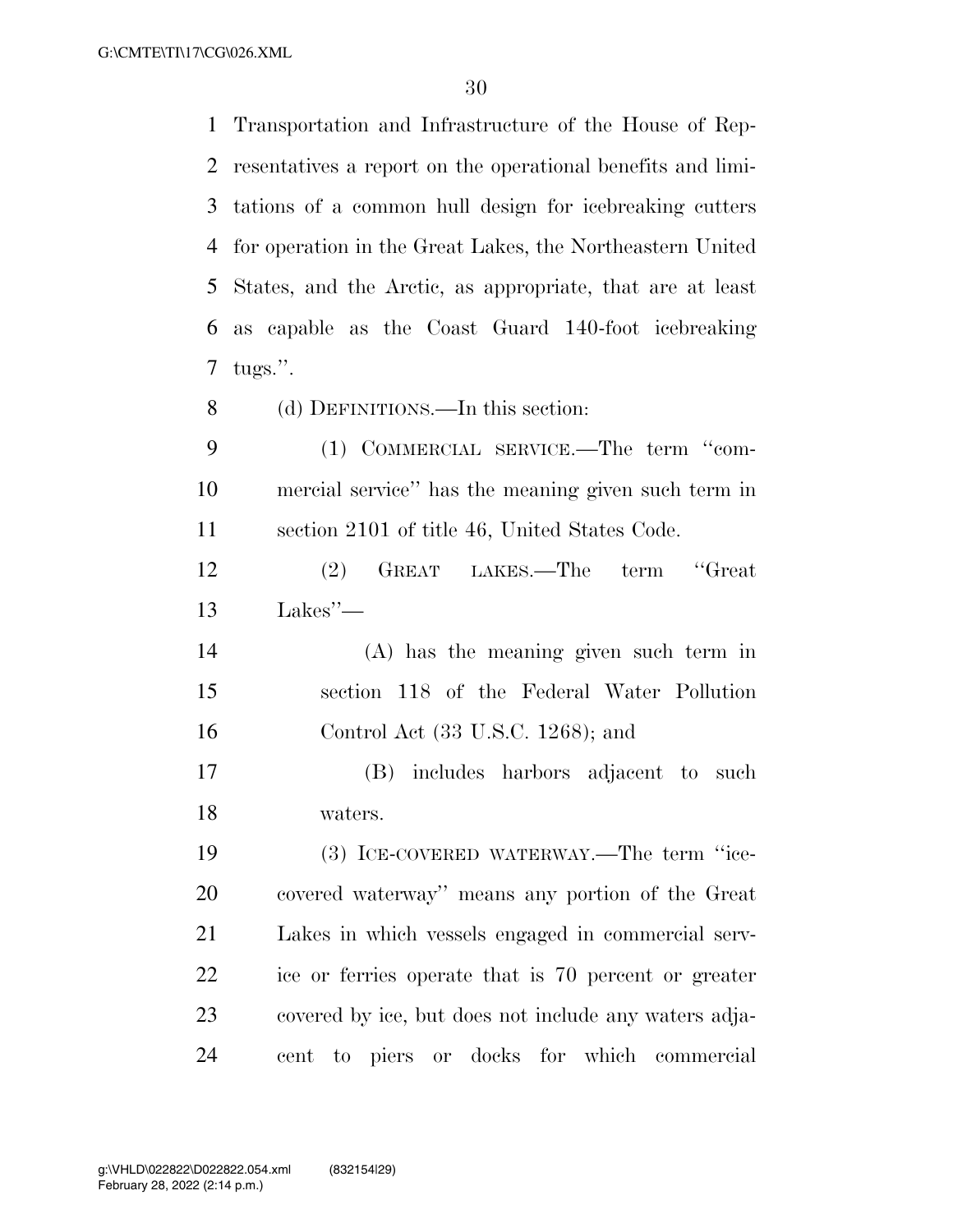| $\mathbf{1}$   | icebreaking services are available and adequate for      |
|----------------|----------------------------------------------------------|
| $\overline{2}$ | the ice conditions.                                      |
| 3              | (4) OPEN TO NAVIGATION.—The term "open to                |
| $\overline{4}$ | navigation" means navigable to the extent necessary      |
| 5              | $to-$                                                    |
| 6              | (A) meet the reasonable demands of ship-                 |
| 7              | ping;                                                    |
| 8              | (B) minimize delays to passenger ferries;                |
| 9              | (C) extricate vessels and persons from dan-              |
| 10             | ger;                                                     |
| 11             | (D) prevent damage due to flooding; and                  |
| 12             | (E) conduct other Coast Guard missions,                  |
| 13             | as required.                                             |
| 14             | (5) REASONABLE DEMANDS OF SHIPPING.—The                  |
| 15             | term "reasonable demands of shipping" means the          |
| 16             | safe movement of vessels engaged in commercial           |
| 17             | service and ferries transiting ice-covered waterways     |
| 18             | in the Great Lakes to their intended destination, re-    |
| 19             | gardless of type of cargo.                               |
| 20             | SEC. 211. CENTER OF EXPERTISE FOR GREAT LAKES OIL        |
| 21             | SPILL SEARCH AND RESPONSE.                               |
| 22             | Section 807(d) of the Frank LoBiondo Coast Guard         |
| 23             | Authorization Act of 2018 (14 U.S.C. 313 note) is amend- |
| 24             | ed to read as follows:                                   |
|                |                                                          |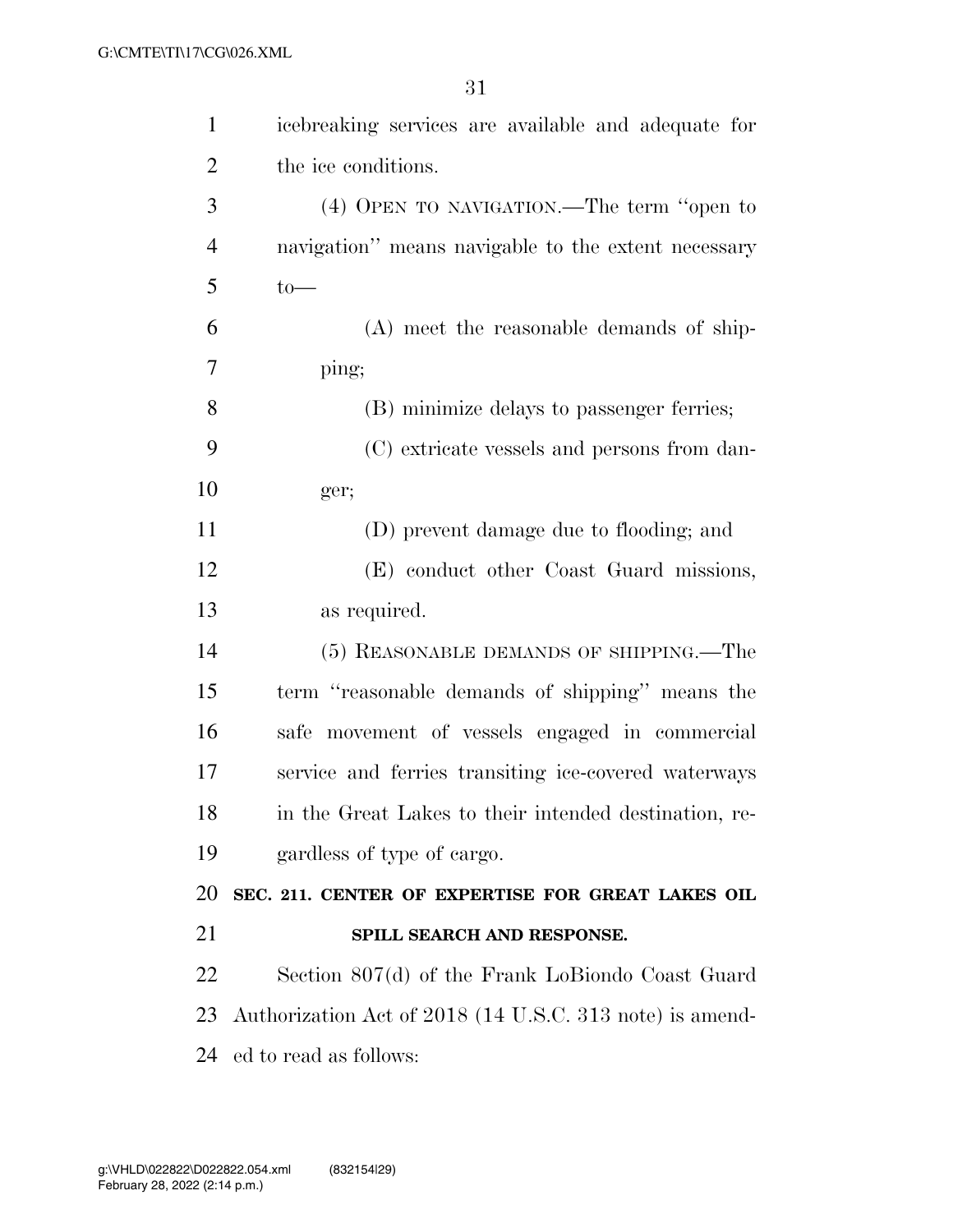| 1              | "(d) DEFINITION.—In this section, the term 'Great                |
|----------------|------------------------------------------------------------------|
| 2              | Lakes' means—                                                    |
| 3              | $\lq(1)$ Lake Ontario;                                           |
| $\overline{4}$ | $"(2)$ Lake Erie;                                                |
| 5              | "(3) Lake Huron (including Lake St. Clair);                      |
| 6              | $\lq(4)$ Lake Michigan;                                          |
| 7              | $\lq(5)$ Lake Superior; and                                      |
| 8              | $\cdot\cdot\cdot(6)$ the connecting channels (including the fol- |
| 9              | lowing rivers and tributaries of such rivers: Saint              |
| 10             | Mary's River, Saint Clair River, Detroit River, Niag-            |
| 11             | ara River, Illinois River, Chicago River, Fox River,             |
| 12             | Grand River, St. Joseph River, St. Louis River, Me-              |
| 13             | nominee River, Muskegon River, Kalamazoo River,                  |
| 14             | and Saint Lawrence River to the Canadian bor-                    |
| 15             | $der).$ ".                                                       |
| 16             | <b>Subtitle C-Other Matters</b>                                  |
| 17             | SEC. 212. RESPONSES OF COMMANDANT OF THE COAST                   |
| 18             | <b>GUARD TO SAFETY RECOMMENDATIONS.</b>                          |
| 19             | (a) IN GENERAL.—Chapter 7 of title 14, United                    |
| 20             | States Code, is amended by adding at the end the fol-            |
| 21             | lowing:                                                          |
| 22             | "\\$721. Responses to safety recommendations                     |
| 23             | "(a) IN GENERAL.—Not later than 90 days after the                |
| 24             | submission to the Commandant of the Coast Guard of a             |

recommendation by the National Transportation Safety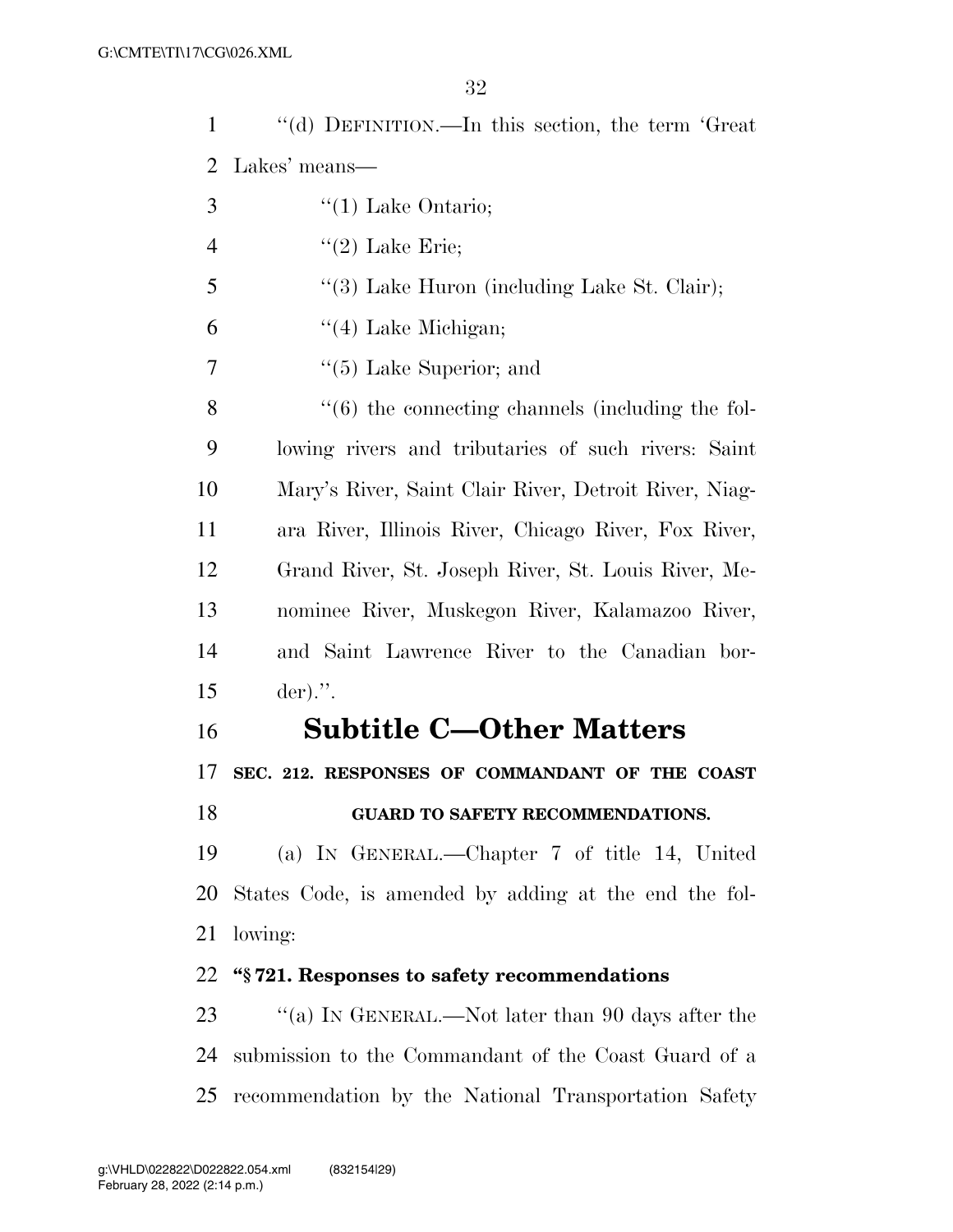Board relating to transportation safety, the Commandant shall submit to the Board a written response to each rec- ommendation, which shall include whether the Com-mandant—

5  $\frac{1}{2}$  (1) concurs with the recommendation;  $(2)$  partially concurs with the recommendation; or

8 ''(3) does not concur with the recommendation. ''(b) EXPLANATION OF CONCURRENCE.—A response under subsection (a) shall include—

 $\frac{u'(1)}{v}$  with respect to a recommendation to which the Commandant concurs, an explanation of the ac- tions the Commandant intends to take to implement such recommendation;

15 ''(2) with respect to a recommendation to which the Commandant partially concurs, an explanation of the actions the Commandant intends to take to implement the portion of such recommendation with which the Commandant partially concurs; and

 ''(3) with respect to a recommendation to which 21 the Commandant does not concur, the reasons why the Commandant does not concur with such rec-ommendation.

 ''(c) FAILURE TO RESPOND.—If the Board has not received the written response required under subsection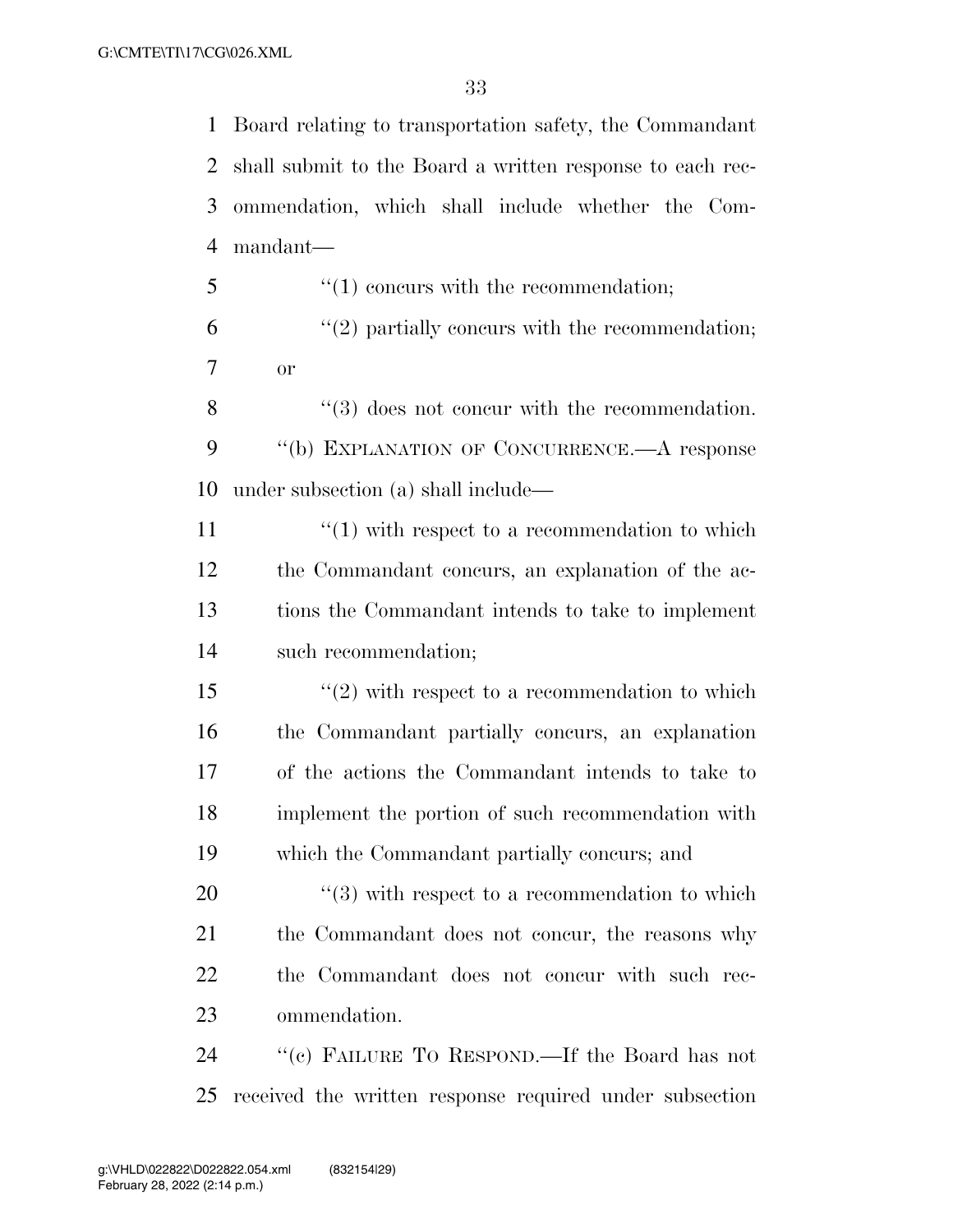(a) by the end of the time period described in such sub- section, the Board shall notify the Committee on Trans- portation and Infrastructure of the House of Representa- tives and the Committee on Commerce, Science, and Transportation of the Senate that such response has not been received.''.

 (b) CLERICAL AMENDMENT.—The analysis for chap- ter 7 of title 14, United States Code, is amended by insert- ing after the item relating to section 720 the following: ''721. Responses to safety recommendations.''.

### **SEC. 213. CONVEYANCE OF COAST GUARD VESSELS FOR PUBLIC PURPOSES.**

 (a) REDESIGNATION AND TRANSFER.—Section 914 of the Coast Guard Authorization Act of 2010 (Public Law 111–281) is transferred to chapter 5 of title 14, United States Code, inserted after section 508, and redes-ignated as section 509.

 (b) CONVEYANCE OF COAST GUARD VESSELS FOR PUBLIC PURPOSES.—Section 509 of title 14, United States Code (as redesignated under subsection (a)), is amended—

 (1) by amending subsection (a) to read as fol-lows:

23 "(a) In GENERAL.—At the request of the Com- mandant, the Administrator of the General Services Ad-ministration may transfer ownership of a Coast Guard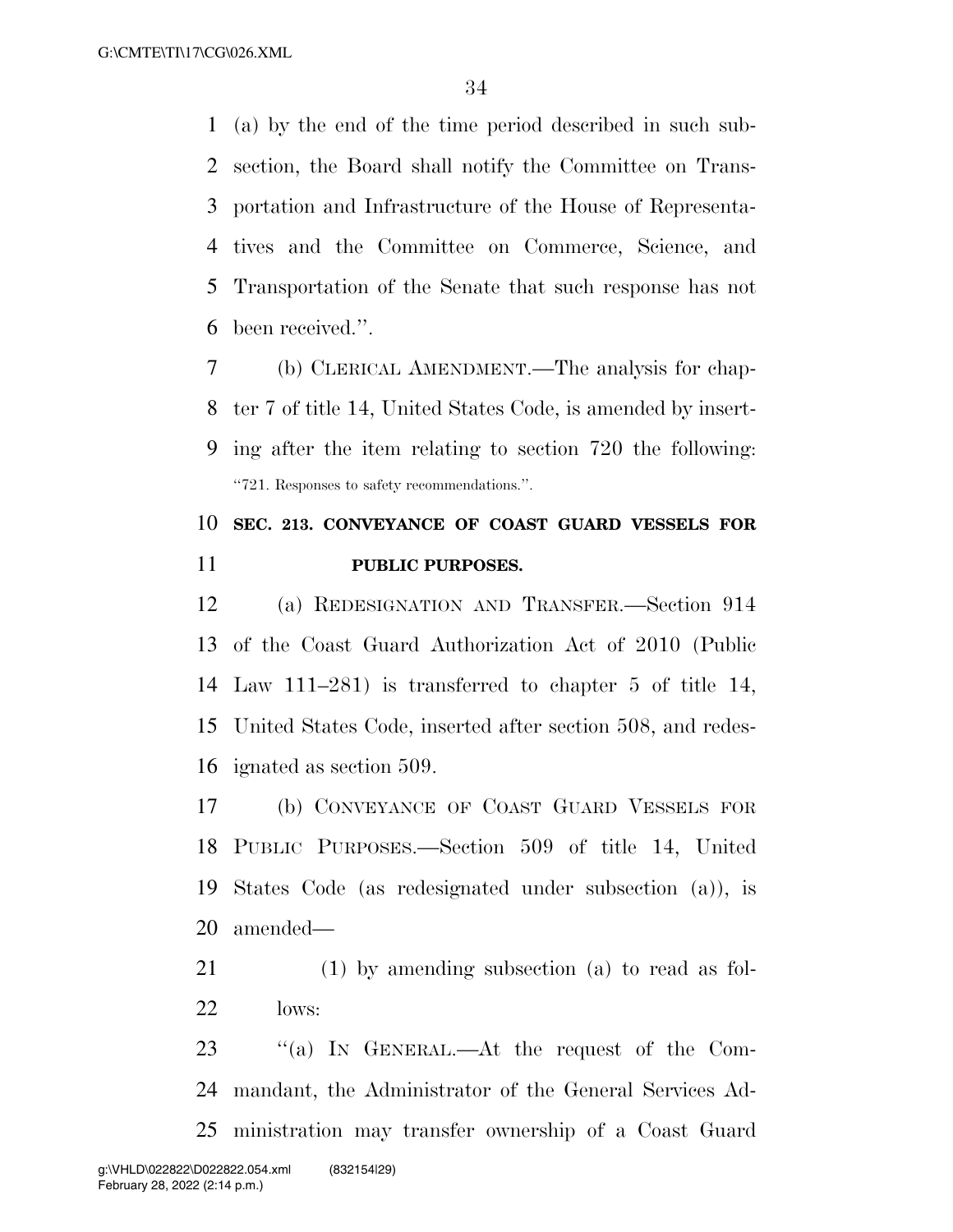vessel or aircraft to an eligible entity for use for edu- cational, cultural, historical, charitable, recreational, or other public purposes if such transfer is authorized by law.''; and

- 5 (2) in subsection (b)—
- 6 (A) in paragraph  $(1)$ —
- (i) by inserting ''as if such a request were being processed'' after ''vessels''; and (ii) by inserting '', as in effect on the date of enactment of the Coast Guard Au- thorization Act of 2021'' after ''Code of Federal Regulations''; and (B) in paragraph (2) by inserting '', as in
- effect on the date of enactment of the Coast Guard Authorization Act of 2021'' after ''such title''.

### **SEC. 214. ACQUISITION LIFE-CYCLE COST ESTIMATES.**

 Section 1132(e) of title 14, United States Code, is amended by striking paragraphs (2) and (3) and inserting the following:

21 "(2) TYPES OF ESTIMATES.—For each Level 1 or Level 2 acquisition project or program, in addi- tion to life-cycle cost estimates developed under paragraph (1), the Commandant shall require that—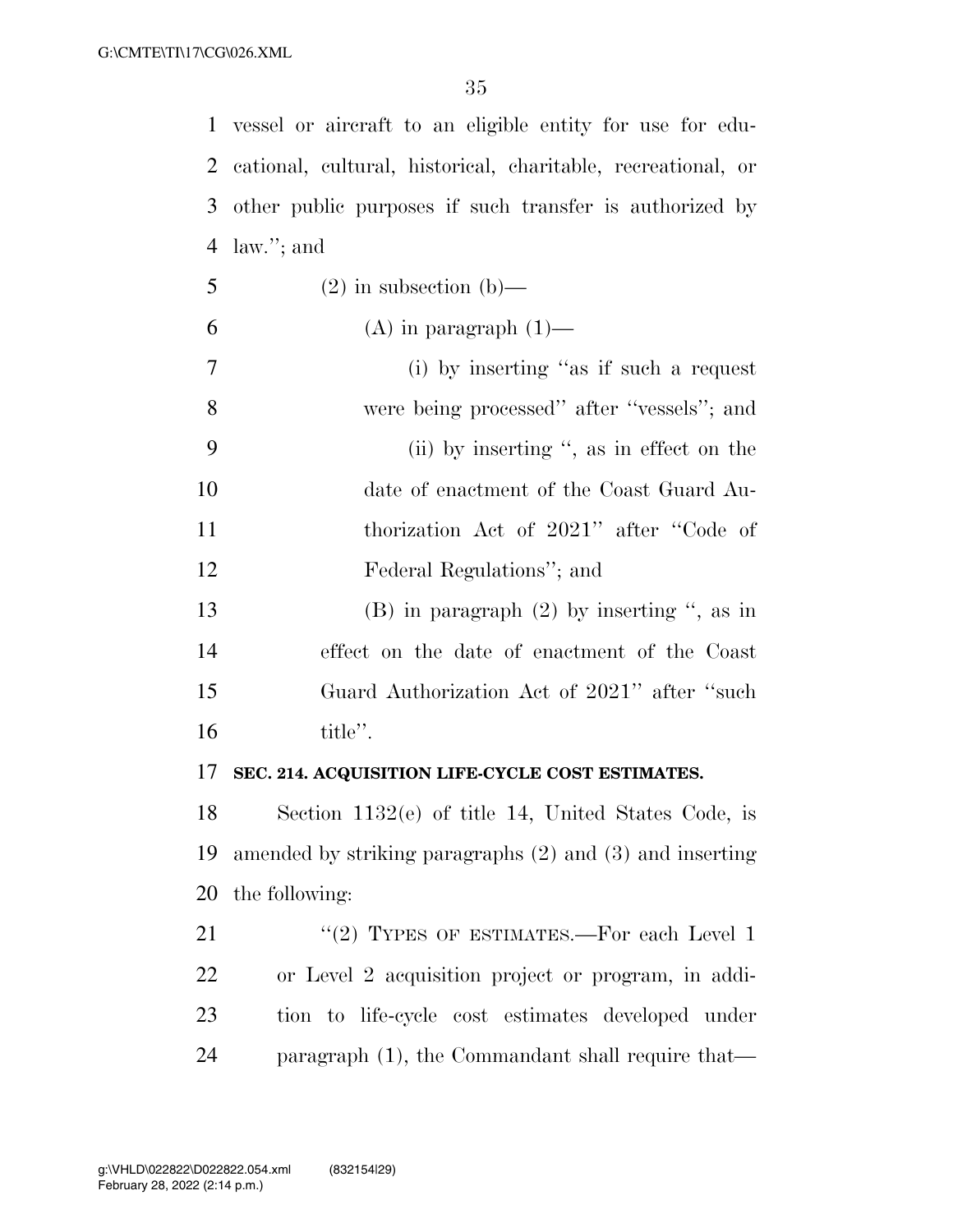| $\mathbf{1}$   | "(A) such life-cycle cost estimates be up-                 |
|----------------|------------------------------------------------------------|
| $\overline{2}$ | dated before—                                              |
| 3              | "(i) each milestone decision is con-                       |
| $\overline{4}$ | cluded; and                                                |
| 5              | "(ii) the project or program enters a                      |
| 6              | new acquisition phase; and                                 |
| 7              | "(B) an independent cost estimate or inde-                 |
| 8              | pendent cost assessment, as appropriate, be de-            |
| 9              | veloped to validate such life-cycle cost estimates         |
| 10             | developed under paragraph $(1)$ .".                        |
| 11             | SEC. 215. NATIONAL COAST GUARD MUSEUM FUNDING              |
| 12             | PLAN.                                                      |
| 13             | Section $316(c)(4)$ of title 14, United States Code, is    |
| 14             | amended by striking "the Inspector General of the depart-  |
| 15             | ment in which the Coast Guard is operating" and insert-    |
|                | 16 ing "a third party entity qualified to undertake such a |
| 17             | certification process".                                    |
| 18             | SEC. 216. REPORT ON COAST GUARD EXPLOSIVE ORD-             |
| 19             | NANCE DISPOSAL.                                            |
| 20             | (a) IN GENERAL.—Not later than 1 year after the            |
| 21             | date of enactment of this Act, the Commandant of the       |
| 22             | Coast Guard shall submit to the Committee on Transpor-     |
| 23             | tation and Infrastructure of the House of Representatives  |
| 24             | and the Committee on Commerce, Science, and Transpor-      |
| 25             | tation of the Senate a report on the viability of estab-   |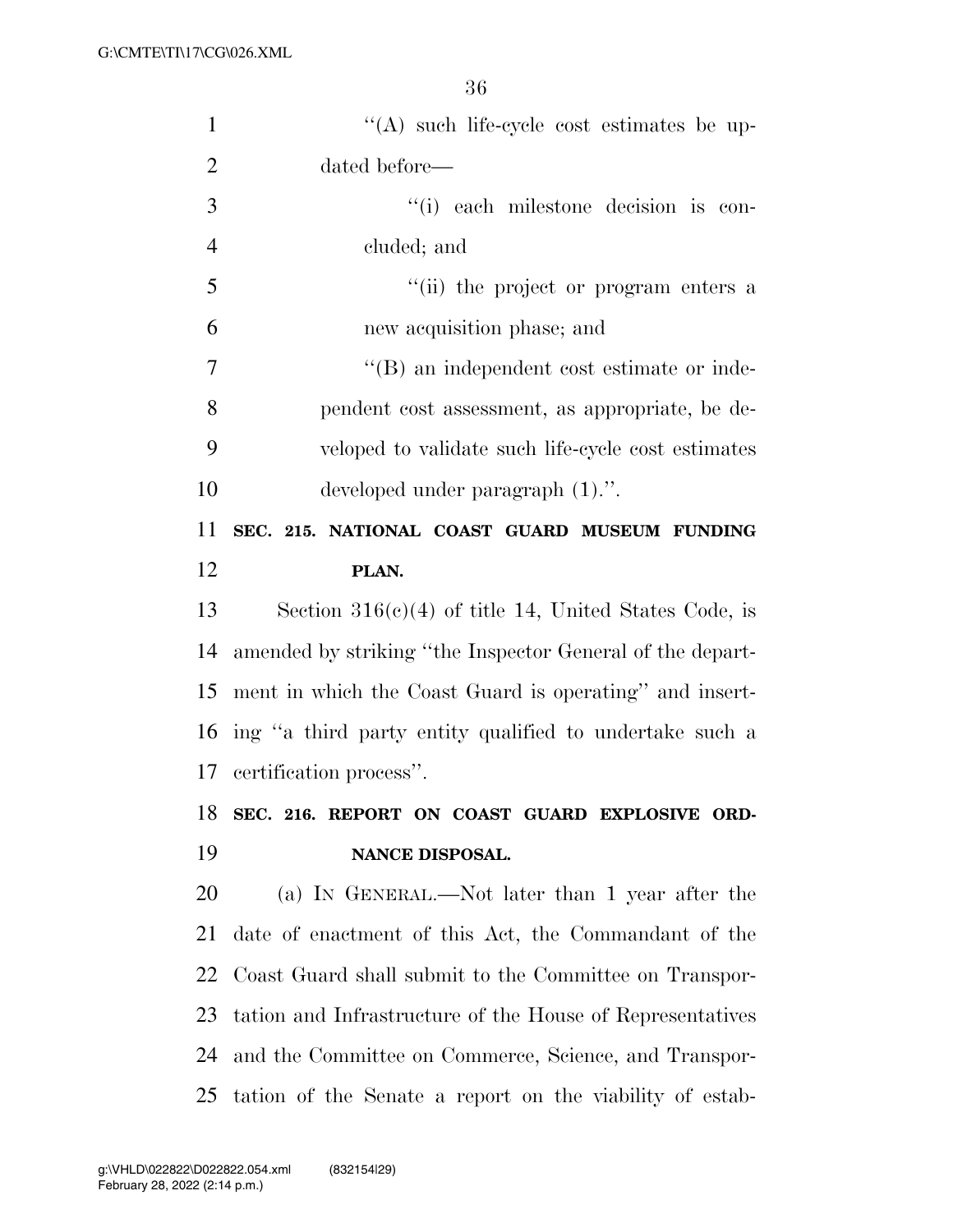| $\mathbf{1}$   | lishing an explosive ordnance disposal program (herein- |
|----------------|---------------------------------------------------------|
| 2              | after referred to as the "Program") in the Coast Guard. |
| 3              | (b) CONTENTS.—The report required under sub-            |
| $\overline{4}$ | section (a) shall contain, at a minimum, an explanation |
| 5              | of the following with respect to such a Program:        |
| 6              | (1) Where within the organizational structure           |
| 7              | of the Coast Guard the Program would be located,        |
| 8              | including a discussion of whether the Program           |
| 9              | should reside in-                                       |
| 10             | (A) Maritime Safety and Security Teams;                 |
| 11             | (B) Maritime Security Response Teams;                   |
| 12             | (C) a combination of the teams described                |
| 13             | under subparagraphs $(A)$ and $(B)$ ; or                |
| 14             | (D) elsewhere within the Coast Guard.                   |
| 15             | (3) The vehicles and dive craft that are Coast          |
| 16             | Guard airframe and vessel transportable that would      |
| 17             | be required for the transportation of explosive ord-    |
| 18             | nance disposal elements.                                |
| 19             | (4) The Coast Guard stations at which—                  |
| 20             | (A) portable explosives storage magazines               |
| 21             | would be available for explosive ordinance dis-         |
| 22             | posal elements; and                                     |
| 23             | (B) explosive ordinance disposal elements               |
| 24             | equipment would be pre-positioned.                      |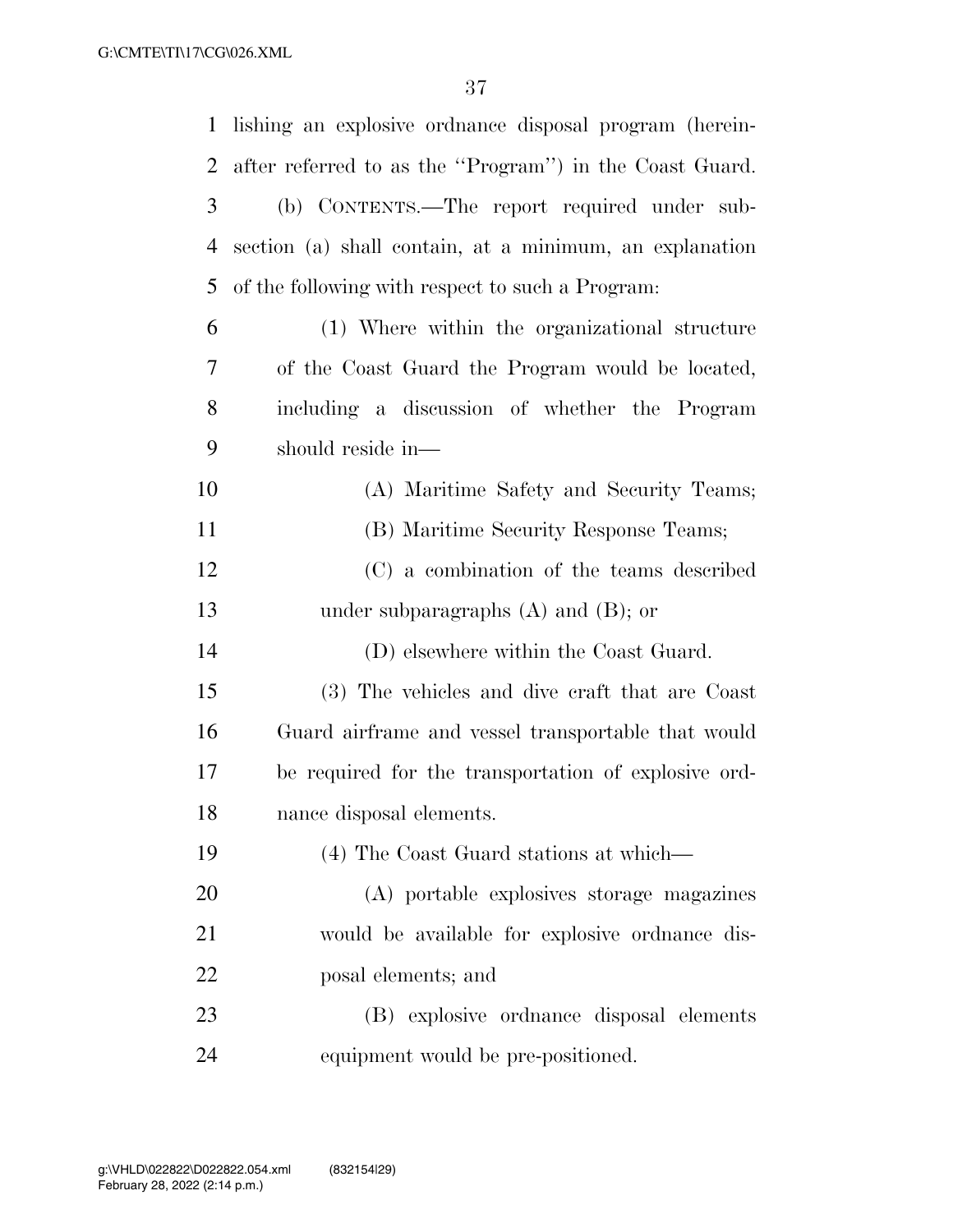| $\mathbf{1}$   | (5) How the Program would support other ele-       |
|----------------|----------------------------------------------------|
| $\overline{2}$ | ments within the Department of Homeland Security,  |
| 3              | the Department of Justice, and in wartime, the De- |
| $\overline{4}$ | partment of Defense to-                            |
| 5              | (A) counter improvised explosive devices;          |
| 6              | (B) counter unexploded ordnance;                   |
| 7              | (C) combat weapons of destruction;                 |
| 8              | (D) provide service in support of the Presi-       |
| 9              | dent; and                                          |
| 10             | support national security special<br>(E)           |
| 11             | events.                                            |
| 12             | (6) The career progression of Coast Guardsman      |
| 13             | participating in the Program from—                 |
| 14             | (A) Seaman Recruit to Command Master               |
| 15             | Chief Petty Officer;                               |
| 16             | (B) Chief Warrant Officer 2 to that of             |
| 17             | Chief Warrant Officer 4; and                       |
| 18             | (C) Ensign to that of Rear Admiral.                |
| 19             | (7) Initial and annual budget justification esti-  |
| 20             | mates on a single program element of the Program   |
| 21             | $for-$                                             |
| 22             | (A) civilian and military pay with details         |
| 23             | on military pay, including special and incentive   |
| 24             | pays such as—                                      |
| 25             | (i) officer responsibility pay;                    |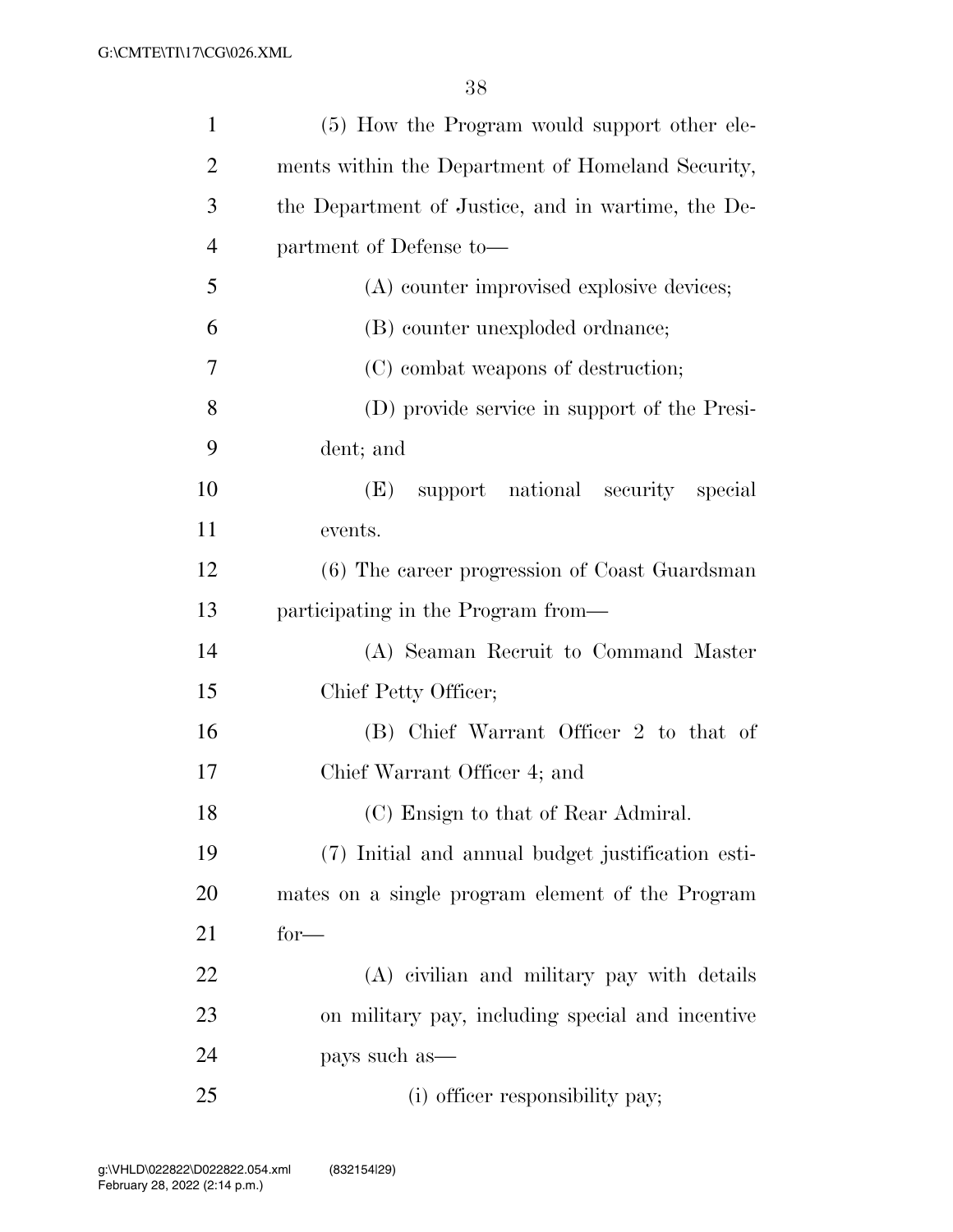| $\mathbf{1}$   | (ii) officer SCUBA diving duty pay;          |
|----------------|----------------------------------------------|
| $\overline{2}$ | (iii) officer demolition hazardous duty      |
| 3              | pay;                                         |
| $\overline{4}$ | (iv) enlisted SCUBA diving duty pay;         |
| 5              | (v) enlisted demolition hazardous duty       |
| 6              | pay;                                         |
| 7              | (vi) enlisted special duty assignment        |
| 8              | pay at level special duty-5;                 |
| 9              | (vii) enlisted assignment incentive          |
| 10             | pays;                                        |
| 11             | (viii) enlistment and reenlistment bo-       |
| 12             | nuses;                                       |
| 13             | (ix) officer and enlisted full civilian      |
| 14             | clothing allowances;                         |
| 15             | (x) an exception to the policy allowing      |
| 16             | a third hazardous duty pay for explosive     |
| 17             | ordnance disposal-qualified officers and en- |
| 18             | listed; and                                  |
| 19             | (xi) parachutist hazardous duty pay;         |
| 20             | (B) research, development, test, and eval-   |
| 21             | uation;                                      |
| 22             | $(C)$ procurement;                           |
| 23             | (D) other transaction agreements;            |
| 24             | (E) operations and support; and              |
| 25             | (F) overseas contingency operations.         |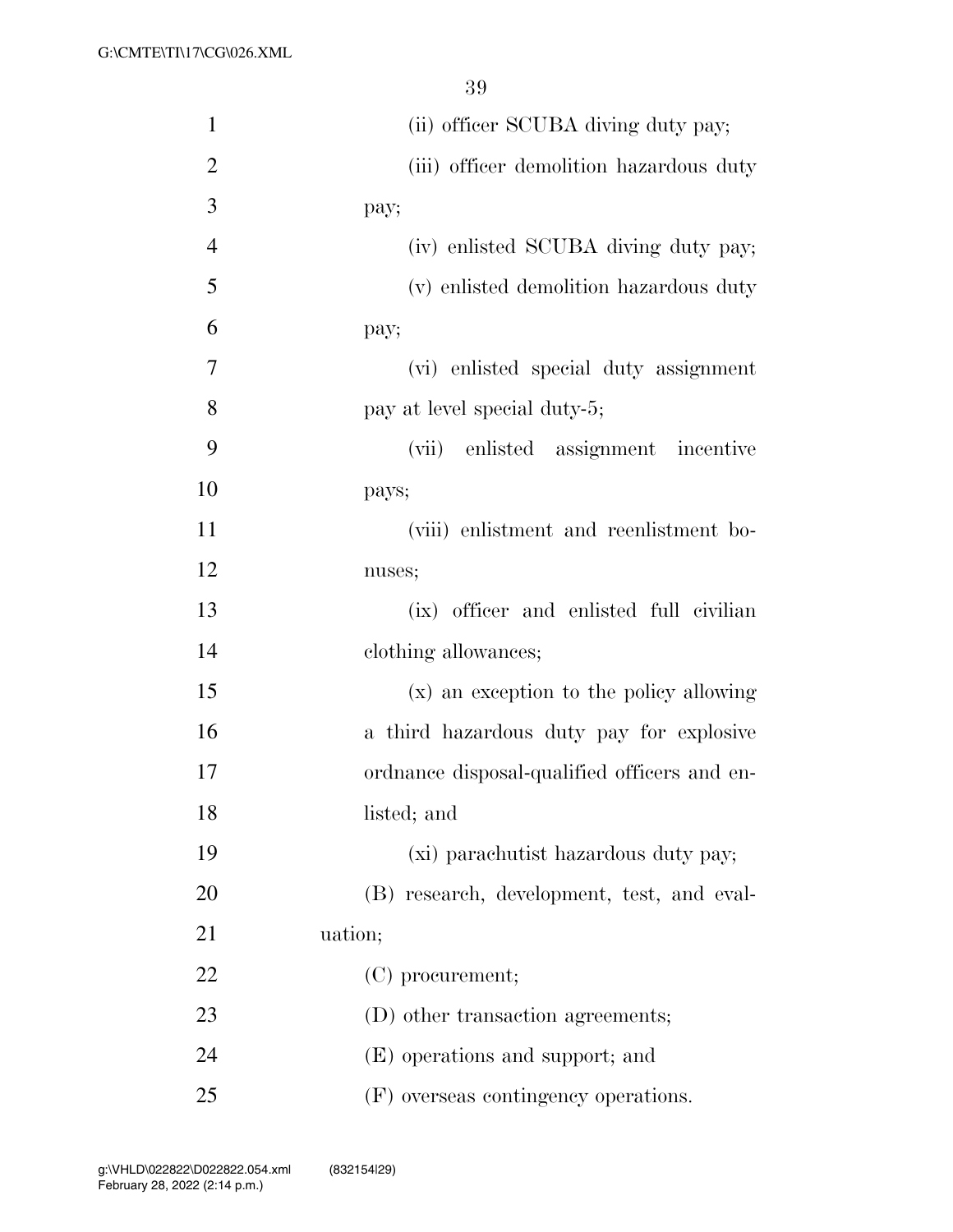# **SEC. 217. PRIBILOF ISLAND TRANSITION COMPLETION AC- TIONS.**  (a) EXTENSIONS.—Section 524 of the Pribilof Island Transition Completion Act of 2016 (Public Law 114– 5 — 6 (1) in subsection (b)(5) by striking "5 years" and inserting ''6 years''; and 8 (2) in subsection  $(c)(3)$  by striking "60 days" 9 and inserting "120 days". (b) ACTUAL USE AND OCCUPANCY REPORTS.—Not later than 90 days after enactment of this Act, and quar- terly thereafter, the Secretary of the department in which the Coast Guard is operating shall submit to the Com- mittee on Transportation and Infrastructure of the House of Representatives and the Committee on Commerce, Science, and Transportation of the Senate a report de- scribing— (1) the degree to which Coast Guard personnel and equipment are deployed to St. Paul Island, Alaska, in actual occupancy of the facilities, as re-quired under section 524 of the Pribilof Island

 Transition Completion Act of 2016 (Public Law 114–120); and

 (2) the status of the activities described in sub- sections (c) and (d) until such activities have been completed.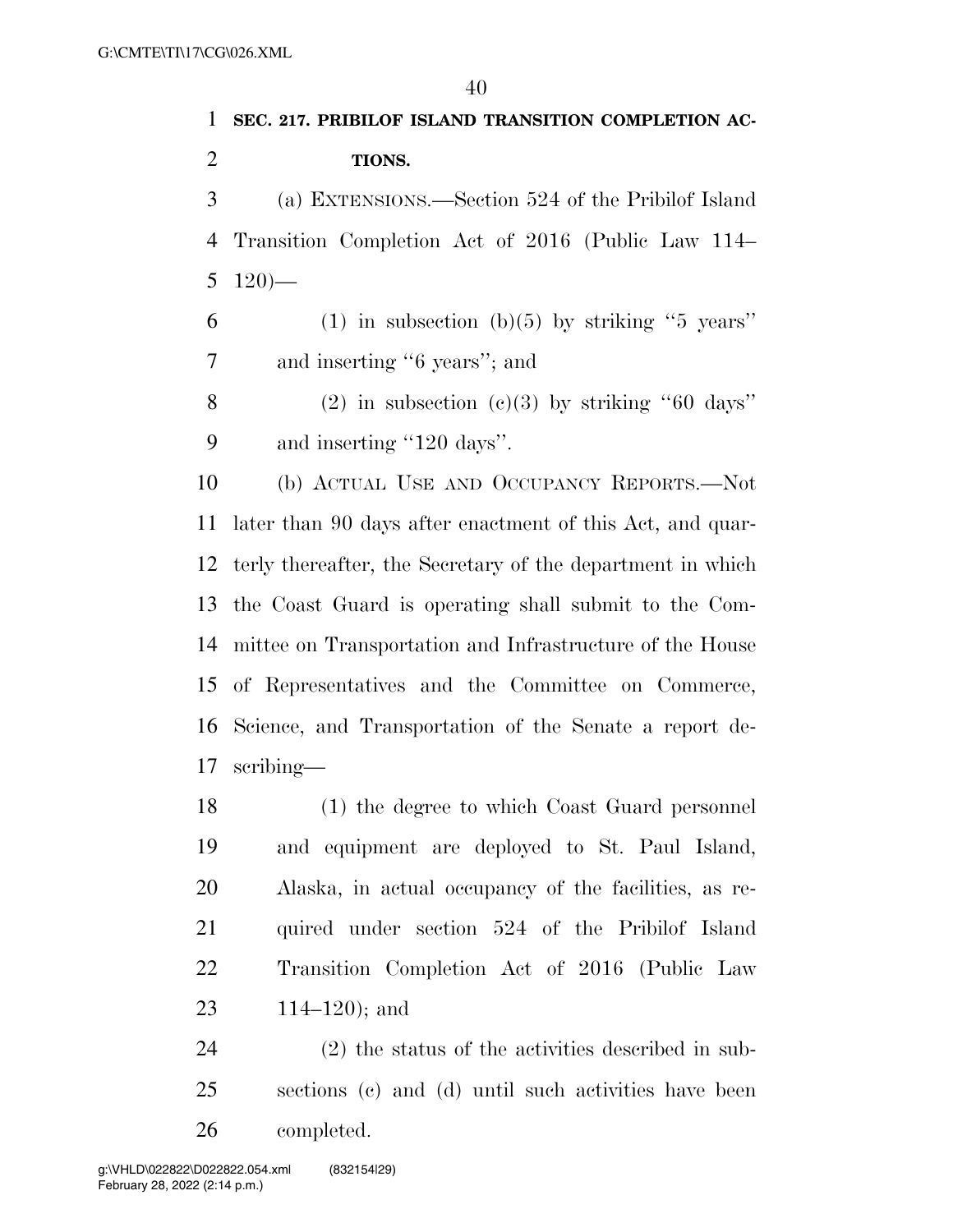(c) AIRCRAFT HANGER.—The Secretary may—

 (1) enter into a lease for a hangar to house de- ployed Coast Guard aircraft if such hanger was pre- viously under lease by the Coast Guard for purposes of housing such aircraft; and

 (2) may enter into an agreement with the lessor of such a hanger in which the Secretary may carry out repairs necessary to support the deployment of such aircraft and the cost such repairs may be offset under the terms of the lease.

(d) FUEL TANK.—

 (1) DETERMINATION.—Not later than 30 days after the date of enactment of this Act, the Sec- retary shall determine whether the fuel tank located on St. Paul Island, Alaska, that is owned by the Coast Guard is needed for Coast Guard operations.

 (2) TRANSFER.—Subject to paragraph (3), if the Secretary determines such tank is not needed for operations, the Secretary shall, not later than 90 days after making such determination, transfer such tank to the Alaska Native Village Corporation for St. Paul Island, Alaska.

 (3) FAIR MARKET VALUE EXCEPTION.—The Secretary may only carry out a transfer under para-graph (2) if the fair market value of such tank is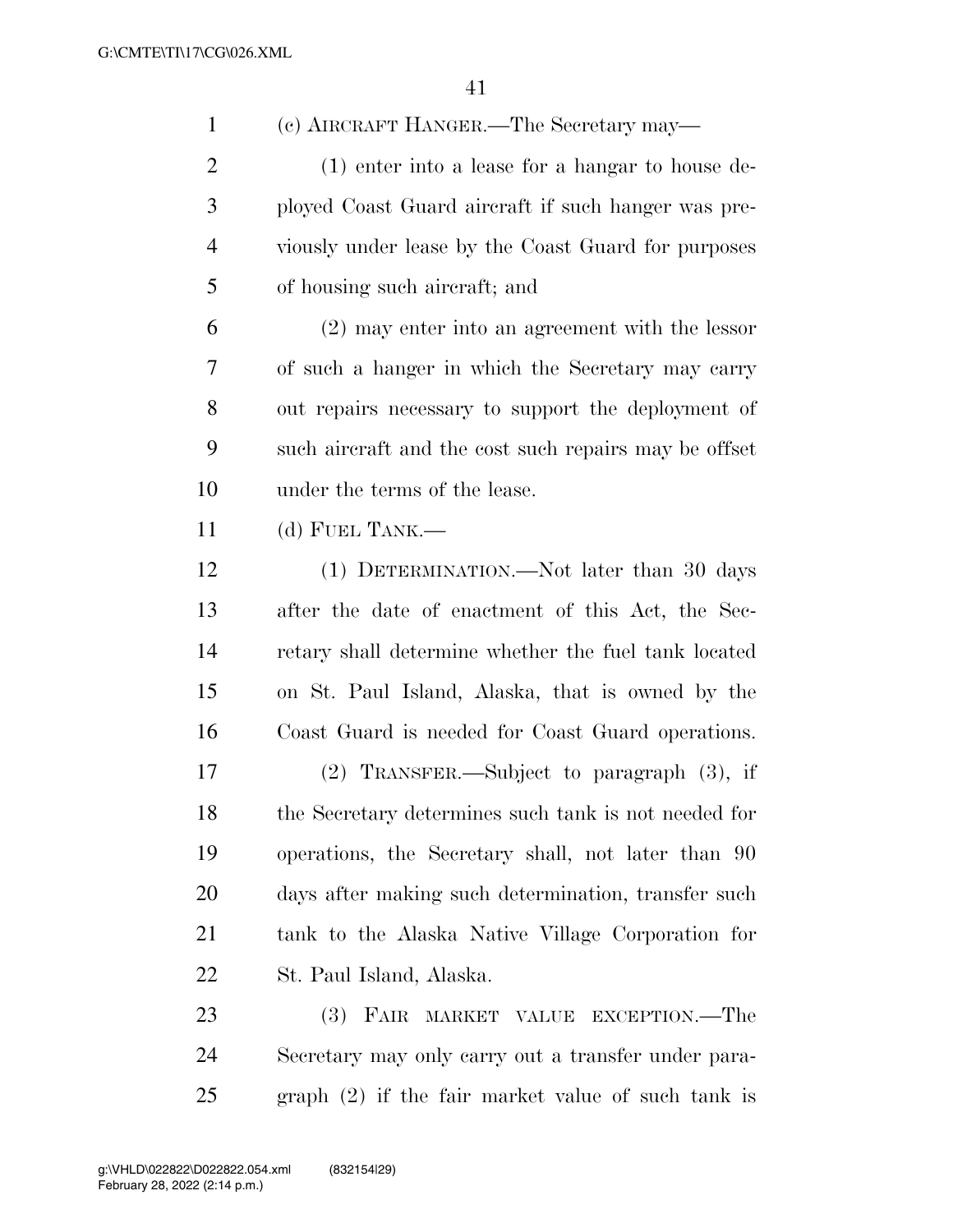less than the aggregate value of any lease payments for the property on which the tank is located that the Coast Guard would have paid to the Alaska Na- tive Village Corporation for St. Paul Island, Alaska, had such lease been extended at the same rate.

 (e) SAVINGS CLAUSE.—Nothing in this section shall be construed to limit any rights of the Alaska Native Vil- lage Corporation for St. Paul to receive conveyance of all or part of the lands and improvements related to Tract 43 under the same terms and conditions as prescribed in section 524 of the Pribilof Island Transition Completion Act of 2016 (Public Law 114–120).

#### **SEC. 218. NOTIFICATION OF COMMUNICATION OUTAGES.**

 Not later than 180 days after the date of enactment of this Act, the Commandant of the Coast Guard shall submit to the Committee on Transportation and Infra- structure of the House of Representatives and the Com- mittee on Commerce, Science, and Transportation of the Senate a report that—

 (1) contains a plan for the Coast Guard to no- tify mariners of radio outages for towers owned and operated by the Coast Guard in District 17;

 (2) address in such plan how the Coast Guard in District 17 will—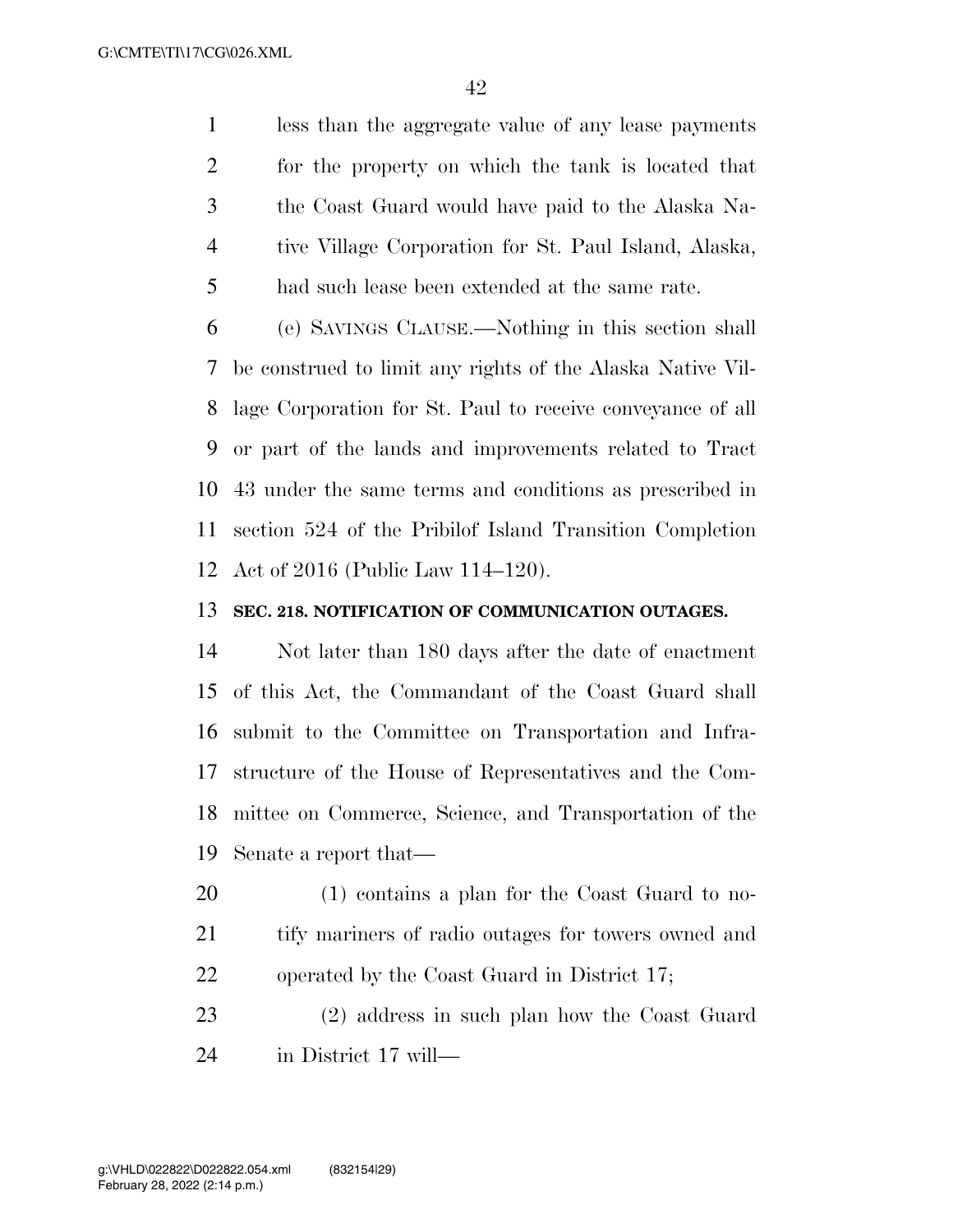| $\mathbf{1}$   | (A) disseminate outage updates regarding                |
|----------------|---------------------------------------------------------|
| $\overline{2}$ | outages on social media at least every 48 hours;        |
| 3              | (B) provide updates on a publicly acces-                |
| $\overline{4}$ | sible website at least every 48 hours;                  |
| 5              | (C) develop methods for notifying mariners              |
| 6              | where cellular connectivity does not exist;             |
| 7              | (D) generate receipt confirmation and ac-               |
| 8              | knowledgment of outages from mariners; and              |
| 9              | (E) develop and advertise a web-based                   |
| 10             | communications update hub on AM/FM radio                |
| 11             | for mariners; and                                       |
| 12             | (3) identifies technology gaps necessary to im-         |
| 13             | plement the plan and provide a budgetary assess-        |
| 14             | ment necessary to implement the plan.                   |
| 15             | TITLE III—MARITIME                                      |
| 16             | Subtitle A—Shipping                                     |
| 17             | SEC. 301. NONOPERATING INDIVIDUAL.                      |
| 18             | Section 8313(b) of the William M. (Mac) Thornberry      |
| 19             | National Defense Authorization Act for Fiscal Year 2021 |
| 20             | (Public Law 116–283) is amended by striking "the date   |
| 21             | that is 2 years after the date of the enactment of this |
| 22             | Act" and inserting "January 1, 2025".                   |
| 23             | SEC. 302. OCEANOGRAPHIC RESEARCH VESSELS.               |
| 24             | (a) REPORT REQUIRED.—Not later than 180 days            |
|                |                                                         |

after the date of enactment of this Act, the Secretary of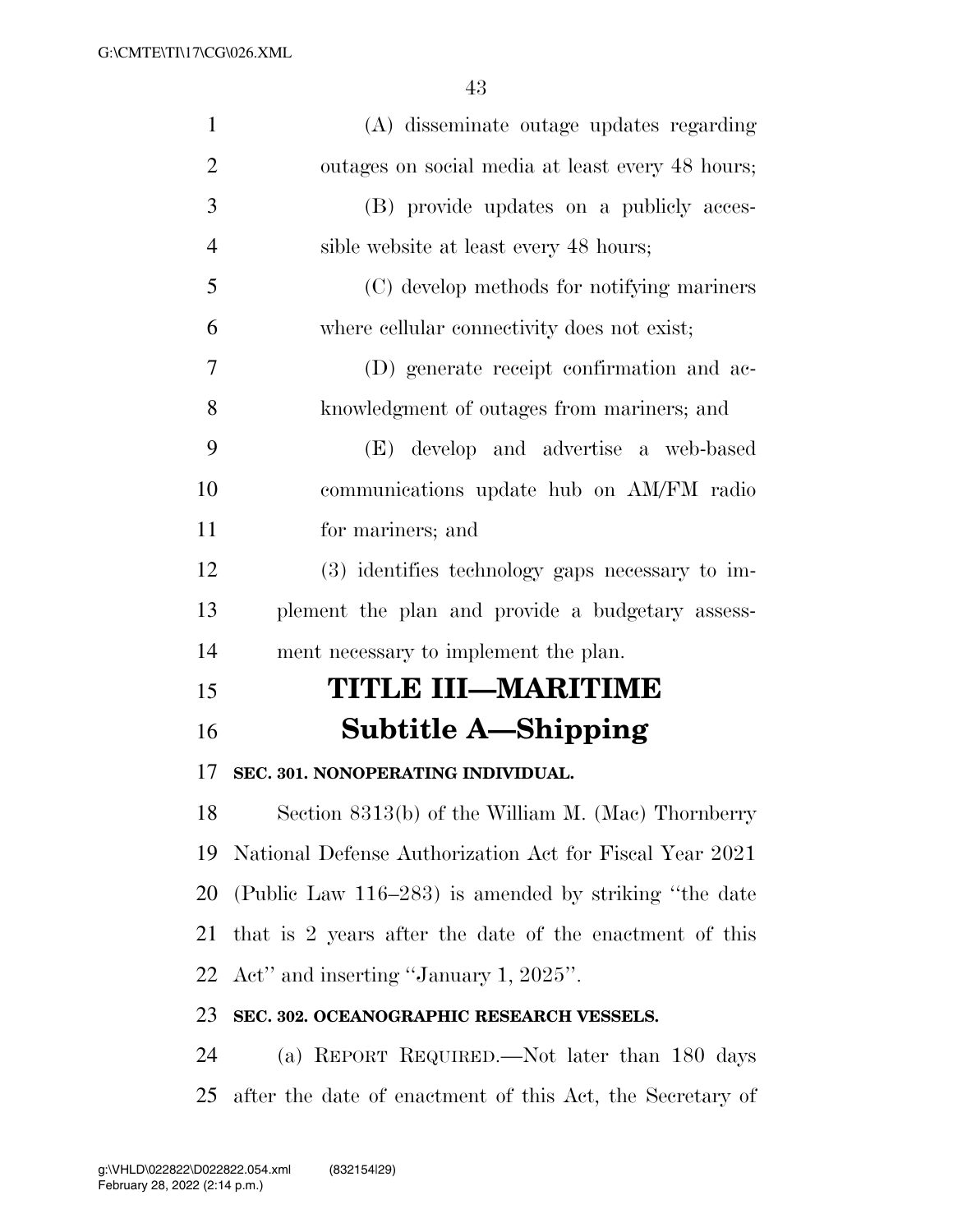G:\CMTE\TI\17\CG\026.XML

 Transportation, in consultation with the Secretary of the department in which the Coast Guard is operating, shall submit to the Committee on Transportation and Infra- structure of the House of Representatives and the Com- mittee on Commerce, Science, and Transportation of the Senate a report detailing the total number of vessels known or estimated to operate or to have operated under section 50503 of title 46, United States Code, during each of the past 10 fiscal years.

 (b) CONTENTS.—The report required by subsection (a) shall include the following elements:

 (1) The total number of foreign-flagged vessels known or estimated to operate or to have operated as oceanographic research vessels (as such term is defined in section 2101 of title 46, United States Code) during each of the past 10 fiscal years.

 (2) The total number of United States-flagged vessels known or estimated to operate or to have op- erated as oceanographic research vessels (as such term is defined section 2101 of title 46, United States Code) during each of the past 10 fiscal years. **SEC. 303. ATLANTIC COAST PORT ACCESS ROUTES BRIEF-ING.** 

 Not later than 30 days after the date of enactment of this Act, and every 30 days thereafter until the require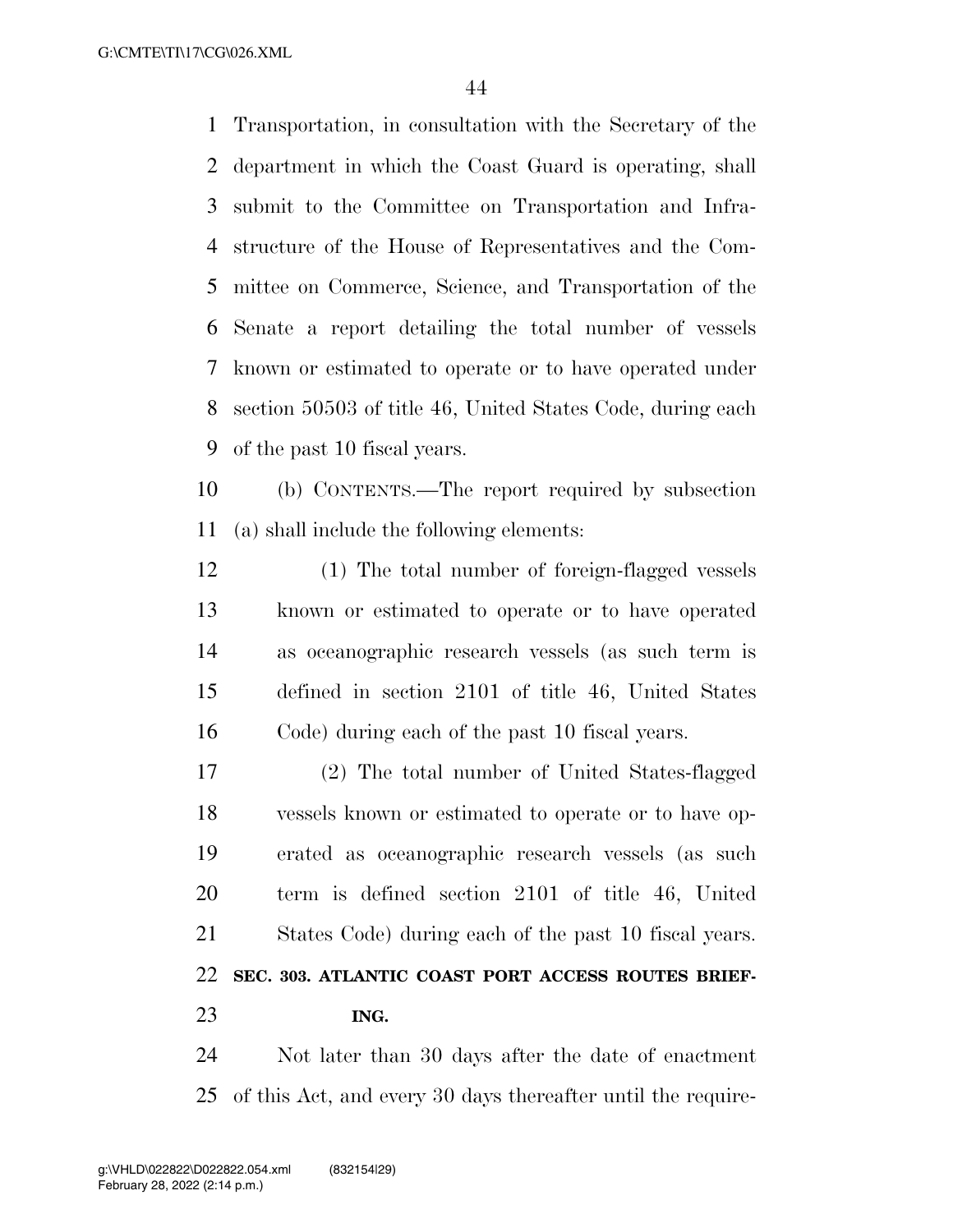ments of section 70003 of title 46, United States Code, are fully executed with respect to the Atlantic Coast Port Access Route, the Secretary of the department in which the Coast Guard is operating shall brief the Committee on Transportation and Infrastructure of the House of Representatives and the Committee on Commerce, Science, and Transportation of the Senate on any progress made to execute such requirements.

### **Subtitle B—Vessel Safety**

#### **SEC. 304. FISHING VESSEL SAFETY.**

 (a) IN GENERAL.—Chapter 45 of title 46, United States Code, is amended—

13 (1) in section  $4502(f)(2)$  by striking "certain vessels described in subsection (b) if requested by the owner or operator; and'' and inserting ''vessels described in subsection (b) if—

- 17  $\langle (A) \rangle$  requested by an owner or operator; or
- 18  $"$ (B) the vessel is—
- 19 ''(i) at least 50 feet overall in length;
- 20  $\frac{1}{20}$  (ii) built before July 1, 2013; and
- 21  $\frac{1}{1}$   $\frac{1}{25}$  years of age or older; and";
- (2) in section 4503(b) by striking ''Except as provided in section 4503a, subsection (a)'' and in-serting ''Subsection (a)''; and
- (3) by repealing section 4503a.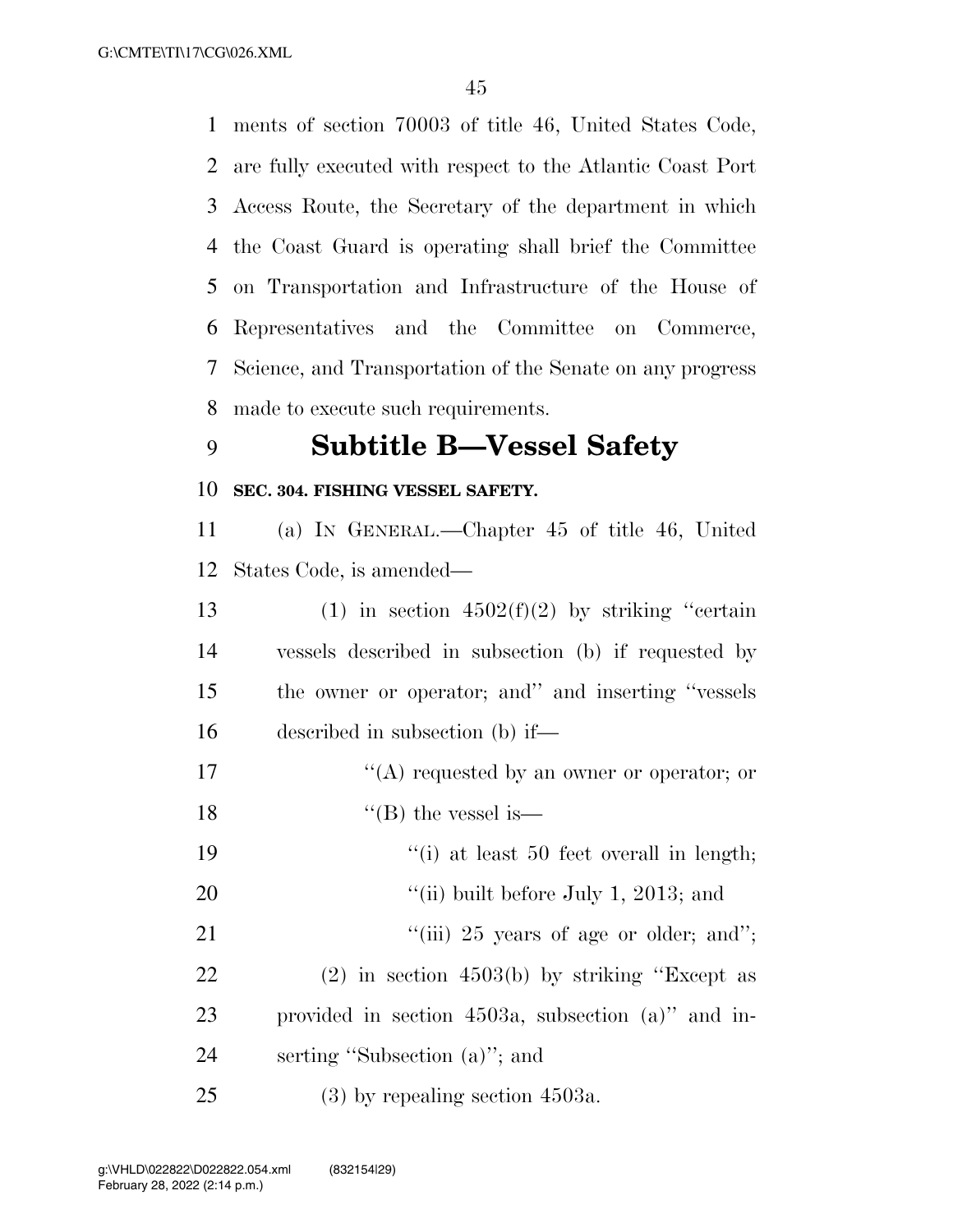(b) ALTERNATIVE SAFETY COMPLIANCE AGREE- MENTS.—Nothing in this section or the amendments made by this section shall be construed to affect or apply to any alternative compliance and safety agreement entered into by the Coast Guard that is in effect on the date of enact-ment of this Act.

 (c) CONFORMING AMENDMENTS.—The table of sec- tions in chapter 45 of title 46, United States Code, is amended by striking the item relating to section 4503a. **SEC. 305. REQUIREMENTS FOR DUKW-TYPE AMPHIBIOUS PASSENGER VESSELS.** 

 (a) REGULATIONS REQUIRED.—Not later than 1 year after the date of enactment of this Act, the Commandant of the Coast Guard shall issue regulations for DUKW-type amphibious passenger vessels operating in waters subject to the jurisdiction of the United States, as defined in sec- tion 2.38 of title 33, Code of Federal Regulations (as in effect on the date of enactment of this Act).

 (b) DEADLINE FOR COMPLIANCE.—The regulations issued under subsection (a) shall take effect not later than 24 months after the date of enactment of this Act.

 (c) REQUIREMENTS.—The regulations required under subsection (a) shall include the following:

 (1) A requirement that operators of DUKW-type amphibious passenger vessels provide reserve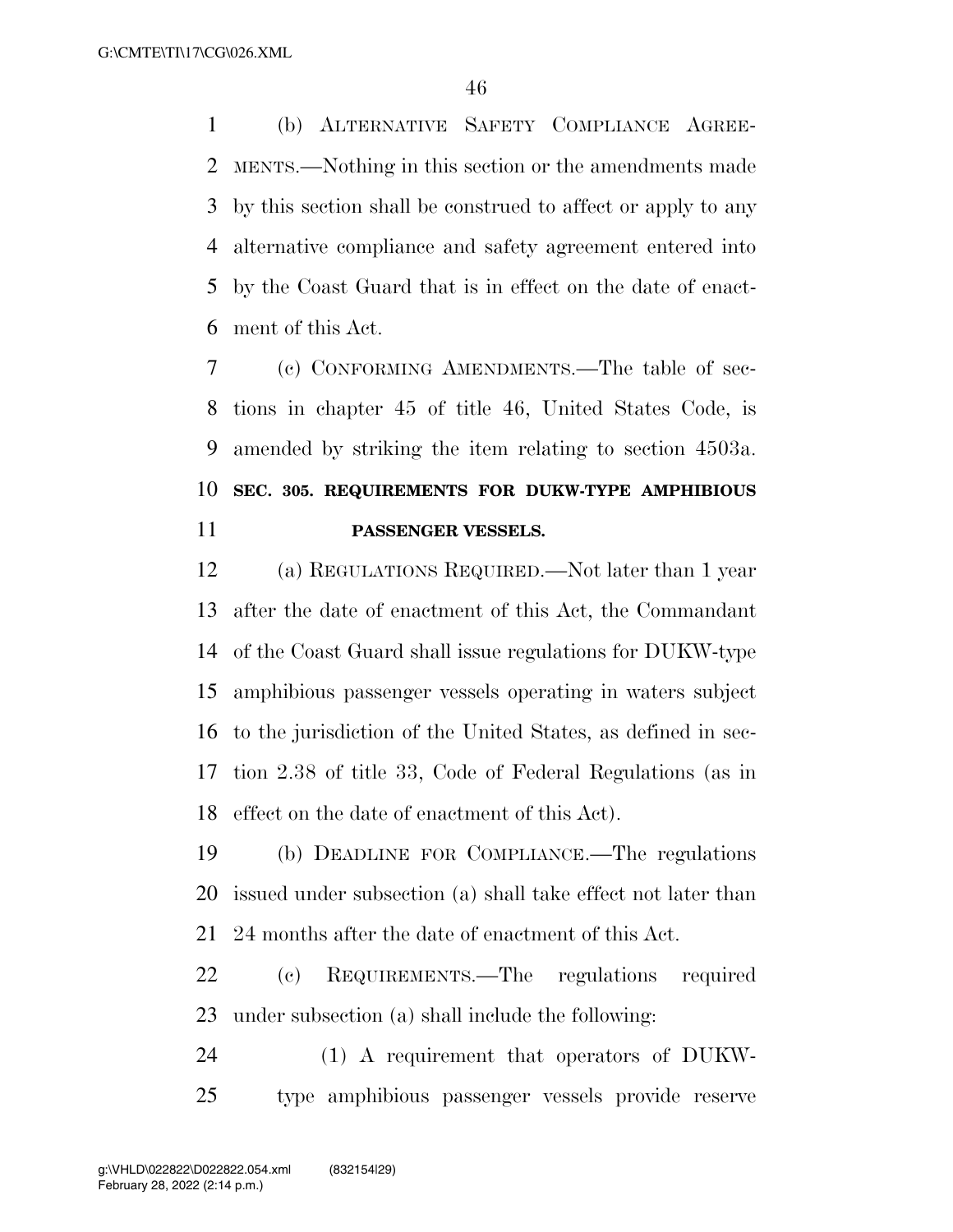| $\mathbf{1}$   | buoyancy for such vessels through passive means, in-   |
|----------------|--------------------------------------------------------|
| $\overline{2}$ | cluding watertight compartmentalization, built-in flo- |
| 3              | tation, or such other means as determined appro-       |
| $\overline{4}$ | priate by the Commandant, in order to ensure that      |
| 5              | such vessels remain afloat and upright in the event    |
| 6              | of flooding, including when carrying a full com-       |
| 7              | plement of passengers and crew.                        |
| 8              | $(2)$ A requirement that an operator of a              |
| 9              | DUKW-type amphibious passenger vessel—                 |
| 10             | (A) review and notate the forecast of the              |
| 11             | National Weather Service of the National Oce-          |
| 12             | anic and Atmospheric Administration in the             |
| 13             | logbook of the vessel before getting underway          |
| 14             | and periodically while underway;                       |
| 15             | (B) proceed to the nearest harbor or safe              |
| 16             | refuge in any case in which a watch or warning         |
| 17             | is issued for wind speeds exceeding the wind           |
| 18             | speed equivalent used to certify the stability of      |
| 19             | such DUKW-type amphibious passenger vessel;            |
| 20             | and                                                    |
| 21             | (C) maintain and monitor a weather mon-                |
| 22             | itor radio receiver at the operator station of the     |
| 23             | vessel that is automatically activated by the          |
| 24             | warning alarm device of the National Weather           |
| 25             | Service.                                               |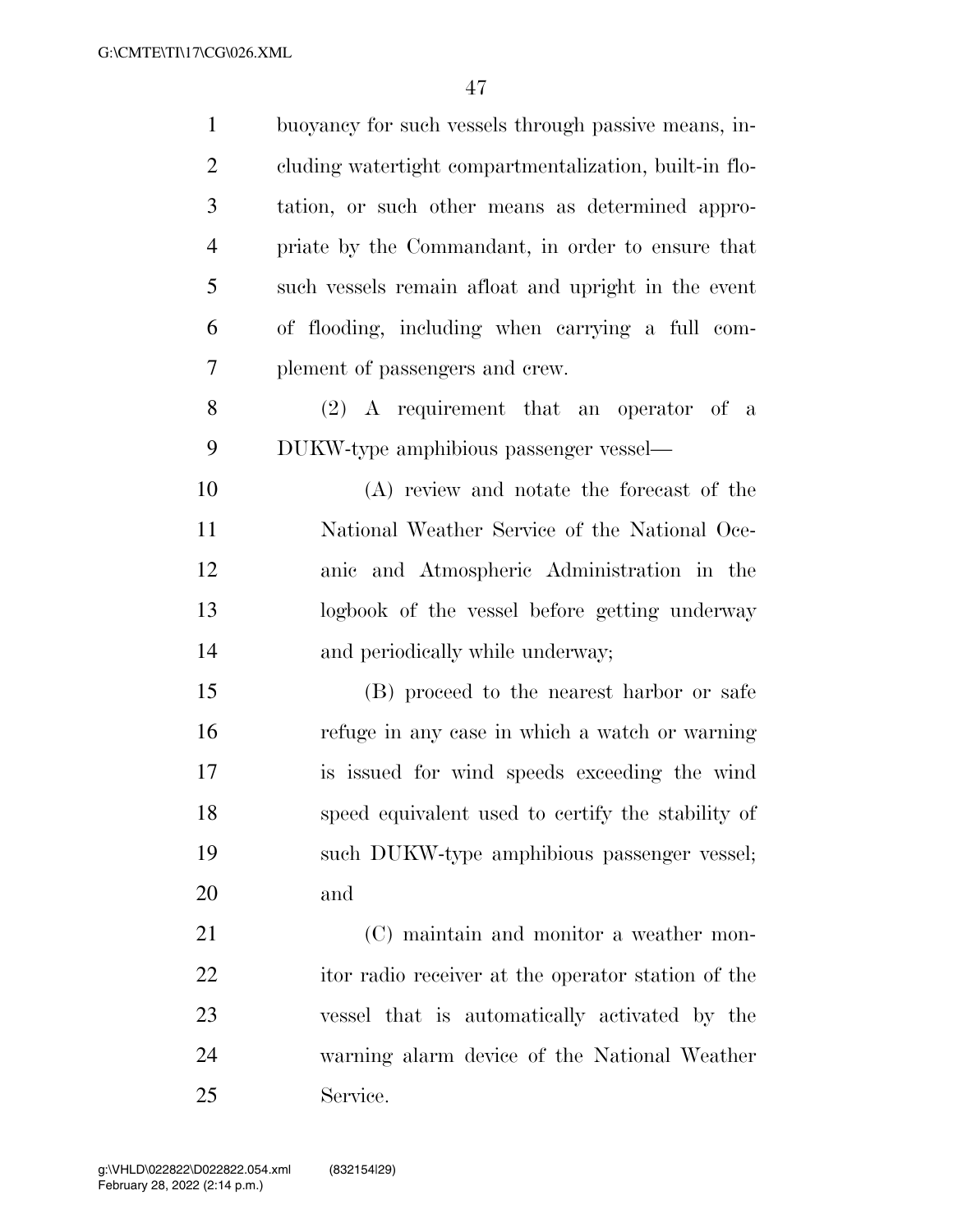| $\mathbf{1}$   | $(3)$ A requirement that—                         |
|----------------|---------------------------------------------------|
| $\overline{2}$ | (A) operators of DUKW-type amphibious             |
| 3              | passenger vessels inform passengers that seat     |
| $\overline{4}$ | belts may not be worn during waterborne oper-     |
| 5              | ations;                                           |
| 6              | (B) before the commencement of water-             |
| 7              | borne operations, a crew member shall visually    |
| 8              | check that the seatbelt of each passenger is un-  |
| 9              | buckled; and                                      |
| 10             | (C) operators or crew maintain a log re-          |
| 11             | cording the actions described in subparagraphs    |
| 12             | $(A)$ and $(B)$ .                                 |
| 13             | $(4)$ A requirement for annual training for oper- |
| 14             | ators and crew of DUKW-type amphibious pas-       |
| 15             | sengers vessels, including—                       |
| 16             | (A) training for personal flotation and seat      |
| 17             | belt requirements, verifying the integrity of the |
| 18             | vessel at the onset of each waterborne depar-     |
| 19             | ture, identification of weather hazards, and use  |
| 20             | of National Weather Service resources prior to    |
| 21             | operation; and                                    |
| 22             | (B) training for crew to respond to emer-         |
| 23             | gency situations, including flooding, engine      |
| 24             | compartment fires, man-overboard situations,      |
| 25             | and in water emergency egress procedures.         |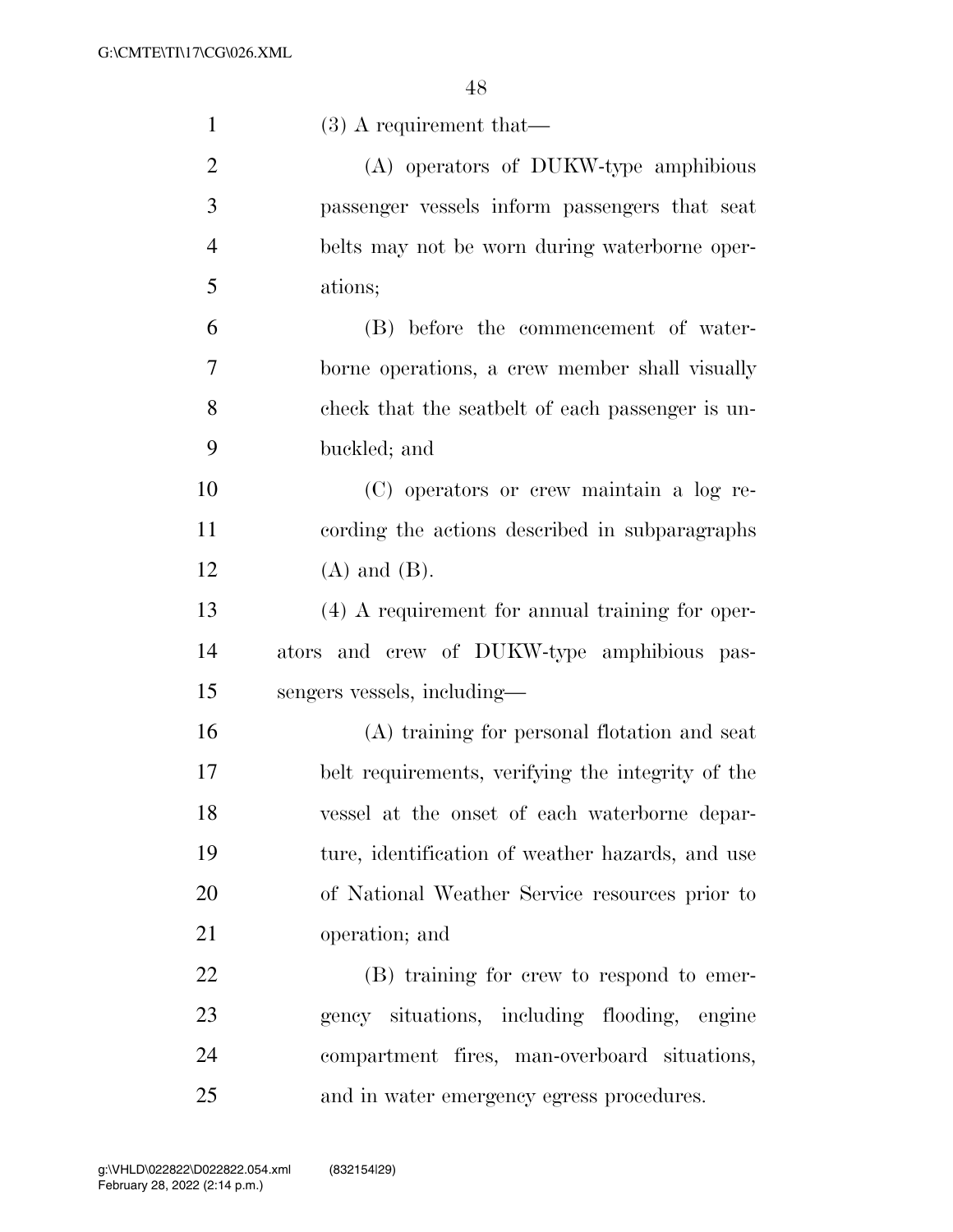(d) CONSIDERATION.—In issuing the regulations re- quired under subsection (a), the Commandant shall con- sider whether personal flotation devices should be required for the duration of the waterborne transit of a DUKW-type amphibious passenger vessel.

 (e) INTERIM REQUIREMENTS.—Beginning on the date on which the regulations under subsection (a) are issued, the Commandant shall require that operators of DUKW-type amphibious passenger vessels that are not in compliance with such regulations shall be subject to the following requirements:

- (1) Remove the canopies and any window cov- erings of such vessels for waterborne operations, or install in such vessels a canopy that does not restrict horizontal or vertical escape by passengers in the event of flooding or sinking.
- (2) If a canopy and window coverings are re- moved from any such vessel pursuant to paragraph (1), require that all passengers wear a personal flo- tation device approved by the Coast Guard before 21 the onset of waterborne operations of such vessel.

 (3) Reengineer such vessels to permanently close all unnecessary access plugs and reduce all through-hull penetrations to the minimum number and size necessary for operation.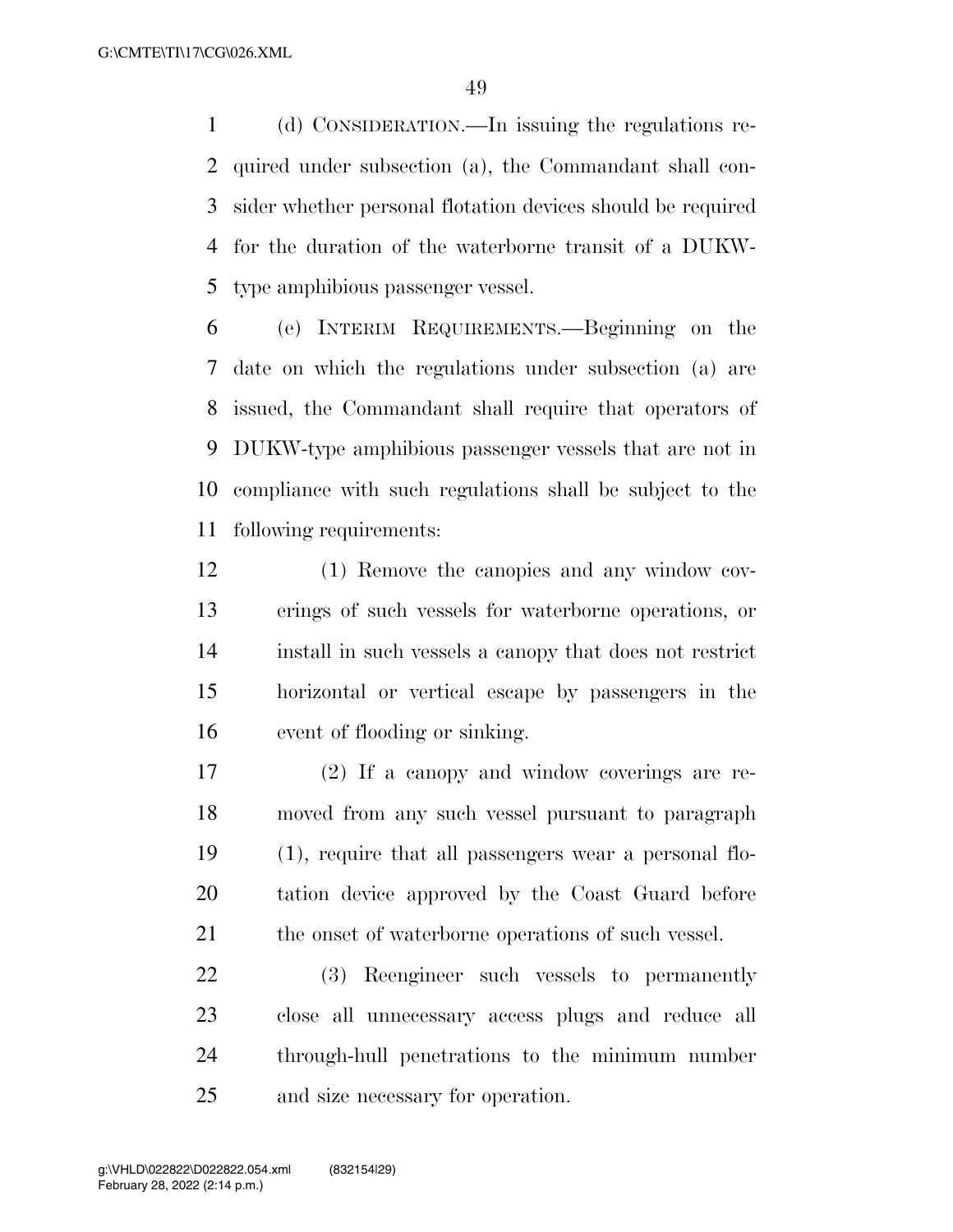| $\mathbf{1}$   | (4) Install in such vessels independently pow-        |
|----------------|-------------------------------------------------------|
| $\overline{2}$ | ered electric bilge pumps that are capable of         |
| 3              | dewatering such vessels at the volume of the largest  |
| $\overline{4}$ | remaining penetration in order to supplement an op-   |
| 5              | erable Higgins pump or a dewatering pump of equiv-    |
| 6              | alent or greater capacity.                            |
| 7              | $(5)$ Install in such vessels not fewer than 4        |
| 8              | independently powered bilge alarms.                   |
| 9              | $(6)$ Conduct an in-water inspection of any such      |
| 10             | vessel after each time a through-hull penetration of  |
| 11             | such vessel has been removed or uncovered.            |
| 12             | (7) Verify through an in-water inspection the         |
| 13             | watertight integrity of any such vessel at the outset |
| 14             | of each waterborne departure of such vessel.          |
| 15             | (8) Install underwater LED lights that activate       |
| 16             | automatically in an emergency.                        |
| 17             | (9) Otherwise comply with any other provisions        |
| 18             | of relevant Coast Guard guidance or instructions in   |
| 19             | the inspection, configuration, and operation of such  |
| 20             | vessels.                                              |
| 21             | SEC. 306. EXONERATION AND LIMITATION OF LIABILITY     |
| 22             | FOR SMALL PASSENGERS VESSELS.                         |
| 23             | (a) RESTRUCTURING.—Chapter 305 of title 46,           |
|                |                                                       |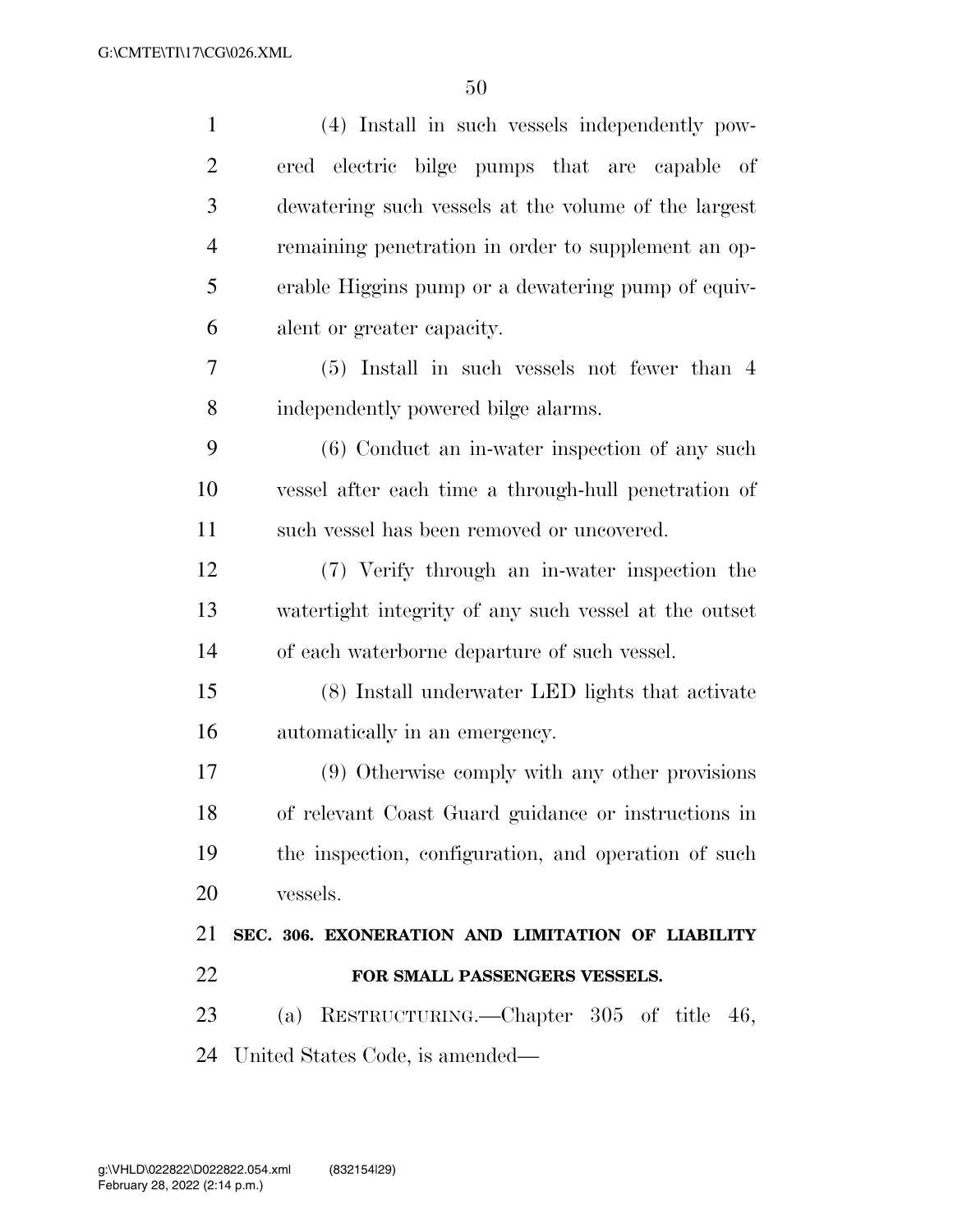| $\mathbf{1}$   | (1) by inserting the following before section         |
|----------------|-------------------------------------------------------|
| $\overline{2}$ | 30501 the following:                                  |
| 3              | "Subchapter I—General Provisions";                    |
| $\overline{4}$ | $(2)$ by inserting the following before section       |
| 5              | 30503:                                                |
| 6              | "Subchapter II—Exoneration and Limitation             |
| $\overline{7}$ | of Liability Generally";                              |
| 8              | and                                                   |
| 9              | $(3)$ by redesignating sections 30503 through         |
| 10             | $30512$ as sections $30521$ through $30530$ , respec- |
| 11             | tively.                                               |
| 12             | (b) DEFINITIONS.—Section 30501 of title 46, United    |
| 13             | States Code, is amended to read as follows:           |
| 14             | "§30501. Definitions                                  |
| 15             | "In this chapter:                                     |
| 16             | "(1) COVERED SMALL PASSENGER VESSEL.-                 |
| 17             | The term 'covered small passenger vessel'—            |
| 18             | "(A) means a small passenger vessel, as               |
| 19             | defined in section 2101 that is—                      |
| 20             | "(i) not a wing-in-ground craft; and                  |
| 21             | $\lq\lq$ (ii) carrying—                               |
| 22             | $\lq\lq$ (I) not more than 49 passengers              |
| 23             | on an overnight domestic voyage; and                  |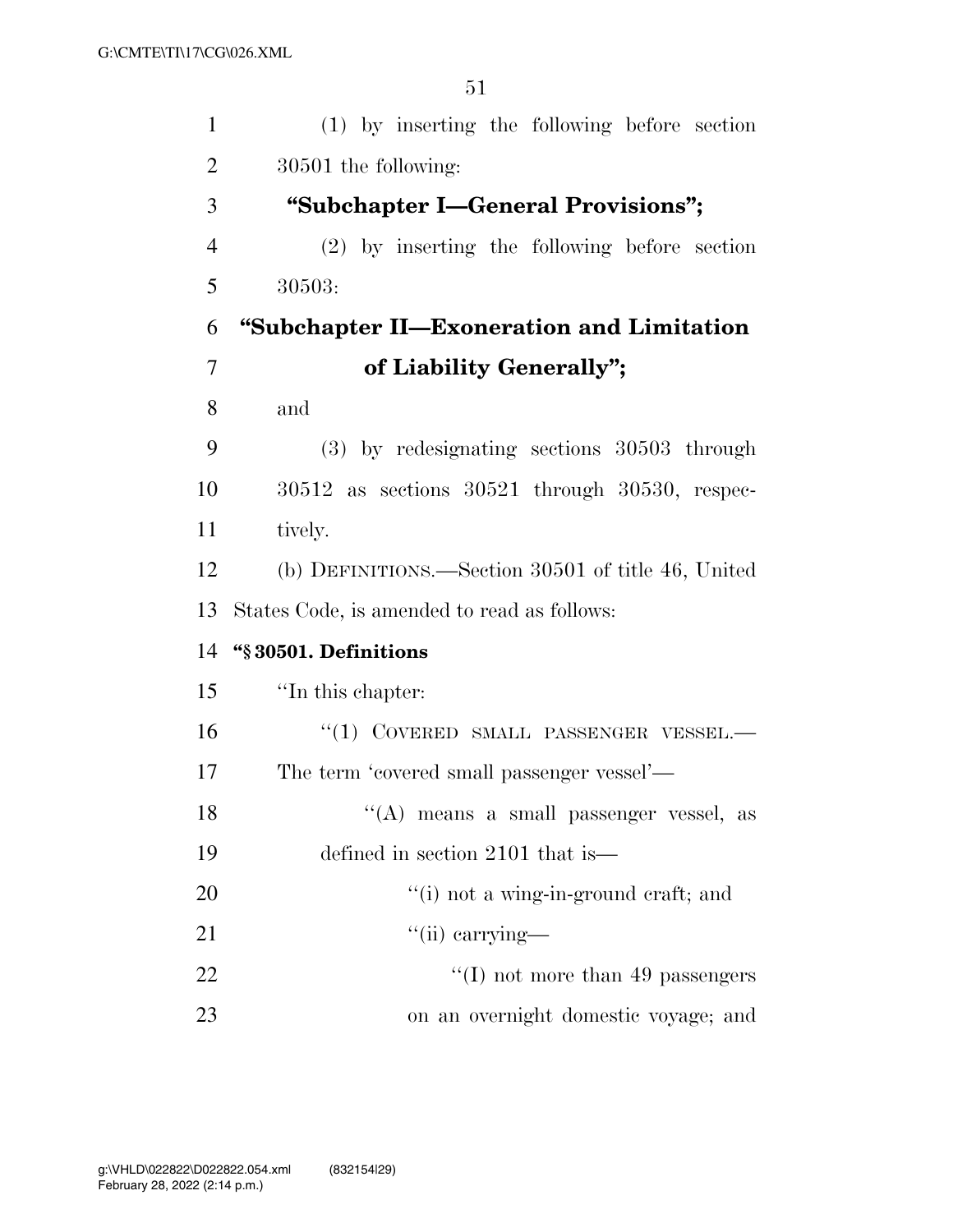G:\CMTE\TI\17\CG\026.XML

| $\mathbf{1}$   | "(II) not more than $150$ pas-                               |
|----------------|--------------------------------------------------------------|
| $\overline{2}$ | sengers on any voyage that is not an                         |
| 3              | overnight domestic voyage; and                               |
| $\overline{4}$ | "(B) includes any wooden vessel<br>con-                      |
| 5              | structed prior to March 11, 1996, carrying at                |
| 6              | least 1 passenger for hire.                                  |
| 7              | "(2) $\text{OWNER.}$ -The term 'owner' includes a            |
| 8              | charterer that mans, supplies, and navigates a vessel        |
| 9              | at the charterer's own expense or by the charterer's         |
| 10             | own procurement.".                                           |
| 11             | (c) CLERICAL AMENDMENT.—The item relating to                 |
| 12             | section $30501$ in the analysis for chapter 305 of title 46, |
| 13             | United States Code, is amended to read as follows:           |
|                | "30501. Definitions.".                                       |
| 14             | (d) APPLICABILITY.—Section $30502$ of title 46,              |
| 15             | United States Code, is amended by inserting "as to cov-      |
| 16             | ered small passenger vessels, and" before "as otherwise      |
|                | 17 provided".                                                |
| 18             | (e) PROVISIONS REQUIRING NOTICE OF CLAIM OR                  |
| 19             | LIMITING TIME FOR BRINGING ACTION.—Section 30526             |
| 20             | of title 46, United States Code, as redesignated by sub-     |
| 21             | section $(a)$ , is amended—                                  |
| 22             | $(1)$ in subsection $(a)$ , by inserting "and covered"       |
| 23             | small passenger vessels" after "seagoing vessels";           |
| 24             | $(2)$ in subsection (b)(1), by striking "6 months"           |
|                |                                                              |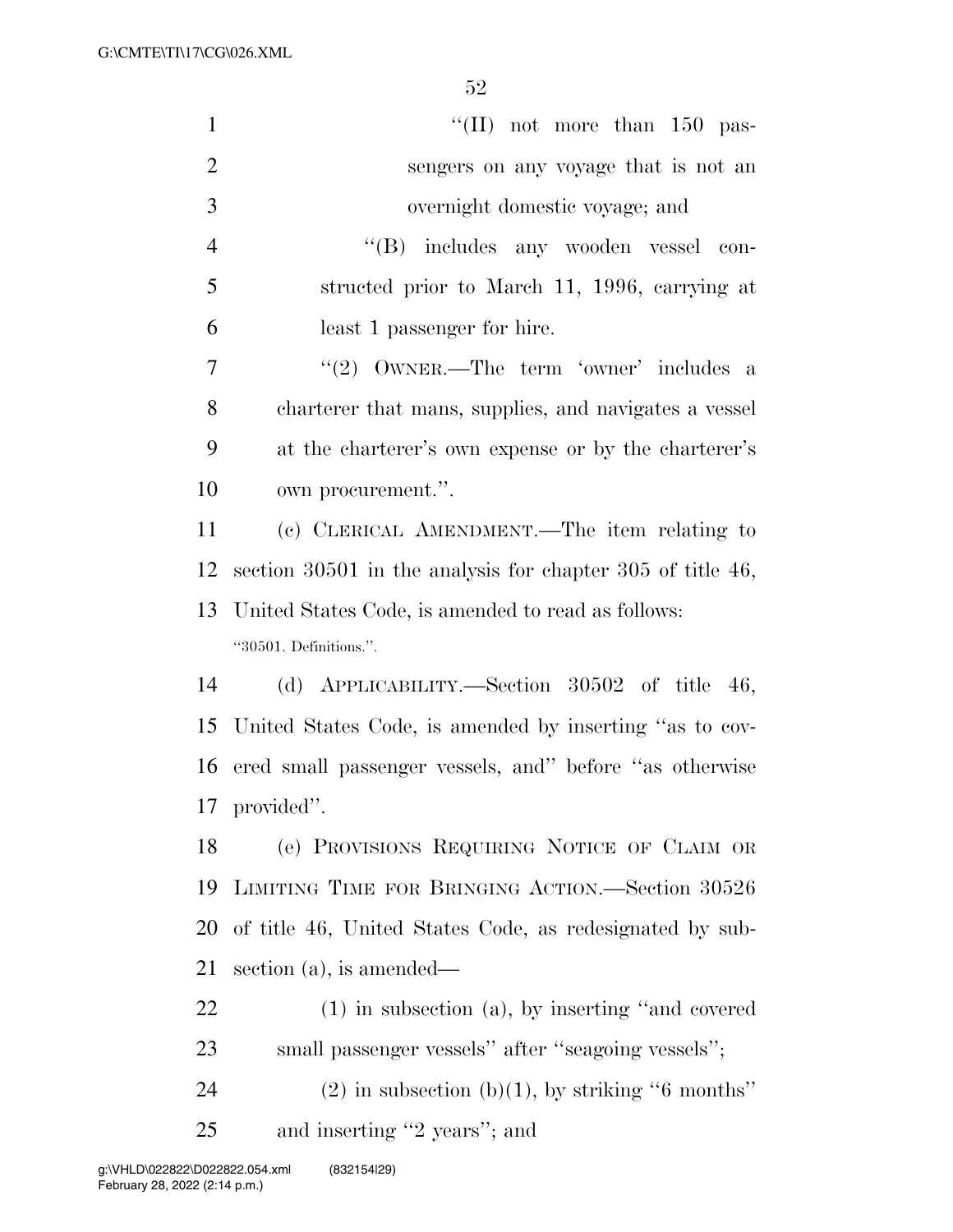| $\mathbf{1}$   | $(3)$ in subsection $(b)(2)$ , by striking "one year"     |
|----------------|-----------------------------------------------------------|
| $\overline{2}$ | and inserting "2 years".                                  |
| 3              | (f) TABLES OF SUBCHAPTERS AND TABLES OF SEC-              |
| 4              | TIONS.—The table of sections for chapter 305 of title 46, |
| 5              | United States Code, is amended—                           |
| 6              | $(1)$ by inserting before section 30501 the fol-          |
| 7              | lowing:                                                   |
|                | "SUBCHAPTER I-GENERAL PROVISIONS";                        |
| 8              | $(2)$ by inserting after section 30502 the fol-           |
| 9              | lowing:                                                   |
|                | "SUBCHAPTER II-EXONERATION AND LIMITATION OF LIABILITY";  |
| 10             | and                                                       |
| 11             | $(3)$ by redesignating the items relating to sec-         |
| 12             | tions 30503 through 30512 as items relating to sec-       |
| 13             | tions 30521 through 30530, respectively.                  |
| 14             | (g) CONFORMING AMENDMENTS.—Title 46, United               |
| 15             | States Code, is further amended—                          |
| 16             | $(1)$ in section 14305(a)(5), by striking "section        |
| 17             | $30506"$ and inserting "section $30524"$ ;                |
| 18             | $(2)$ in section 30523(a), as redesignated by sub-        |
| 19             | section (a), by striking "section 30506" and insert-      |
| 20             | ing "section $30524$ ";                                   |
| 21             | $(3)$ in section 30524(b), as redesignated by sub-        |
| 22             | section (a), by striking "section 30505" and insert-      |
| 23             | ing "section 30523"; and                                  |
| 24             | $(4)$ in section 30525—                                   |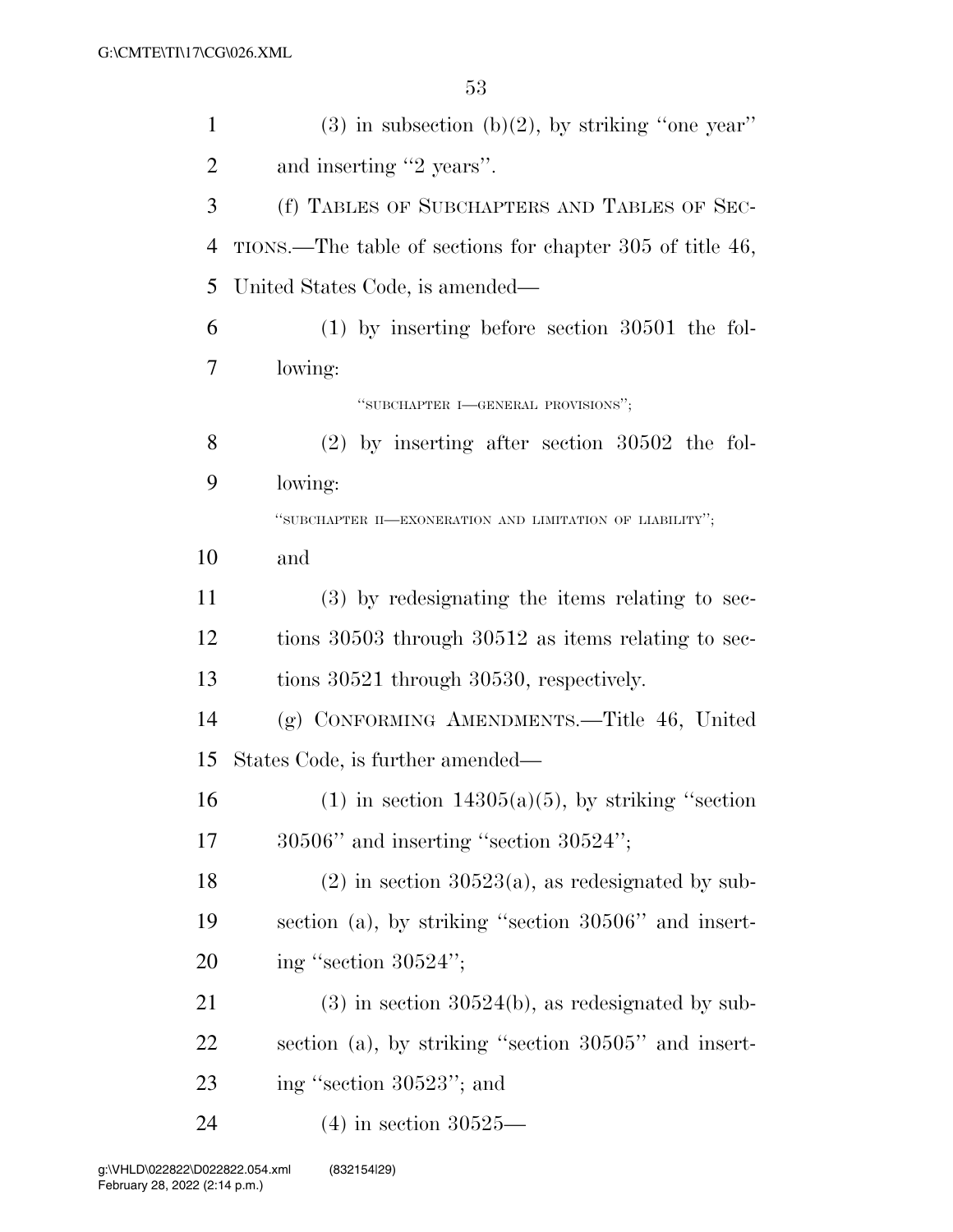| $\mathbf{1}$   | (A) by striking "section $30505$ " and "sec-           |
|----------------|--------------------------------------------------------|
| $\overline{2}$ | tion 30523";                                           |
| 3              | $(B)$ by striking "section 30506" and in-              |
| $\overline{4}$ | serting "section 30524"; and                           |
| 5              | $(C)$ by striking "section 30506(b)" and in-           |
| 6              | serting "section $30524(b)$ ".                         |
| 7              | <b>Subtitle C—Shipbuilding Program</b>                 |
| 8              | SEC. 307. LOANS FOR RETROFITTING TO QUALIFY AS A VES-  |
| 9              | SEL OF THE UNITED STATES.                              |
| 10             | Section $53706(a)$ of title 46, United States Code, is |
| 11             | amended by adding at the end the following:            |
| 12             | $\lq(8)$ Financing (including reimbursement of an      |
| 13             | obligor for expenditures previously made for) the re-  |
| 14             | construction, reconditioning, retrofitting, repair, or |
| 15             | similar work in a shipyard located in the United       |
| 16             | States—                                                |
| 17             | "(A) required for the vessel to be a vessel            |
| 18             | of the United States;                                  |
| 19             | "(B) required for the vessel to be issued a            |
| 20             | coastwise endorsement under chapter 121;               |
| 21             | "(C) to convert a civilian vessel of the               |
| 22             | United States to a more useful military configu-       |
| 23             | ration;                                                |
| 24             | $\lq\lq$ (D) for any vessel under contract to the      |
| 25             | Federal Government; or                                 |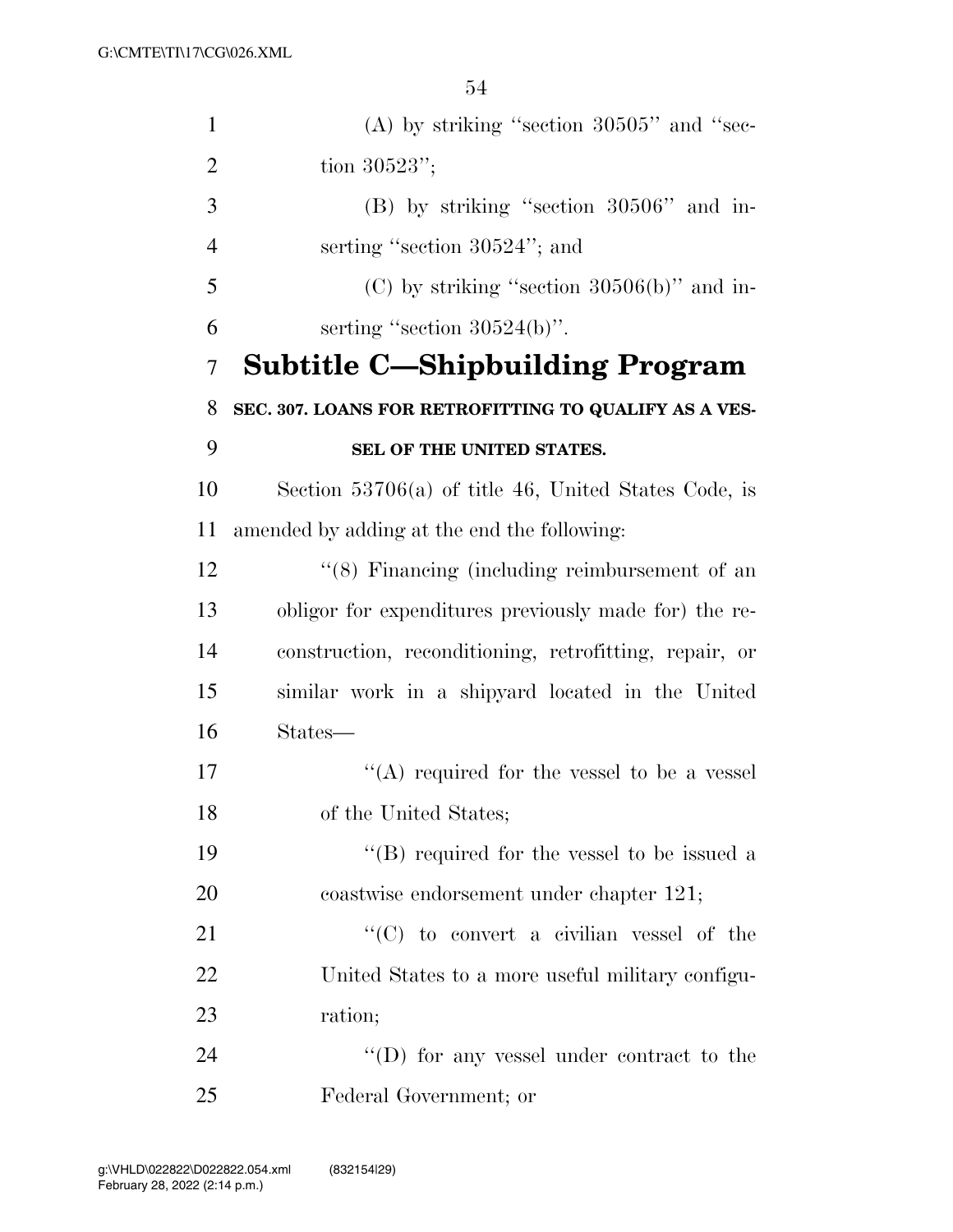| $\mathbf{1}$   | $\lq\lq$ (E) for any vessel participating in-        |
|----------------|------------------------------------------------------|
| $\overline{2}$ | "(i) the Maritime Security Program                   |
| 3              | under chapter 531;                                   |
| $\overline{4}$ | "(ii) the Cable Security Fleet under                 |
| 5              | chapter $532$ ; or                                   |
| 6              | "(iii) the Tanker Security Fleet under               |
| 7              | chapter $534$ .".                                    |
| 8              | SEC. 308. QUALIFIED VESSEL.                          |
| 9              | (a) ELIGIBLE VESSEL.—Section $53501(2)$ of title 46, |
| 10             | United States Code, is amended—                      |
| 11             | $(1)$ in subparagraph $(A)(iii)$ by striking "and"   |
| 12             | at the end;                                          |
| 13             | (2) in subparagraph $(B)(v)$ by striking the pe-     |
| 14             | riod at the end and inserting a semicolon; and       |
| 15             | $(3)$ by adding at the end the following:            |
| 16             | "(C) a ferry, as such term is defined in             |
| 17             | section 2101; and                                    |
| 18             | $\lq\lq$ (D) a passenger vessel or small passenger   |
| 19             | vessel, as such terms are defined in section         |
| 20             | 2101, that has a passenger capacity of 50 pas-       |
| 21             | sengers or greater.".                                |
| 22             | (b) QUALIFIED VESSEL.—Section $53501(5)$ of title    |
| 23             | 46, United States Code, is amended—                  |
| 24             | $(1)$ in subparagraph $(A)(iii)$ by striking "and"   |
| 25             | at the end;                                          |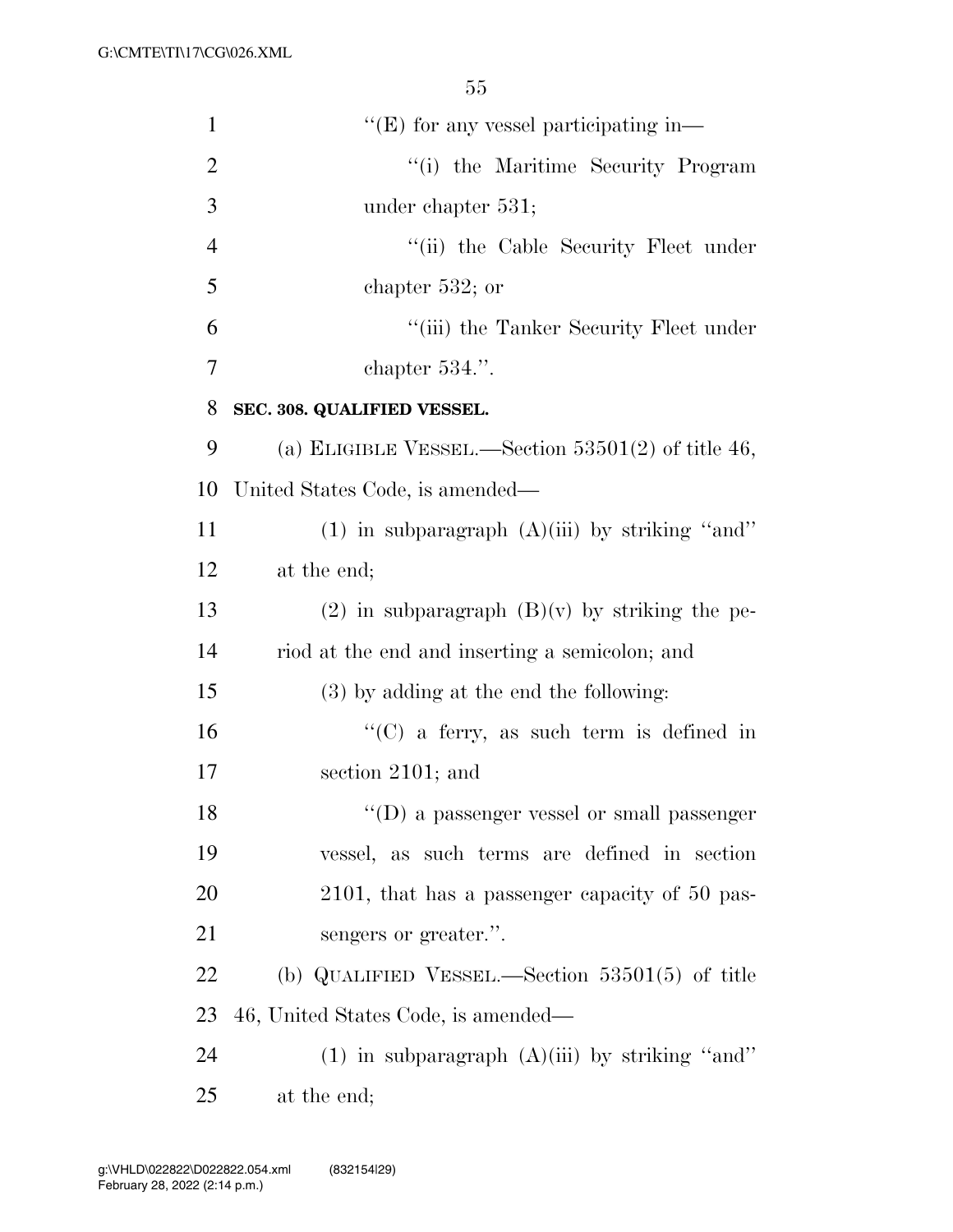| $\mathbf{1}$   | $(2)$ in subparagraph $(B)(v)$ by striking the pe-                 |
|----------------|--------------------------------------------------------------------|
| $\overline{2}$ | riod at the end and inserting a semicolon; and                     |
| 3              | (3) by adding at the end the following:                            |
| $\overline{4}$ | " $(C)$ a ferry, as such term is defined in                        |
| 5              | section 2101; and                                                  |
| 6              | $\lq\lq$ (D) a passenger vessel or small passenger                 |
| 7              | vessel, as such terms are defined in section                       |
| 8              | 2101, that has a passenger capacity of 50 pas-                     |
| 9              | sengers or greater.".                                              |
| 10             | SEC. 309. ESTABLISHING A CAPITAL CONSTRUCTION FUND.                |
| 11             | Section 53503(b) of title 46, United States Code, is               |
| 12             | amended by inserting "(including transportation on a               |
| 13             | ferry, passenger vessel, or small passenger vessel, as such        |
| 14             | terms are defined in section 2101, that has a passenger            |
| 15             | capacity of 50 passengers or greater)" after "short sea            |
| 16             | transportation".                                                   |
| 17             | TITLE IV-MISCELLANEOUS                                             |
| 18             | <b>Subtitle A—Navigation</b>                                       |
| 19             | SEC. 401. RESTRICTION ON CHANGING SALVORS.                         |
| 20             | Section $311(c)(3)$ of the Federal Water Pollution                 |
| 21             | Control Act $(33 \text{ U.S.C. } 1321(c)(3))$ is amended by adding |
| 22             | at the end the following:                                          |
| 23             | " $(C)$ An owner or operator may not change                        |
| 24             | salvors as part of a deviation under subparagraph                  |
| 25             | (B) in cases in which the original salvor satisfies the            |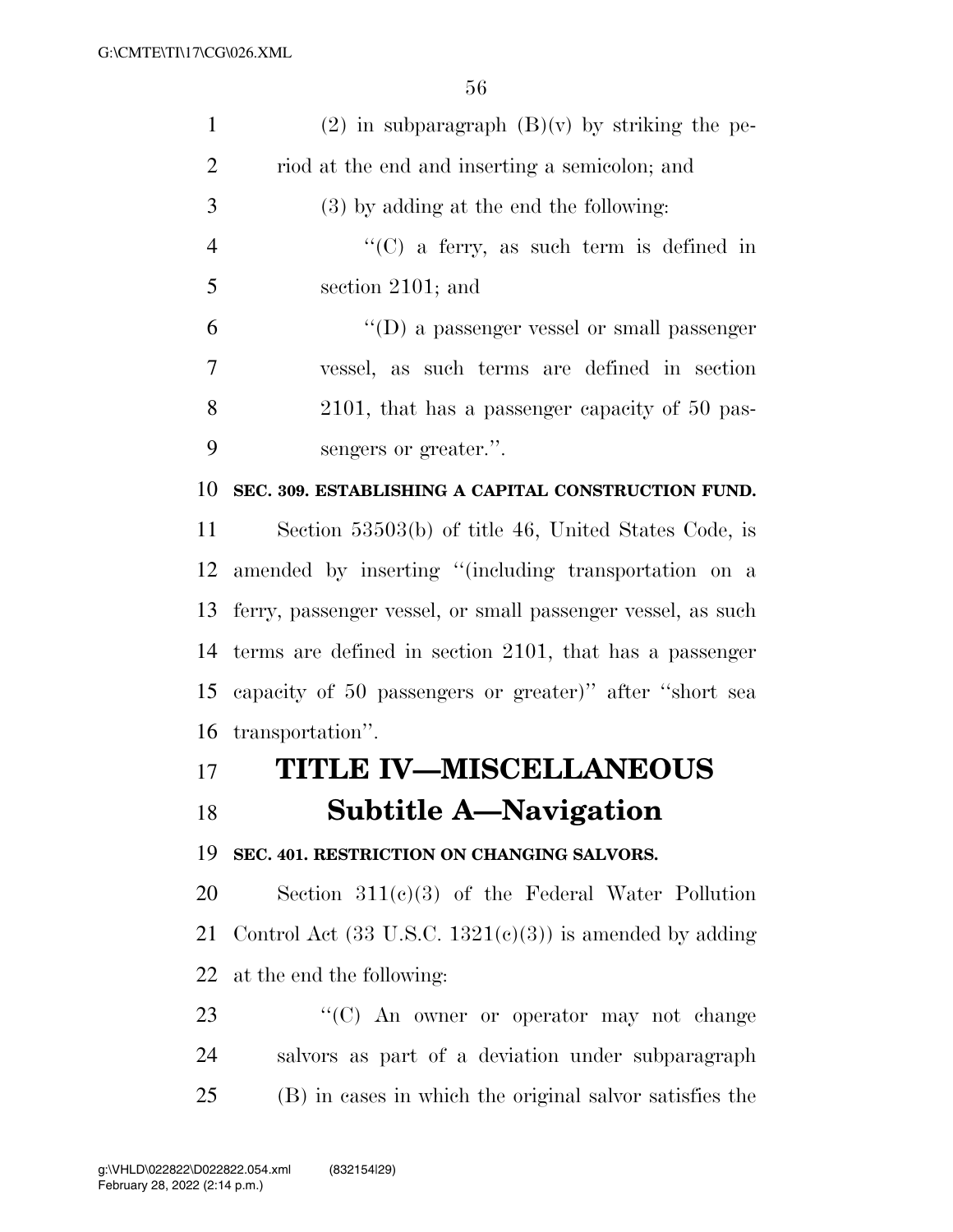Coast Guard requirements in accordance with the National Contingency Plan and the applicable re-sponse plan required under subsection (j).

 ''(D) In any case in which the Coast Guard au- thorizes a deviation from the salvor as part of a de- viation under subparagraph (B) from the applicable response plan required under subsection (j), the Commandant shall submit to the Committee on Transportation and Infrastructure of the House of Representatives and the Committee on Commerce, Science, and Transportation of the Senate a report describing the deviation and the reasons for such de-viation.''.

#### **SEC. 402. TOWING VESSEL INSPECTION FEES.**

 Notwithstanding section 9701 of title 31, United States Code, and section 2110 of title 46, United States Code, the Secretary of the department in which the Coast Guard is operating may not charge an inspection fee for towing vessels required to have a Certificate of Inspection under subchapter M of title 46, Code of Federal Regula-tions, until—

 (1) the completion of the review required under section 815 of the Frank LoBiondo Coast Guard Authorization Act of 2018 (Public Law 115–282); and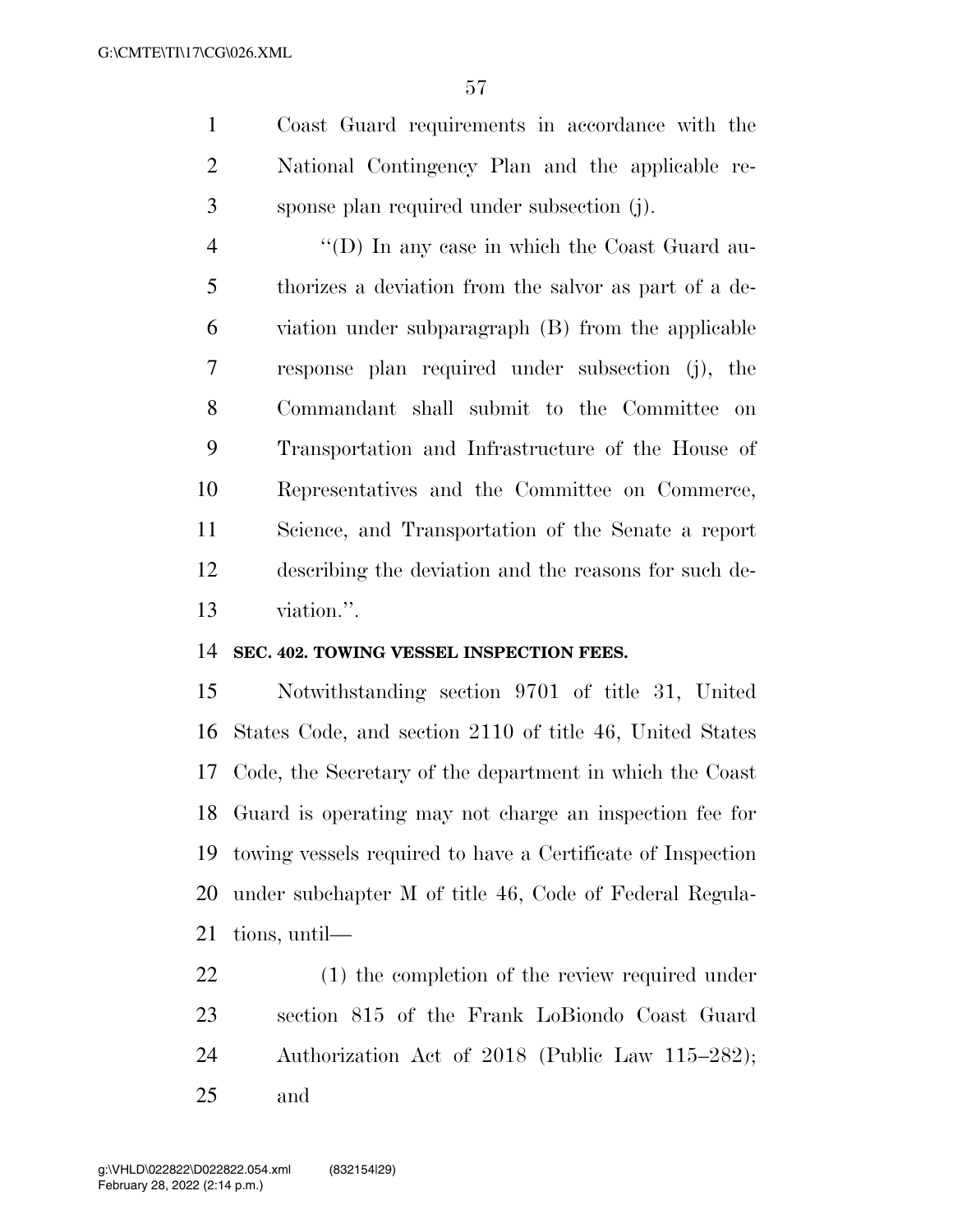| $\mathbf{1}$   | (2) the promulgation of regulations to establish              |
|----------------|---------------------------------------------------------------|
| $\overline{2}$ | specific inspection fees for such vessels.                    |
| 3              | SEC. 403. PROVIDING REQUIREMENTS FOR VESSELS AN-              |
| $\overline{4}$ | <b>CHORED</b><br>IN<br><b>ESTABLISHED</b><br><b>ANCHORAGE</b> |
| 5              | <b>GROUNDS.</b>                                               |
| 6              | (a) IN GENERAL.—Section 70006 of title 46, United             |
| 7              | States Code, is amended to read as follows:                   |
| 8              | "§70006. Anchorage grounds                                    |
| 9              | "(a) ANCHORAGE GROUNDS.—                                      |
| 10             | "(1) ESTABLISHMENT.—The Secretary of the                      |
| 11             | department in which the Coast Guard is operating              |
| 12             | shall define and establish anchorage grounds in the           |
| 13             | navigable waters of the United States for vessels op-         |
| 14             | erating in such waters.                                       |
| 15             | "(2) RELEVANT FACTORS FOR ESTABLISH-                          |
| 16             | MENT.—In carrying out paragraph $(1)$ , the Sec-              |
| 17             | retary shall take into account all relevant factors           |
| 18             | concerning navigational safety, protection of the ma-         |
| 19             | rine environment, proximity to undersea pipelines             |
| 20             | and cables, safe and efficient use of Marine Trans-           |
| 21             | portation System, and national security.                      |
| 22             | "(b) VESSEL REQUIREMENTS.—Vessels, of certain                 |
| 23             | sizes or type determined by the Secretary, shall—             |
| 24             | $\cdot$ (1) set and maintain an anchor alarm for the          |
| 25             | duration of an anchorage;                                     |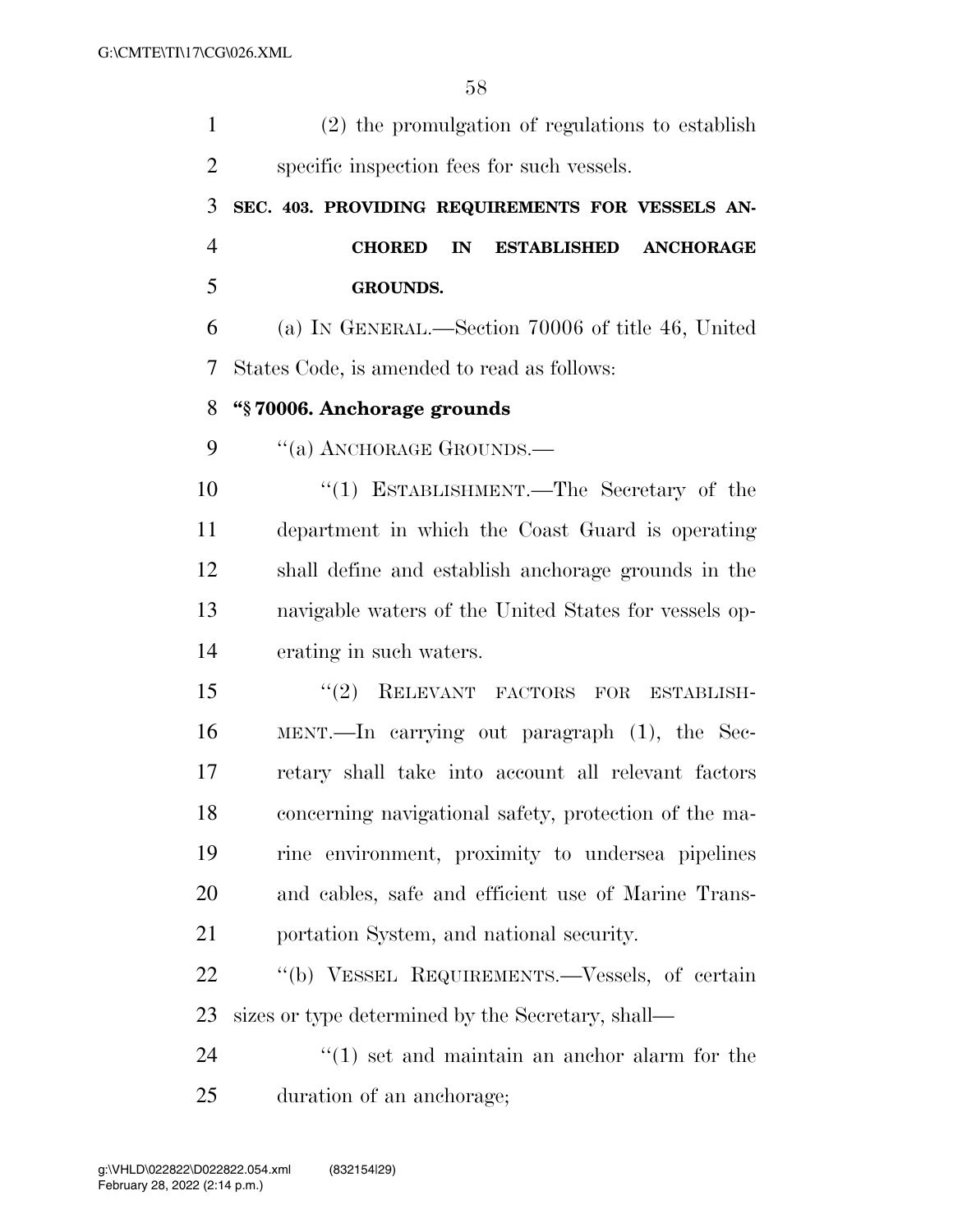| $\mathbf{1}$   | $(2)$ comply with any directions or orders                   |
|----------------|--------------------------------------------------------------|
| $\overline{2}$ | issued by the Captain of the Port; and                       |
| 3              | "(3) comply with any applicable anchorage reg-               |
| $\overline{4}$ | ulations.                                                    |
| 5              | "(c) PROHIBITIONS.—A vessel may not—                         |
| 6              | "(1) anchor in any Federal navigation channel                |
| 7              | unless authorized or directed to by the Captain of           |
| 8              | the Port;                                                    |
| 9              | $"(2)$ anchor in near proximity, within distances            |
| 10             | determined by the Coast Guard, to an undersea                |
| 11             | pipeline or cable, unless authorized or directed to by       |
| 12             | the Captain of the Port; and                                 |
| 13             | $(3)$ anchor or remain anchored in an anchor-                |
| 14             | age ground during any period in which the Captain            |
| 15             | of the Port orders closure of the anchorage ground           |
| 16             | due to inclement weather, navigational hazard, a             |
| 17             | threat to the environment, or other safety or secu-          |
| 18             | rity concern.                                                |
| 19             | "(d) SAFETY EXCEPTION.—Nothing in this section               |
| <b>20</b>      | shall be construed to prevent a vessel from taking actions   |
| 21             | necessary to maintain the safety of the vessel or to prevent |
| 22             | the loss of life or property.".                              |
| 23             | (b) REGULATORY REVIEW.—                                      |
| 24             | $(1)$ REVIEW REQUIRED.—Not later than 1 year                 |
| 25             | after the date of enactment of this Act, the Sec-            |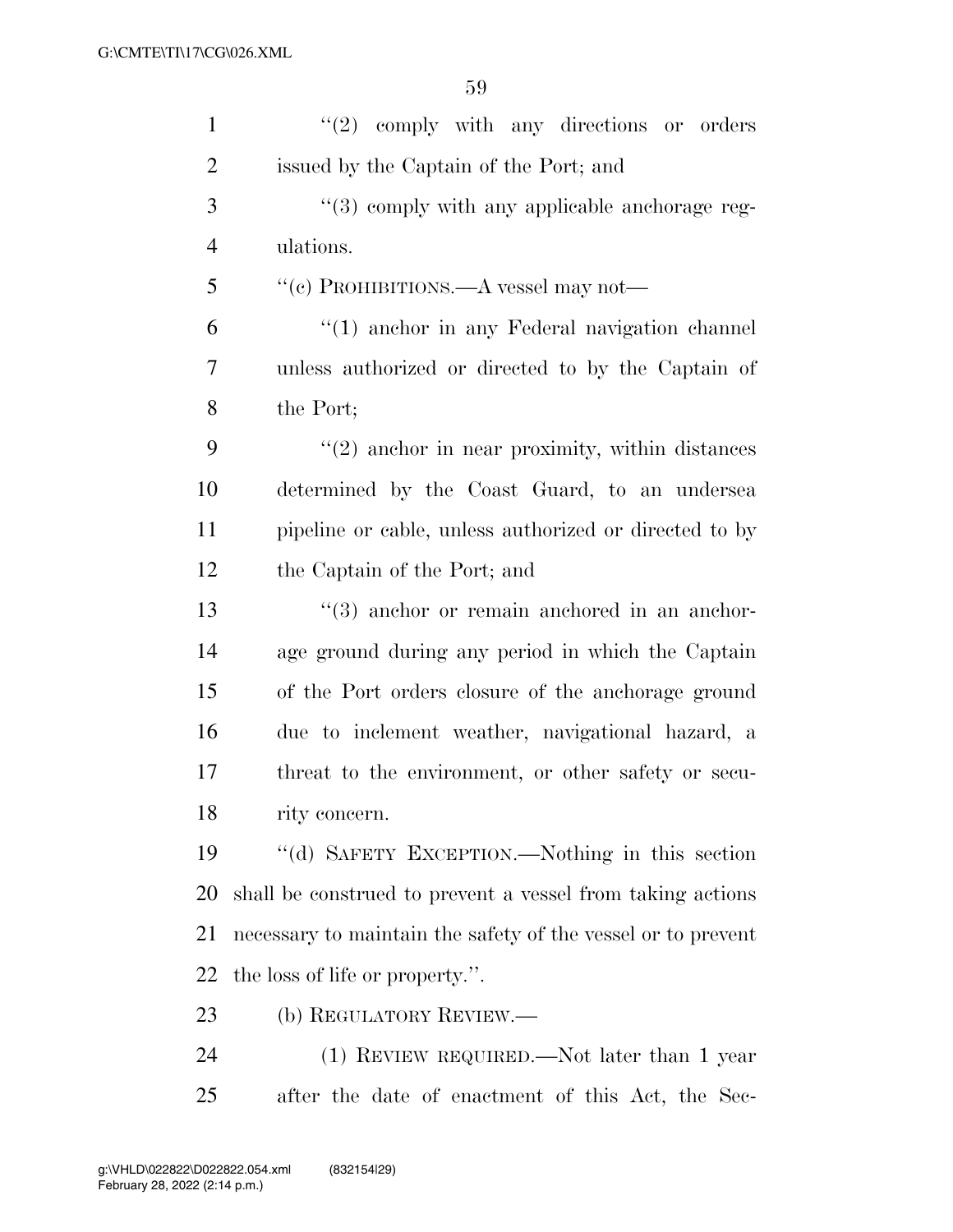| $\mathbf{1}$   | retary of the department in which the Coast Guard          |
|----------------|------------------------------------------------------------|
| $\overline{2}$ | is operating shall complete a review of existing an-       |
| 3              | chorage regulations and identify regulations that          |
| $\overline{4}$ | may need modification—                                     |
| 5              | $(A)$ in the interest of marine safety, secu-              |
| 6              | rity, and environmental concerns, taking into              |
| 7              | account undersea pipelines, cables, or other in-           |
| 8              | frastructure; and                                          |
| 9              | (B) to implement the amendments made                       |
| 10             | by this section.                                           |
| 11             | (2) BRIEFING.—Upon completion of the review                |
| 12             | under paragraph $(1)$ , but not later than 2 years         |
| 13             | after the date of enactment of this Act, the Sec-          |
| 14             | retary shall provide a briefing to the Committee on        |
| 15             | Commerce, Science, and Transportation of the Sen-          |
| 16             | ate and the Subcommittee on Coast Guard and Mar-           |
| 17             | itime Transportation of the Committee on Transpor-         |
| 18             | tation and Infrastructure of the House of Represent-       |
| 19             | atives that summarizes the review.                         |
| 20             | (c) CLERICAL AMENDMENT.—The table of sections              |
| 21             | for chapter 700 of title 46, United States Code, is amend- |
| 22             | ed by striking the item relating to section 70006 and in-  |
| 23             | serting the following:                                     |
|                | "70006. Anchorage grounds.".                               |
| 24             | (d) APPLICABILITY OF REGULATIONS.—The amend-               |

ments made by subsection (a) may not be construed to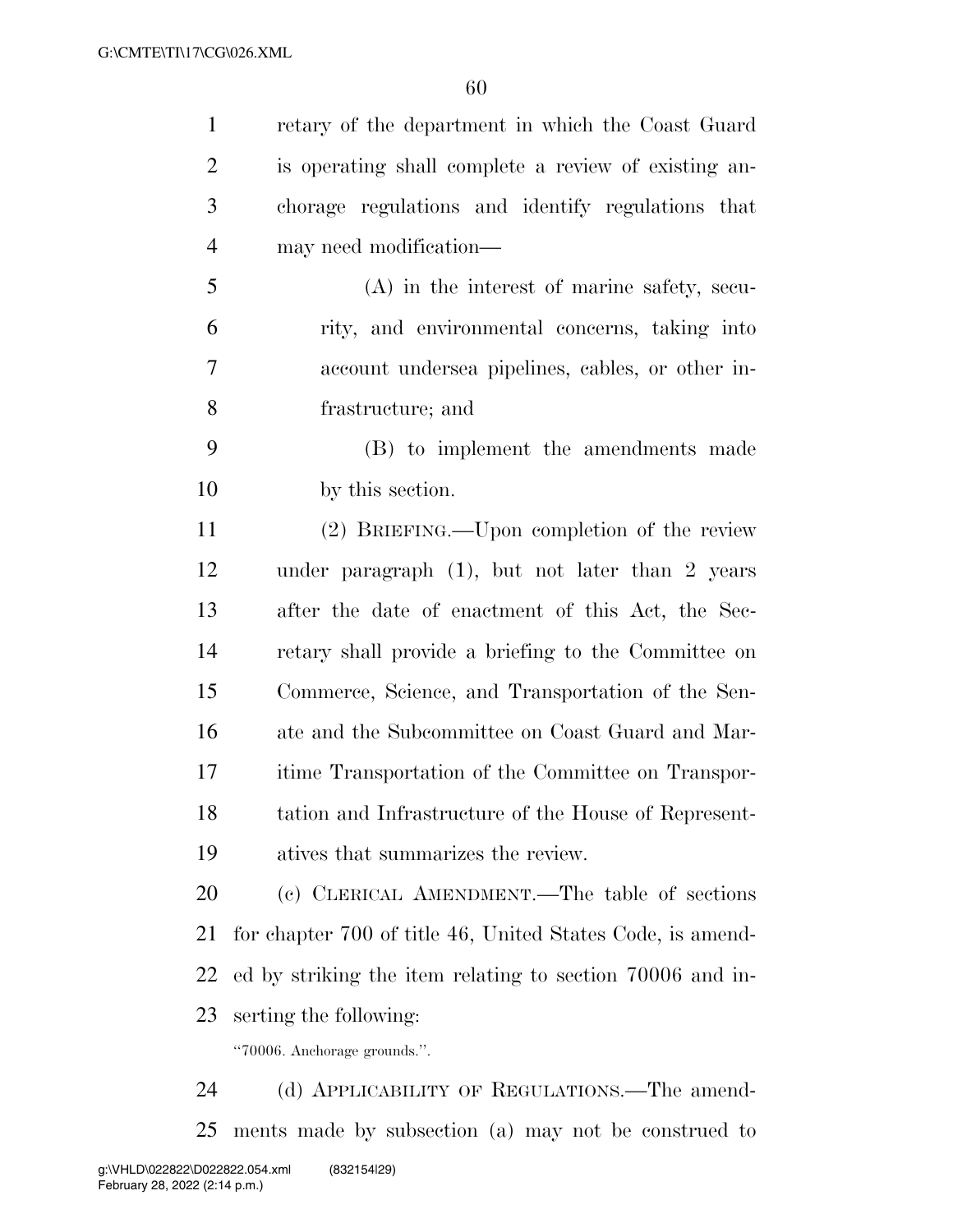alter any existing rules, regulations, or final agency ac- tions issued under section 70006 of title 46, United States Code, as in effect on the day before the date of enactment of this Act until all regulations required under subsection (b) take effect.

#### **SEC. 404. AQUATIC NUISANCE SPECIES TASK FORCE.**

 (a) RECREATIONAL VESSEL DEFINED.—Section 1003 of the Nonindigenous Aquatic Nuisance Prevention and Control Act of 1990 (16 U.S.C. 4702) is amended— (1) by redesignating paragraphs (13) through

 (17) as paragraphs (15) through (19), respectively; and

 (2) by inserting after paragraph (12) the fol-lowing:

15 ''(13) 'State' means each of the several States, the District of Columbia, American Samoa, Guam, Puerto Rico, the Northern Mariana Islands, and the Virgin Islands of the United States;

19  $\frac{1}{2}$   $\frac{1}{2}$  'recreational vessel' has the meaning given that term in section 502 of the Federal Water Pollution Control Act (33 U.S.C. 1362);''.

 (b) OBSERVERS.—Section 1201 of the Nonindigenous Aquatic Nuisance Prevention and Control Act of 1990 (16 U.S.C. 4721) is amended by adding at the end the fol-lowing: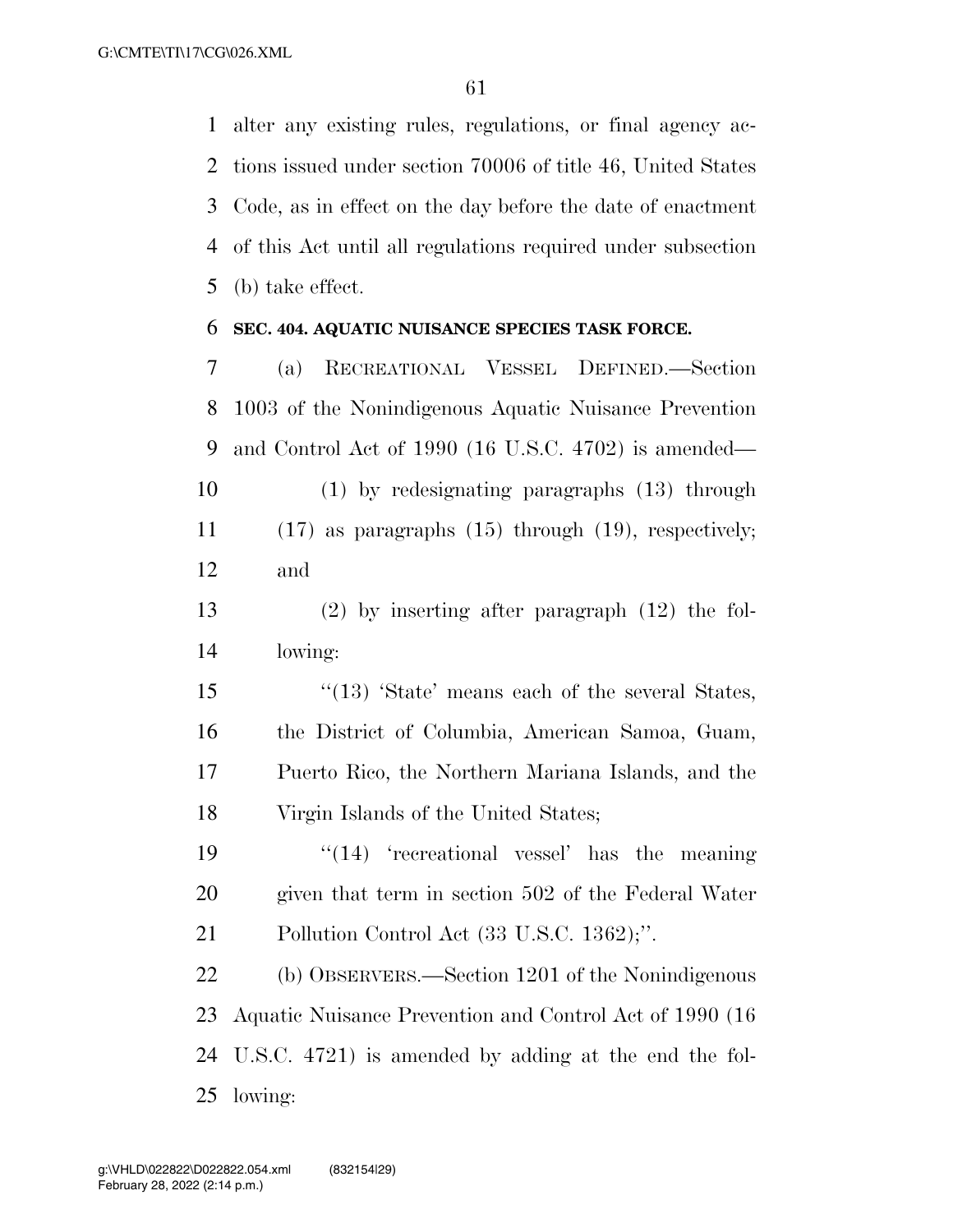| $\mathbf{1}$   | "(g) OBSERVERS.—The chairpersons designated              |
|----------------|----------------------------------------------------------|
| 2              | under subsection (d) may invite representatives of non-  |
| 3              | governmental entities to participate as observers of the |
| $\overline{4}$ | Task Force.".                                            |
| 5              | (c) AQUATIC NUISANCE SPECIES TASK FORCE.                 |
| 6              | Section 1201(b) of the Nonindigenous Aquatic Nuisance    |
| 7              | Prevention and Control Act of 1990 (16 U.S.C. 4721(b))   |
| 8              | is amended—                                              |
| 9              | $(1)$ in paragraph $(6)$ , by striking "and" at the      |
| 10             | end;                                                     |
| 11             | $(2)$ by redesignating paragraph $(7)$ as para-          |
| 12             | $graph(10)$ ; and                                        |
| 13             | $(3)$ by inserting after paragraph $(6)$ the fol-        |
| 14             | lowing:                                                  |
| 15             | $\lq(7)$ the Director of the National Park Service;      |
| 16             | "(8) the Director of the Bureau of Land Man-             |
| 17             | agement;                                                 |
| 18             | $\lq(9)$ the Commissioner of Reclamation; and".          |
| 19             | (d) AQUATIC NUISANCE SPECIES PROGRAM.—Sec-               |
| 20             | tion 1202 of the Nonindigenous Aquatic Nuisance Preven-  |
| 21             | tion and Control Act of 1990 (16 U.S.C. 4722) is amend-  |
| 22             | $_{\text{ed}}-$                                          |
| 23             | $(1)$ in subsection (e) by adding at the end the         |
| 24             | following:                                               |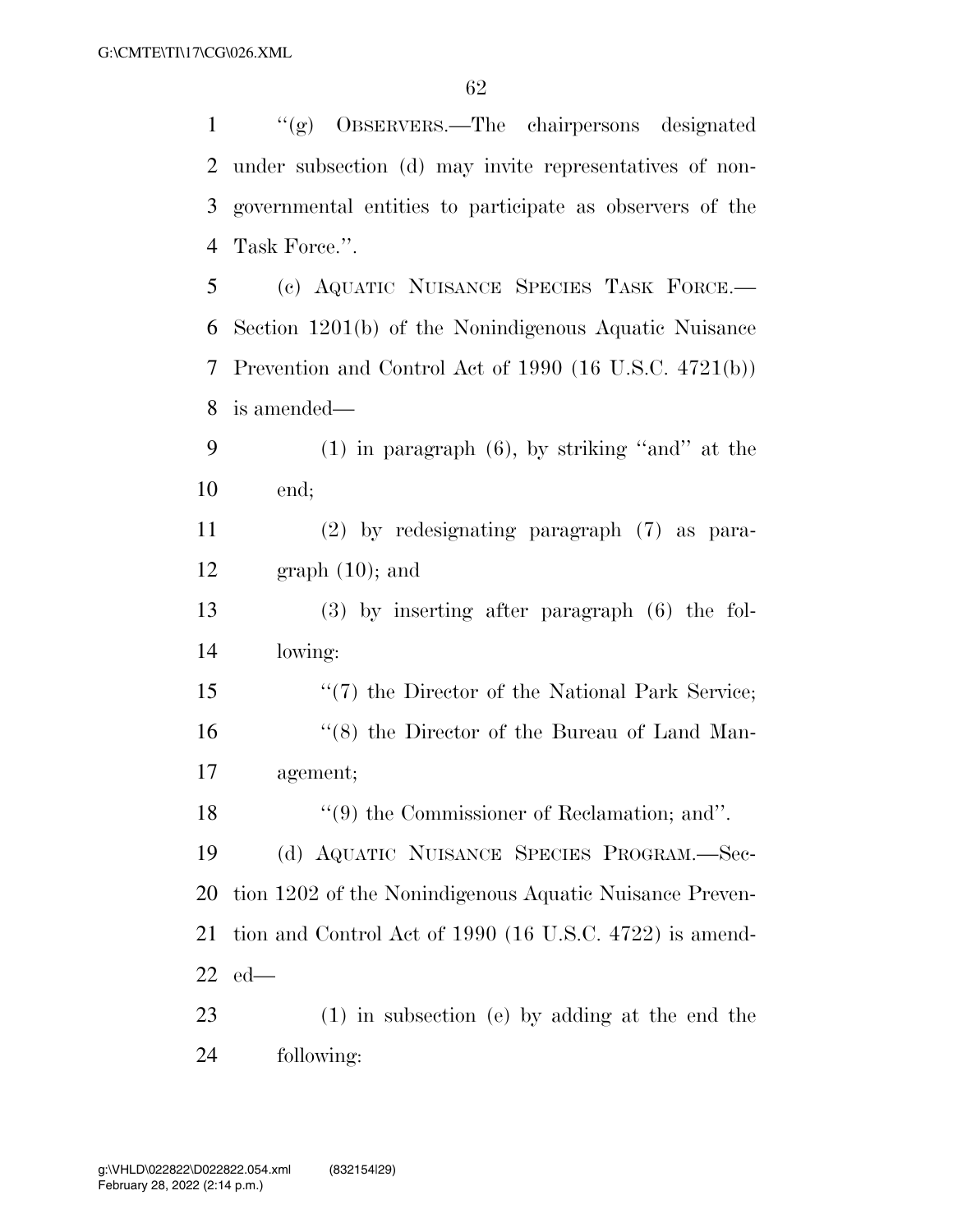| $\mathbf{1}$   | $``(4)$ TECHNICAL ASSISTANCE<br><b>AND</b><br>REC-     |
|----------------|--------------------------------------------------------|
| $\overline{2}$ | <b>OMMENDATIONS.—The Task Force may provide</b>        |
| 3              | technical assistance and recommendations for best      |
| $\overline{4}$ | practices to an agency or entity engaged in vessel in- |
| 5              | spections or decontaminations for the purpose of-      |
| 6              | "(A) effectively managing and controlling              |
| 7              | the movement of aquatic nuisance species into,         |
| 8              | within, or out of water of the United States;          |
| 9              | and                                                    |
| 10             | $\lq\lq$ inspecting recreational vessels in a          |
| 11             | manner that minimizes disruptions to public ac-        |
| 12             | cess for boating and recreation in non-contami-        |
| 13             | nated vessels.                                         |
| 14             | "(5) CONSULTATION.—In carrying out para-               |
| 15             | $graph$ $(4)$ , including the development of rec-      |
| 16             | ommendations, the Task Force may consult with—         |
| 17             | "(A) State fish and wildlife management                |
| 18             | agencies;                                              |
| 19             | "(B) other State agencies that manage                  |
| 20             | fishery resources of the State or sustain fishery      |
| 21             | habitat; and                                           |
| 22             | " $(C)$ relevant nongovernmental entities.";           |
| 23             | and                                                    |
| 24             | $(2)$ in subsection (k) by adding at the end the       |
| 25             | following:                                             |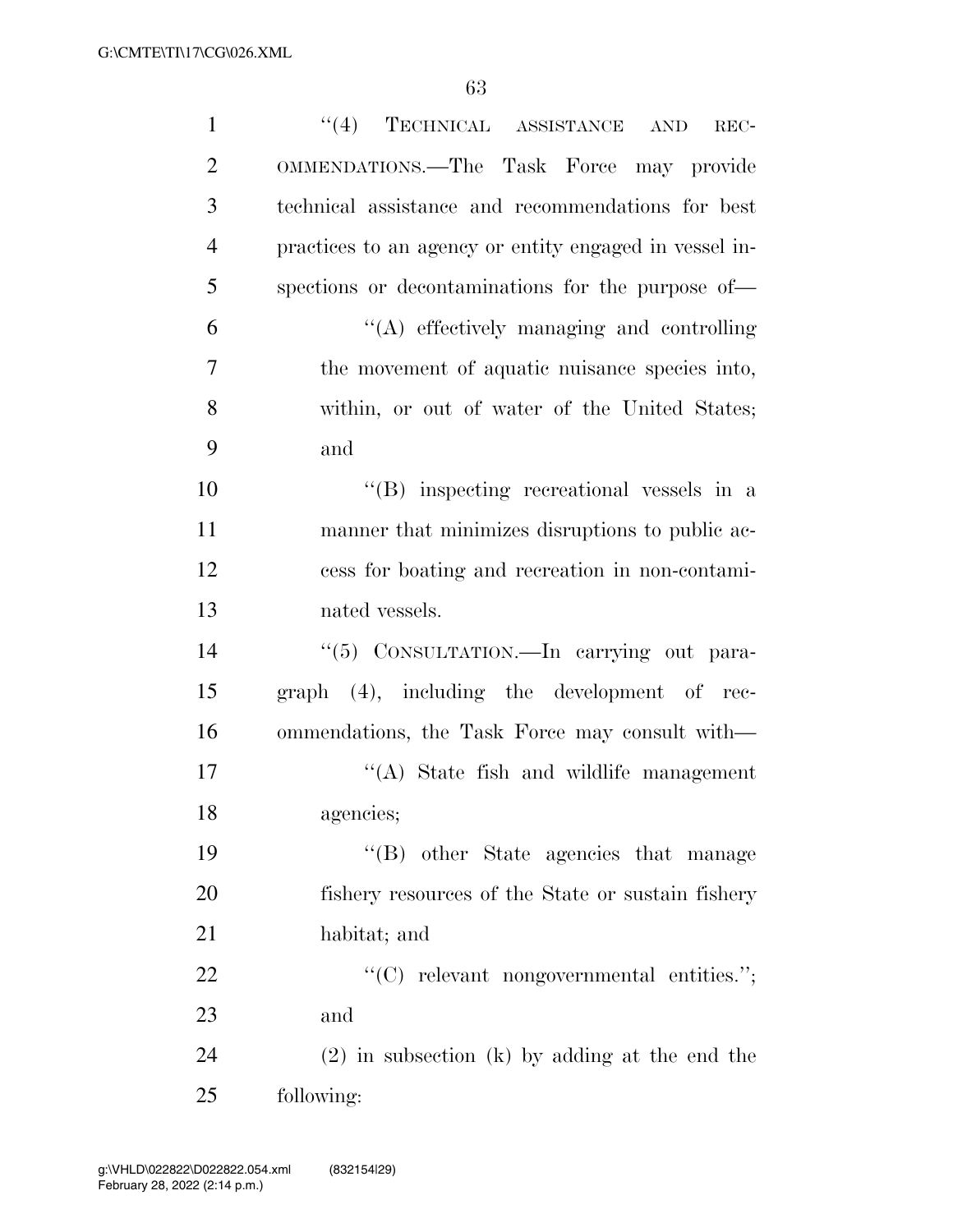| $\mathbf{1}$   | $(3)$ Not later than 90 days after the date of        |
|----------------|-------------------------------------------------------|
| $\overline{2}$ | enactment of the Coast Guard Authorization Act of     |
| 3              | 2022, the Task Force shall submit a report to Con-    |
| $\overline{4}$ | gress recommending legislative, programmatic, or      |
| 5              | regulatory changes to eliminate remaining gaps in     |
| 6              | authorities between members of the Task Force to      |
| 7              | effectively manage and control the movement of        |
| 8              | aquatic nuisance species.".                           |
| 9              | (e) TECHNICAL CORRECTIONS AND CONFORMING              |
| 10             | AMENDMENTS.—The Nonindigenous Aquatic Nuisance        |
| 11             | Prevention and Control Act of 1990 (16 U.S.C. 4701 et |
| 12             | seq.) is further amended—                             |
| 13             | $(1)$ in section $1002(b)(2)$ , by inserting a comma  |
| 14             | after "funded";                                       |
| 15             | $(2)$ in section 1003, in paragraph $(7)$ , by strik- |
| 16             | ing "Canandian" and inserting "Canadian";             |
| 17             | $(3)$ in section $1203(a)$ —                          |
| 18             | (A) in paragraph $(1)(F)$ , by inserting              |
| 19             | "and" after "research,"; and                          |
| 20             | $(B)$ in paragraph $(3)$ , by striking "encour-       |
| 21             | age" and inserting "encouraged";                      |
| 22             | $(4)$ in section $1204(b)(4)$ , in the paragraph      |
| 23             | heading, by striking "ADMINISRATIVE" and inserting    |
| 24             | "ADMINISTRATIVE"; and                                 |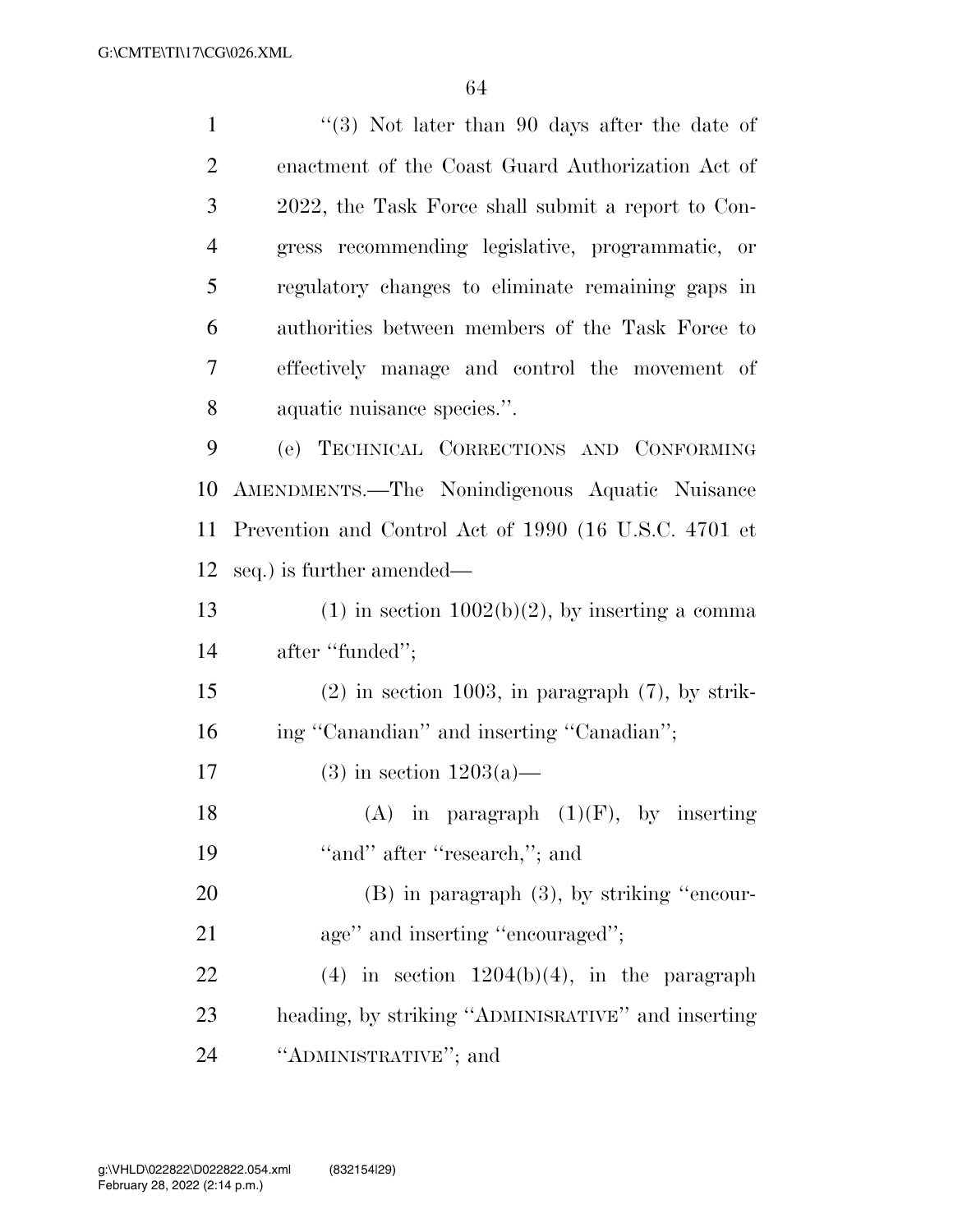| $\mathbf{1}$   | $(5)$ in section 1209, by striking "subsection        |
|----------------|-------------------------------------------------------|
| $\overline{2}$ | (a)" and inserting "section $1202(a)$ ".              |
| 3              | SEC. 405. LIMITATION ON RECOVERY FOR CERTAIN INJU-    |
| $\overline{4}$ | RIES INCURRED IN AQUACULTURE ACTIVI-                  |
| 5              | TIES.                                                 |
| 6              | (a) IN GENERAL.—Section 30104 of title 46, United     |
| 7              | States Code, is amended—                              |
| 8              | (1) by inserting "(a) IN GENERAL.—" before            |
| 9              | the first sentence; and                               |
| 10             | $(2)$ by adding at the end the following:             |
| 11             | "(b) LIMITATION ON RECOVERY BY AQUACULTURE            |
| 12             | WORKERS.-                                             |
| 13             | " $(1)$ IN GENERAL.—For purposes of subsection        |
| 14             | (a), the term 'seaman' does not include an individual |
| 15             | $who$ —                                               |
| 16             | "(A) is an aquaculture worker if State                |
| 17             | workers' compensation is available to such indi-      |
| 18             | vidual; and                                           |
| 19             | "(B) was, at the time of injury, engaged in           |
| 20             | aquaculture in a place where such individual          |
| 21             | had lawful access.                                    |
| 22             | (2)<br>AQUACULTURE WORKER DEFINED.—In                 |
| 23             | this subsection, the term 'aquaculture worker' means  |
| 24             | an individual who-                                    |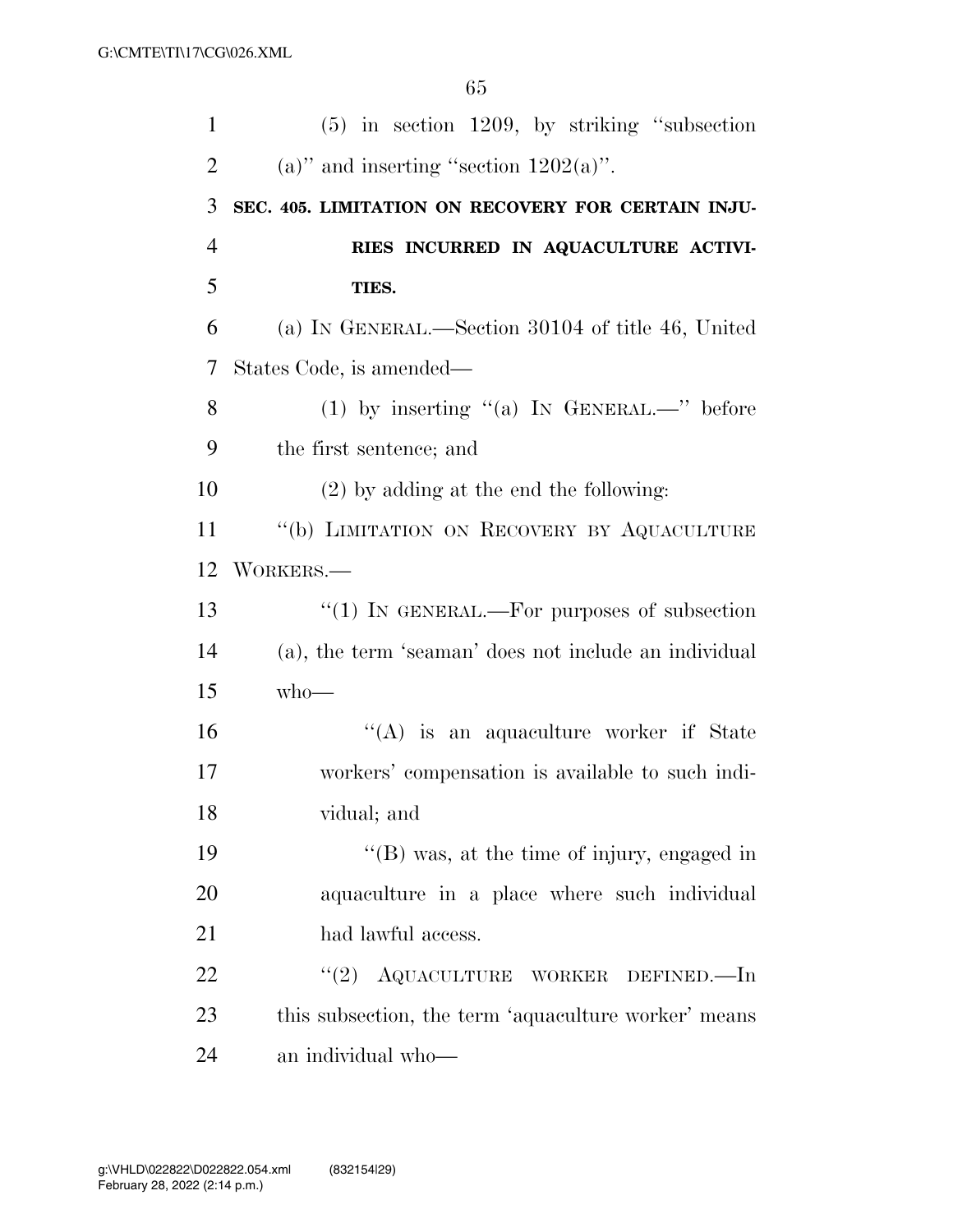| $\mathbf{1}$   | $\lq\lq$ is employed by a commercial enter-               |
|----------------|-----------------------------------------------------------|
| $\overline{2}$ | prise that is involved in the controlled cultiva-         |
| 3              | tion and harvest of aquatic plants and animals,           |
| $\overline{4}$ | including—                                                |
| 5              | "(i) the cleaning, processing, or can-                    |
| 6              | ning of fish and fish products;                           |
| 7              | "(ii) the cultivation and harvesting of                   |
| 8              | shellfish; and                                            |
| 9              | "(iii) the controlled growing and har-                    |
| 10             | vesting of other aquatic species;                         |
| 11             | "(B) does not hold a license issued under                 |
| 12             | section $7101(e)$ ; and                                   |
| 13             | $\lq\lq$ (C) is not required to hold a merchant           |
| 14             | mariner credential under part F of subtitle II.".         |
| 15             | (b) APPLICABILITY.—The amendments made by this            |
| 16             | section shall apply to an injury incurred on or after the |
| 17             | date of enactment of this Act.                            |
| 18             | <b>Subtitle B-Other Matters</b>                           |
| 19             | SEC. 406. INFORMATION ON TYPE APPROVAL CERTIFI-           |
| 20             | CATES.                                                    |
| 21             | (a) IN GENERAL.—Title IX of the Frank LoBiondo            |
| 22             | Coast Guard Authorization Act of 2018 (Public Law 115–    |
| 23             | 282) is amended by adding at the end the following:       |
|                |                                                           |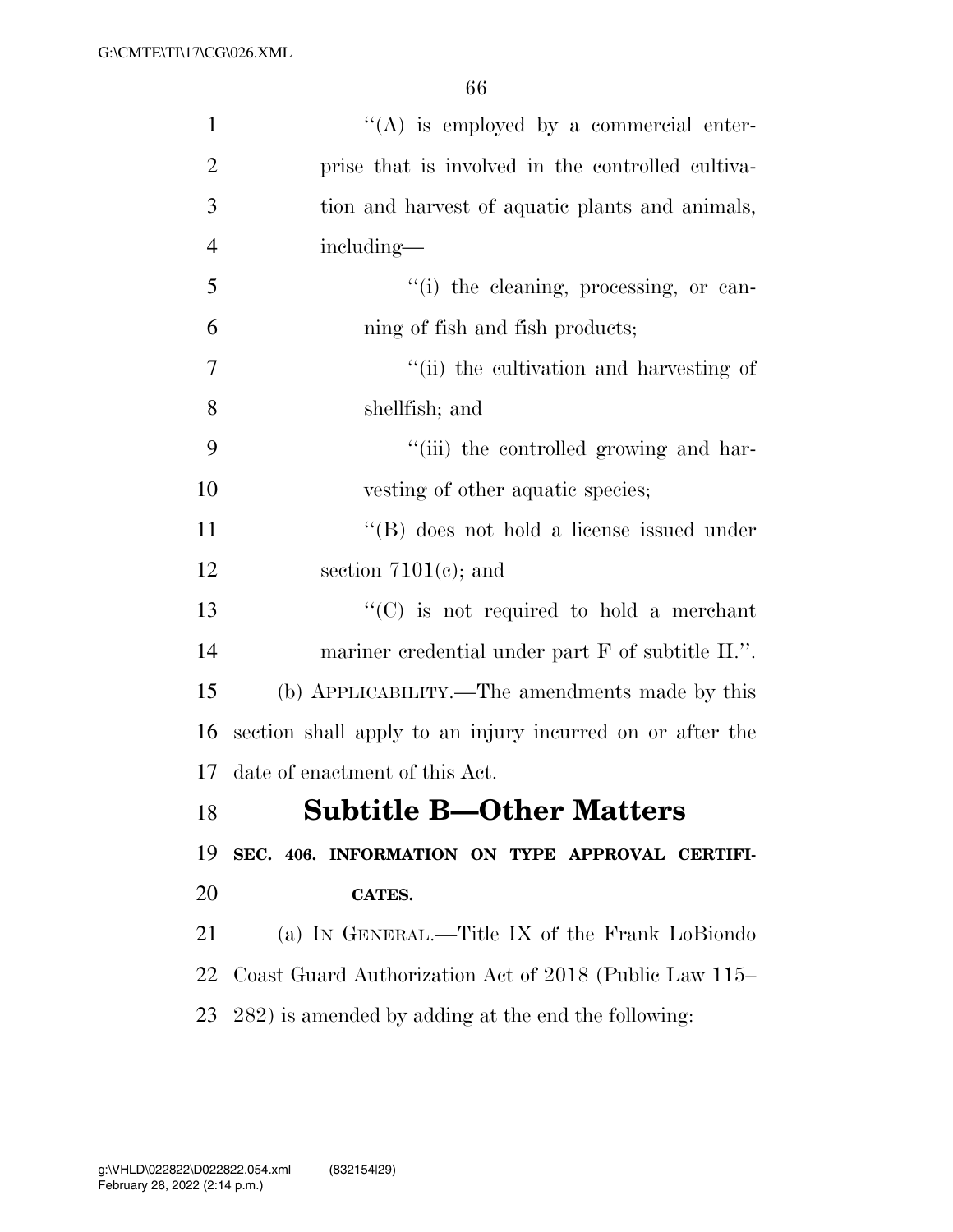## **''SEC. 904. INFORMATION ON TYPE APPROVAL CERTIFI-CATES.**

 ''The Commandant of the Coast Guard shall, upon request by any State, the District of Columbia, or territory of the United States, provide all data possessed by the Coast Guard pertaining to challenge water quality charac- teristics, challenge water biological organism concentra- tions, post-treatment water quality characteristics, and post-treatment biological organism concentrations data for a ballast water management system with a type approval certificate approved by the Coast Guard pursuant to sub-part 162.060 of title 46, Code of Federal Regulations.''.

 (b) CLERICAL AMENDMENT.—The table of contents for the Frank LoBiondo Coast Guard Authorization Act of 2018 (Public Law 115–282) is amended by inserting

 after the item relating to section 903 the following: ''904. Information on type approval certificates.''.

#### **SEC. 407. PASSENGER VESSEL SECURITY AND SAFETY RE-**

**QUIREMENTS.** 

 Section 3507(k)(1) of title 46, United States Code, is amended—

- (1) in subparagraph (A) by striking ''at least 22 250" and inserting "250 or more"; and
- (2) by striking subparagraph (B) and inserting

the following: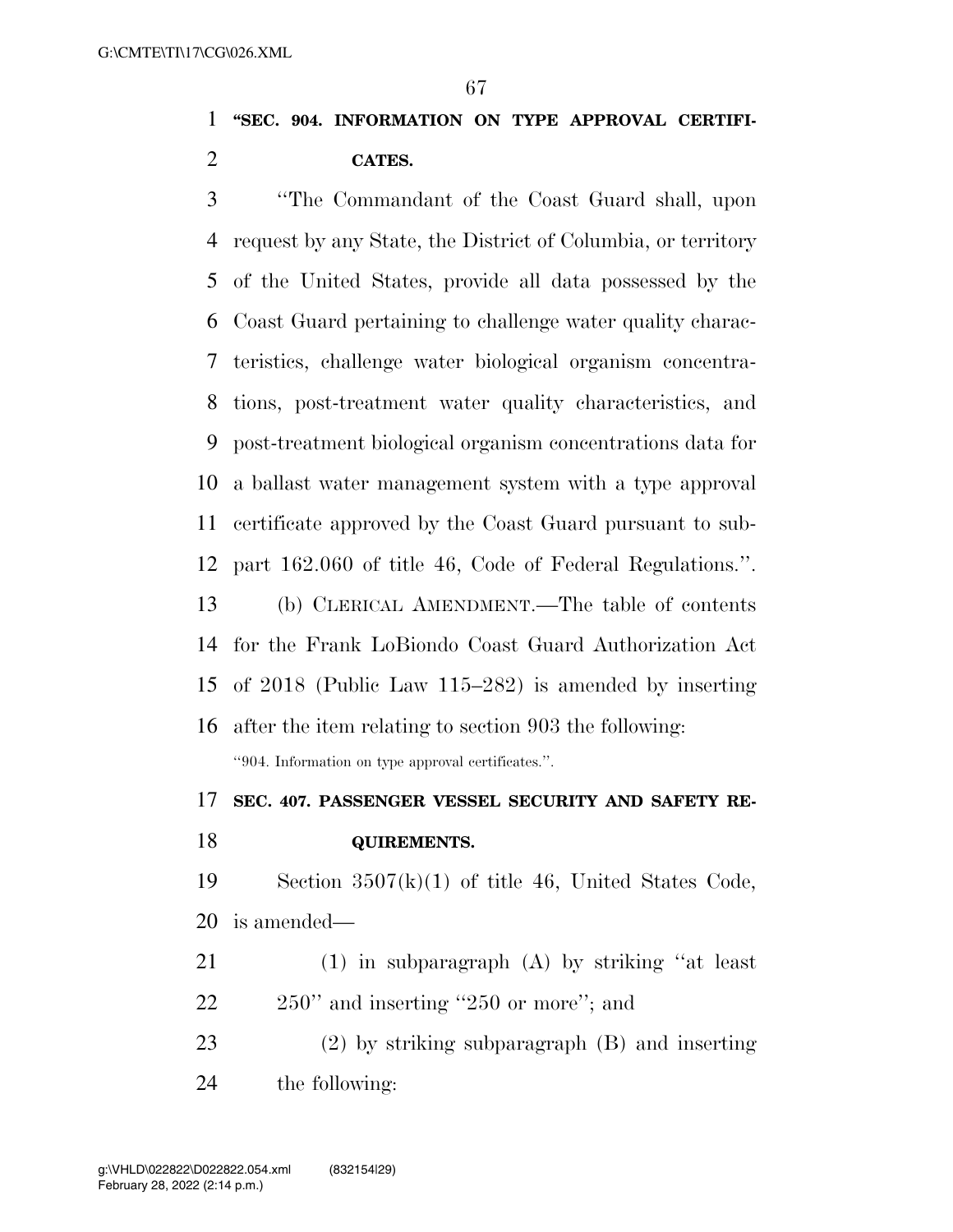''(B) has overnight accommodations for 2 250 or more passengers; and".

#### **SEC. 408. CARGO WAITING TIME REDUCTION.**

 (a) INTERAGENCY TASK FORCE.—The President shall, acting through the Supply Chain Disruptions Task Force established under Executive Order 14017 (relating to supply chains) of February 24, 2021 (86 Fed. Reg. 11849) (hereinafter referred to as the ''Task Force''), carry out the duties described in subsection (c).

 (b) DUTIES.—In carrying out this section, the Task Force shall—

 (1) evaluate and quantify the economic and en-vironmental impact of cargo backlogs;

 (2) evaluate and quantify the costs incurred by each Federal agency represented on the Task Force, and by State and local governments, due to such cargo backlogs;

 (3) evaluate the responses of each such Federal agency to such cargo backlogs; and

 (4) not later than 90 days after the date of en-actment of this Act—

(A) develop a plan to—

 (i) significantly reduce or eliminate such cargo backlog; and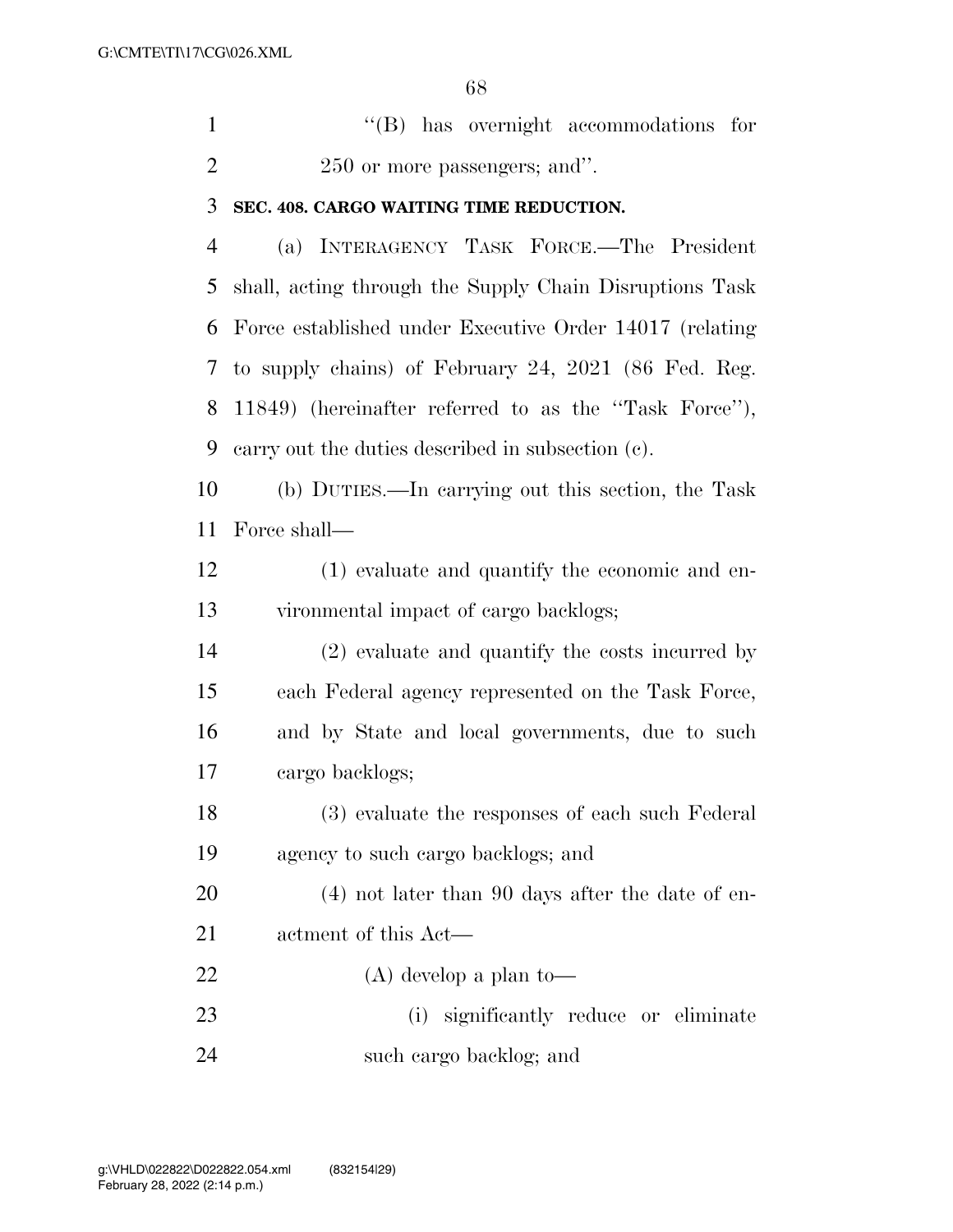G:\CMTE\TI\17\CG\026.XML

 (ii) reduce nationwide cargo proc- essing delays, including the Port of Los Angeles and the Port of Long Beach; and (B) submit to the Committee on Transpor- tation and Infrastructure of the House of Rep- resentatives and the Committee on Commerce, Science, and Transportation of the Senate a re- port containing the plan developed under sub-paragraph (A).

 (c) REPORT OF THE COMMANDANT.—No later than 90 days after the date of enactment of this Act, the Com- mandant of the Coast Guard shall submit to the Com- mittee on Transportation and Infrastructure of the House of Representatives and the Committee on Commerce, Science, and Transportation of the Senate a report on cargo backlogs that includes—

 (1) an explanation of the extent to which ves- sels carrying cargo are complying with the require- ments of chapter 700 of title 46, United States Code;

 (2) the status of the investigation on the cause of the oil spill that occurred in October 2021 on the waters over the San Pedro Shelf related to an an-chor strike, including the expected date on which the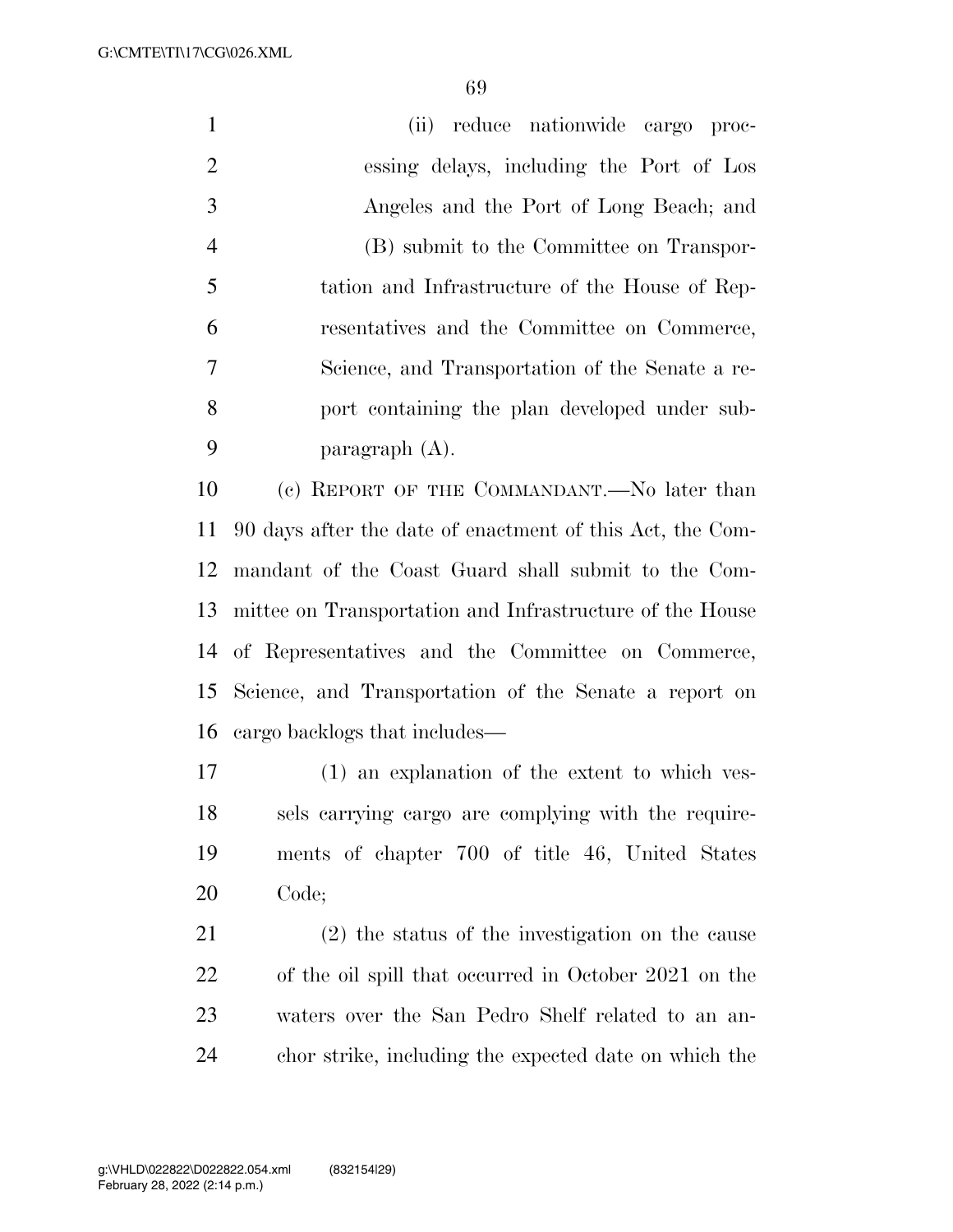| $\mathbf{1}$   | Marine Casualty Investigation Report with respect                  |
|----------------|--------------------------------------------------------------------|
| $\overline{2}$ | to such spill will be released; and                                |
| 3              | $(3)$ with respect to such vessels, a summary of                   |
| $\overline{4}$ | actions taken or planned to be taken by the Com-                   |
| 5              | mandant to-                                                        |
| 6              | (A) provide additional protections against                         |
| $\overline{7}$ | oil spills caused by anchor strikes; and                           |
| 8              | (B) address other safety concerns and en-                          |
| 9              | vironmental impacts.                                               |
| 10             | SEC. 409. LIMITED INDEMNITY PROVISIONS IN STANDBY                  |
| 11             | OIL SPILL RESPONSE CONTRACTS.                                      |
| 12             | (a) IN GENERAL.—Subject to subsections (b) and (c),                |
| 13             | a contract for the containment or removal of a discharge           |
| 14             | entered into by the President under section $311(c)$ of the        |
| 15             | Federal Water Pollution Control Act $(33 \text{ U.S.C. } 1321(e))$ |
| 16             | shall contain a provision to indemnify a contractor for li-        |
| 17             | abilities and expenses incidental to the containment or re-        |
| 18             | moval arising out of the performance of the contract that          |
| 19             | is substantially identical to the terms contained in sub-          |
| 20             | sections (d) through (h) of section H.4 (except for para-          |
| 21             | $graph(1)$ of subsection $(d)$ of the contract offered by the      |
| 22             | Coast Guard in the solicitation numbered DTCG89-98-                |
| 23             | A–68F953, dated November 17, 1998.                                 |
| 24             | (b) REQUIREMENTS.—                                                 |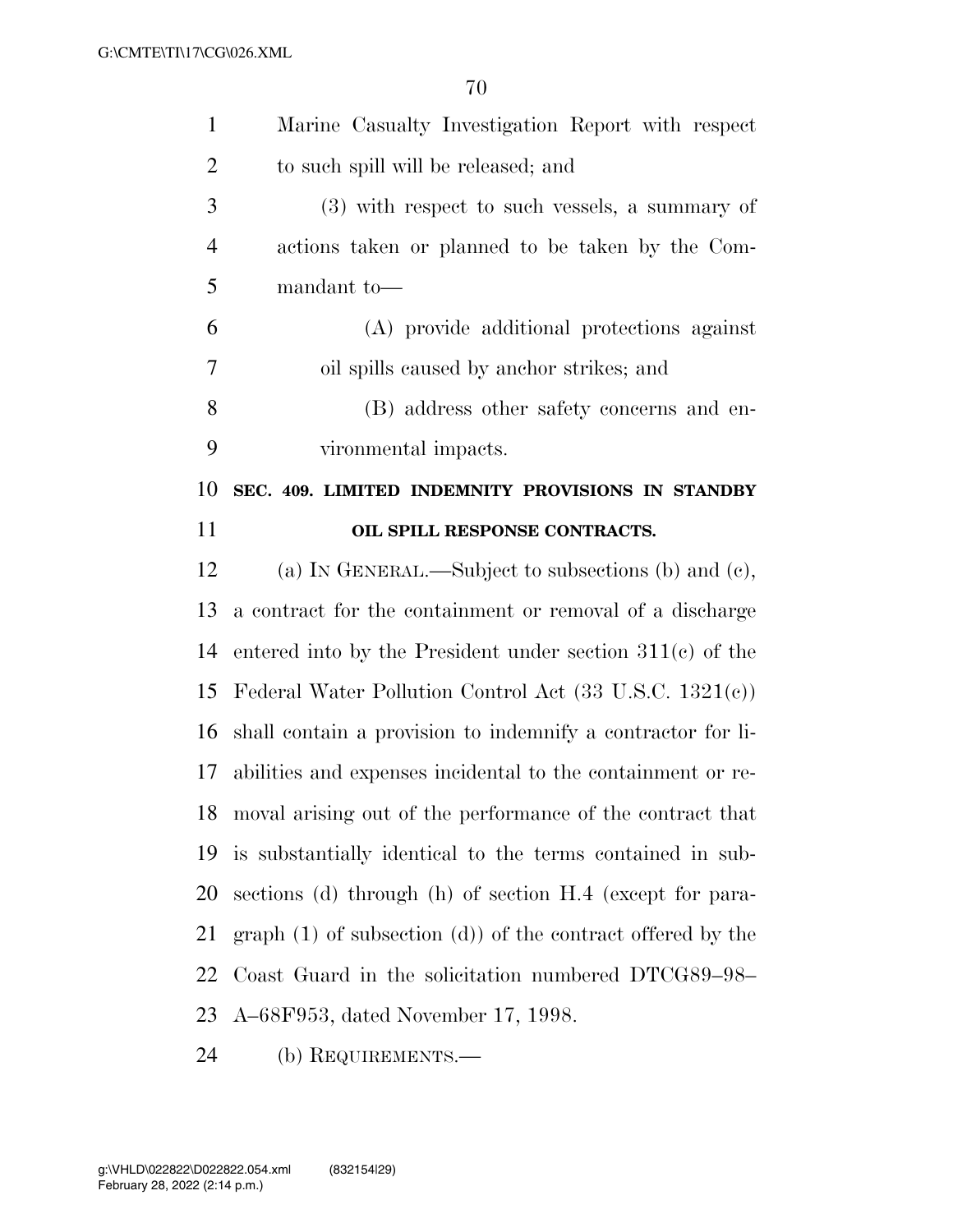(1) SOURCE OF FUNDS.—The provision re- quired under subsection (a) shall include a provision that the obligation to indemnify is limited to funds available in the Oil Spill Liability Trust Fund estab- lished by section 9509(a) of the Internal Revenue Code of 1986 at the time the claim for indemnity is made. (2) UNCOMPENSATED REMOVAL.—A claim for indemnity under a contract described in subsection (a) shall be made as a claim for uncompensated re- moval costs under section 1012(a)(4) of the Oil Pol- lution Act of 1990 (33 U.S.C. 2712(a)(4)). (3) LIMITATION.—The total indemnity for a claim under a contract described in subsection (a) may not be more than \$50,000 per incident. (c) APPLICABILITY OF EXEMPTIONS.—Notwith- standing subsection (a), the United States shall not be ob- ligated to indemnify a contractor for any act or omission of the contractor carried out pursuant to a contract en- tered into under this section where such act or omission is grossly negligent or which constitutes willful mis-conduct.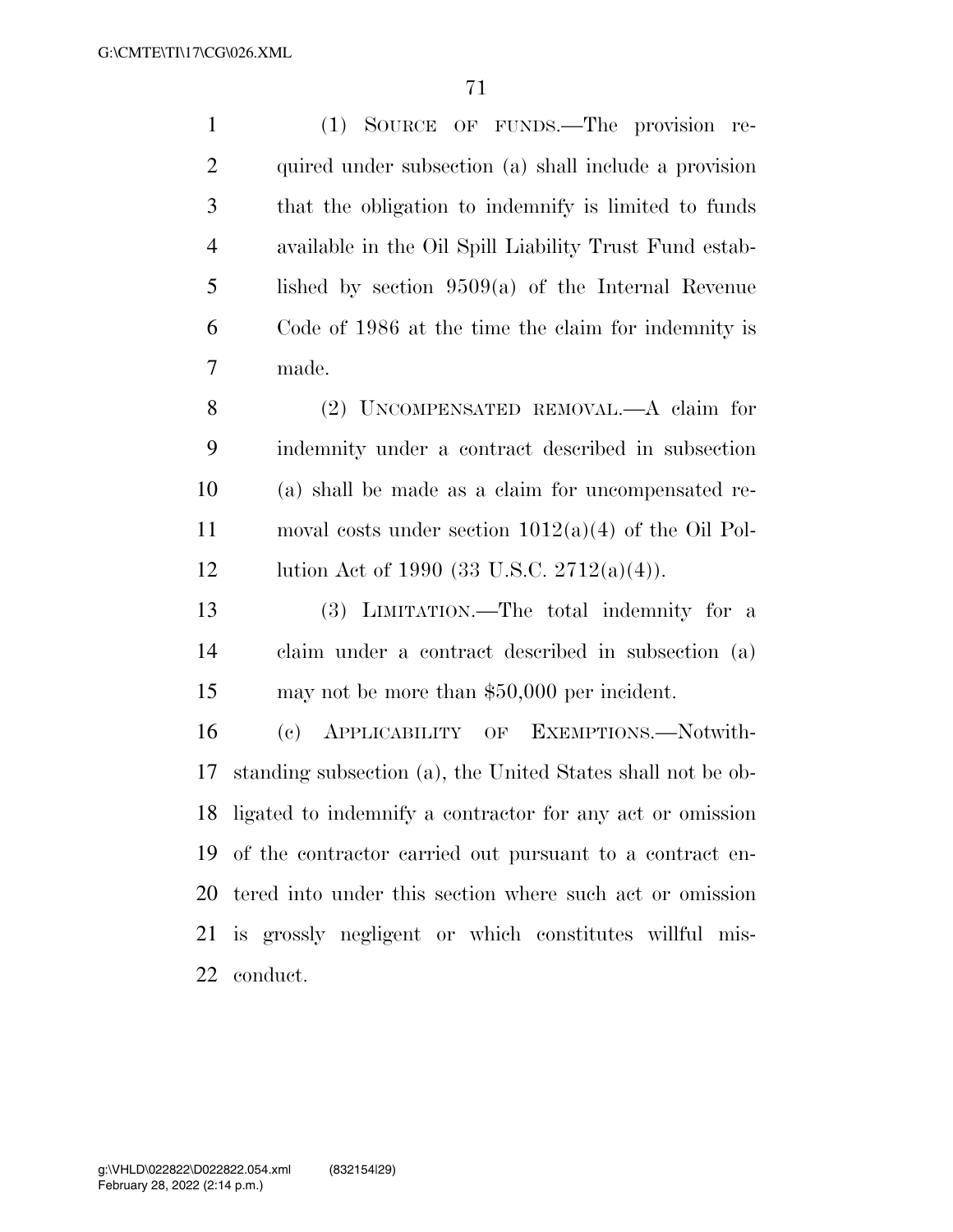|                | 72                                                   |
|----------------|------------------------------------------------------|
| $\mathbf{1}$   | SEC. 410. PORT COORDINATION COUNCIL FOR POINT SPEN-  |
| $\overline{2}$ | CER.                                                 |
| 3              | Section 541 of the Coast Guard Authorization Act     |
| 4              | of 2016 (Public Law $114-120$ ) is amended—          |
| 5              | $(1)$ in subsection (b) by striking paragraphs $(1)$ |
| 6              | and $(2)$ and inserting the following:               |
| 7              | $\lq(1)$ BSNC (to serve as Council Chair).           |
| 8              | $"(2)$ The Secretary of Homeland Security.           |
| 9              | "(3) An Oil Spill Response Organization that         |
| 10             | serves the area in which such Port is located.";     |
| 11             | $(2)$ in subsection $(e)(1)$ —                       |
| 12             | $(A)$ in subparagraph $(B)$ by adding "and"          |
| 13             | at the end; and                                      |
| 14             | $(B)$ by striking subparagraphs $(C)$ and $(D)$      |
| 15             | and inserting the following:                         |
| 16             | $\lq\lq$ (C) land use planning and development       |
| 17             | on the Bering Sea, the Chukchi Sea, and the          |
| 18             | Arctic Ocean, in support of—                         |
| 19             | "(i) search and rescue;                              |
| 20             | "(ii) shipping safety;                               |
| 21             | "(iii) economic development;                         |
| 22             | "(iv) oil spill prevention and response;             |
| 23             | $f'(v)$ national security;                           |
| 24             | "(vi) major marine casualties;                       |
| 25             | "(vii) protection of Alaska Native ar-               |
| 26             | chaeological and cultural resources; and             |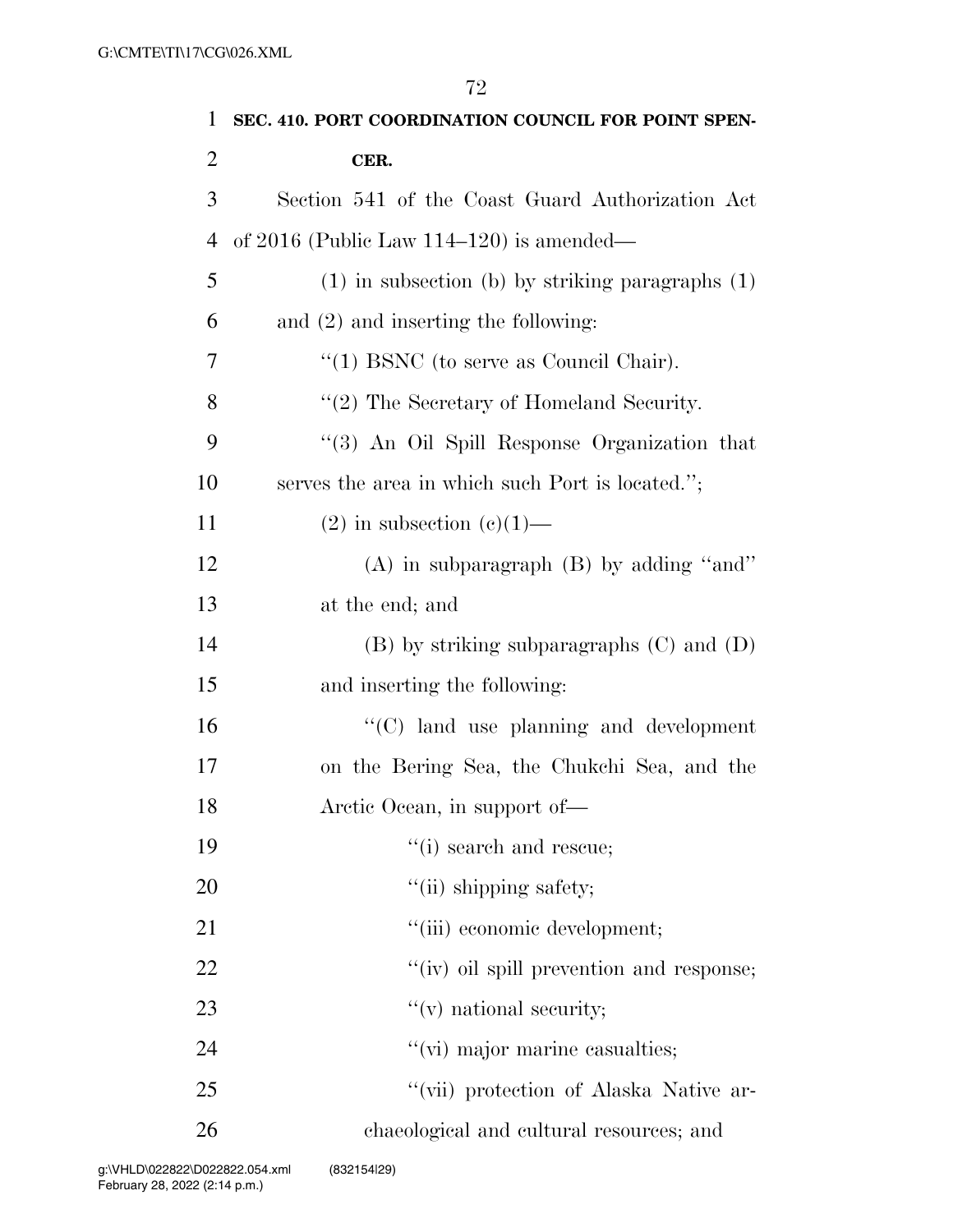| $\mathbf{1}$   | "(viii) port of refuge, arctic research,                |
|----------------|---------------------------------------------------------|
| $\overline{2}$ | and maritime law enforcement.";                         |
| 3              | $(3)$ by amending subsection $(c)(3)$ to read as        |
| $\overline{4}$ | follows:                                                |
| 5              | $\lq(3)$ Facilitate coordination among members of       |
| 6              | the Council on the development and use of the land      |
| 7              | and coastline of Point Spencer, as such development     |
| 8              | and use relate to activities of the Council at the Port |
| 9              | of Point Spencer."; and                                 |
| 10             | $(4)$ in subsection $(e)$ —                             |
| 11             | (A) by striking "Operations and manage-                 |
| 12             | ment costs" and inserting the following:                |
| 13             | "(1) DETERMINATION OF COSTS.--Operations                |
| 14             | and management costs"; and                              |
| 15             | (B) by adding at the end the following:                 |
| 16             | "(2) FUNDING.—To facilitate the mooring buoy            |
| 17             | system in Port Clarence and to assist the Council in    |
| 18             | the development of other oil spill prevention and re-   |
| 19             | sponse infrastructure, including reactivating the air-  |
| 20             | strip at Point Spencer with appropriate technology      |
| 21             | and safety equipment in support of response oper-       |
| 22             | ations, there is authorized to be made available        |
| 23             | $$5,000,000$ for each of fiscal years $2023$ through    |
| 24             | 2025 from the interest generated from the Oil Spill     |
| 25             | Liability Trust Fund.".                                 |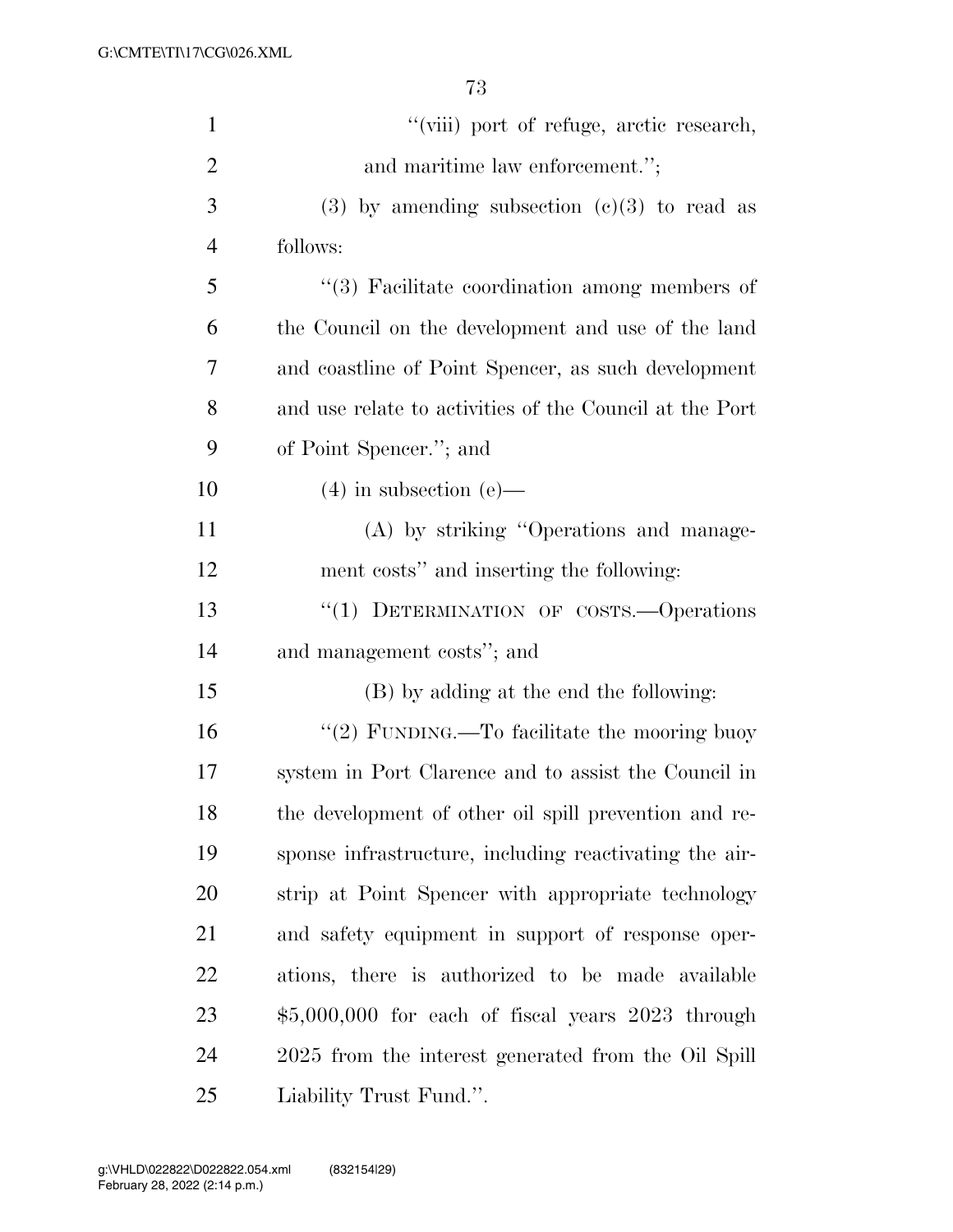#### **SEC. 411. ALASKA OIL SPILL PLANNING CRITERIA.**

 (a) ALASKA OIL SPILL PLANNING CRITERIA.—Sec- tion 311(j)(5) of the Federal Water Pollution Control Act 4 (33 U.S.C.  $1321(j)(5)$ ) is amended by adding at the end the following:

 $\langle (J)(i) \rangle$  Except as provided in clause (iv), in any case in which the Secretary has determined that the national planning criteria established pursuant to this subsection are inappropriate for a vessel oper- ating in the area of responsibility of Coast Guard Sector Anchorage, a response plan required under this paragraph with respect to a discharge of oil for the vessel shall comply with the planning criteria es- tablished under clause (ii), which planning criteria shall, with respect to a discharge of oil from the ves- sel, supercede the national planning criteria and apply in lieu of any alternative planning criteria ap-proved for vessels operating in such area.

 ''(ii) The President shall establish planning cri- teria for a worst case discharge of oil, and a sub- stantial threat of such a discharge, within the area of responsibility of Coast Guard Sector Anchorage, including planning criteria for the following:

 ''(I) Mechanical oil spill response resources that are required to be located within such area.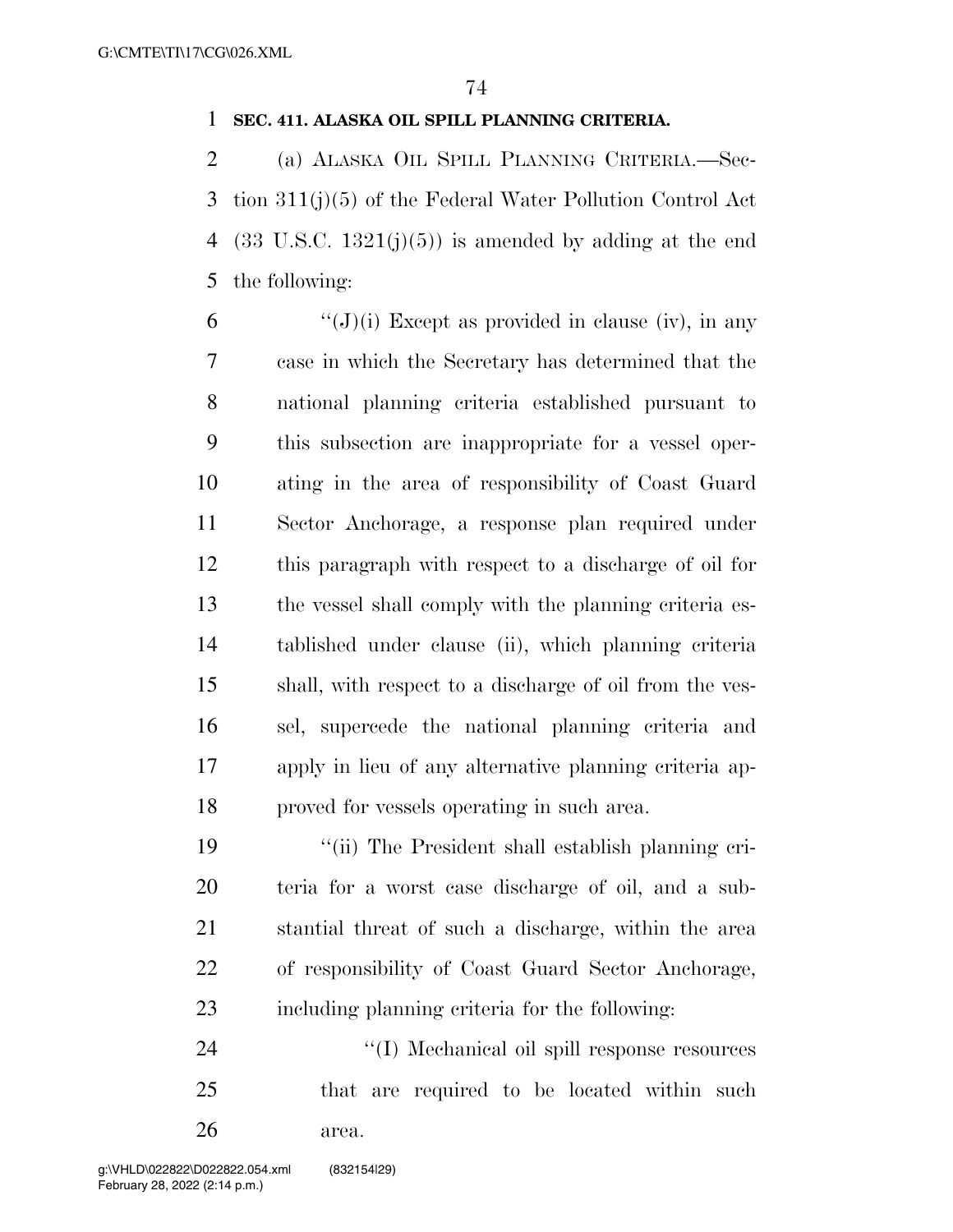| $\mathbf{1}$   | "(II) Response times for mobilization of oil       |
|----------------|----------------------------------------------------|
| $\overline{2}$ | spill response resources and arrival on the scene  |
| 3              | of a worst case discharge of oil, or substantial   |
| $\overline{4}$ | threat of such a discharge, occurring within       |
| 5              | such area.                                         |
| 6              | "(III) Dedicated vessels for oil spill re-         |
| 7              | sponse that are capable of operating in the        |
| 8              | ocean environment and required to be located       |
| 9              | within such area.                                  |
| 10             | "(IV) Ensuring the availability of at least        |
| 11             | one oil spill removal organization that is classi- |
| 12             | fied by the Coast Guard and that—                  |
| 13             | "(aa) is capable of responding in all              |
| 14             | operating environments in such area;               |
| 15             | "(bb) provides vessel routing meas-                |
| 16             | ures consistent with international routing         |
| 17             | measure deviation protocols;                       |
| 18             | "(cc) maintains real-time continuous               |
| 19             | vessel tracking, monitoring, and engage-           |
| 20             | ment protocols with the ability to detect          |
| 21             | and address vessel operation anomalies;            |
| 22             | "(dd) has the capability to manage                 |
| 23             | wildlife protection and rehabilitation;            |
| 24             | "(ee) controls oil spill response re-              |
| 25             | sources of dedicated and nondedicated re-          |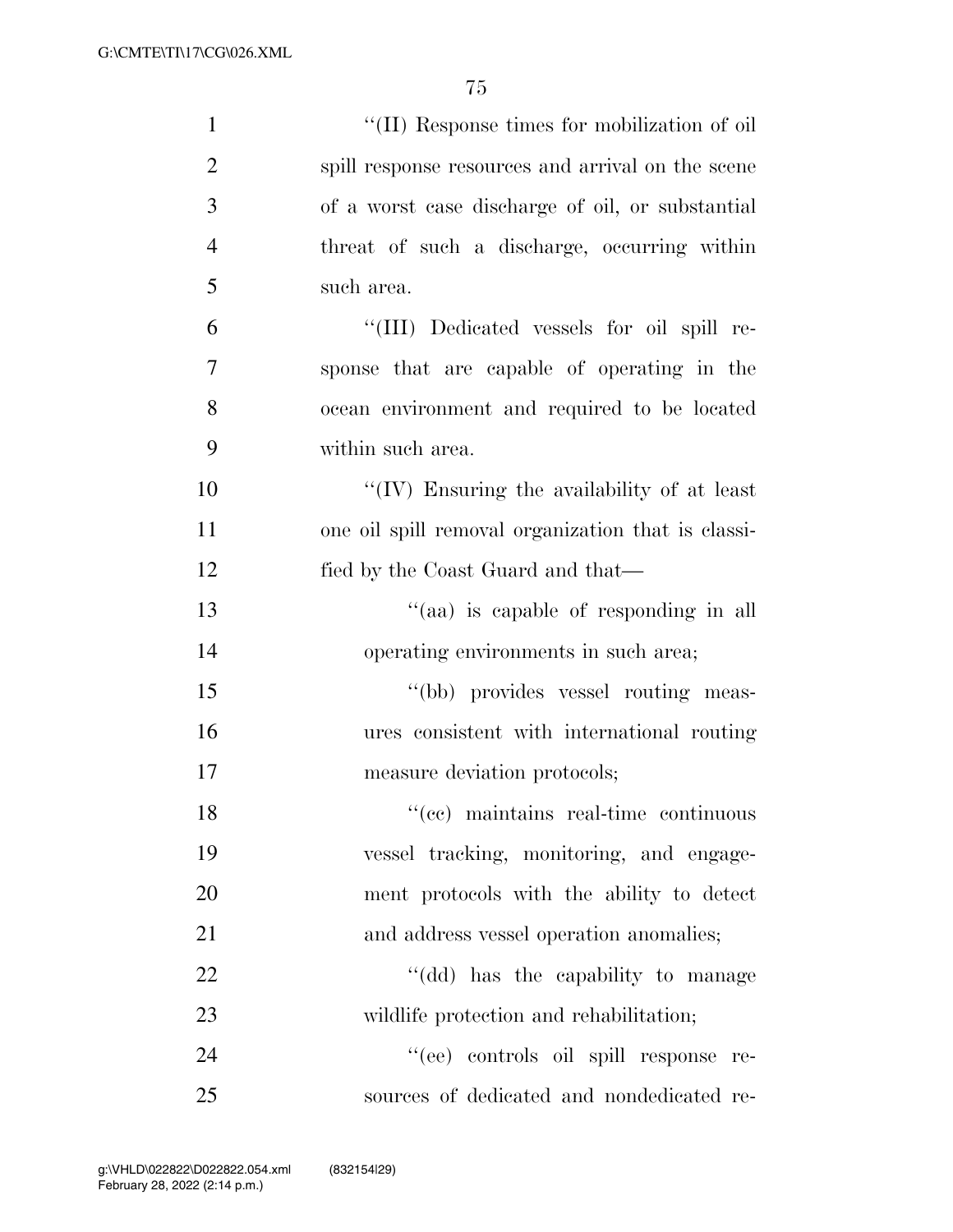| $\mathbf{1}$   | source providers within such area, through       |
|----------------|--------------------------------------------------|
| $\overline{2}$ | ownership, contracts, agreements, or other       |
| 3              | means approved by the President, suffi-          |
| $\overline{4}$ | cient to mobilize and sustain a response to      |
| 5              | a worst case discharge of oil and to con-        |
| 6              | tain, recover, and temporarily store dis-        |
| 7              | charged oil; and                                 |
| 8              | "(ff) has pre-positioned all of its oil"         |
| 9              | spill response resources in strategic loca-      |
| 10             | tions throughout such area in a manner           |
| 11             | that ensures the ability to support re-          |
| 12             | sponse personnel, marine operations, air         |
| 13             | cargo, or other related logistics infrastruc-    |
| 14             | ture.                                            |
| 15             | "(V) Temporary storage capability using          |
| 16             | both dedicated and non-dedicated assets located  |
| 17             | within such area.                                |
| 18             | "(VI) Non-mechanical oil spill response re-      |
| 19             | sources, to be available under contracts, agree- |
| 20             | ments, or other means approved by the Presi-     |
| 21             | dent, capable of responding to both a discharge  |
| 22             | of persistent oil and a discharge of non-per-    |
| 23             | sistent oil, whether the discharged oil was car- |
| 24             | ried by a vessel as fuel or cargo.               |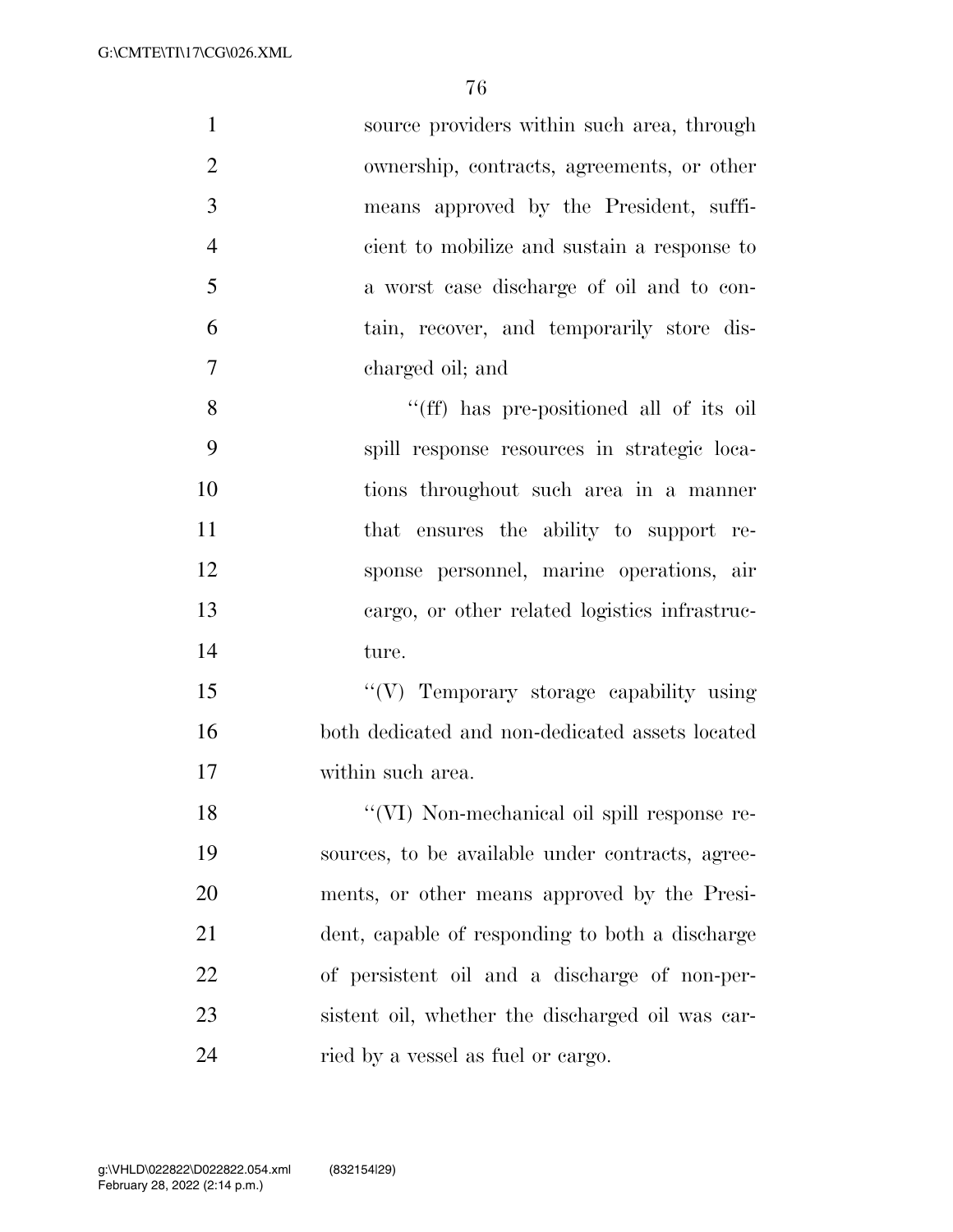| $\mathbf{1}$   | "(VII) With respect to tank barges car-               |
|----------------|-------------------------------------------------------|
| $\overline{2}$ | rying non-persistent oil in bulk as cargo to be       |
| 3              | delivered to communities within such area, oil        |
| $\overline{4}$ | spill response resources that is required to be       |
| 5              | carried on board.                                     |
| 6              | "(VIII) Ensuring that oil spill response re-          |
| $\overline{7}$ | sources otherwise required to be included in a        |
| 8              | response plan for purposes of compliance with         |
| 9              | salvage and marine firefighting requirements          |
| 10             | are not used to meet the requirements of this         |
| 11             | subparagraph.                                         |
| 12             | " $(IX)$ Specifying a minimum length of               |
| 13             | time that approval of a response plan under           |
| 14             | this subparagraph is valid.                           |
| 15             | "(iii) The President may approve a response           |
| 16             | plan for a vessel under this subparagraph only if the |
| 17             | owner or operator of the vessel demonstrates the      |
| 18             | availability of the oil spill response resources re-  |
| 19             | quired to be included in the response plan under the  |
| 20             | planning criteria established under clause (ii).      |
| 21             | "(iv) Nothing in this subparagraph affects $-$        |
| 22             | "(I) vessels operating within the area of             |
| 23             | responsibility of the Coast Guard sector respon-      |
| 24             | sible for Anchorage, Alaska, with primary oper-       |
| 25             | ations occurring within Cook Inlet, Alaska; or        |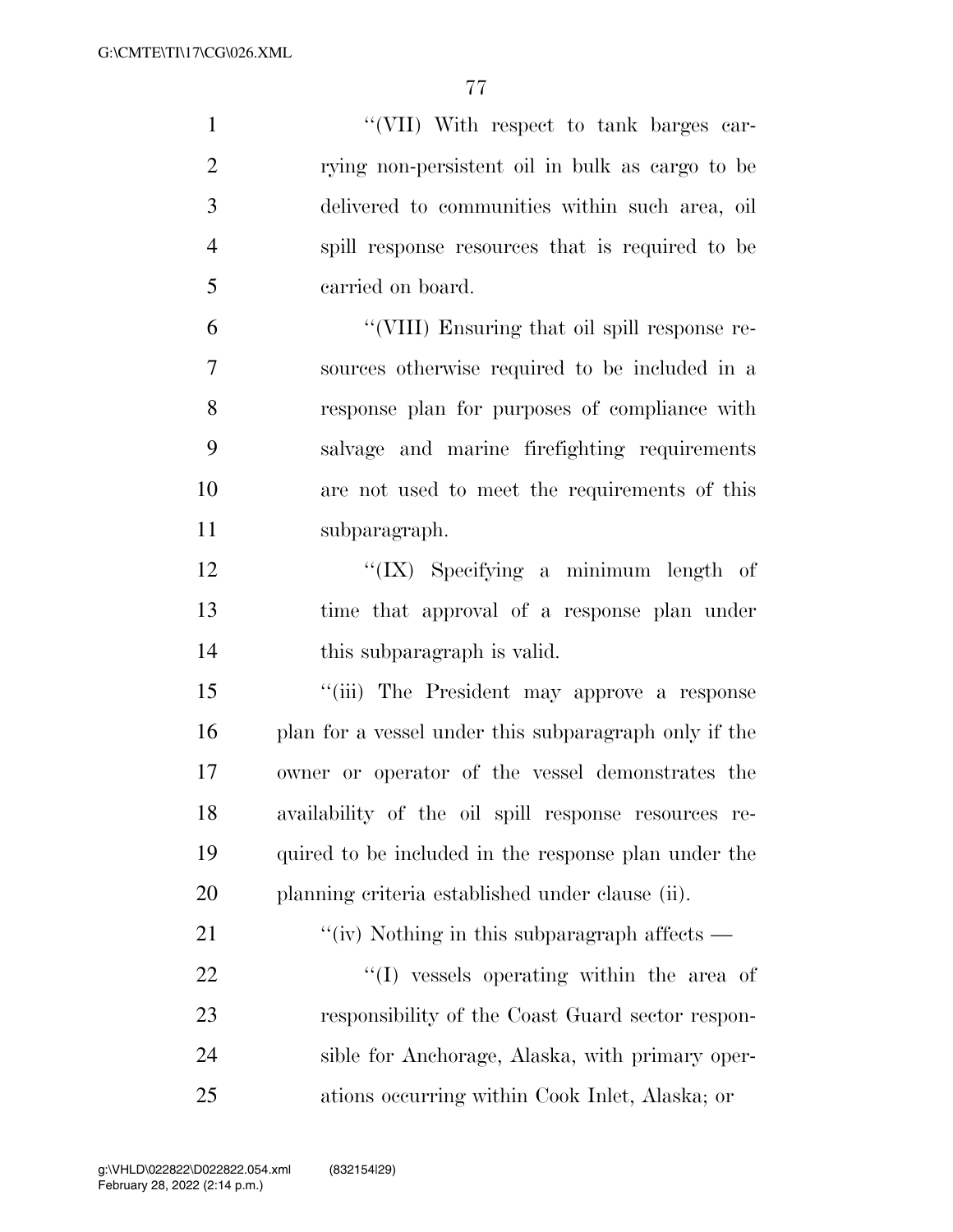1  $\lq$  (II) the requirements applicable to tank vessels subject to section 5005 of the Oil Pollu-tion Act of 1990 (33 U.S.C. 2735).''.

 (b) ESTABLISHMENT OF ALASKA OIL SPILL PLAN-NING CRITERIA.—

 (1) DEADLINE.—Not later than 180 days after the date of enactment of this Act, the President shall establish the planning criteria required to be established under subparagraph (J) of section 311(j)(5) of the Federal Water Pollution Control 11 Act of  $(33 \text{ U.S.C. } 1321(j)(5))$ , as added by this sec-tion.

 (2) CONSULTATION.—In establishing such plan- ning criteria, the President shall consult with the State of Alaska, owners and operators of vessels subject to such planning criteria, oil spill removal or- ganizations, Alaska Native organizations, and envi- ronmental non-governmental organizations located within the State of Alaska.

 (c) CONGRESSIONAL REPORT.—Not later than one year after the date of enactment of this Act, the Secretary of the department in which the Coast Guard is operating shall submit to Congress a report regarding the status of implementing the requirements of subparagraph (J) of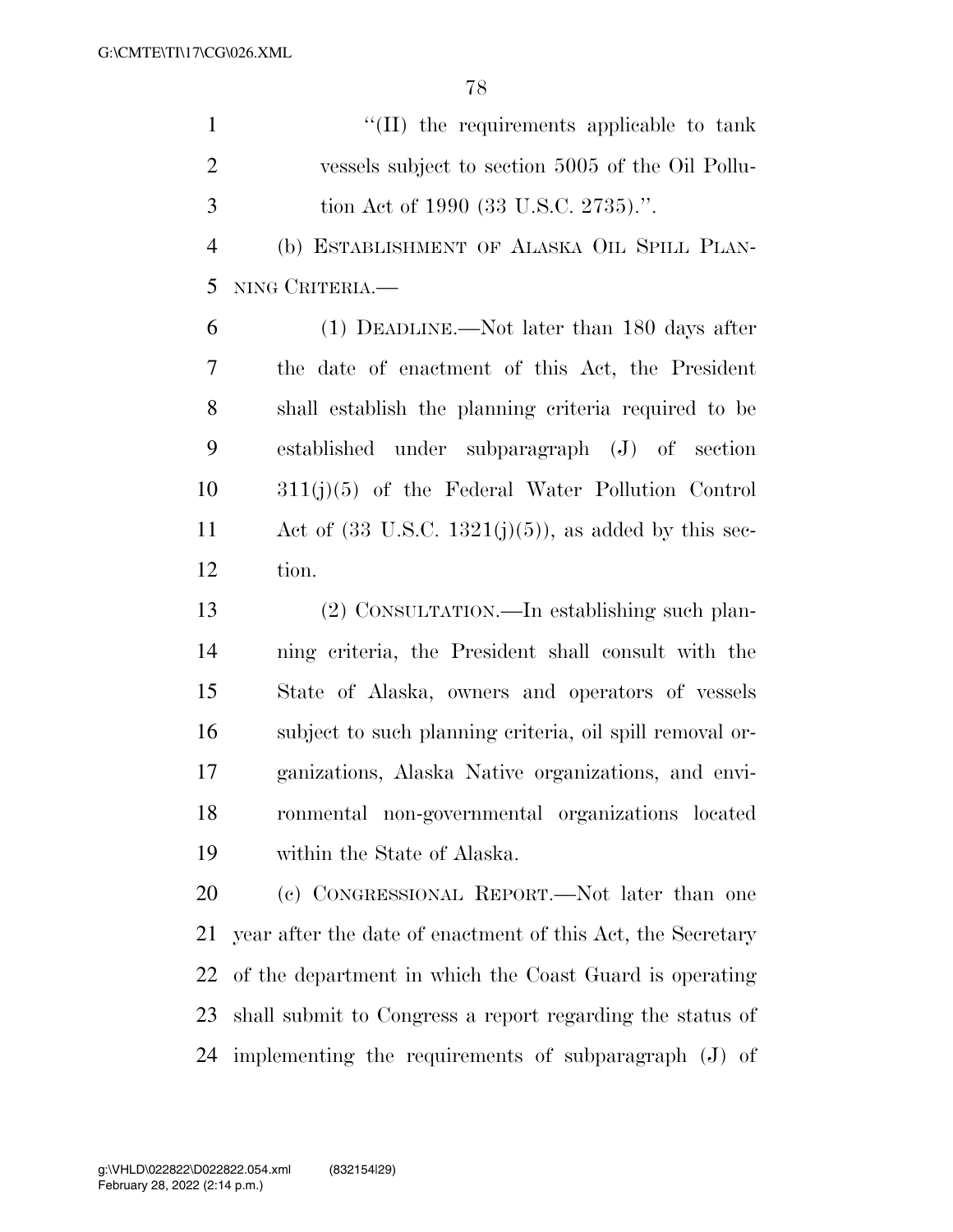section 311(j)(5) of the Federal Water Pollution Control

2 Act  $(33 \text{ U.S.C. } 1321(i)(5))$ , as added by this section.

#### **SEC. 412. NONAPPLICABILITY.**

 Requirements under sections 3507(d), 3507(e), 3508, and 3509 of title 46, United States Code, shall not apply to the passenger vessel *American Queen* (U.S. Coast Guard Official Number 1030765) or any other passenger vessel—

 (1) on which construction identifiable with the specific vessel begins prior to the date of enactment of this Act; and

 (2) to which sections 3507 and 3508 would oth- erwise apply when such vessels are operating inside the boundary line.

# **TITLE V—SEXUAL ASSAULT AND SEXUAL HARASSMENT PRE-VENTION AND RESPONSE**

**SEC. 501. DEFINITIONS.** 

 (a) IN GENERAL.—Section 2101 of title 46, United States Code, is amended—

 (1) by redesignating paragraphs (45) through (54) as paragraphs (47) through (56), respectively; and

 (2) by inserting after paragraph (44) the fol-lowing: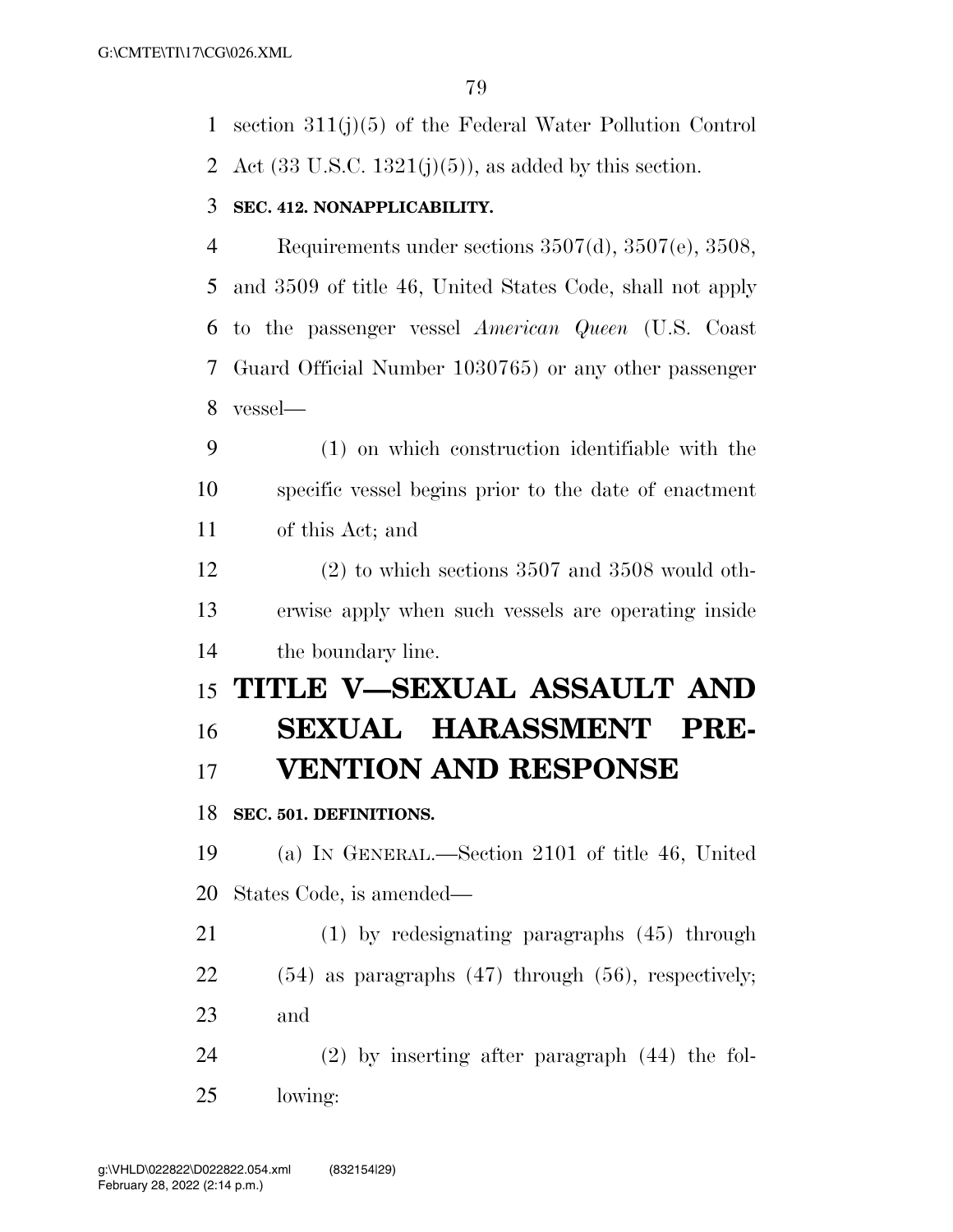| $\mathbf{1}$   | " $(45)$ 'sexual assault' means any form of abuse        |
|----------------|----------------------------------------------------------|
| $\overline{2}$ | or contact as defined in chapter 109A of title 18, or    |
| 3              | a substantially similar State, local, or Tribal offense. |
| $\overline{4}$ | $``(46)$ 'sexual harassment' means—                      |
| 5              | $\lq\lq$ conduct that—                                   |
| 6              | "(i) involves unwelcome sexual ad-                       |
| 7              | vances, requests for sexual favors, or delib-            |
| 8              | erate or repeated offensive comments or                  |
| 9              | gestures of a sexual nature if any—                      |
| 10             | $\lq\lq$ submission to such conduct                      |
| 11             | is made either explicitly or implicitly a                |
| 12             | term or condition of employment, pay,                    |
| 13             | career, benefits, or entitlements of the                 |
| 14             | individual;                                              |
| 15             | $\lq\lq$ (II) submission to, or rejection,               |
| 16             | of such conduct by an individual is                      |
| 17             | used as a basis for decisions affecting                  |
| 18             | that individual's job, pay, career, ben-                 |
| 19             | efits, or entitlements;                                  |
| 20             | "(III) such conduct has the pur-                         |
| 21             | pose or effect of unreasonably inter-                    |
| 22             | fering with an individual's work per-                    |
| 23             | formance or creates an intimidating,                     |
| 24             | hostile, or offensive work environment;                  |
| 25             | or                                                       |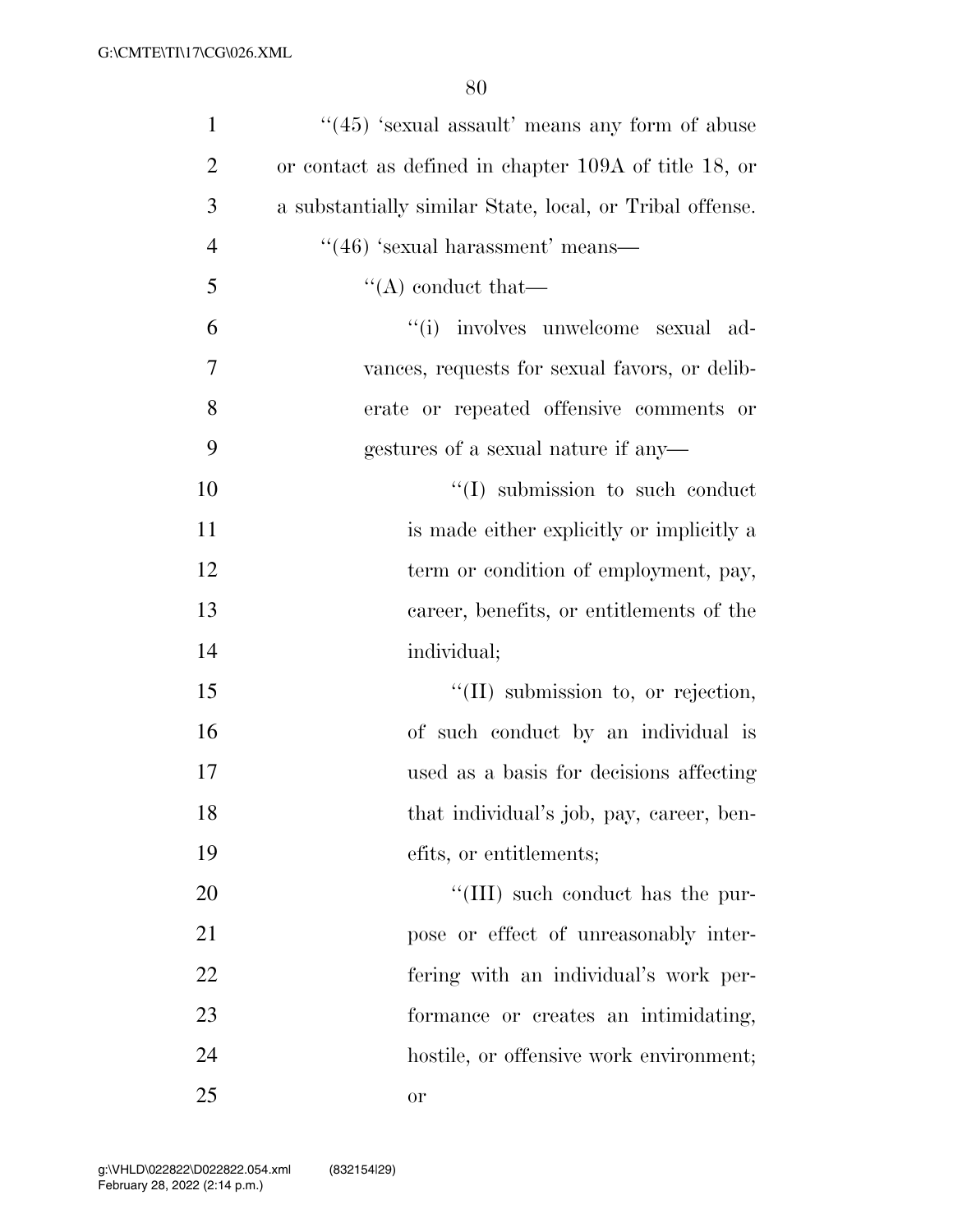| $\mathbf{1}$   | "(IV) conduct may have been by                            |
|----------------|-----------------------------------------------------------|
| $\overline{2}$ | an individual's supervisor, a super-                      |
| 3              | visor in another area, a co-worker, or                    |
| $\overline{4}$ | another credentialed mariner; and                         |
| 5              | "(ii) is so severe or pervasive that a                    |
| 6              | reasonable person would perceive, and the                 |
| $\overline{7}$ | victim does perceive, the environment as                  |
| 8              | hostile or offensive;                                     |
| 9              | "(B) any use or condonation associated                    |
| 10             | with first-hand or personal knowledge, by any             |
| 11             | individual in a supervisory or command posi-              |
| 12             | tion, of any form of sexual behavior to control,          |
| 13             | influence, or affect the career, pay, benefits, en-       |
| 14             | titlements, or employment of a subordinate; and           |
| 15             | "(C) any deliberate or repeated unwelcome                 |
| 16             | verbal comment or gesture of a sexual nature              |
| 17             | by any fellow employee of the complainant.".              |
| 18             | (b) REPORT.—The Commandant of the Coast Guard             |
| 19             | shall submit to the Committee on Transportation and In-   |
| 20             | frastructure of the House of Representatives and the Com- |
| 21             | mittee on Commerce, Science, and Transportation of the    |
| 22             | Senate a report describing any changes the Commandant     |
| 23             | may propose to the definitions added by the amendments    |
| 24             | in subsection (a).                                        |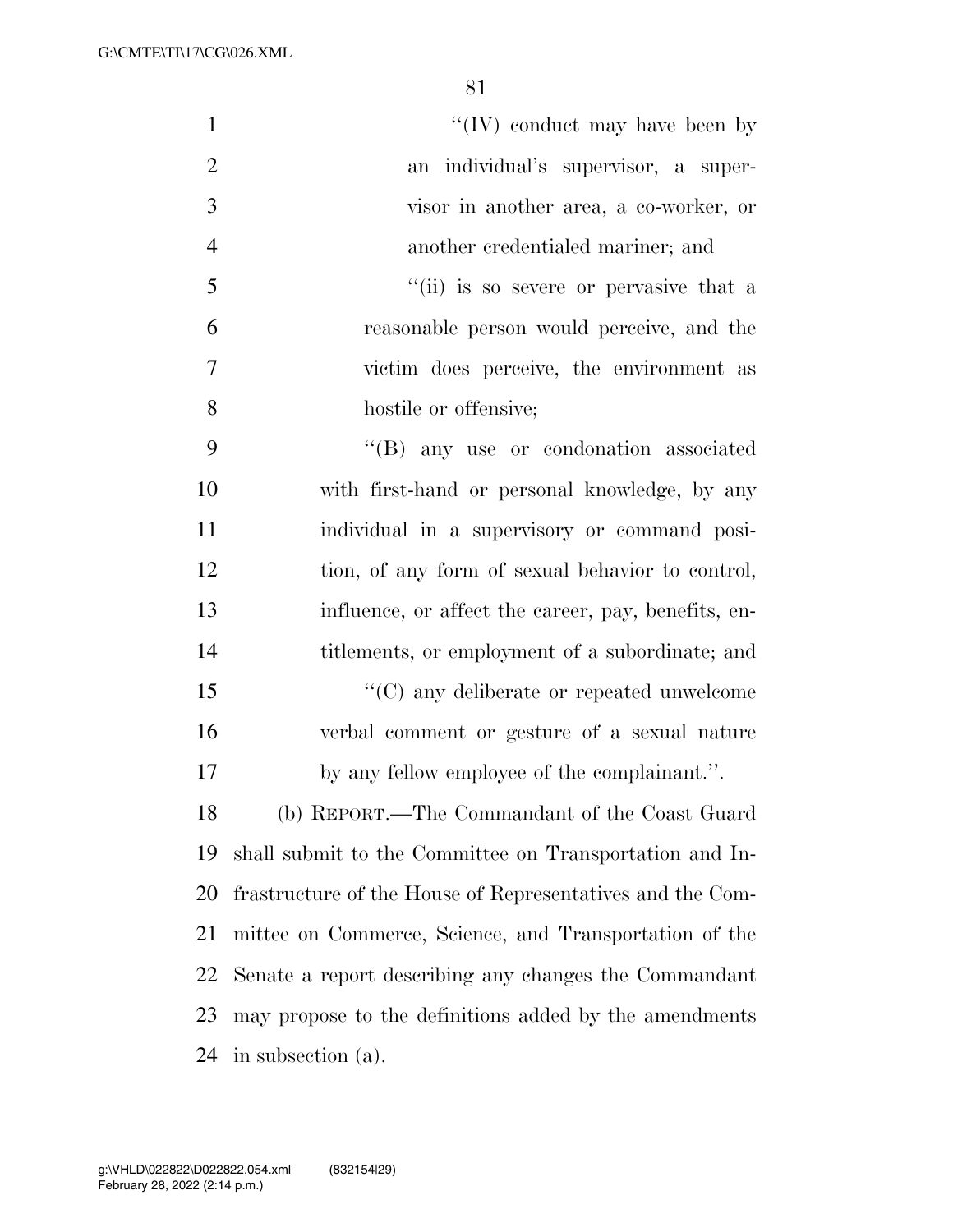## **SEC. 502. CONVICTED SEX OFFENDER AS GROUNDS FOR DENIAL.**

 (a) IN GENERAL.—Chapter 75 of title 46, United States Code, is amended by adding at the end the fol-lowing:

#### **''§ 7511. Convicted sex offender as grounds for denial**

 ''(a) SEXUAL ABUSE.—A license, certificate of reg- istry, or merchant mariner's document authorized to be issued under this part shall be denied to an individual who has been convicted of a sexual offense prohibited under chapter 109A of title 18, except for subsection (b) of sec- tion 2244 of title 18, or a substantially similar State, local, or Tribal offense.

 ''(b) ABUSIVE SEXUAL CONTACT.—A license, certifi- cate of registry, or merchant mariner's document author- ized to be issued under this part may be denied to an indi- vidual who within 5 years before applying for the license, certificate, or document, has been convicted of a sexual offense prohibited under subsection (b) of section 2244 of title 18, or a substantially similar State, local, or Tribal offense.''.

 (b) CLERICAL AMENDMENT.—The analysis for chap- ter 75 of title 46, United States Code, is amended by add-ing at the end the following:

''7511. Convicted sex offender as grounds for denial.''.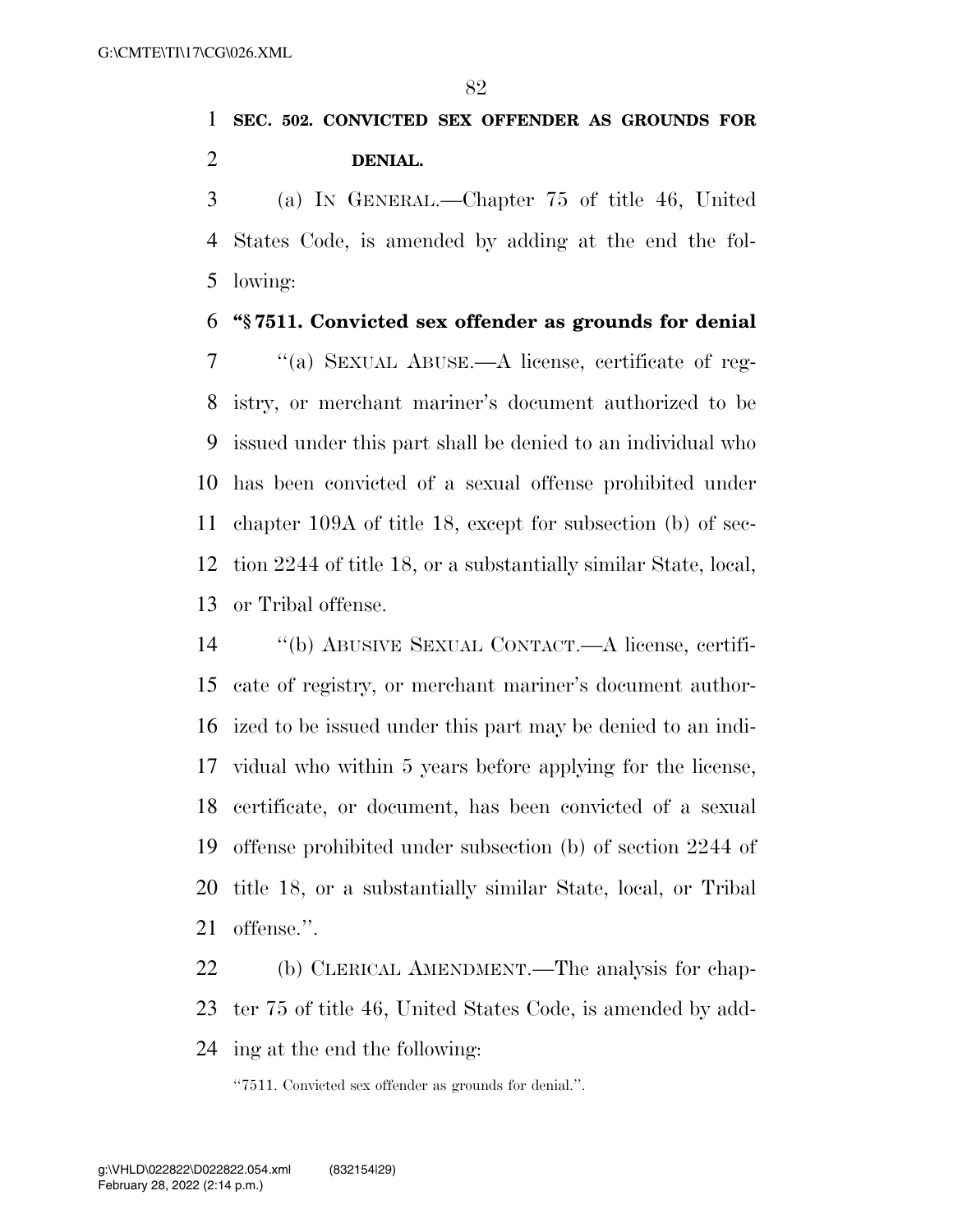# **SEC. 503. SEXUAL HARASSMENT OR SEXUAL ASSAULT AS GROUNDS FOR SUSPENSION OR REVOCA-TION.**

 (a) IN GENERAL.—Chapter 77 of title 46, United States Code, is amended by inserting after section 7704 the following:

### **''§ 7704a. Sexual harassment or sexual assault as grounds for suspension or revocation**

 ''(a) SEXUAL HARASSMENT.—If it is shown at a hearing under this chapter that a holder of a license, cer- tificate of registry, or merchant mariner's document issued under this part, within 5 years before the beginning of the suspension and revocation proceedings, is the sub- ject of an official finding of sexual harassment, then the license, certificate of registry, or merchant mariner's docu-ment may be suspended or revoked.

 ''(b) SEXUAL ASSAULT.—If it is shown at a hearing under this chapter that a holder of a license, certificate of registry, or merchant mariner's document issued under this part, within 10 years before the beginning of the sus- pension and revocation proceedings, is the subject of an official finding of sexual assault, then the license, certifi- cate of registry, or merchant mariner's document shall be revoked.

25 "(c) OFFICIAL FINDING.—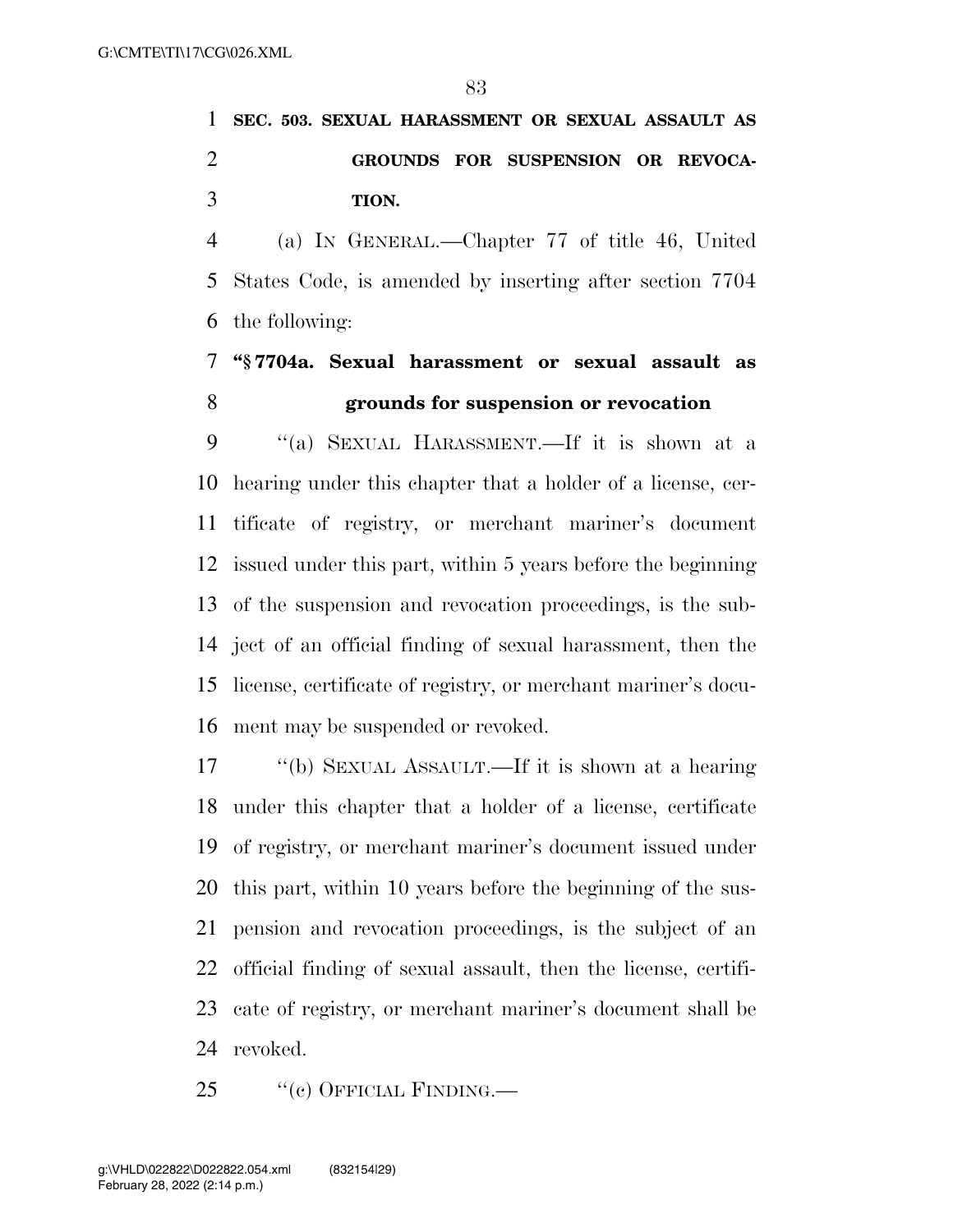| $\mathbf{1}$   | "(1) IN GENERAL.—In this section, the term          |
|----------------|-----------------------------------------------------|
| $\overline{2}$ | 'official finding' means—                           |
| 3              | $\lq\lq$ (A) a legal proceeding or agency finding   |
| $\overline{4}$ | or decision that determines the individual com-     |
| 5              | mitted sexual harassment or sexual assault in       |
| 6              | violation of any Federal, State, local, or Tribal   |
| 7              | law or regulation; or                               |
| 8              | $\lq\lq (B)$ a determination after an investigation |
| 9              | by the Coast Guard that, by a preponderance of      |
| 10             | the evidence, the individual committed sexual       |
| 11             | harassment or sexual assault if the investiga-      |
| 12             | tion affords appropriate due process rights to      |
| 13             | the subject of the investigation.                   |
| 14             | $``(2)$ INVESTIGATION BY THE COAST GUARD.           |
| 15             | An investigation by the Coast Guard under para-     |
| 16             | $graph (1)(B) shall include, at a minimum, evalua-$ |
| 17             | tion of the following materials that, upon request, |
| 18             | shall be provided to the Coast Guard:               |
| 19             | "(A) Any inquiry or determination made              |
| 20             | by the employer or former employer of the indi-     |
| 21             | vidual as to whether the individual committed       |
| 22             | sexual harassment or sexual assault.                |
| 23             | "(B) Any investigative materials, docu-             |
| 24             | ments, records, or files in the possession of an    |
| 25             | employer or former employer of the individual       |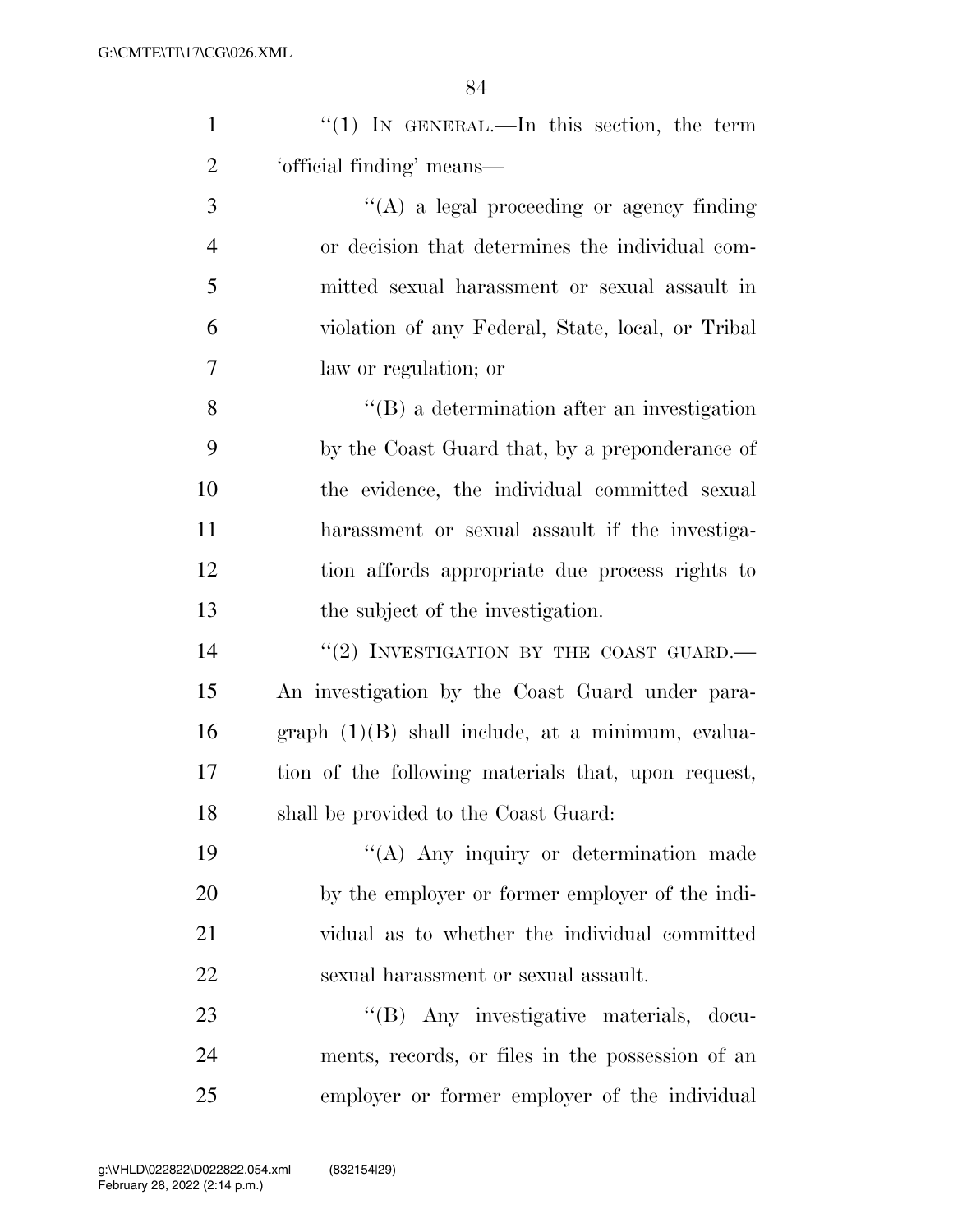| $\mathbf{1}$   | that are related to the claim of sexual harass-                                             |
|----------------|---------------------------------------------------------------------------------------------|
| $\overline{2}$ | ment or sexual assault by the individual.                                                   |
| 3              | $``(3)$ ADMINISTRATIVE LAW JUDGE REVIEW.—                                                   |
| $\overline{4}$ | "(A) COAST GUARD INVESTIGATION.— $A$                                                        |
| 5              | determination under paragraph $(1)(B)$ shall be                                             |
| 6              | reviewed and affirmed by an administrative law                                              |
| 7              | judge within the same proceeding as any sus-                                                |
| 8              | pension or revocation of a license, certificate of                                          |
| 9              | registry, or merchant mariner's document under                                              |
| 10             | subsection (a) or $(b)$ .                                                                   |
| 11             | "(B) LEGAL PROCEEDING.—A determina-                                                         |
| 12             | tion under paragraph $(1)(A)$ that an individual                                            |
| 13             | committed sexual harassment or sexual assault                                               |
| 14             | is conclusive in suspension and revocation pro-                                             |
| 15             | ceedings.".                                                                                 |
| 16             | (b) CLERICAL AMENDMENT.—The chapter analysis                                                |
| 17             | of chapter 77 of title 46, United States Code, is amended                                   |
|                | 18 by inserting after the item relating to section 7704 the                                 |
| 19             | following:                                                                                  |
|                | "7704a. Sexual harassment or sexual assault as grounds for suspension or rev-<br>ocation.". |
| 20             | SEC. 504. ACCOMMODATION; NOTICES.                                                           |
| 21             | Section 11101 of title 46, United States Code, is                                           |
| 22             | amended—                                                                                    |
| 23             | (1) in subsection (a)(3), by striking "and" at                                              |
| 24             | the end;                                                                                    |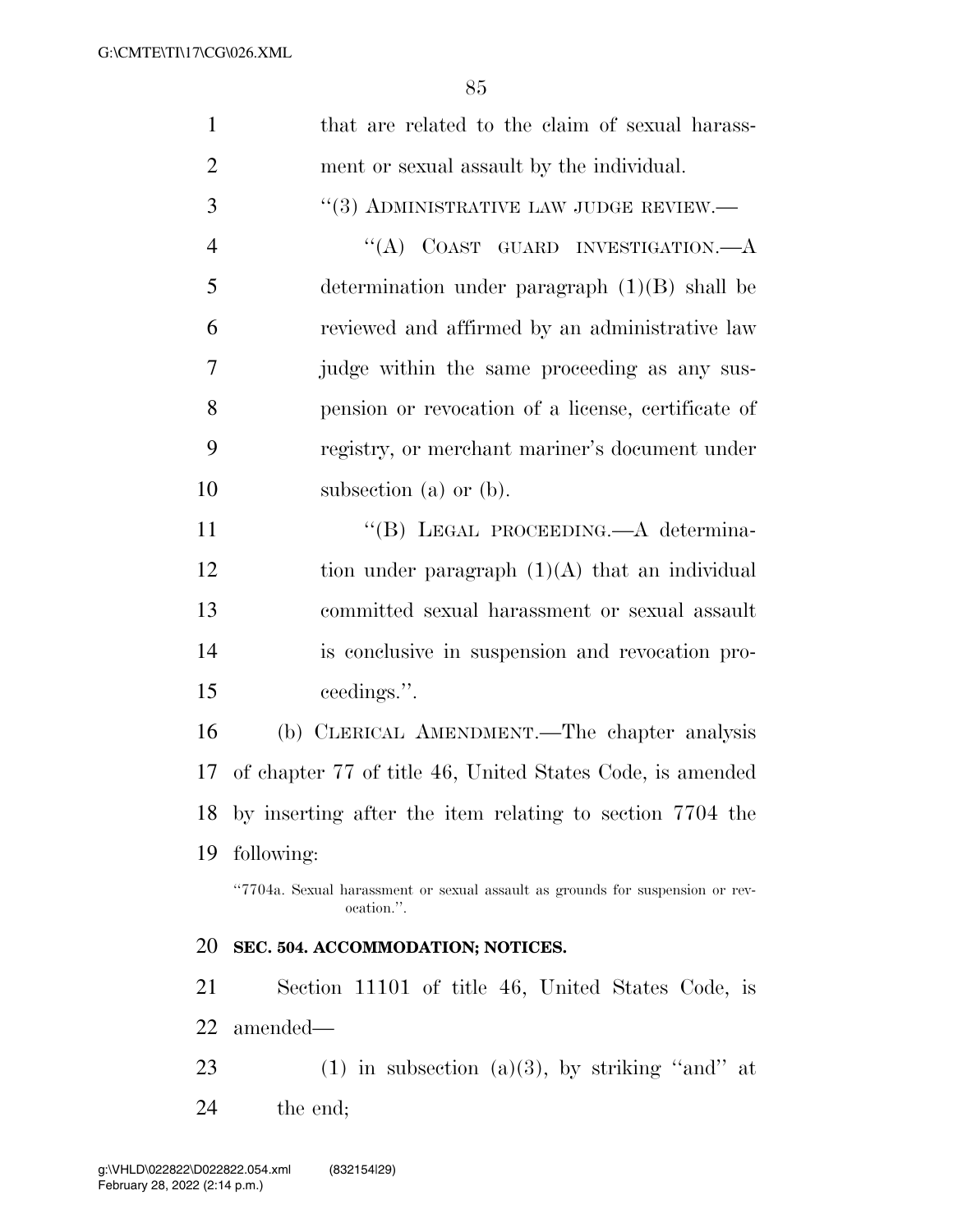| $\mathbf{1}$   | $(2)$ in subsection $(a)(4)$ , by striking the period |
|----------------|-------------------------------------------------------|
| $\overline{2}$ | at the end and inserting "; and";                     |
| 3              | $(3)$ in subsection $(a)$ , by adding at the end the  |
| $\overline{4}$ | following:                                            |
| 5              | $\lq(5)$ each crew berthing area shall be equipped    |
| 6              | with information regarding—                           |
| 7              | $\lq\lq$ vessel owner or company policies pro-        |
| 8              | hibiting sexual assault and sexual harassment,        |
| 9              | retaliation, and drug and alcohol usage; and          |
| 10             | $\lq\lq$ (B) procedures and resources to report       |
| 11             | crimes, including sexual assault and sexual har-      |
| 12             | assment, including information—                       |
| 13             | ``(i)<br>the contact information,<br>on               |
| 14             | website address, and mobile application to            |
| 15             | the Coast Guard Investigative Services for            |
| 16             | reporting of crimes and the Coast Guard               |
| 17             | National Command Center;                              |
| 18             | "(ii) on vessel owner or company pro-                 |
| 19             | cedures to report violations of company               |
| 20             | policy and access resources;                          |
| 21             | "(iii) on resources provided by outside               |
| 22             | organizations such as sexual assault hot-             |
| 23             | lines and counseling;                                 |
| 24             | $f'(iv)$ on the retention period for sur-             |
| 25             | veillance video recording after an incident           |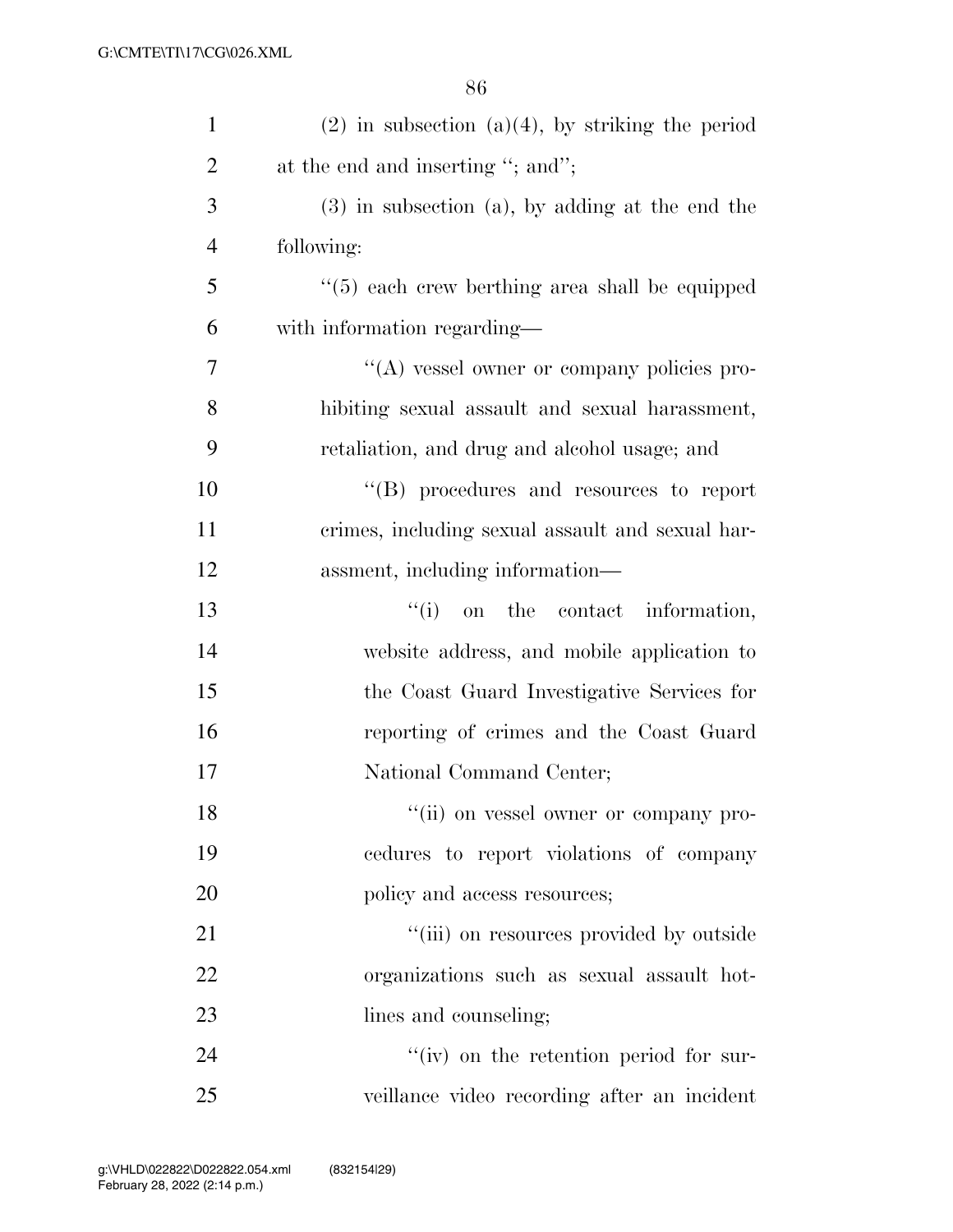G:\CMTE\TI\17\CG\026.XML

| $\mathbf{1}$   | of sexual harassment or sexual assault is                  |
|----------------|------------------------------------------------------------|
| $\overline{2}$ | reported; and                                              |
| 3              | $\lq\lq$ additional items specified in reg-                |
| $\overline{4}$ | ulations issued by, and at the discretion of,              |
| 5              | the Secretary of the department in which                   |
| 6              | the Coast Guard is operating."; and                        |
| 7              | $(4)$ in subsection (d), by adding at the end the          |
| 8              | following: "In each washing space in a visible loca-       |
| 9              | tion there shall be information regarding procedures       |
| 10             | and resources to report crimes upon the vessel, in-        |
| 11             | cluding sexual assault and sexual harassment, and          |
| 12             | vessel owner or company policies prohibiting sexual        |
| 13             | assault and sexual harassment, retaliation, and drug       |
| 14             | and alcohol usage.".                                       |
| 15             | SEC. 505. PROTECTION AGAINST DISCRIMINATION.               |
| 16             | Section $2114(a)(1)$ of title 46, United States Code,      |
| 17             | is amended—                                                |
| 18             | by redesignating subparagraphs<br>(B)                      |
| 19             | through $(G)$ as subsections $(C)$ through $(H)$ , respec- |
| 20             | tively; and                                                |
| 21             | $(2)$ by inserting after subparagraph $(A)$ the fol-       |
| 22             | lowing:                                                    |
| 23             | "(B) the seaman in good faith has reported or              |
|                |                                                            |
| 24             | is about to report to the vessel owner, Coast Guard        |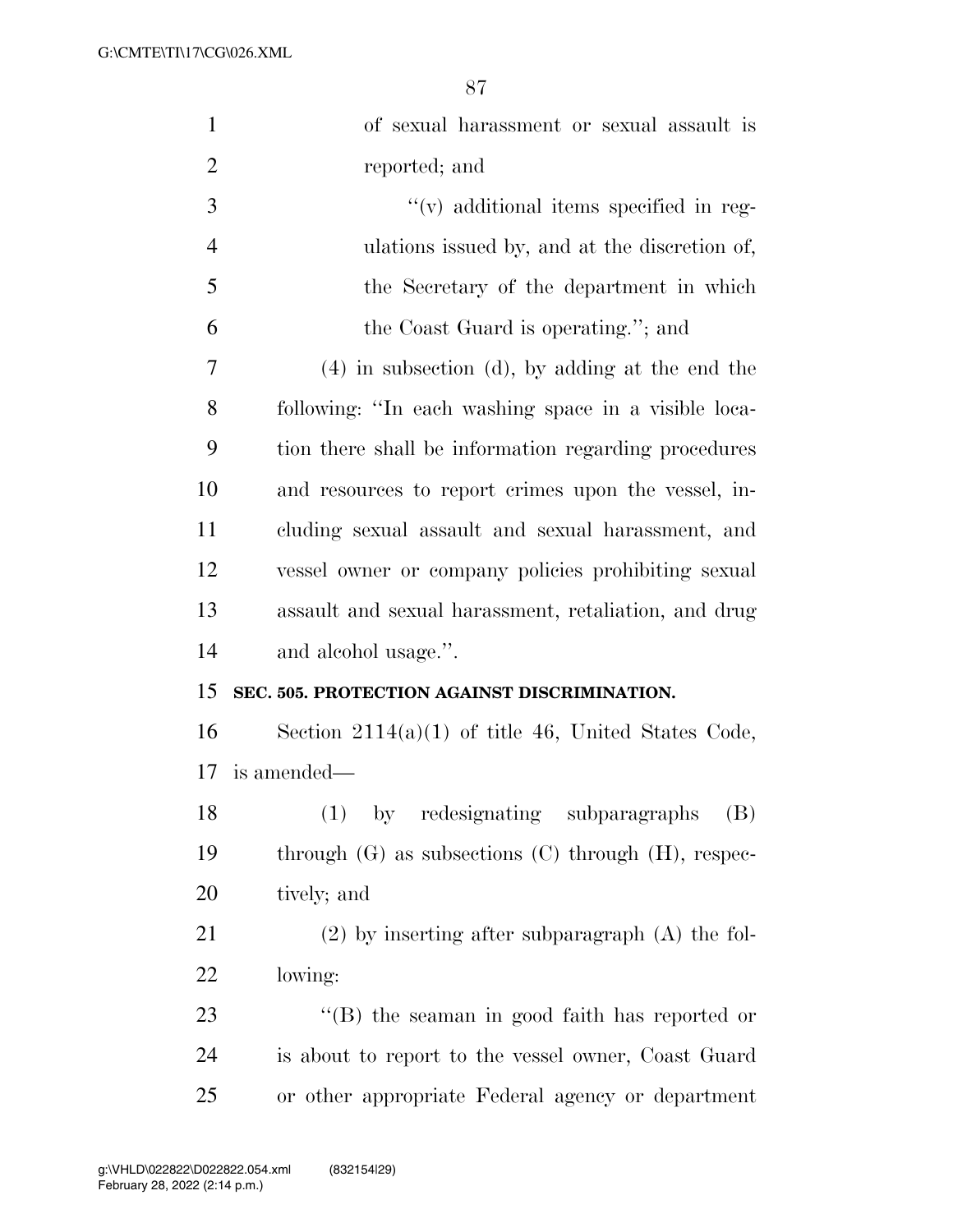sexual harassment or sexual assault against the sea- man or knowledge of sexual harassment or sexual assault against another seaman;''.

#### **SEC. 506. ALCOHOL PROHIBITION.**

(a) REGULATIONS.—

 (1) IN GENERAL.—Not later than 1 year after the date of enactment of this Act, the Secretary of the department in which the Coast Guard is oper- ating shall, taking into account the safety and secu- rity of every individual on documented vessels, issue such regulations as are necessary relating to alcohol consumption on documented vessels, according to the following requirements:

 (A) The Secretary shall determine safe lev- els of alcohol consumption by crewmembers aboard documented vessels engaged in commer-cial service.

 (B) If the Secretary determines there is no alcohol policy that can be implemented to en- sure a safe environment for crew and pas- sengers, the Secretary shall implement a prohi- bition on possession and consumption of alcohol by crewmembers while aboard a vessel, except when possession is associated with the commer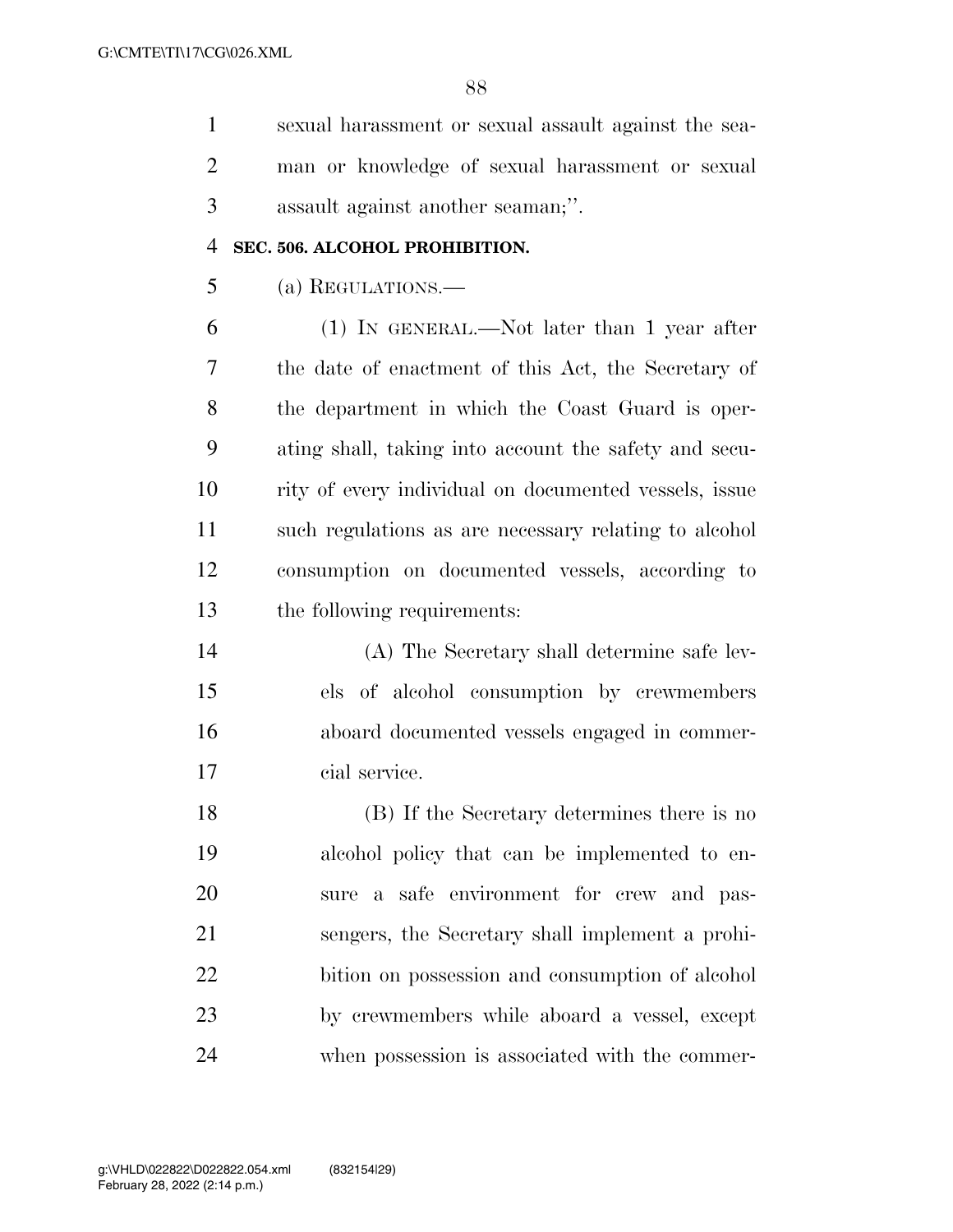cial sale or gift to non-crew members aboard 2 the vessel.

 (2) IMMUNITY FROM CIVIL LIABILITY.—Any crewmember who reports an incident of sexual as- sault or sexual harassment that is directly related to a violation of the regulations issued under paragraph (1) is immune from civil liability for any related vio-lation of such regulations.

#### **SEC. 507. SURVEILLANCE REQUIREMENTS.**

 (a) IN GENERAL.—Part B of subtitle II of title 46, United States Code, is amended by adding at the end the following:

#### **''CHAPTER 49—OCEANGOING NON-**

#### **PASSENGER COMMERCIAL VESSELS**

''Sec. ''4901. Surveillance requirements.

#### **''§ 4901. Surveillance requirements**

 ''(a) IN GENERAL.—A vessel engaged in commercial service that does not carry passengers, shall maintain a video surveillance system.

 ''(b) APPLICABILITY.—The requirements in this sec-tion shall apply to—

21  $\frac{u(1)}{2}$  documented vessels with overnight accom-modations for at least 10 persons on board—

23  $\langle (A)$  is on a voyage of at least 600 miles and crosses seaward of the Boundary Line; or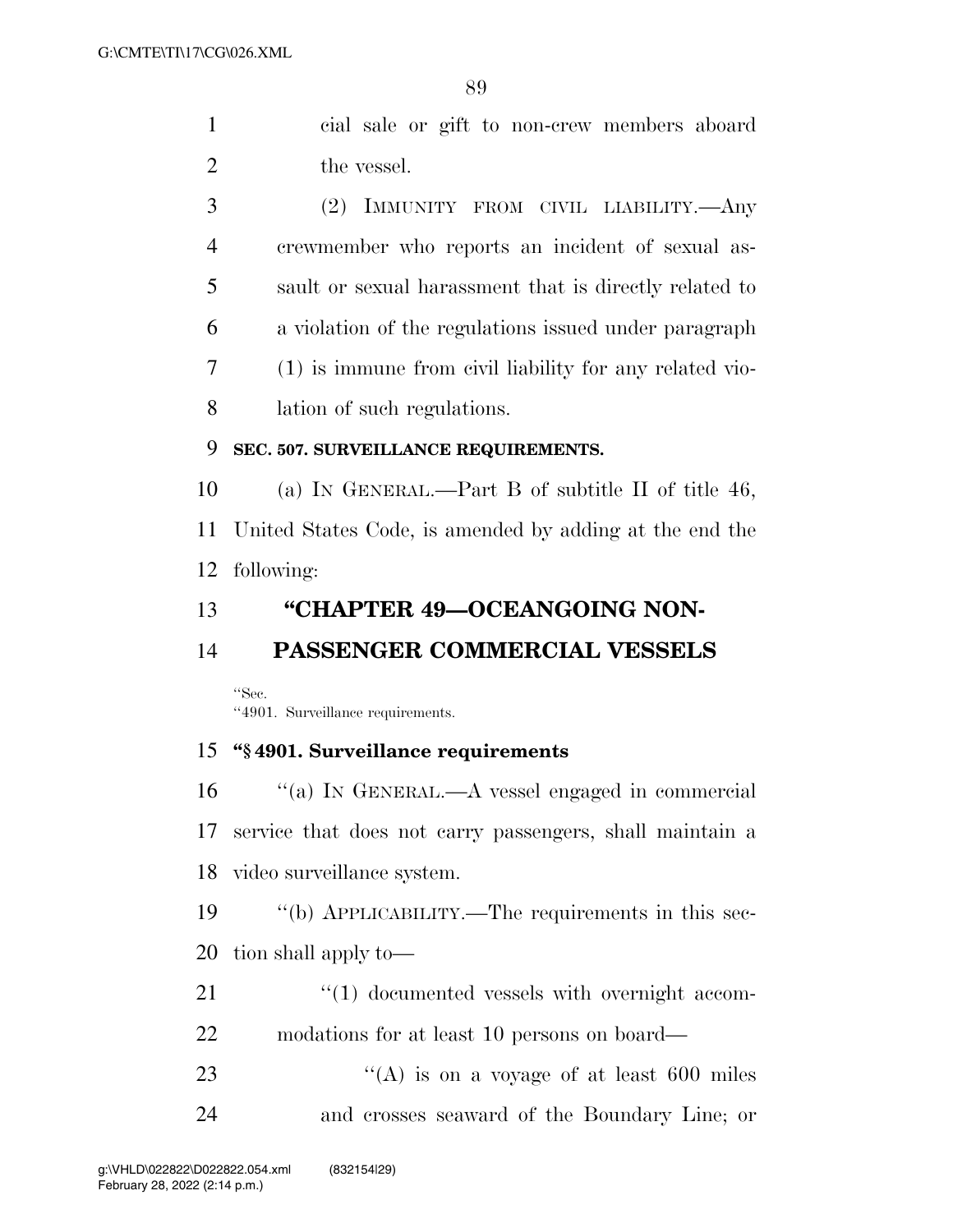| $\mathbf{1}$   | "(B) is at least 24 meters $(79 \text{ feet})$ in             |
|----------------|---------------------------------------------------------------|
| $\overline{2}$ | overall length and required to have a load line               |
| 3              | under chapter 51;                                             |
| $\overline{4}$ | $\cdot\cdot\cdot(2)$ documented vessels of at least 500 gross |
| 5              | tons as measured under section 14502, or an alter-            |
| 6              | nate tonnage measured under section 14302 as pre-             |
| 7              | scribed by the Secretary under section 14104 on an            |
| 8              | international voyage; and                                     |
| 9              | $\lq(3)$ vessels with overnight accommodations for            |
| 10             | at least 10 persons on board that are operating for           |
| 11             | no less than 72 hours on waters superjacent to the            |
| 12             | Outer Continental Shelf.                                      |
| 13             | "(c) PLACEMENT OF VIDEO AND AUDIO SURVEIL-                    |
| 14             | LANCE EQUIPMENT.                                              |
| 15             | "(1) IN GENERAL.—The owner of a vessel to                     |
| 16             | which this section applies shall install video and            |
| 17             | audio surveillance equipment aboard the vessel not            |
| 18             | later than 2 years after enactment of the Coast               |
| 19             | Guard Authorization Act of 2022, or during the next           |
| 20             | scheduled drydock, whichever is later.                        |
| 21             | "(2) LOCATIONS.—Video and audio surveillance                  |
| 22             | equipment shall be placed in passageways on to                |
| 23             | which doors from staterooms open. Such equipment              |
| 24             | shall be placed in a manner ensuring the visibility of        |
| 25             | every door in each such passageway.                           |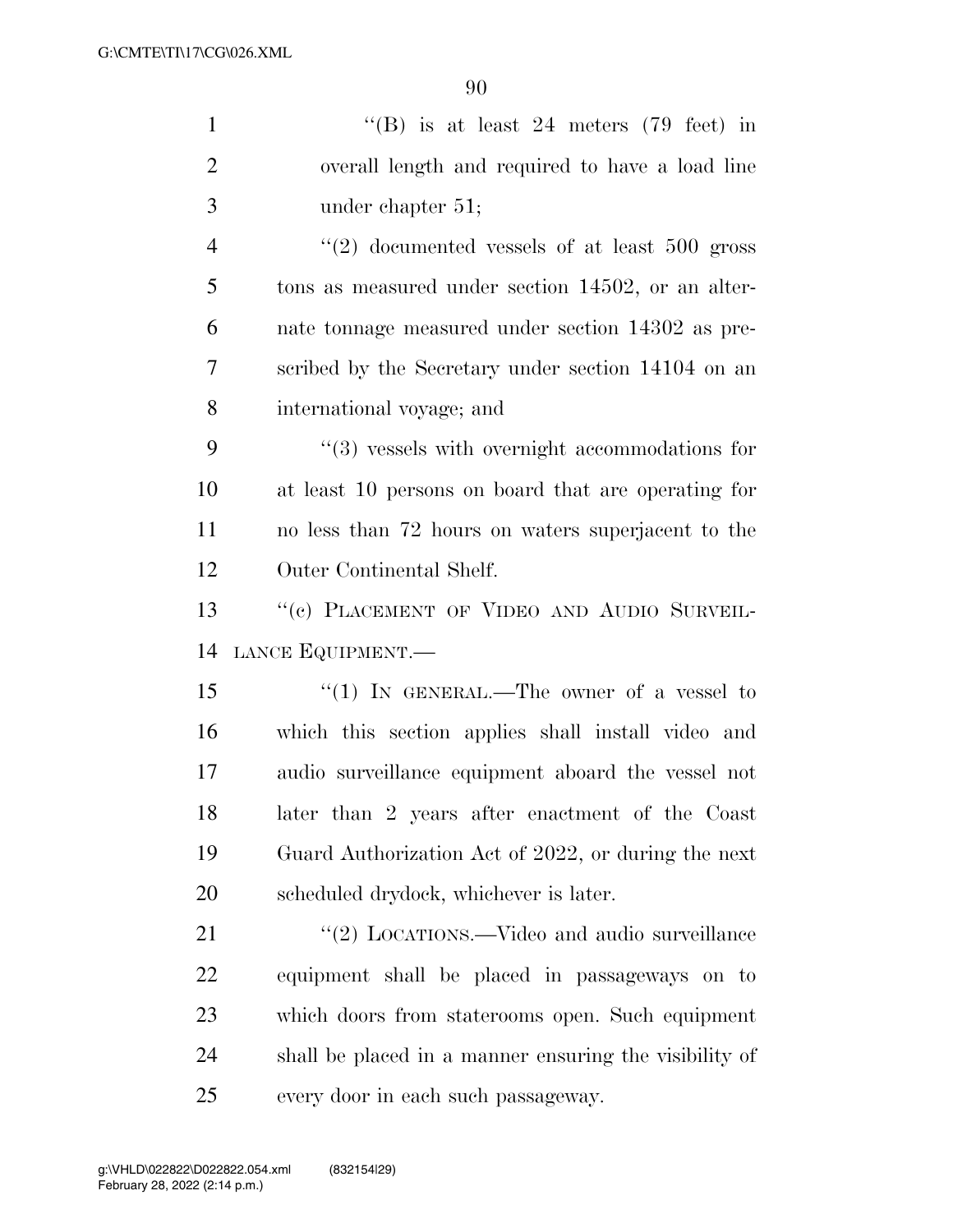''(d) NOTICE OF VIDEO AND AUDIO SURVEIL- LANCE.—The owner of a vessel to which this section ap- plies shall provide clear and conspicuous signs on board the vessel notifying the crew of the presence of video and audio surveillance equipment.

#### ''(e) ACCESS TO VIDEO AND AUDIO RECORDS.—

7 "(1) In GENERAL.—The owner of a vessel to which this section applies shall provide to any Fed- eral, state, or other law enforcement official per- forming official duties in the course and scope of a criminal or marine safety investigation, upon re- quest, a copy of all records of video and audio sur- veillance that the official believes is relevant to the investigation.

15 "(2) CIVIL ACTIONS.—Except as proscribed by law enforcement authorities or court order, the owner of a vessel to which this section applies shall, upon written request, provide to any individual or the individual's legal representative a copy of all records of video and audio surveillance—

21  $\langle (A)$  in which the individual is a subject of 22 the video and audio surveillance;

23 "'(B) the request is in conjunction with a legal proceeding or investigation; and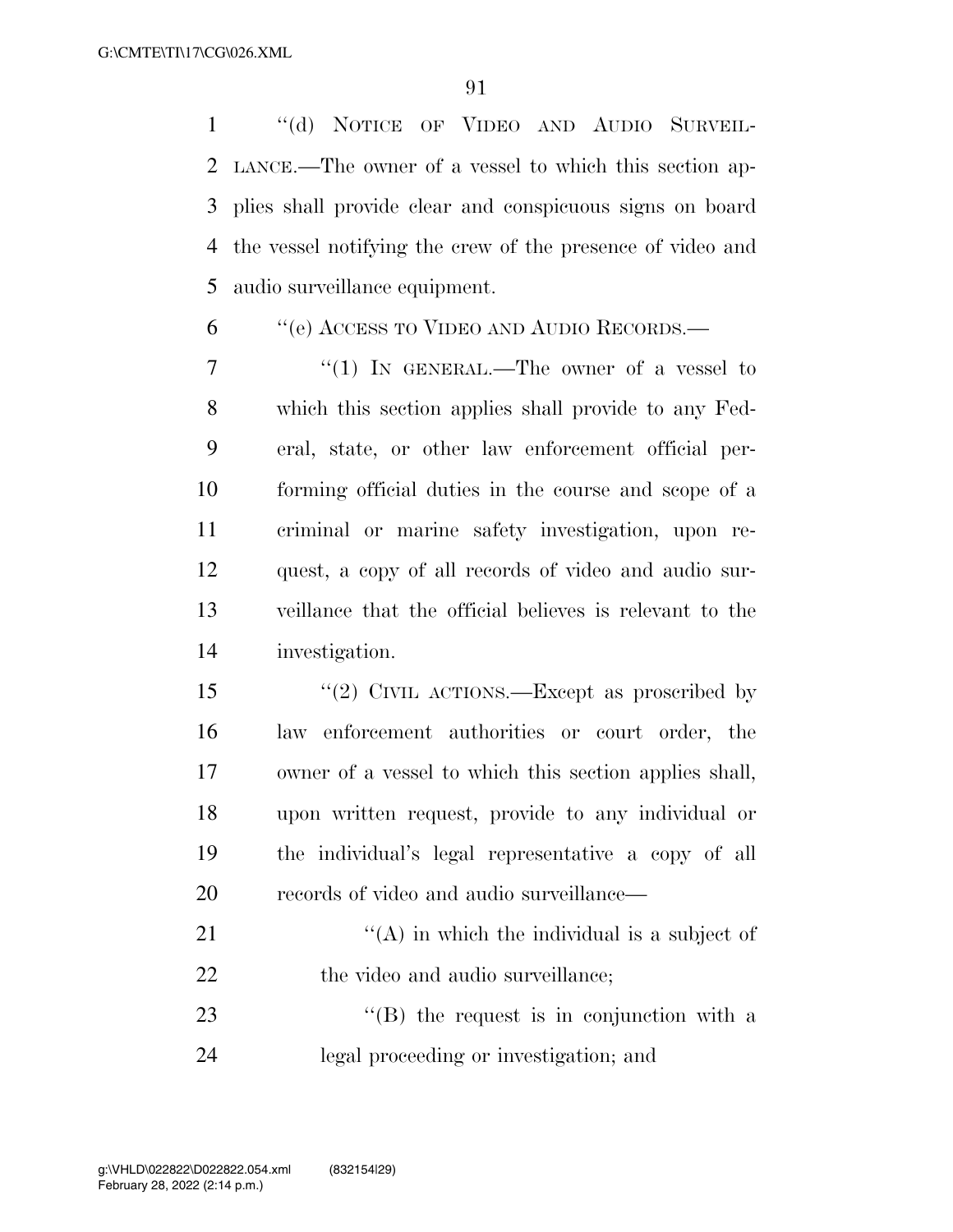1  $\langle ^{\prime}(C) \rangle$  that may provide evidence of any sex- ual harassment or sexual assault incident in a civil action.

4 "(3) LIMITED ACCESS.—The owner of a vessel to which this section applies shall ensure that access to records of video and audio surveillance is limited to the purposes described in this paragraph and not used as part of a labor action against a crew mem- ber or employment dispute unless used in a criminal or civil action.

 ''(f) RETENTION REQUIREMENTS.—The owner of a vessel to which this section applies shall retain all records of audio and video surveillance for not less than 150 days after the footage is obtained. Any video and audio surveil- lance found to be associated with an alleged incident should be preserved for not less than 4 years from the date of the alleged incident. The Federal Bureau of Inves- tigation and the Coast Guard are authorized access to all records of video and audio surveillance relevant to an in-vestigation into criminal conduct.

21 "(g) DEFINITION.—In this section, the term 'owner' means the owner, charterer, managing operator, master, or other individual in charge of a vessel.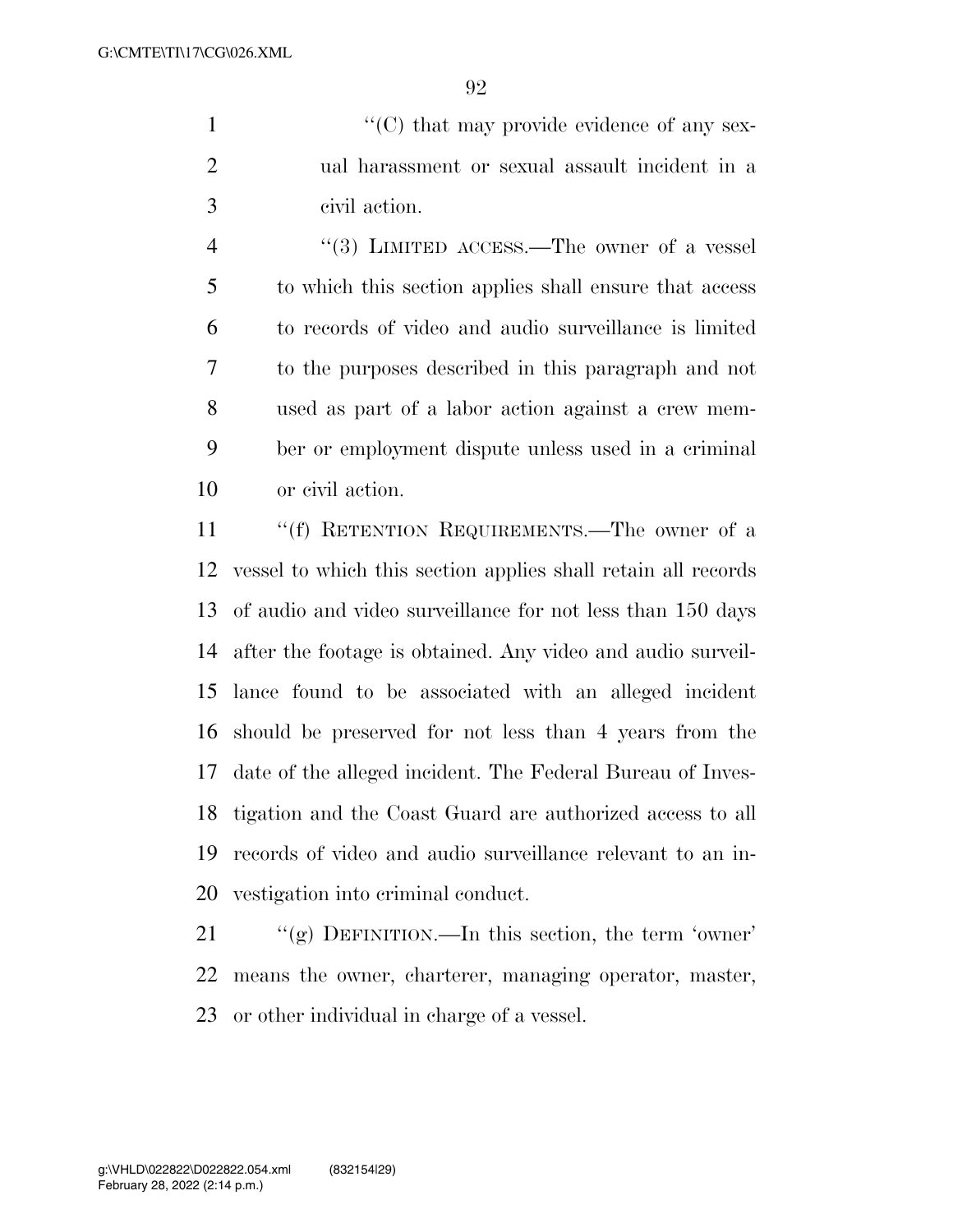''(h) EXEMPTION.—Fishing vessels, fish processing vessels, and fish tender vessels are exempt from this sec-tion.''.

 (b) CLERICAL AMENDMENT.—The table of chapters for subtitle II of title 46, United States Code, is amended by adding after the item related to chapter 47 the fol-lowing:

**''49. Oceangoing non-passenger commercial vessels** .......... **4901''. SEC. 508. MASTER KEY CONTROL.** 

 (a) IN GENERAL.—Chapter 31 of title 46, United States Code, is amended by adding at the end the fol-lowing:

#### **''§ 3106. Master key control system**

13 "(a) In GENERAL.—The owner of a vessel subject to inspection under section 3301 shall—

15 ''(1) ensure that such vessel is equipped with a vessel master key control system, manual or elec- tronic, which provides controlled access to all copies of the vessel's master key of which access shall only be available to the individuals described in para-graph (2);

 $\langle \cdot (2) \right)$  establish a list of all crew, identified by po- sition, allowed to access and use the master key and maintain such list upon the vessel, within owner records and included in the vessel safety manage-ment system.

February 28, 2022 (2:14 p.m.) g:\VHLD\022822\D022822.054.xml (832154|29)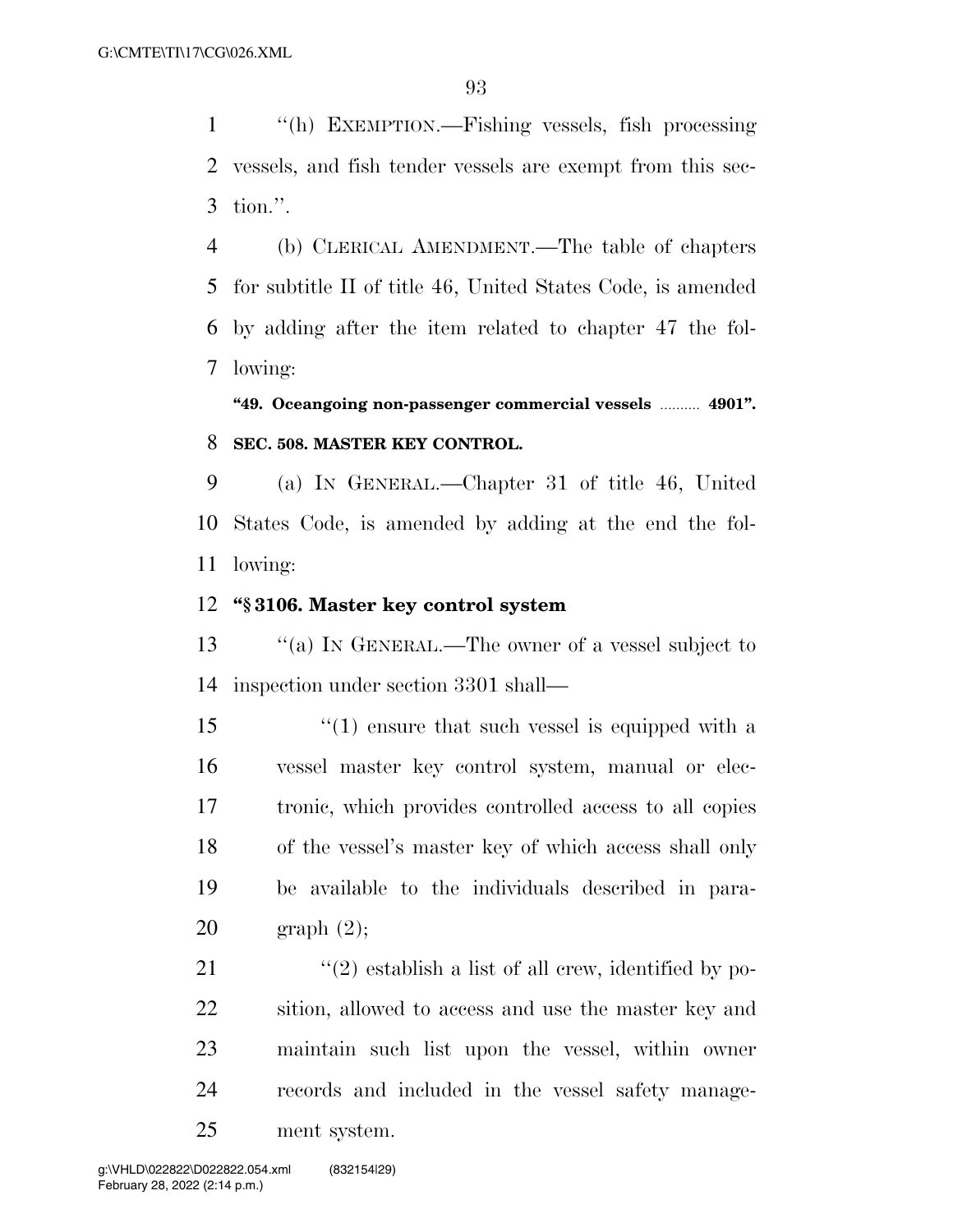| $\mathbf{1}$   | $\lq(3)$ record in a log book, located in a central-        |
|----------------|-------------------------------------------------------------|
| $\overline{2}$ | ized location that is readily accessible to law enforce-    |
| 3              | ment personnel, information on all access and use of        |
| $\overline{4}$ | the vessel's master key; and                                |
| 5              | $\cdot$ (4) make the list under paragraph (2) and the       |
| 6              | log book under paragraph (3) available upon request         |
| 7              | to any agent of the Federal Bureau of Investigation,        |
| 8              | any member of the Coast Guard, and any law en-              |
| 9              | forcement officer performing official duties in the         |
| 10             | course and scope of an investigation.                       |
| 11             | "(b) PROHIBITED USE.—Crew not included on the               |
| 12             | list described in subsection $(a)(2)$ shall not have access |
| 13             | to or use the master key unless in an emergency and shall   |
| 14             | immediately notify the master and owner of the vessel fol-  |
| 15             | lowing use of such key.                                     |
| 16             | $``\rm (c)$ REQUIREMENTS FOR LOG BOOK.—The log book         |
| 17             | described in subsection $(a)(3)$ —                          |
| 18             | $\lq(1)$ may be—                                            |
| 19             | $\lq\lq$ electronic;                                        |
| 20             | "(B) included in the vessel safety manage-                  |
| 21             | ment system; and                                            |
| 22             | $\lq(2)$ shall include—                                     |
| 23             | $\lq\lq$ dates and times of access;                         |
| 24             | "(B) the room or location accessed; and                     |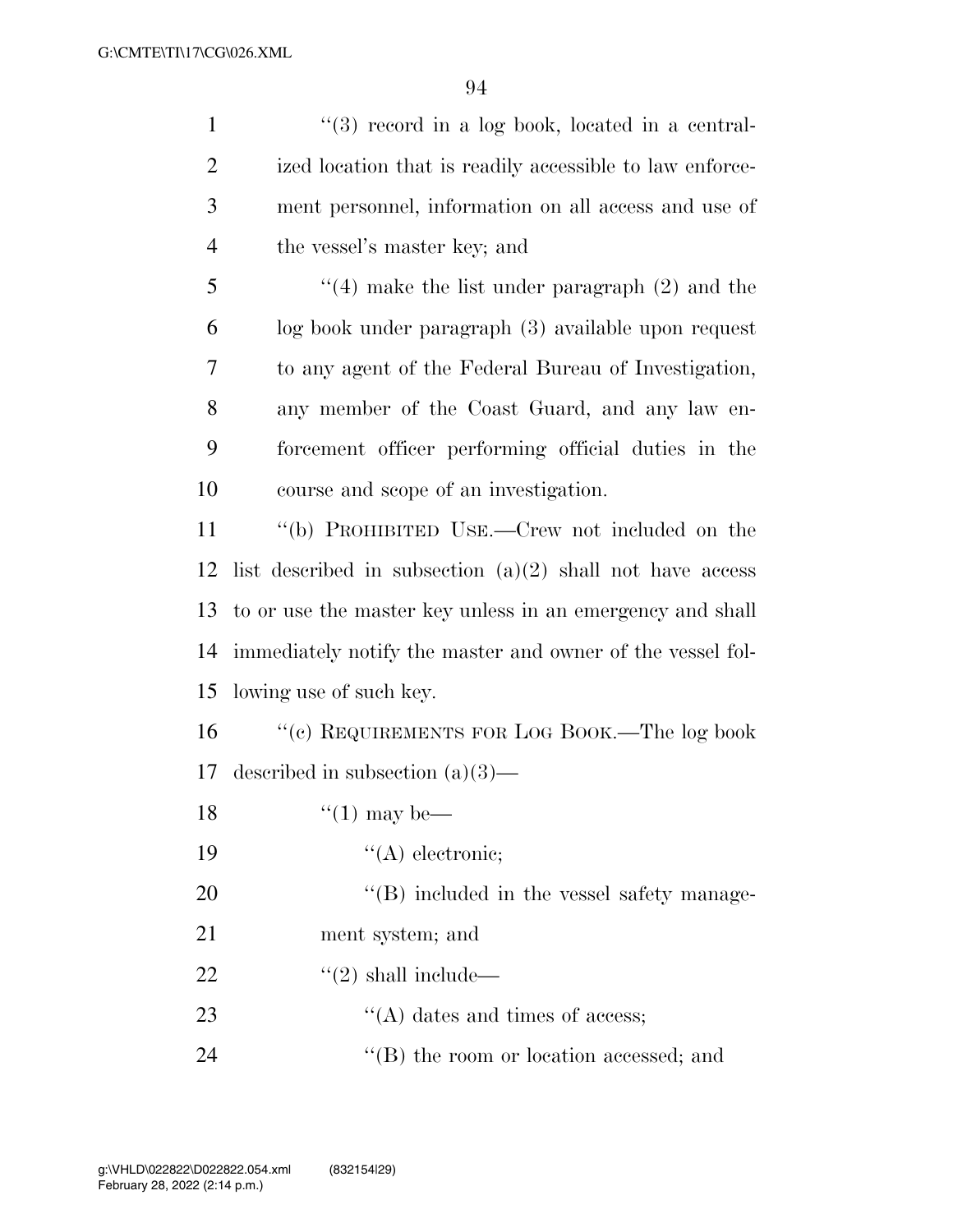1 ''(C) the name and rank of the crew mem-ber that used the master key.

 ''(d) PENALTY.—Any crew member who uses the master key without having been granted access pursuant to subsection (a)(2) shall be liable to the United States Government for a civil penalty of not more than \$1,000 and may be subject to suspension or revocation under sec-tion 7703.

 ''(e) EXEMPTION.—This section shall not apply to vessels subject to section 3507(f).''.

 (b) CLERICAL AMENDMENT.—The analysis for chap- ter 31 of title 46, United States Code, is amended by add-ing at the end the following:

''3106. Master key control system.''.

#### **SEC. 509. SAFETY MANAGEMENT SYSTEMS.**

 Section 3203 of title 46, United States Code, is amended—

17 (1) in subsection  $(a)$ —

 (A) by redesignating paragraphs (5) and 19 (6) as paragraphs  $(7)$  and  $(8)$ ; and

 (B) by inserting after paragraph (4) the following:

 $\frac{1}{22}$  ''(5) with respect to sexual harassment and sex- ual assault, procedures for, and annual training re-quirements for all shipboard personnel on—

25  $"({\rm A})$  prevention;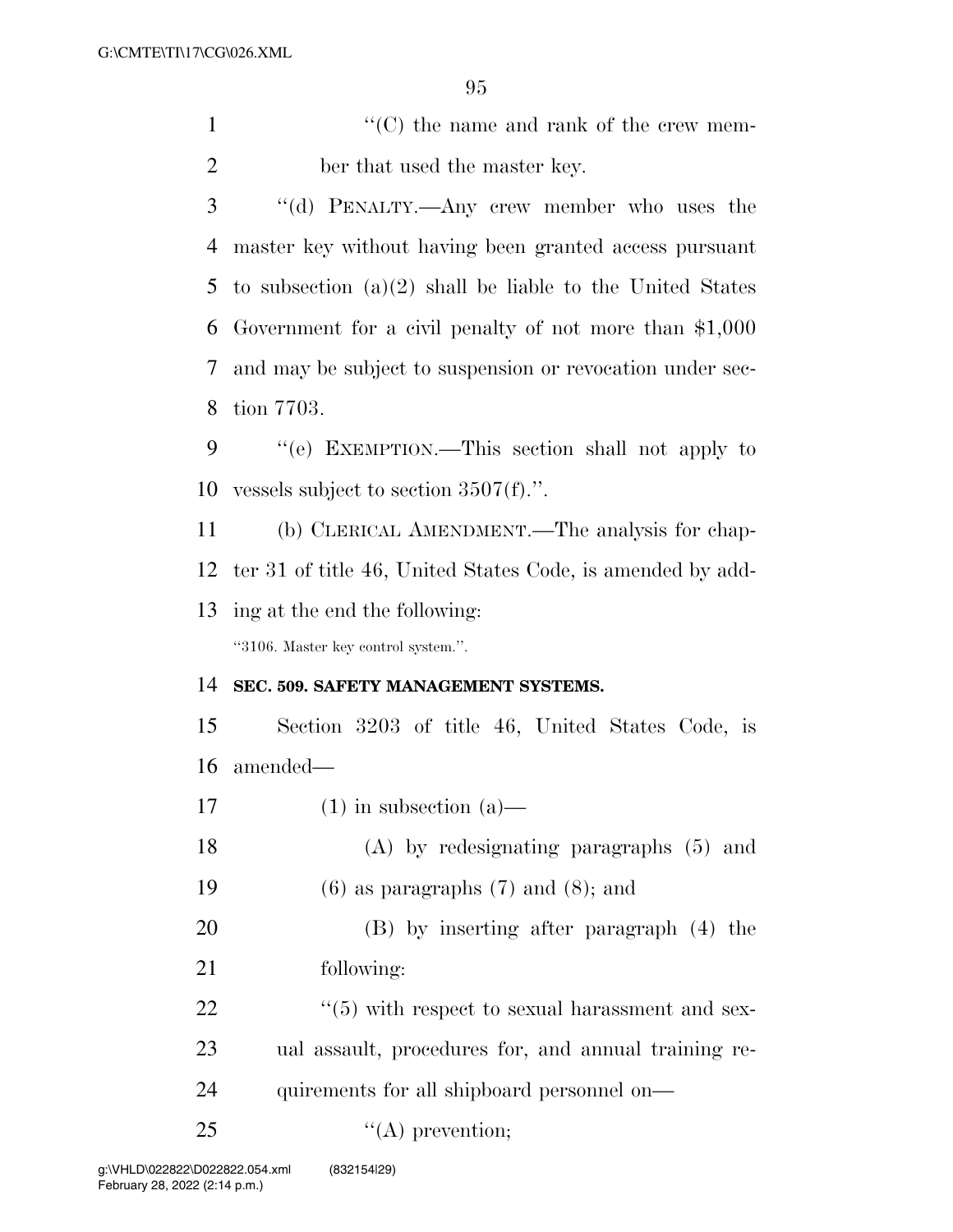| $\mathbf{1}$   | $\lq\lq$ by stander intervention;                            |
|----------------|--------------------------------------------------------------|
| $\overline{2}$ | $\lq\lq$ (C) reporting;                                      |
| 3              | $\lq\lq$ (D) response; and                                   |
| $\overline{4}$ | $\lq\lq(E)$ investigation;                                   |
| 5              | $\cdot\cdot\cdot(6)$ the log book required under section     |
| 6              | $3106;$ ";                                                   |
| 7              | $(2)$ by redesignating subsections (b) and (c) as            |
| 8              | subsections (c) and (d), respectively; and                   |
| 9              | $(3)$ by inserting after subsection $(a)$ the fol-           |
| 10             | lowing:                                                      |
| 11             | "(b) PROCEDURES AND TRAINING<br>REQUIRE-                     |
| 12             | MENTS.—In prescribing regulations for the procedures         |
| 13             | and training requirements described in subsection $(a)(5)$ , |
| 14             | such procedures and requirements shall be consistent with    |
| 15             | the requirements to report sexual harassment or sexual       |
|                | 16 assault under section 10104.".                            |
| 17             | SEC. 510. REQUIREMENT TO REPORT SEXUAL ASSAULT               |
| 18             | AND HARASSMENT.                                              |
| 19             | Section 10104 of title 46, United States Code, is            |
| 20             | amended by striking subsections (a) and (b) and inserting    |
| 21             | the following:                                               |
| 22             | "(a) MANDATORY REPORTING BY CREW MEMBER.-                    |
| 23             | "(1) IN GENERAL.—A crew member of a docu-                    |
| 24             | mented vessel shall report to the Secretary any com-         |
| 25             | plaint or incident of sexual harassment or sexual as-        |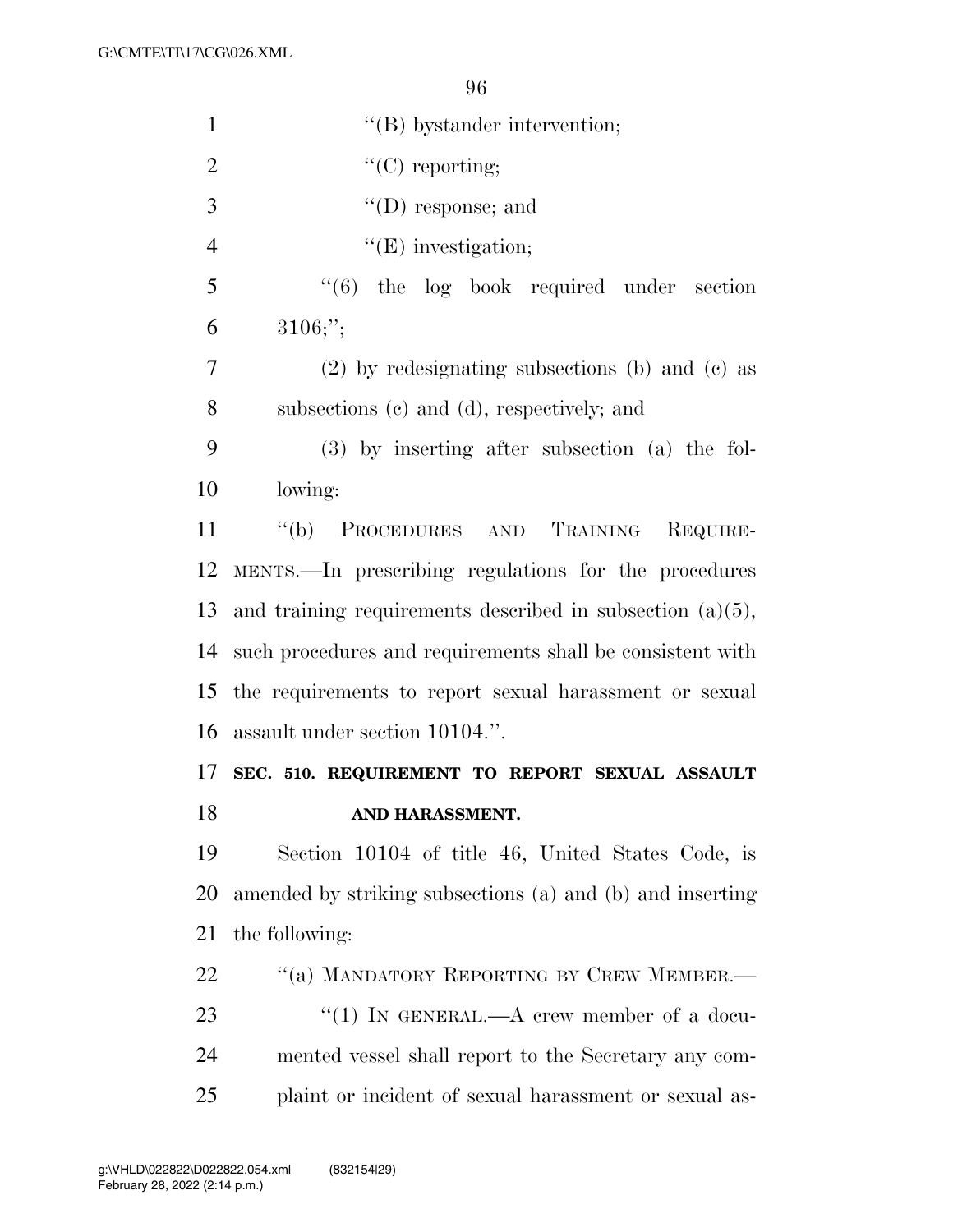sault of which the crewmember has first-hand or personal knowledge.

3 "(2) PENALTY.—A crew member with first- hand or personal knowledge of a sexual assault or sexual harassment incident on a documented vessel who knowingly fails to report in compliance with paragraph (a)(1) is liable to the United States Gov- ernment for a civil penalty of not more than \$5,000. 9 "(3) AMNESTY.—A crew member who fails to make the required reporting under paragraph (1) shall not be subject to the penalty described in para- graph (2) if the complaint is shared in confidence with the crew member directly from the assaulted in- dividual or the crew member is a victim advocate as defined in section 40002(a) of the Violent Crime Control and Law Enforcement Act of 1994 (34 U.S.C. 12291(a)).

18 "(b) MANDATORY REPORTING BY VESSEL OWNER.— 19 "(1) In GENERAL.—A vessel owner or man- aging operator of a documented vessel or the em- ployer of a seafarer on that vessel shall report to the Secretary any complaint or incident of harassment, sexual harassment, or sexual assault in violation of employer policy or law, of which such vessel owner or managing operator of a vessel engaged in com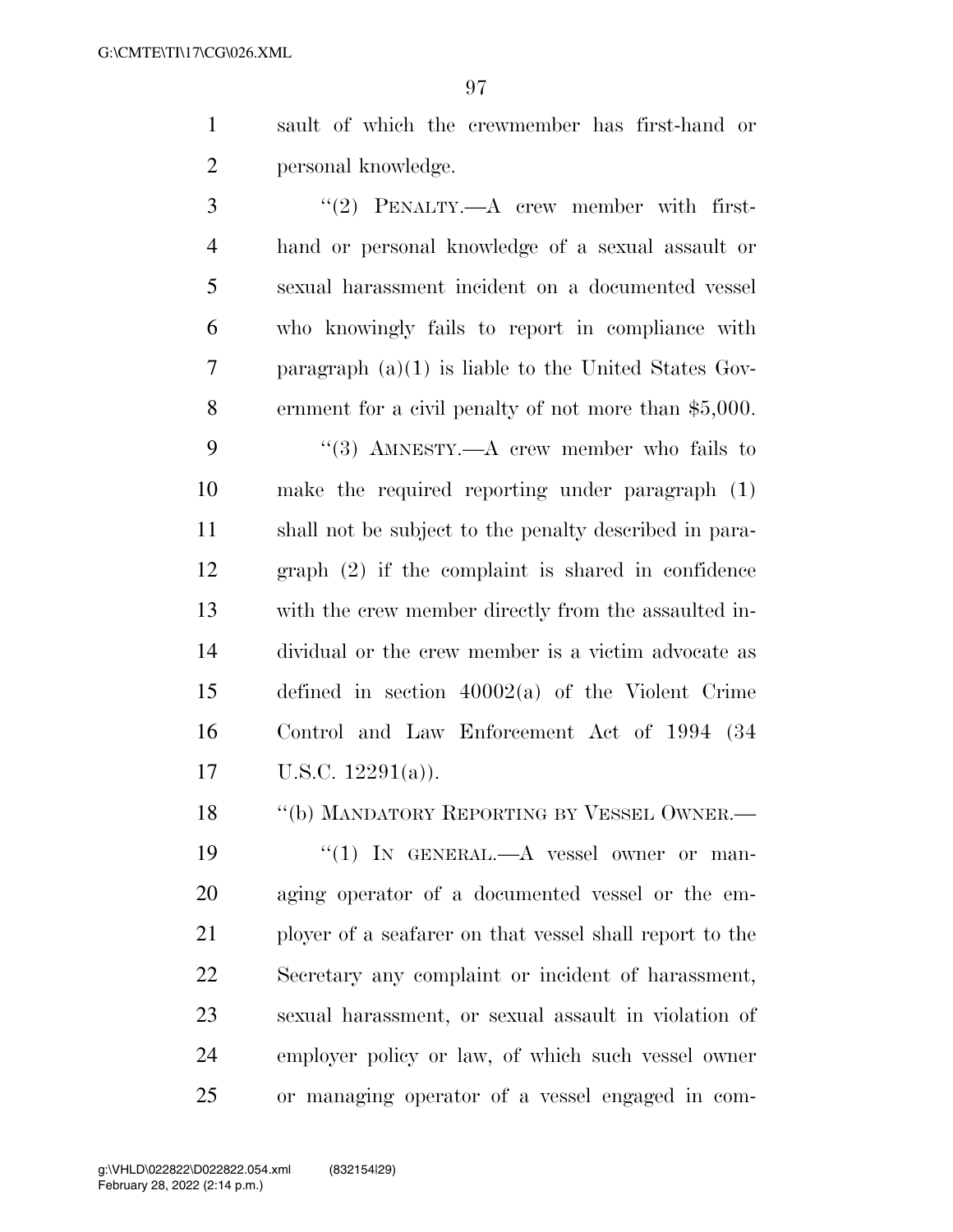mercial service, or the employer of the seafarer is made aware. Such reporting shall include results of any investigation into the incident, if applicable, and any action taken against the offending crewmember.

 ''(2) PENALTY.—A vessel owner or managing operator of a vessel engaged in commercial service, or the employer of a seafarer on that vessel who knowingly fails to report in compliance with para- graph (1) is liable to the United States Government 10 for a civil penalty of not more than \$25,000.

11 " (c) REPORTING PROCEDURES.—

 ''(1) A report required under subsection (a) shall be made as soon as practicable, but no later 14 than 10 days after the individual develops first-hand or personal knowledge of the sexual assault or sexual harassment incident to the Coast Guard National Command Center by the fastest telecommunication channel available.

 $(2)$  A report required under subsection (b) shall be made immediately after the vessel owner, managing operator, or employer of the seafarer gains knowledge of a sexual assault or sexual har- assment incident by the fastest telecommunication channel available, and such report shall be made to the Coast Guard National Command Center—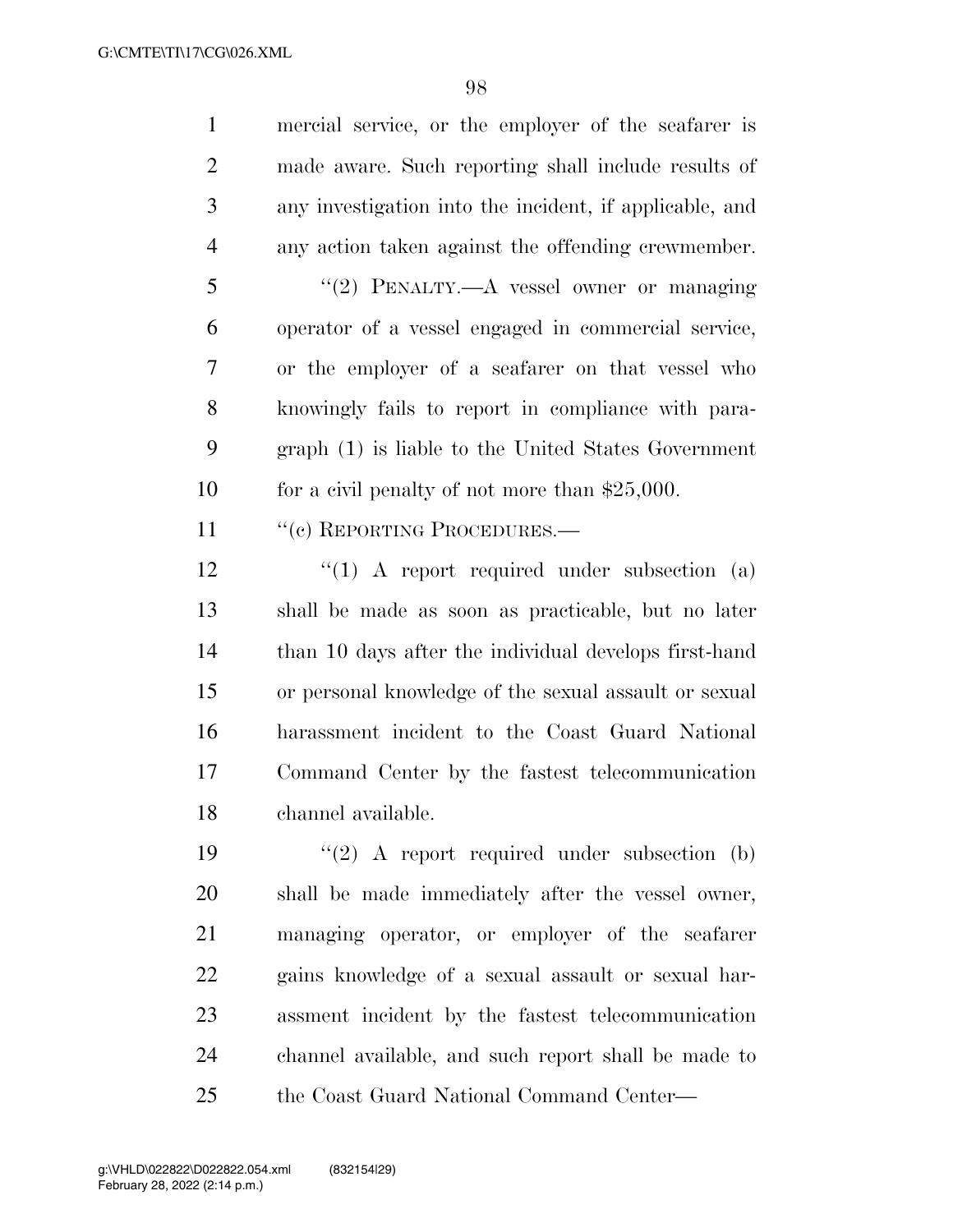| $\mathbf{1}$   | "(A) the nearest Coast Guard Captain of                 |
|----------------|---------------------------------------------------------|
| $\overline{2}$ | the Port; or                                            |
| 3              | $\lq\lq (B)$ the appropriate officer or agency of       |
| $\overline{4}$ | the government of the country in whose waters           |
| 5              | the incident occurs.                                    |
| 6              | $\lq(3)$ A report required under subsections (a)        |
| 7              | and (b) shall include, to the best of the reporter's    |
| 8              | knowledge—                                              |
| 9              | $\lq\lq$ the name, official position or role in         |
| 10             | relation to the vessel, and contact information         |
| 11             | of the individual making the report;                    |
| 12             | $\lq\lq$ the name and official number of the            |
| 13             | documented vessel;                                      |
| 14             | "(C) the time and date of the incident;                 |
| 15             | "(D) the geographic position or location of             |
| 16             | the vessel when the incident occurred; and              |
| 17             | $\lq\lq(E)$ a brief description of the alleged sex-     |
| 18             | ual harassment or sexual assault being<br>re-           |
| 19             | ported.                                                 |
| 20             | $\cdot$ (4) After receipt of the report made under this |
| 21             | subsection, the Coast Guard will collect information    |
| 22             | related to the identity of each alleged victim, alleged |
| 23             | perpetrator, and witness through means designed to      |
| 24             | protect, to the extent practicable, the personal iden-  |
| 25             | tifiable information of such individuals.               |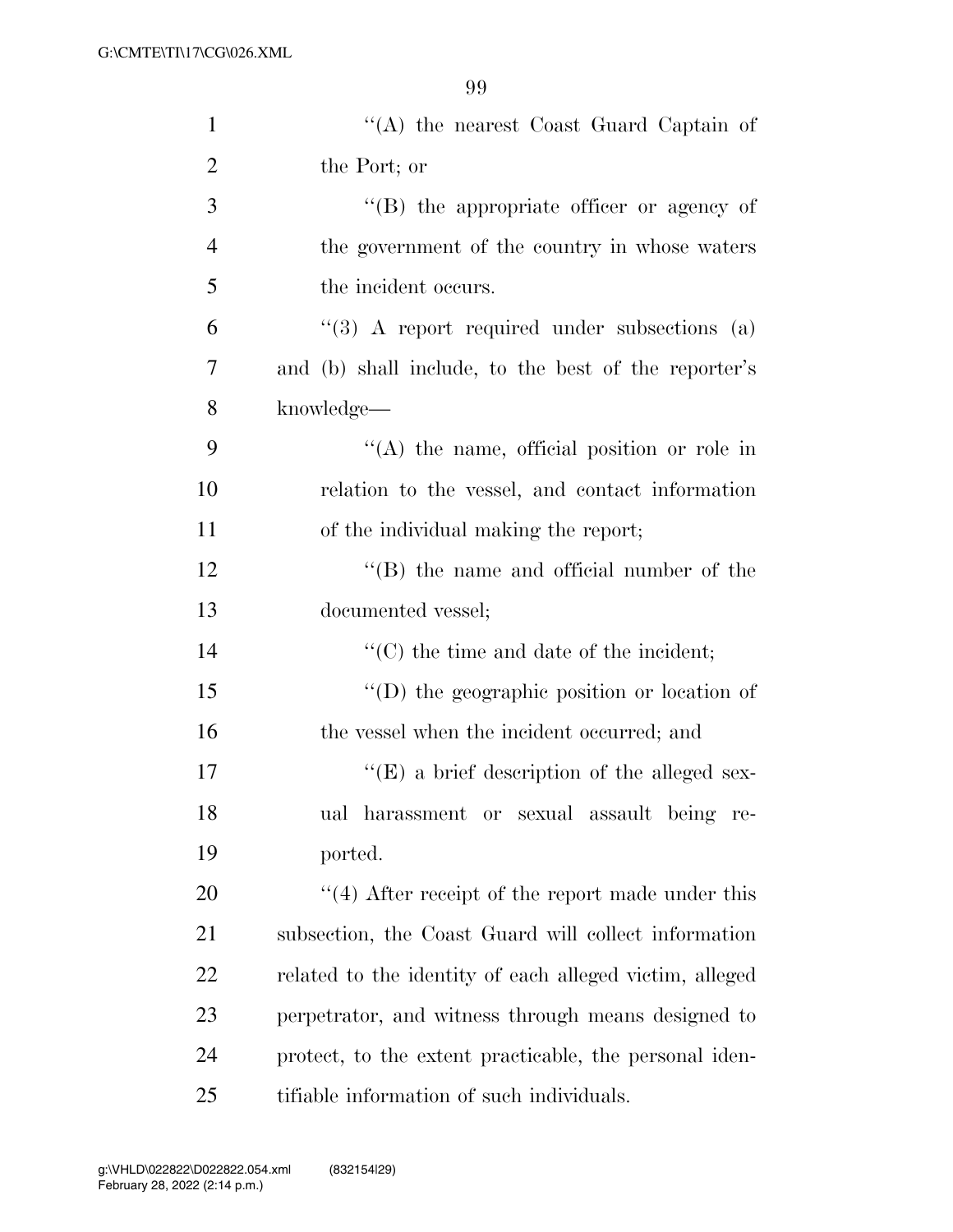''(d) REGULATIONS.—The requirements of this sec- tion are effective as of the date of enactment of Coast Guard Authorization Act of 2022. The Secretary may issue additional regulations to implement the requirements of this section.''.

### **SEC. 511. CIVIL ACTIONS FOR PERSONAL INJURY OR DEATH OF SEAMEN.**

8 (a) PERSONAL INJURY TO OR DEATH OF SEAMEN.— Section 30104 of title 46, United States Code, is amended by inserting '', including an injury resulting from sexual assault or sexual harassment,'' after ''in the course of em-ployment''.

 (b) TIME LIMIT ON BRINGING MARITIME ACTION.— Section 30106 of title 46, United States Code, is amend-ed—

 (1) in the section heading by striking ''**for personal injury or death**'';

 (2) by striking ''Except as otherwise'' and in-serting the following:

20  $\frac{1}{20}$  (a) In GENERAL.—Except as otherwise"; and

 (3) by adding at the end the following: 22 "(b) EXTENSION FOR SEXUAL OFFENSE.—A civil ac- tion under subsection (a) arising out of a maritime tort for a claim of sexual harassment or sexual assault shall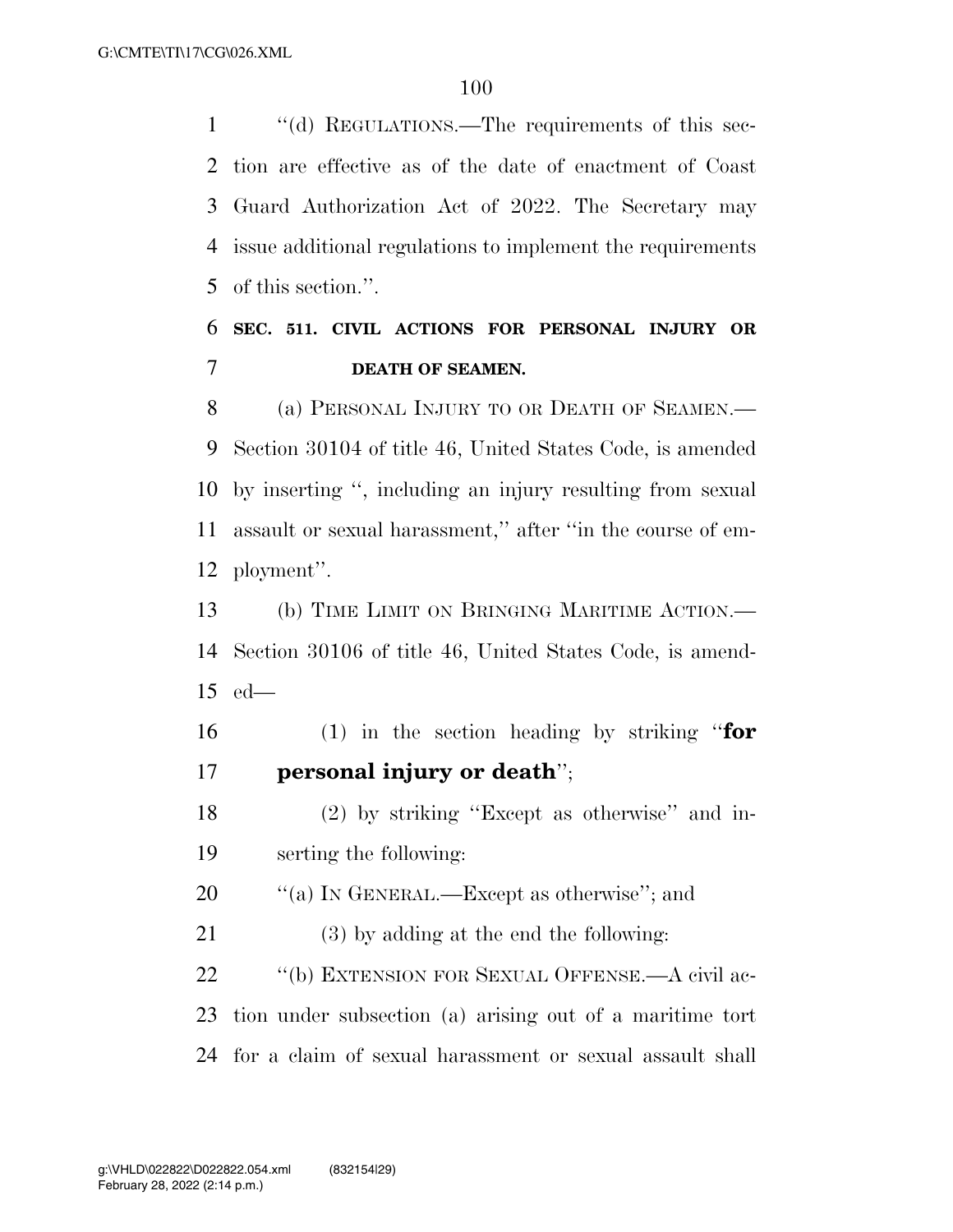be brought not less than 5 years after the cause of action for a claim of sexual harassment or sexual assault arose.''. (c) CLERICAL AMENDMENT.—The analysis for chap- ter 301 of title 46, United States Code, is amended by striking the item related to section 30106 and inserting the following: ''30106. Time limit on bringing maritime action.''. **SEC. 512. ADMINISTRATION OF SEXUAL ASSAULT FORENSIC EXAMINATION KITS.**  (a) IN GENERAL.—Chapter 5 of title 14, United States Code, is amended by adding at the end the fol- lowing: **''§ 564. Administration of sexual assault forensic ex- amination kits**  ''(a) REQUIREMENT .—A Coast Guard vessel that embarks on a covered voyage shall be—  $\frac{1}{2}$  (1) equipped with no less than 2 sexual as- sault and forensic examination kits; and ''(2) staffed with at least 1 medical professional qualified and trained to administer such kits. ''(b) COVERED VOYAGE DEFINED.—In this section, the term 'covered voyage' means a prescheduled voyage of a Coast Guard vessel that, at any point during such voyage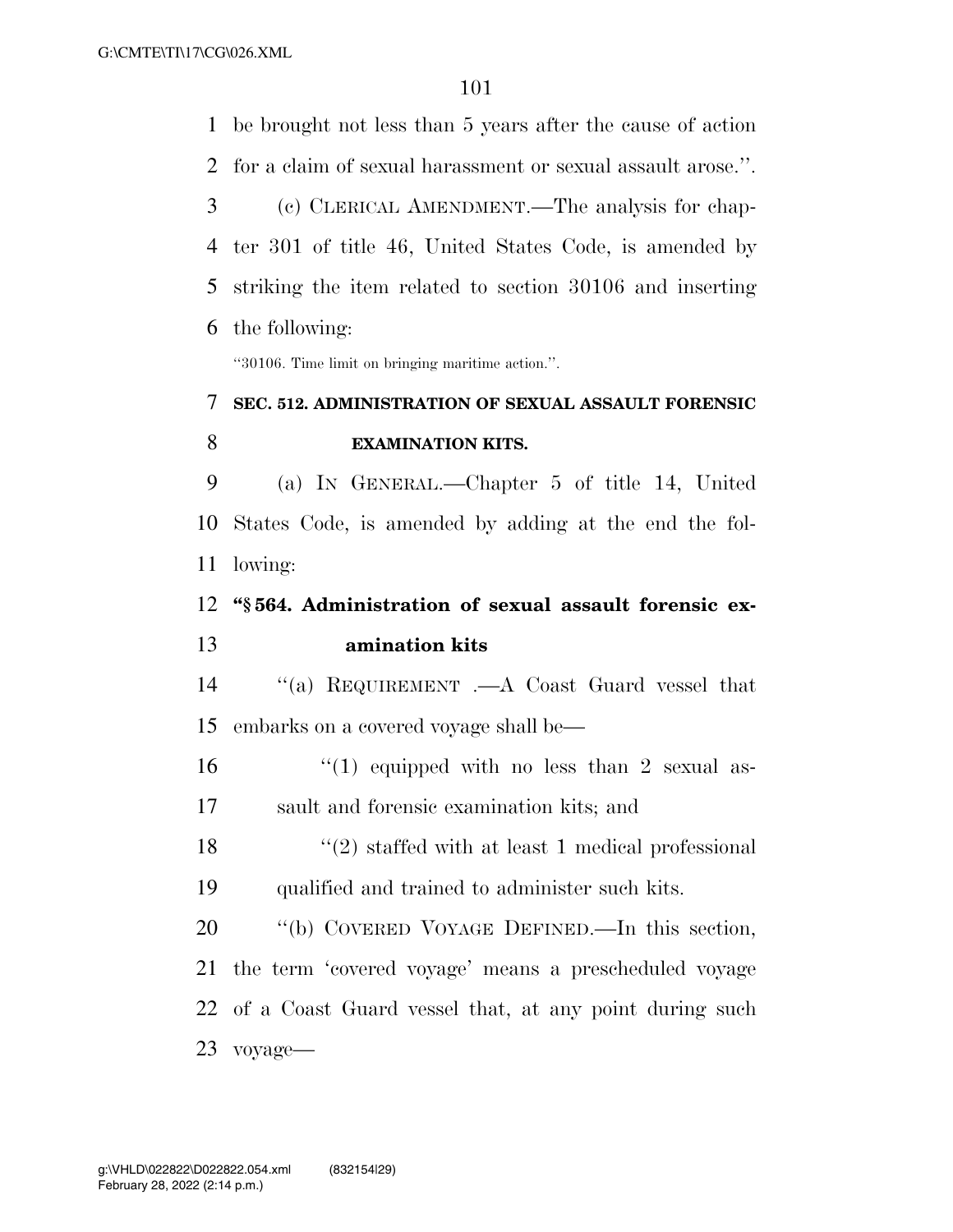$\frac{1}{1}$   $\frac{1}{2}$   $\frac{1}{2}$  would require the vessel to travel 5 con- secutive days or longer at 20 knots per hour to reach a land-based or afloat medical facility; and  $(2)$  aeromedical evacuation will be unavailable during the travel period referenced in paragraph 6  $(1)$ .". (b) CLERICAL AMENDMENT.—The table of sections

 for chapter 5 of title 14, United States Code, is amended by adding at the end the following:

''564. Administration of sexual assault forensic examination kits.''.

# **TITLE VI—TECHNICAL, CON- FORMING, AND CLARIFYING AMENDMENTS**

#### **SEC. 601. TECHNICAL CORRECTIONS.**

 (a) Section 319(b) of title 14, United States Code, is amended by striking ''section 331 of the FAA Mod- ernization and Reform Act of 2012 (49 U.S.C. 40101 note)'' and inserting ''section 44801 of title 49''.

 (b) Section 1156(c) of title 14, United States Code, is amended by striking ''section 331 of the FAA Mod- ernization and Reform Act of 2012 (49 U.S.C. 40101 note)'' and inserting ''section 44801 of title 49''.

### **SEC. 602. TRANSPORTATION WORKER IDENTIFICATION**

#### **CREDENTIAL TECHNICAL AMENDMENTS.**

 (a) IN GENERAL.—Section 70105 of title 46, United States Code, is amended—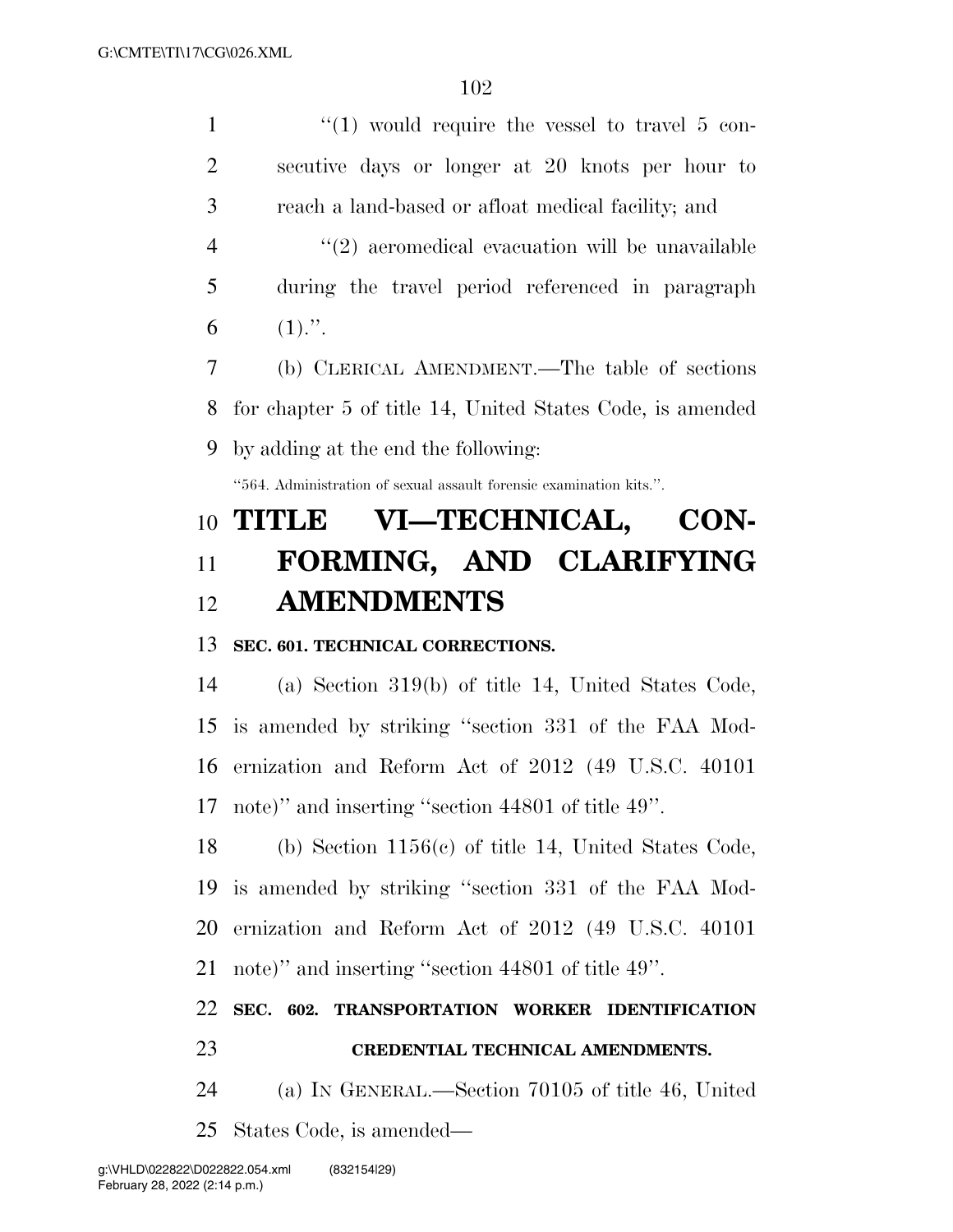| $\mathbf{1}$   | $(1)$ in the section heading by striking "secu-         |
|----------------|---------------------------------------------------------|
| $\overline{2}$ | rity cards" and inserting "worker identifica-           |
| 3              | tion credentials";                                      |
| $\overline{4}$ | $(2)$ by striking "transportation security card"        |
| 5              | each place it appears and inserting "transportation     |
| 6              | worker identification credential";                      |
| 7              | (3) by striking "transportation security cards"         |
| 8              | each place it appears and inserting "transportation"    |
| 9              | worker identification credentials";                     |
| 10             | (4) by striking "eard" each place it appears            |
| 11             | and inserting "credential"                              |
| 12             | $(5)$ in the heading for subsection (b) by striking     |
| 13             | "CARDS" and inserting "CREDENTIALS";                    |
| 14             | $(6)$ by striking subsection (i) and redesignating      |
| 15             | subsections (j) and (k) as subsections (i) and (j), re- |
| 16             | spectively;                                             |
| 17             | (7) by striking subsection (1) and redesignating        |
| 18             | subsections (m) through (q) as subsections (k)          |
| 19             | through (o), respectively;                              |
| 20             | $(8)$ in subsection (j), as so redesignated—            |
| 21             | $(A)$ in the subsection heading by striking             |
| 22             | "SECURITY CARD" and inserting "WORKER                   |
| 23             | IDENTIFICATION CREDENTIAL"; and                         |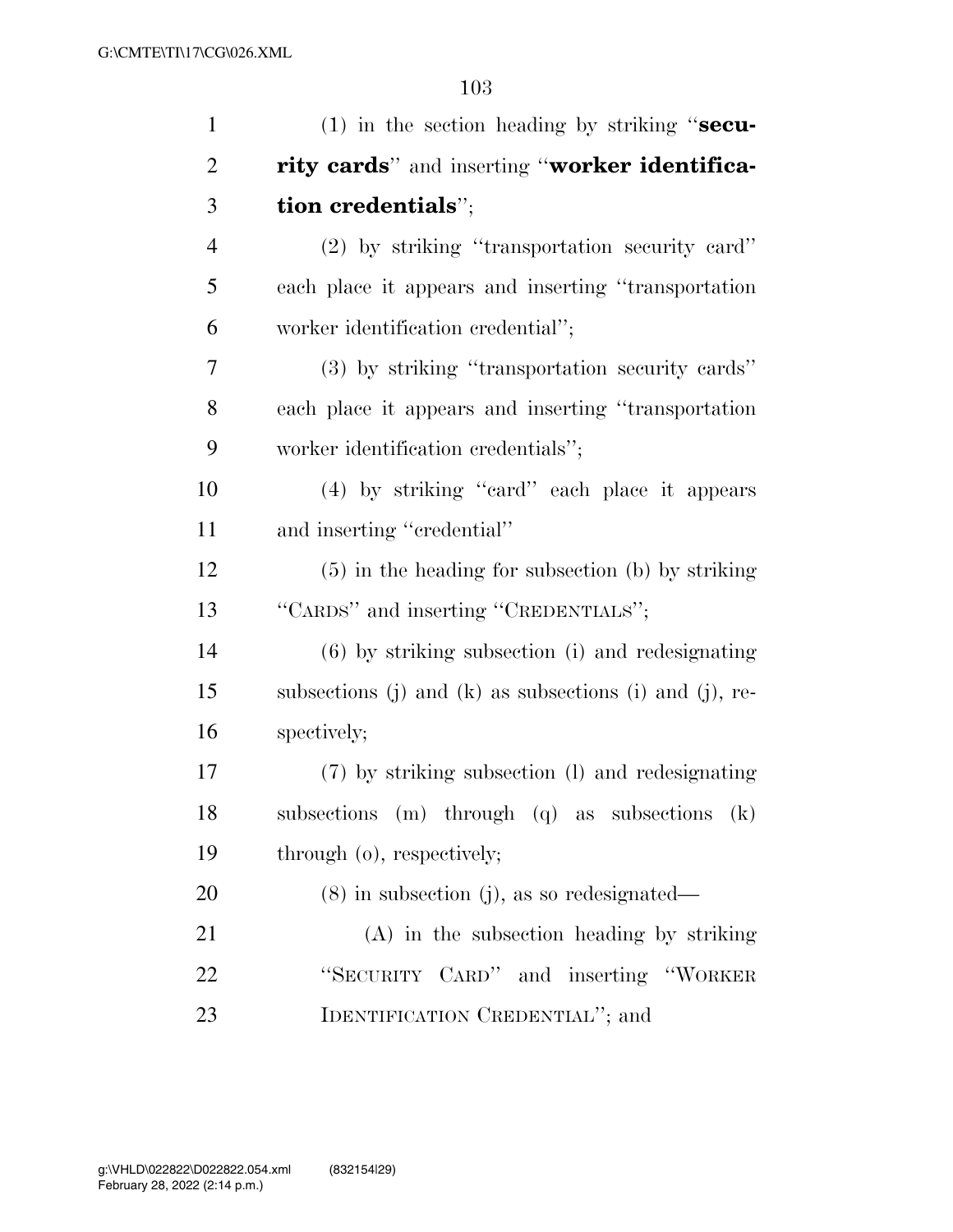| $\mathbf{1}$   | $(B)$ in the heading for paragraph $(2)$ by              |
|----------------|----------------------------------------------------------|
| $\overline{2}$ | striking "SECURITY CARDS" and inserting                  |
| 3              | "WORKER IDENTIFICATION CREDENTIALS";                     |
| $\overline{4}$ | $(9)$ in subsection $(k)(1)$ , as so redesignated, by    |
| 5              | striking "subsection $(k)(3)$ " and inserting "sub-      |
| 6              | section $(j)(3)$ "; and                                  |
| 7              | $(10)$ in subsection $(o)$ , as so redesignated—         |
| 8              | $(A)$ in the subsection heading by striking              |
| 9              | "SECURITY CARD" and inserting "WORKER"                   |
| 10             | IDENTIFICATION CREDENTIAL";                              |
| 11             | $(B)$ in paragraph $(1)$ —                               |
| 12             | (i) by striking "subsection $(k)(3)$ " and               |
| 13             | inserting "subsection $(j)(3)$ "; and                    |
| 14             | (ii) by striking "This plan shall" and                   |
| 15             | inserting "Such receipt and activation                   |
| 16             | shall"; and                                              |
| 17             | $(C)$ in paragraph $(2)$ by striking "on-site"           |
| 18             | activation capability" and inserting "on-site re-        |
| 19             | ceipt and activation of transportation worker            |
| 20             | identification credentials".                             |
| 21             | (b) CLERICAL AMENDMENT.—The analysis for chap-           |
| 22             | ter 701 of title 46, United States Code, is amended by   |
| 23             | striking the item related to section 70105 and inserting |
| 24             | the following:                                           |

''70105. Transportation worker identification credentials.''.